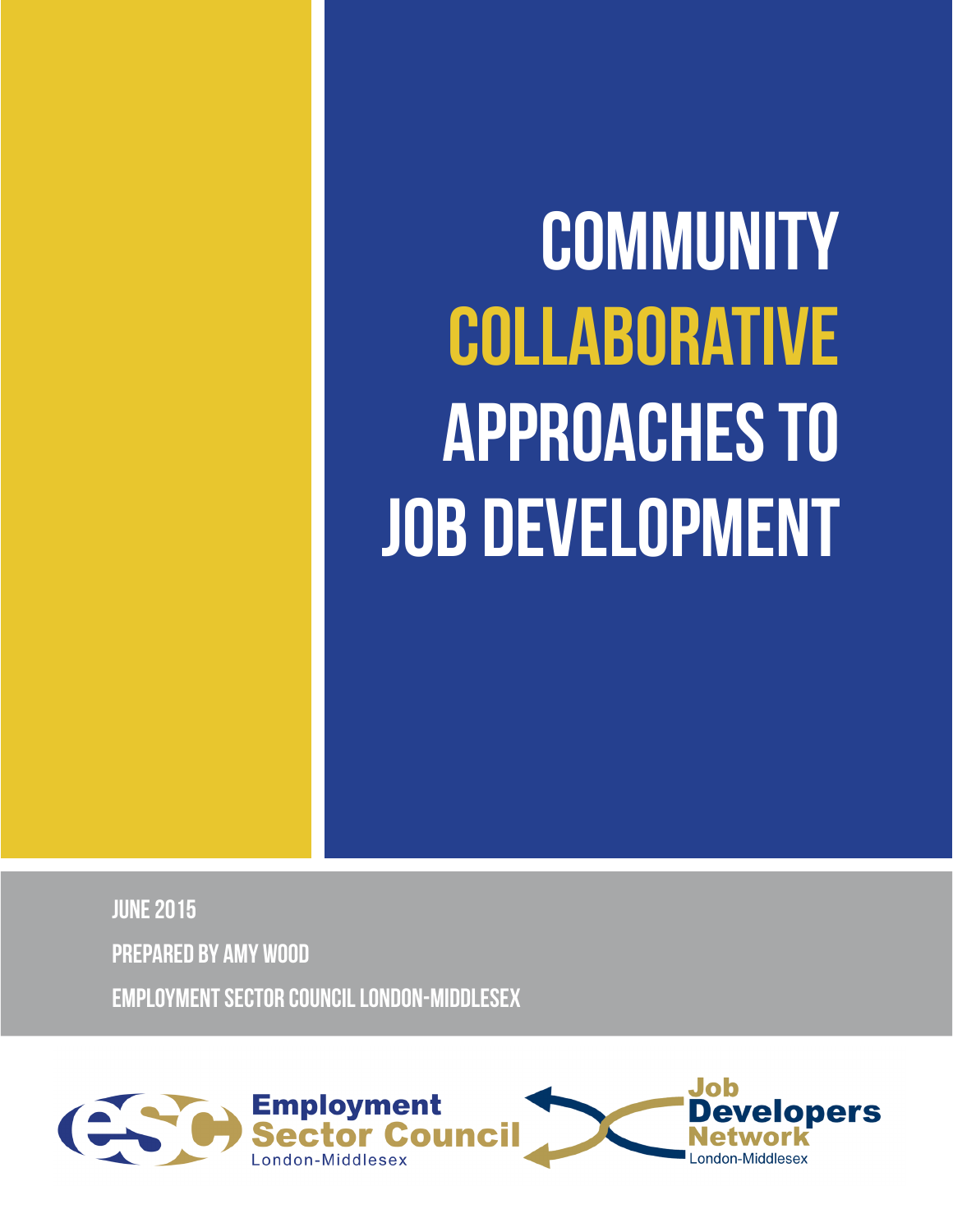Published by: Employment Sector Council London-Middlesex

141 Dundas St, 4th Floor London, ON Canada, N6A 1G3

Phone: 519 663 0774 Web: [www.esclm.ca](http://www.esclm.ca) Email: [info@esclm.ca](mailto:info%40esclm.ca?subject=Job%20Development%20White%20Paper%20Inquiry)

Generously funded by the Ontario Labour Market Partnership program through the Ministry of Training, Colleges and Universities.



Please cite this publication as:

Wood, A. (2015). *Community Collaborative Approaches to Job Development*. London: Employment Sector Council London-Middlesex.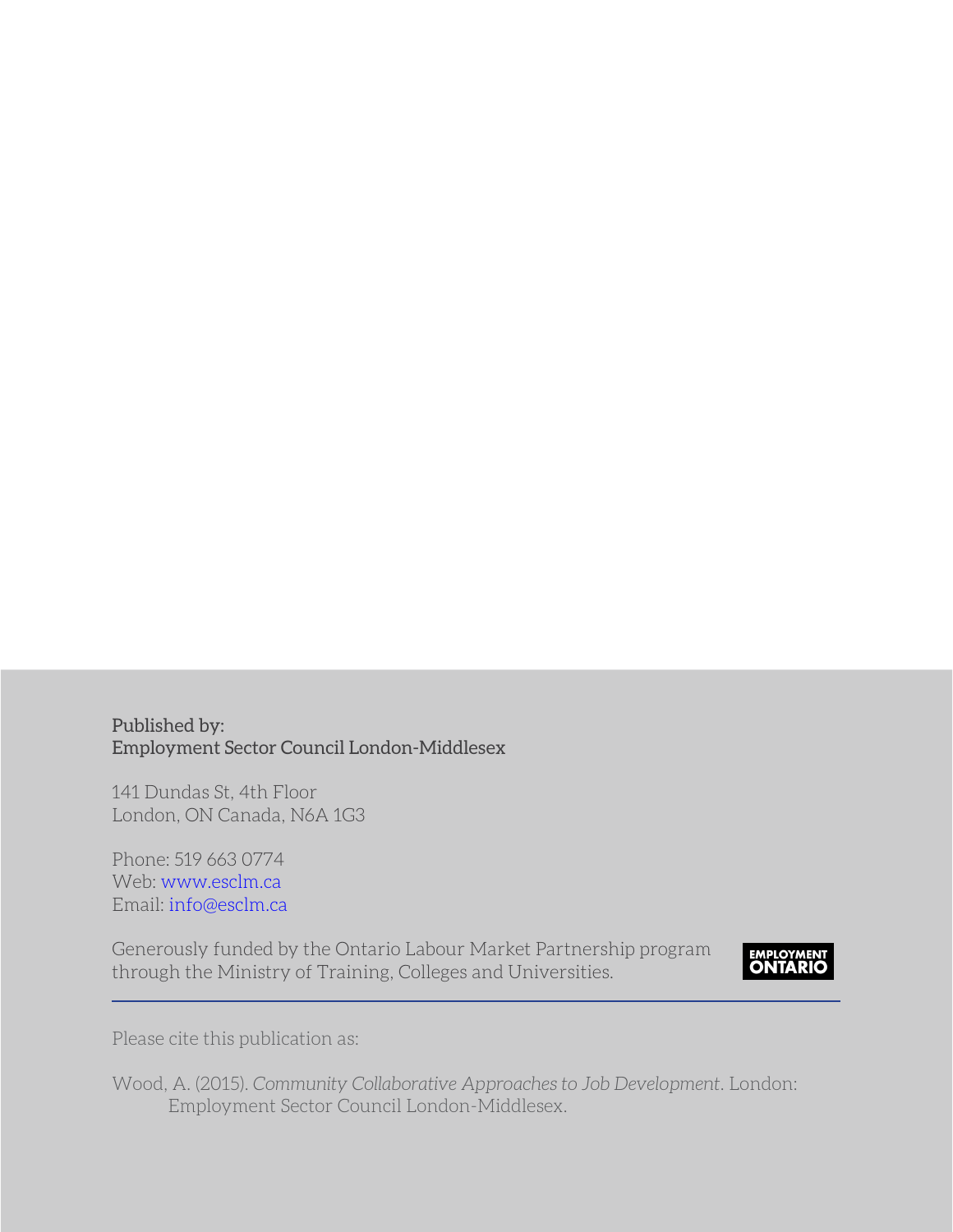# <span id="page-2-0"></span>**ACKNOWLEDGEMENTS**

The development of this White Paper was generously funded by the Ontario Labour Market Partnership program.

The author gratefully acknowledges the support of the Advisory Group for guiding the project's evolution. These individuals hold expertise on collaboration in the sector, and are pioneering innovative and leading practices in their respective organizations (see Appendix I for the list of members).

The staff at WIL Employment Connections and Employment Sector Council London-Middlesex (ESCLM) have provided continuous support throughout the duration of this project. Carol Stewart, Project Manager of ESCLM, has been invaluable to this project for her leadership and expertise. We are grateful to Jerry Colwell, Director of Client Services at Pathways Skill Development and co-chair of ESCLM, for editing the report. We also make special mention of Melissa Peterson who designed the layout and formatted this White Paper.

We are indebted to the efforts of all of the individuals who participated in the consultations, surveys and informal interviews with our principle investigator. These include the Directors of the Workforce Planning and Development Boards across Ontario, the members of ESCLM's Job Developers Network, and key community partners in other regions across the province and Canada. We hope this report contributes to improved service delivery through continued collaboration in your communities.

### Disclaimer

The views of this paper are solely the responsibility of the author. All errors or omissions are author's own.

### **ABOUT ESCLM**

Employment Sector Council London-Middlesex was created as a result of community consultations conducted in the spring of 1992. ESCLM was London-Middlesex's response to the need for a more coordinated approach to labour market planning. Our members represent more than 40 public and nonprofit employment and training service providers, educators and representatives from all three levels of government. For two decades, our coordinated and collaborative approach to employment and training sector planning has resulted in a seamless, 'no wrong door' service delivery system, which continuously strives for reduced service duplication and maximization of resources, effective and efficient access to supports by job seekers and employers, and a sector-wide commitment to consistent, high quality service across the London-Middlesex region. ESCLM is our region's voice of the employment and training service sector.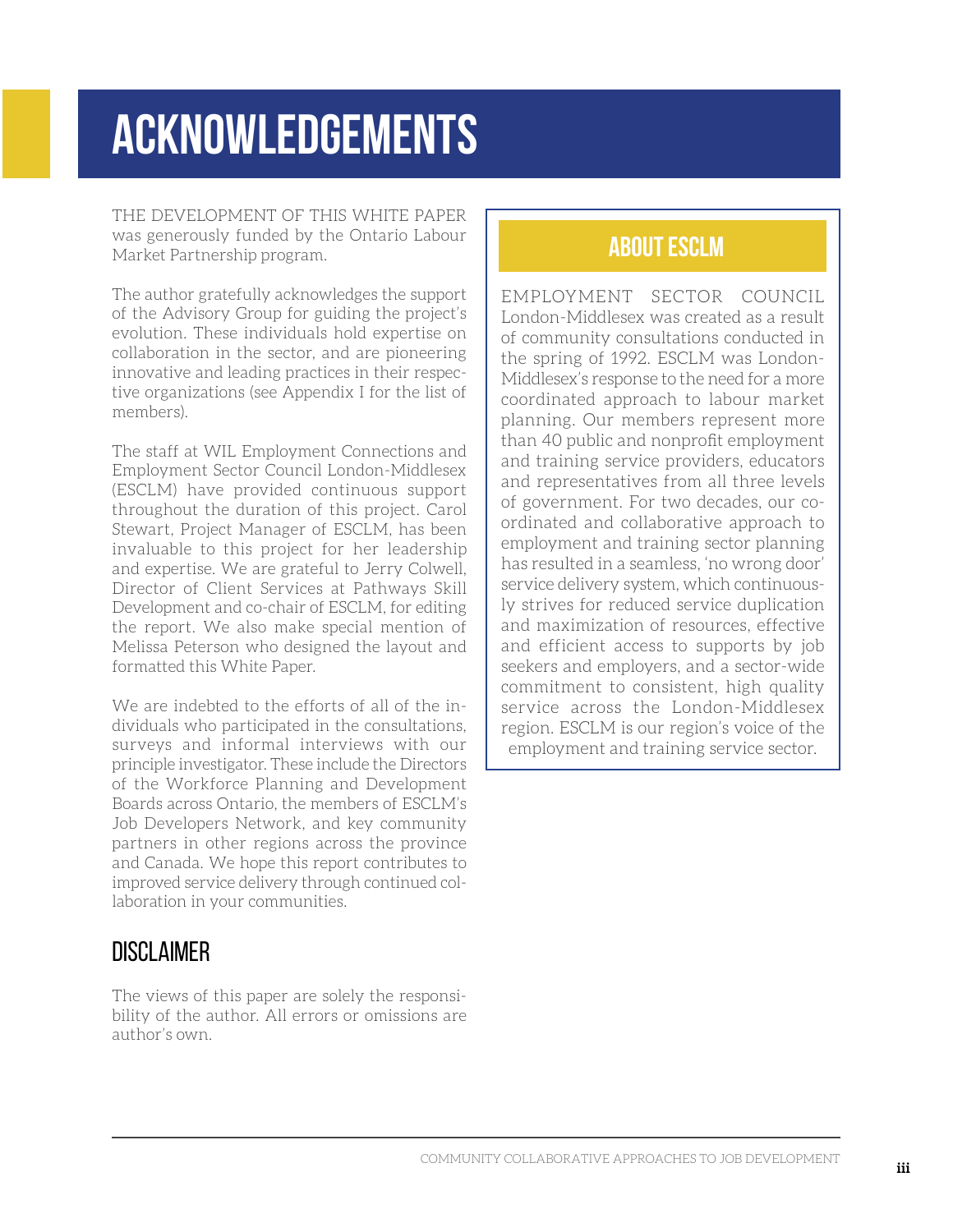# **EXECUTIVE SUMMARY**

<span id="page-3-0"></span>Collaboration between employment service providers in Ontario is a common but highly underreported phenomenon. While collaboration has occurred at the managerial and workforce planning levels for decades, collaboration between frontline workers from diverse agencies is a unique and emerging response to a complex service provision landscape. The last decade has seen significant changes in how employment services are delivered by the province. As such, many organizations have voluntarily undertaken collaborative initiatives to respond to a collective concern: that service provision often occurs in competition to the detriment of service quality and client support. Given the present challenges facing the workforce and service providers, organizations simply cannot afford *not* to collaborate. The process through which collaboration has emerged varies greatly across communities and stakeholder groups based on local client and agency needs. This report attempts to provide a comprehensive roadmap of collaborative initiatives between Job Developers (JDs) and employment service providers in Ontario. This paper describes not only *why* organizations must develop collaborative initiatives, but also *how* they can be supported to do so.

### **Key FINDINGS**

#### Collaborative Job Development Models:

- » Increase in-house knowledge of employment service provider staff
- » Increase the capacity of employment service providers
- » Increase the ease and frequency of inter-agency referrals
- » Contribute to more efficient employment outcomes
- » Enhance the legitimacy of community employment service agencies

This paper seeks to evaluate the risks and benefits of collaboration between Job Developers in Ontario. It uses a case study approach to detail the experience of JDs and senior managers in the nonprofit sector in an environment that is characterized by both competition and collaboration. The paper highlights hubs of collaboration in the region, develops a typology to understand the various forms of collaboration, and identifies a series of best practices from those models. Our findings suggest that collaborative job development models increase the service capacity of nonprofits, provide a supportive environment for service providers, and contribute to more efficient employment outcomes.

Collaboration is habitually difficult to measure. This research draws on survey data from 65 participants and interviews with 70 key informants, to develop 28 case studies on collaboration in Ontario. This provides a more complete picture of both the narratives surrounding collaboration and the empirical success of these initiatives. Successful initiatives—although diverse in governance, vision and scope—all had a clear purpose and clearly defined roles for members, adapted to reflect agencies' changing needs, had dedicated human and financial resources, and were built on trust.

This research has compiled a set of benefits of collaboration between JDs through a combination of survey and interview data from diverse networks across Ontario. These benefits include increased organizational capacity, smoother service delivery and inter-agency referrals, and a more cohesive voice and vision for employment services in communities. These exist despite a number of barriers to collaboration, namely the inherently competitive environment in which JDs work. This is perpetuated by the target-based approach of most funders and the lack of recognition of collaboration in the metrics used to assess agencies. Low employer awareness of employment service providers continues to be a challenge but also represents a substantial opportunity for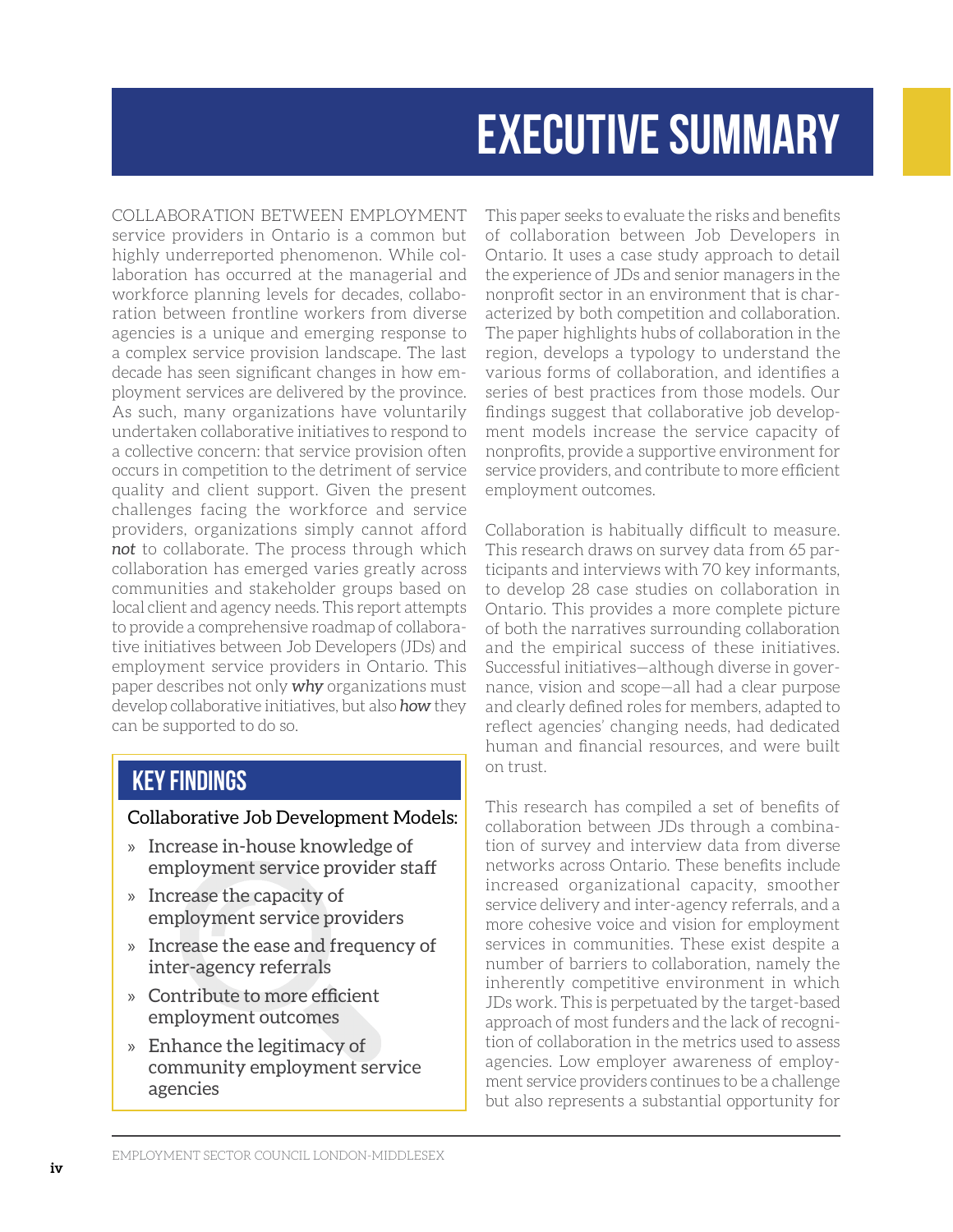greater education and engagement. For the nearly 400,000 Ontario small and medium enterprises,1 increased access to Job Developer networks and their collective investment in client experience could have significant positive impacts.

Too often, collaborative initiatives are communities' best-kept secrets. One of the most significant findings of this report is the lack of awareness by funders of existing collaborative initiatives. This report attempts to recognize hubs of collaboration in the province, to understand how they have evolved, the context in which they work, and what can be learned from them. While this report focuses on collaboration in employment services there continue to be major gaps in service delivery between employment, literacy and essential skills, and apprenticeship. This report also highlights processes and initiatives that have attempted to bridge these gaps. This paper concludes with policy recommendations for funders to invest in collaborative models, namely by providing a supportive institutional environment for their development, and by pioneering more effective metrics to measure client outcomes.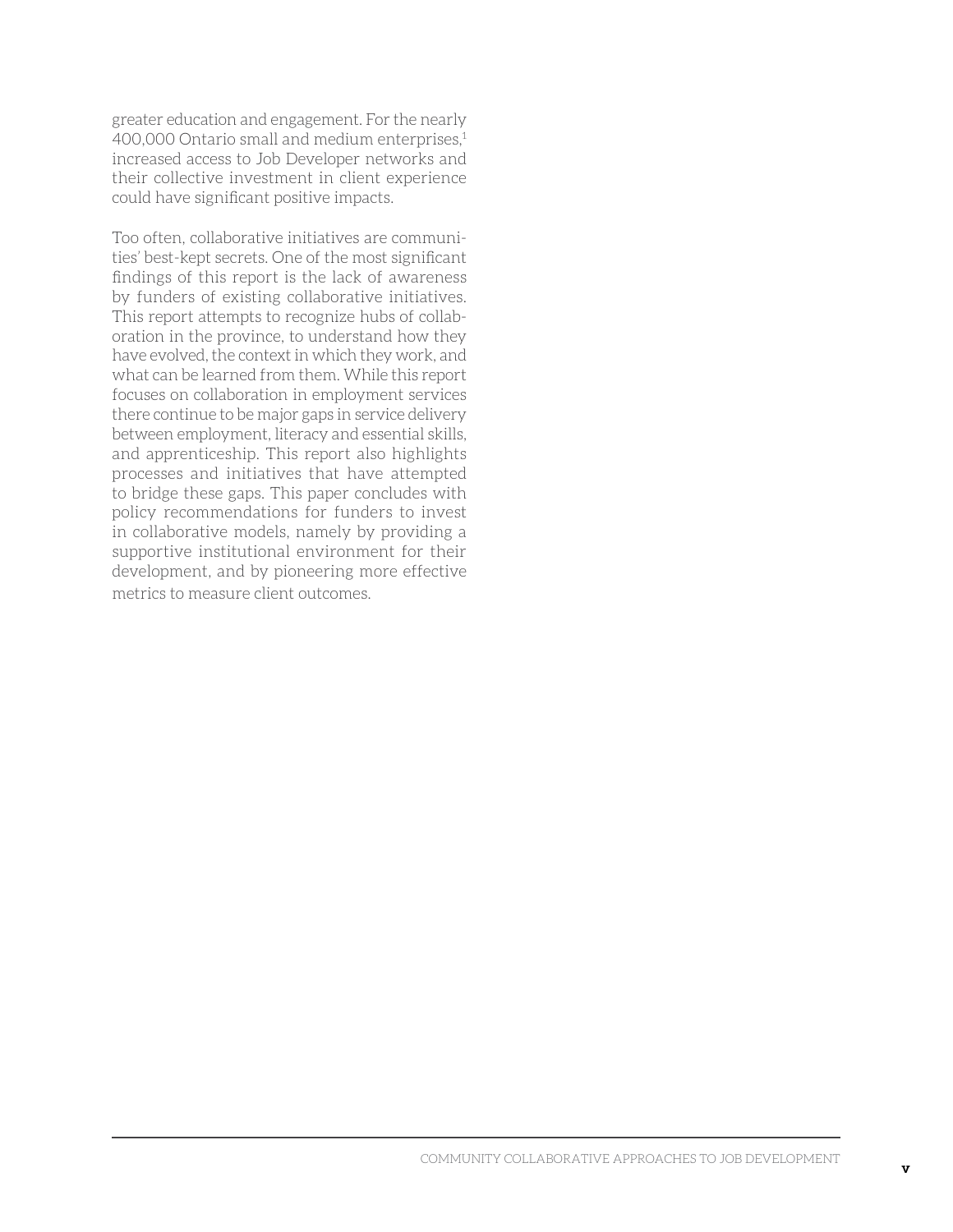# **Table of Contents**

| <i>i. Acknowledgments</i>                                                                                                                                                                                                                   | iii              |  |  |  |  |
|---------------------------------------------------------------------------------------------------------------------------------------------------------------------------------------------------------------------------------------------|------------------|--|--|--|--|
| ii. Executive Summary                                                                                                                                                                                                                       | iv               |  |  |  |  |
| I. Introduction                                                                                                                                                                                                                             | $\mathbf 1$      |  |  |  |  |
| II. Methodology                                                                                                                                                                                                                             | 3                |  |  |  |  |
| III. Contextualizing Collaboration & the Employment Service Provision Landscape<br>i. The socio-economic context for collaboration<br>ii. Employment service provision: an overview<br>iii. What does this context mean for Job Developers? | 5<br>5<br>6<br>8 |  |  |  |  |
| iv. Collaboration between nonprofit service providers                                                                                                                                                                                       | 9                |  |  |  |  |
| IV. Understanding Collaboration<br>i. Benefits of Collaboration<br>ii. Barriers to Collaboration                                                                                                                                            | 12<br>12<br>15   |  |  |  |  |
| V. Collaboration in Action: Typology & Case Studies                                                                                                                                                                                         |                  |  |  |  |  |
| i. Typology of Collaboration<br>ii. Cases of Collaboration<br>1. Overview of Appendix II Case Selection                                                                                                                                     | 18<br>22<br>23   |  |  |  |  |
| 2. Collaboration Case Summary Matrix<br>VI. Key Learnings                                                                                                                                                                                   | 24<br>28         |  |  |  |  |
| VII. Recommendations                                                                                                                                                                                                                        | 33               |  |  |  |  |
| VIII. Conclusion                                                                                                                                                                                                                            | 36               |  |  |  |  |
| iii. Acronyms                                                                                                                                                                                                                               | 38               |  |  |  |  |
| iv. Appendices                                                                                                                                                                                                                              | 40               |  |  |  |  |
| Appendix I-Advisory Committee<br>Appendix II-Cases of Collaboration                                                                                                                                                                         | 40<br>41         |  |  |  |  |
| Works Cited                                                                                                                                                                                                                                 | 63               |  |  |  |  |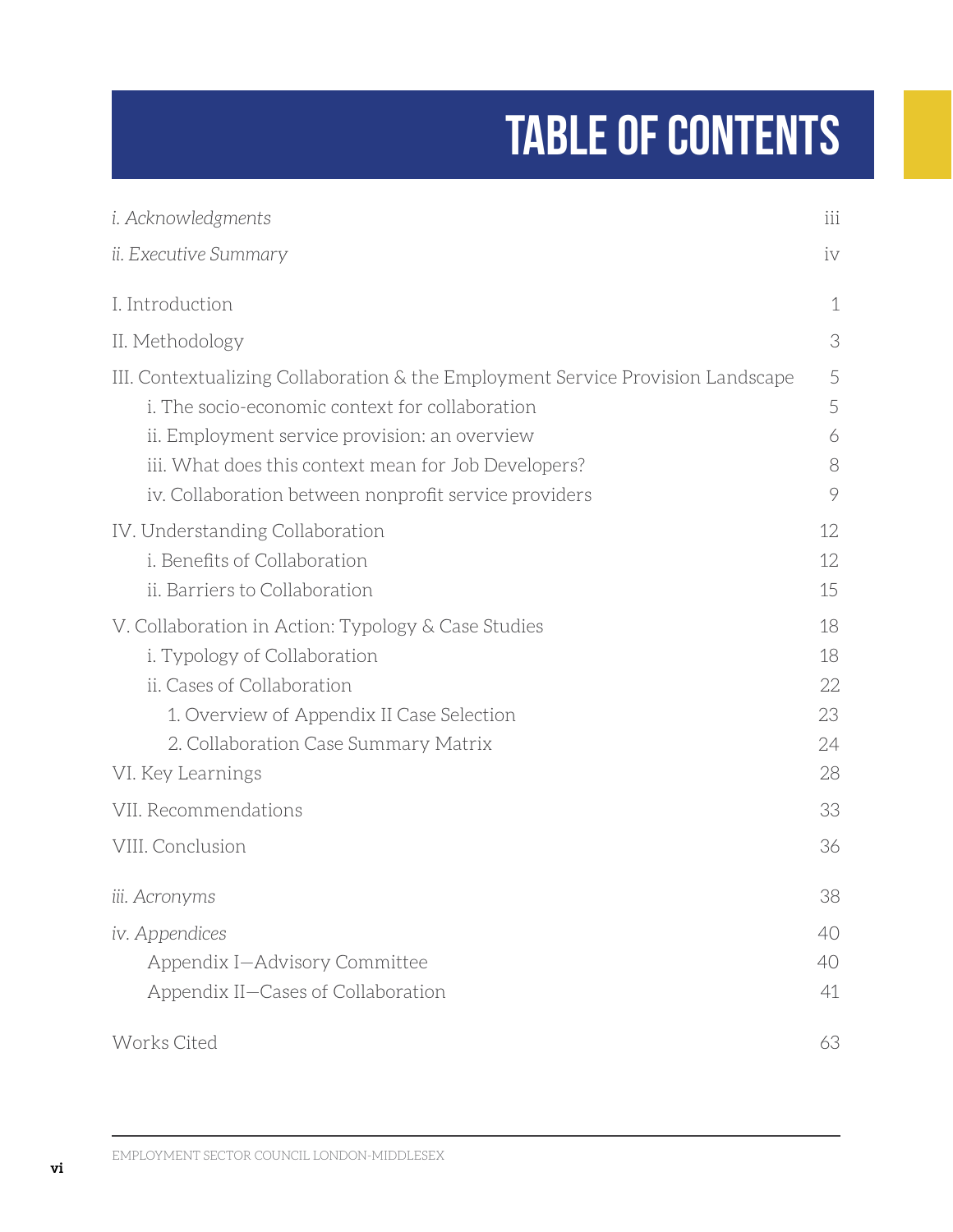# **i. introduction**

Collaboration between frontline workers from diverse agencies is a unique and emerging response to a complex service provision landscape, but is generally poorly understood. Collaboration ranges from the sharing of best practices to jointly hosting events and initiatives, from service coordination to agency co-location. The process through which collaboration has emerged varies just as greatly. This report seeks to provide a comprehensive roadmap of collaborative initiatives between Job Developers and employment service providers in Ontario. This report explores why the number and scope of collaborative initiatives have burgeoned over the last decade, as well as the challenges they face, their drivers of success, and how their members envision the employment services sector.

This White Paper is the first of four deliverables within ESCLM's Ontario Labour Market Partnership project. The results of this research will also be provided to employment agency leaders in a community resource package focused on developing and/or enhancing collaborative efforts. Phases Three and Four of the project will take place between May and November of 2015 and will deliver training for Job Developers and develop a marketing strategy for employers based on the benefits of collaborative service delivery. This project will: (i) promote consistent, high quality job development service delivery and professional standards across Ontario; (ii) substantiate and identify the benefits of collaboration among Job Developers; and (iii) develop and share a community-level collaborative network model for job development service delivery across Ontario through training and supports to nonprofit agencies that provide employment services.

The need for this project was identified by ESCLM's Job Developers Network (JDN), which was established in 2011 to provide a forum for Job Developers from diverse agencies to share information about job opportunities, resources, challenges, and best practices. The JDN is a

subgroup of ESCLM, which is London-Middlesex's response to the need for a more coordinated approach to labour market planning. Today ESCLM is our region's voice of the employment and training service sector. This project will build on ESCLM's twenty years of network building as well as the success of the JDN by exploring the significant benefits of collaboration among JDs while also addressing the challenges that hinder the development of sustainable collaborative initiatives.

#### æ. **THIS PROJECT WILL:**

- **1. Promote** consistent, high quality job development service delivery and professional standards across Ontario
- **2. Substantiate & Identify** the benefits of collaboration among Job Developers
- **3. Develop & Share** key learnings from community-level collaborative network models for job development service delivery across Ontario through training & supports to nonprofit agencies that provide employment services

## Structure of the White Paper

After a note on methodology in Part II, Part III will overview the economic and institutional contexts for collaboration between service providers by drawing on labour market information and the existing literature on the role of nonprofit community service delivery agencies in enhancing employment outcomes.

Part IV will explore the benefits of and barriers to collaboration between service providers. Together with the literature review, this provides the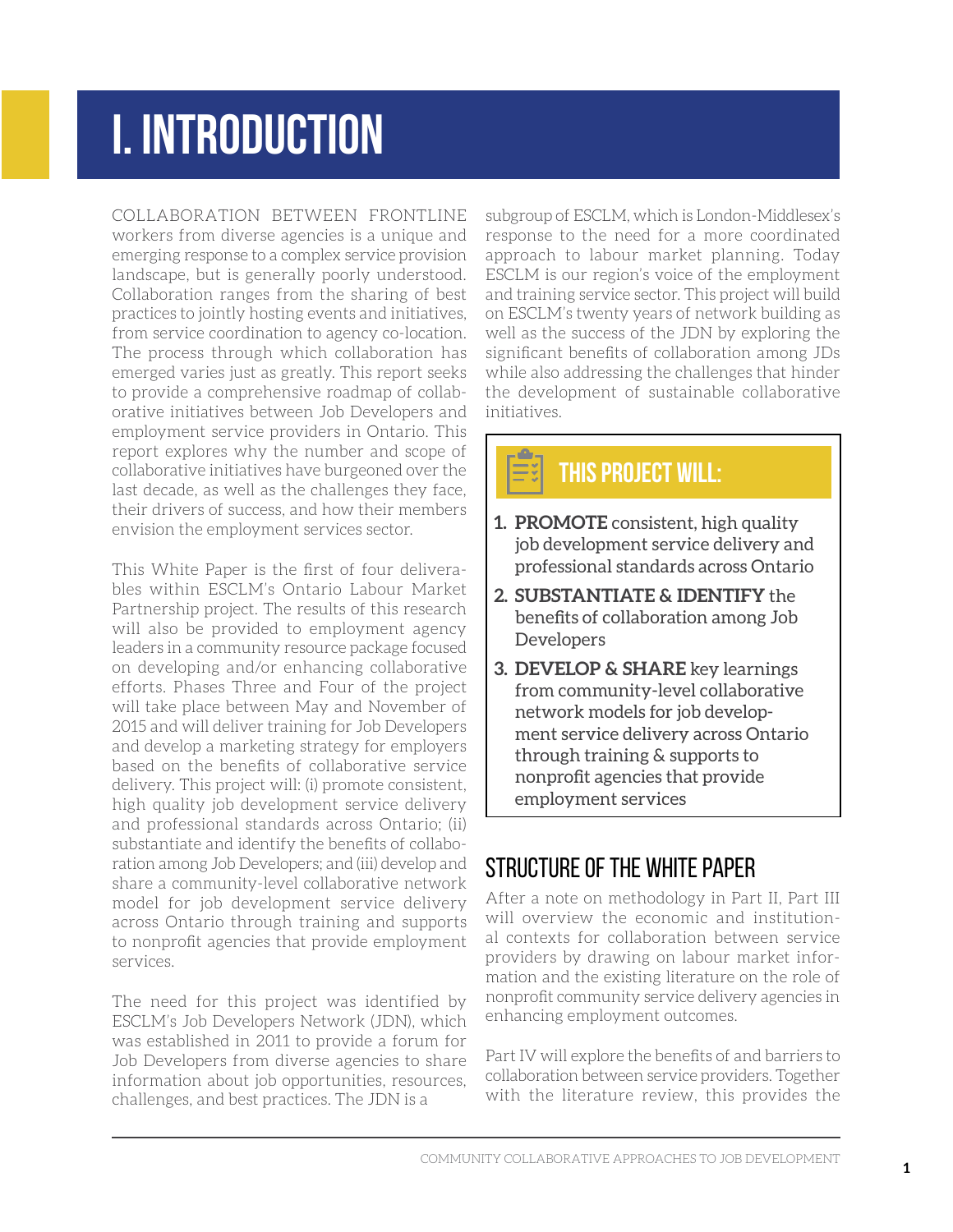appropriate context with which to understand the case studies highlighted in Part V. Among these cases, the report explores ESCLM JDN's unique and innovative effort to collaborate as a sector, which has resulted in increased employment opportunities, enhanced capacity for service delivery and coordination, and greater responsiveness to employers' needs. It will also highlight successful collaboration models across Ontario, as identified by the 25 Workforce Planning and Development Boards (WPDB).<sup>2</sup> These cases afford a number of lessons learned and best practices on promoting consistent and coordinated job development service delivery, which are summarized in Part VI. They highlight the importance of relationship building, diversity and flexibility in the development of collaborative initiatives. The 31 case studies are found in Appendix II. A list of acronyms is found on page 38.

Based on this research, Part VIII provides a set of policy recommendations to funders on how they might better support existing collaborative initiatives. Supporting an enabling environment for greater collaboration between employment services will create significant return on their investment. While service provider networks (SPNs) have developed in a variety of contexts and have diverse mandates and objectives, there is a common recognition of the need for sustainability, value-added, and institutional support. The term service provider network refers to a group of either employment or literacy and essential skills service providers from a diverse range of funders that regularly exchange information and best practices, and engage in other forms of collaboration. While service provider networks may include networks of Job Developers, they may not be composed exclusively of Job Developers or related staff. This report concludes by reflecting on the prospects for a more ambitious collaborative network model for JDs and employment service delivery across Ontario, and identifies future areas for advancing our knowledge in collaborative service provision.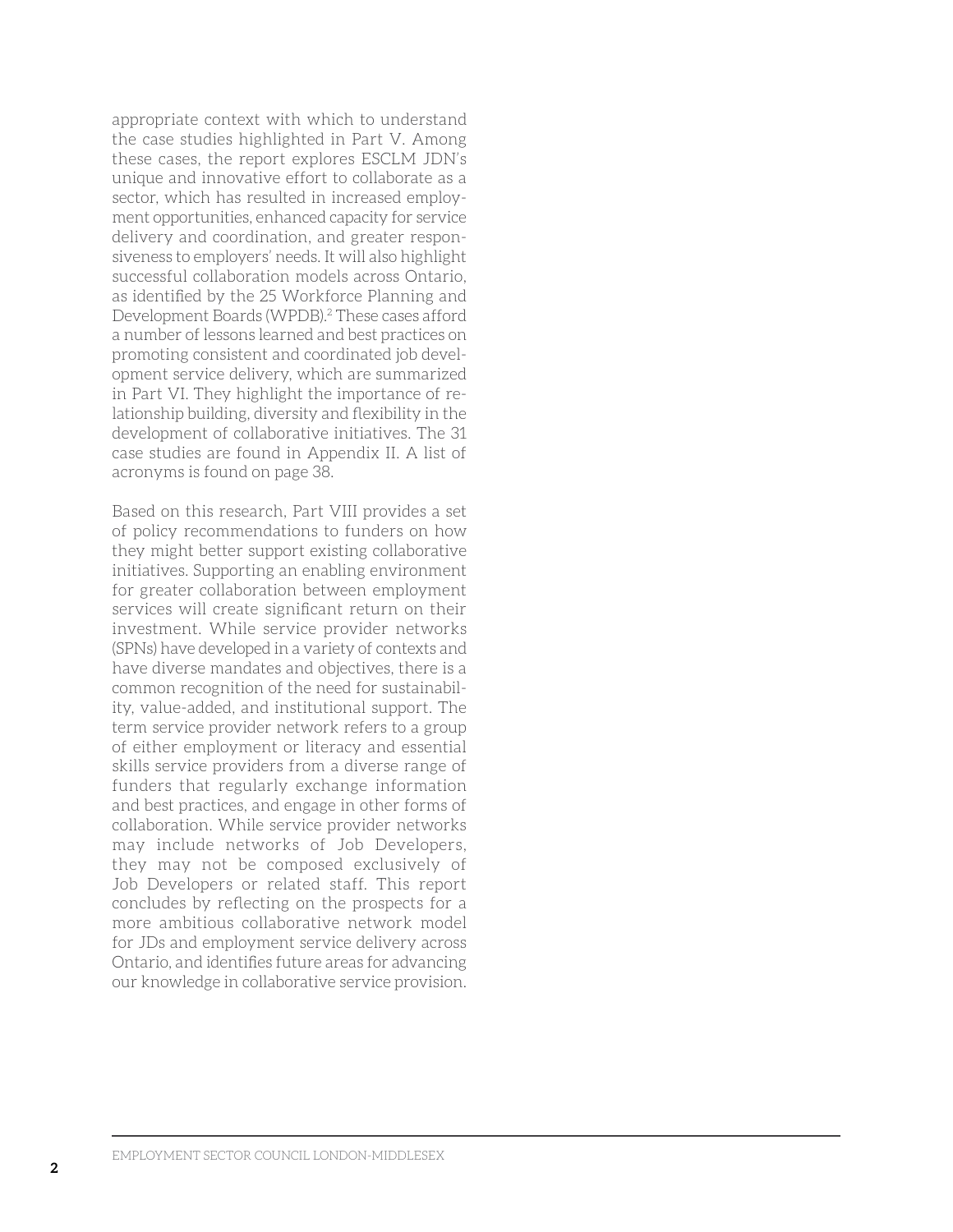## <span id="page-8-0"></span>**iI. METHODOLOGY**

There are difficulties in measuring collaboration in quantifiable terms because it requires a significant investment of time and organizational commitment. To date, very little research has attempted to measure collaboration between community employment service providers in Ontario. This research employs a mixed method approach to develop a more complete picture of both the narratives surrounding collaboration and the empirical success of these initiatives. Although quantitative metrics and targets are valuable in evaluating the general efficacy of service provision, they cannot comment on the context within which service providers are working. As such, this report uses a case study approach with both quantitative and qualitative indicators to detail collaborative partnerships, to gain insights into their evolution, and to identify a series of best practices from those models. While the regional focus is Ontario, several examples have been included in a national and international context for a comparative perspective.

Eleven of the 31 case studies are devoted to formal, membership-based networks such as ESCLM's JDN, the Consortium of Agencies Serving Internationally-trained Persons (CASIP)'s Employers Services Network (ESN), and ATN Access Inc.'s former Employment Alliance network. These cases were selected because of the scope of collaboration, as well as their longevity and sustainability. They represent the diversity of programs, services, clients served and funders found in Ontario. There are 20 additional cases which examine many other models of collaboration such as informal and issue-based networks, online networks or communities of practice, and cross-sector partnerships. While the majority of these take place within a defined geographic region, the report also identifies several initiatives that have spanned multiple jurisdictions. Although collaboration between employment service providers and Job Developers is the focus of these collaborations, it is important to recognize initiatives that seek to connect three elements of

Employment Ontario: apprenticeships, employment, and literacy and basic skills (LBS). These cases form the basis for a typology of collaborative initiatives which serves as a framework to better understand the evolution of collaboration in the existing landscape of service provision in Ontario.

An integral part of the case study methodology has been 70 informal interviews with 'key informants' on community collaborative approaches to employment service delivery. These were conducted with four groups of individuals: (i) Job Developers and frontline employment service providers, (ii) Workforce Planning and Development Board Executive Directors, (iii) managers of service providers, and (iv) funders and other community partners. The majority of interviews with Job Developers (13) took place with those in ESCLM's JDN and explored job placement strategies and their experience with the network. Seventeen other Job Developers and frontline employment service providers were identified (primarily by WPDB Executive Directors) as being actively engaged with collaborative service delivery. Interviews were conducted with 20 of the 25 Ontario WPBD Executive Directors to understand the scope of collaboration between service providers in their region, as well as the general context in which service delivery is taking place. 14 interviews were conducted with managers of service provider agencies to better understand strategic interests of organizations and the context in which member agencies are working. Finally, five interviews were conducted with funders and other community partners. Question guides were developed for each of the four participant categories. In all cases, the questions were open-ended and asked in a conversational form. The interviews were not recorded because of the nature of the information provided, but detailed notes were transcribed following each interview.

The quantitative data for this paper was primarily gathered through an extensive survey which was distributed to all members of ESCLM's Job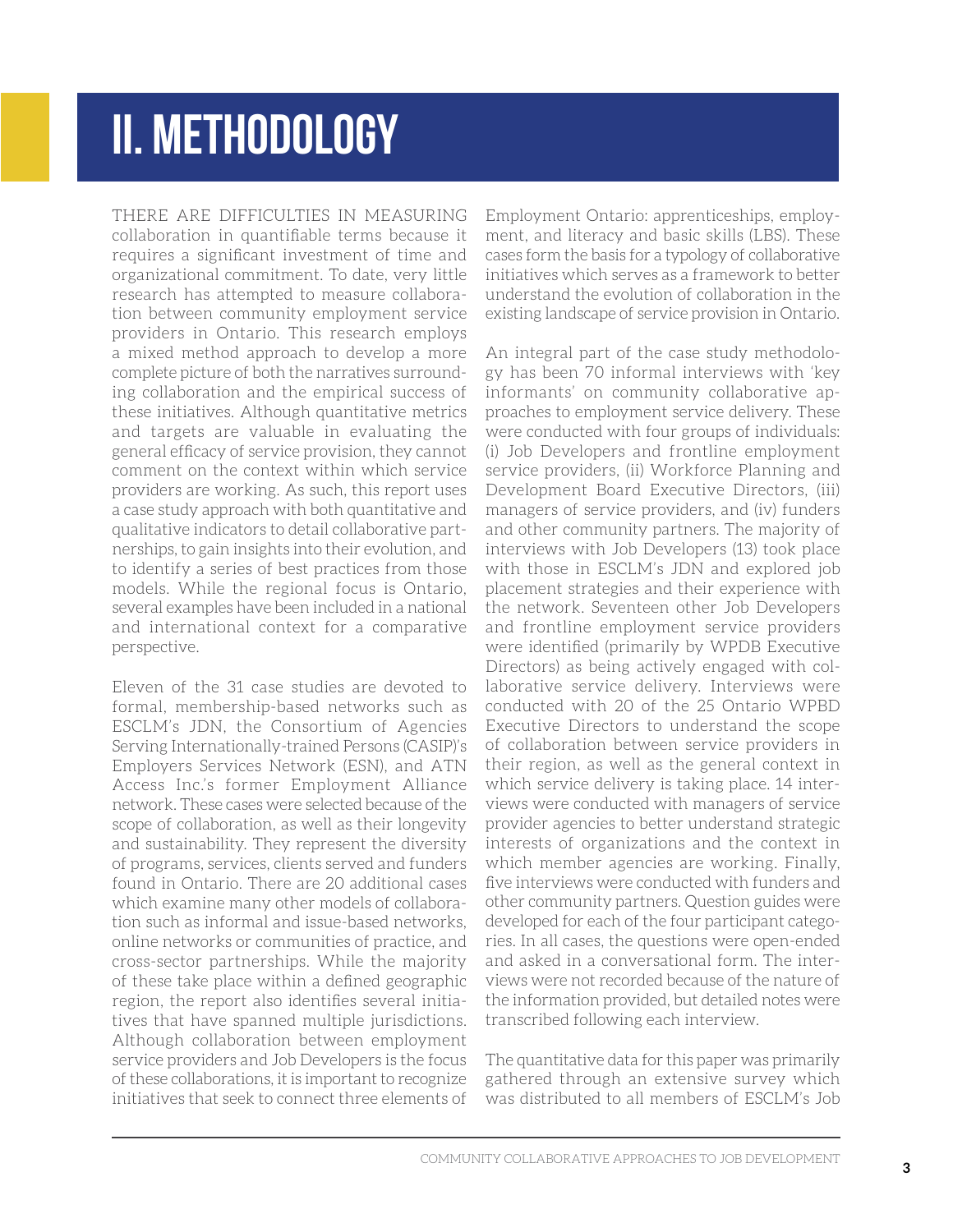Developers Network which included both JDs and management. A draft of the survey was initially sent to key informants—identified by ESCLM's project manager—for their feedback and to identify questions that were unclear or not appropriate. The survey was designed to develop a better understanding of the Job Developer Network's strengths, weaknesses and opportunities for growth. The services of Evidence Consulting3 were utilized to ensure the survey was as accessible as possible. The survey consisted of 56 questions and took respondents an average of 20 minutes to complete. With a response rate of nearly 40 percent, data was collected on a total of 25 completed and 60 semi-completed surveys.4 The surveys, interviews and case studies were triangulated and provide a significant body of evidence to draw lessons and best practices of collaboration between Job Developers and employment service providers. These results are contextualized with a literature review in the proceeding section.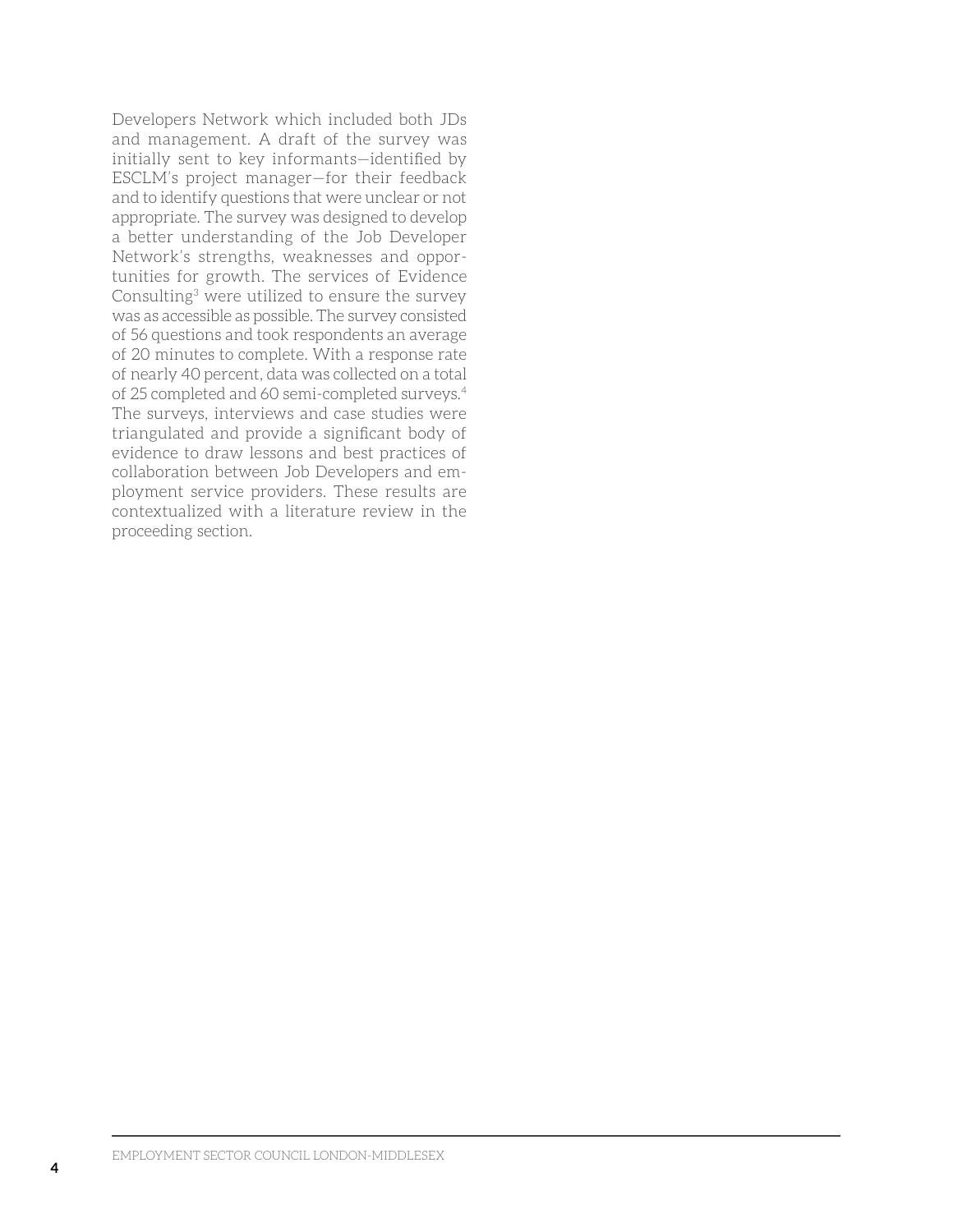# <span id="page-10-0"></span>**iII. contextualizing collaboration & the employment service provision LANDSCAPE**

There is a paltry body of literature analyzing collaborative job development initiatives in Canada. However, insights can be drawn from multiple bodies of related scholarship. As such, this literature review includes several fields of scholarship, namely nonprofit management, career development, and collaboration in nonprofit and service provision settings. Reviewed sources are composed of both peer-reviewed articles and books, as well as non-peer reviewed and includes publications from think tanks and private organizations, government and governmental services, and nonprofit community agencies.

This section overviews and seeks to build on this body of scholarship to provide a more complete picture of how collaboration has evolved and been influenced by multiple factors in employment service provision in Ontario. Accordingly, this section is subdivided into four parts: (i) the socio-economic context for collaboration, (ii) an overview of service delivery programming in Ontario, (iii) a brief overview of nonprofit job development, and (iv) what we know about collaboration between nonprofits. In combination with the primary research conducted by the principal investigator, this provides a strong evidence base to identify the benefits of collaboration between Job Developers, as well as the barriers to improved service coordination, outlined in Part V. This also provides the foundation for the case studies and lessons learned in Parts VI and VII.

## *i.* The socio-economic context for COLLABORATION

The employment services sector has seen significant changes over the last decade. In the wake of the post-recession period and slow economic recovery, the workforce is increasingly mobile, there are shifts in occupational demand, and there has been a rise in disconnects between job seekers' skills and employers' demands.<sup>5</sup> This has led to the evolution of employment recruitment and job seeker and developer strategies. Simultaneously, the provision of employment services and career development more broadly is undergoing transformation due to governmental and programmatic changes, and an increase in evidence-based practice. This takes place against a background of competition for limited financial and human capital.

Perhaps the most pejorative element of this shifting climate over the last two years has been the skills shortage.<sup>6</sup> The 2014 National Business Survey conducted by Career Education and Research Institute for Counselling (CERIC) found that nationally, the greatest challenge facing Canadian businesses will be a shortage of skilled workers (31 percent of respondents).<sup>7</sup> In Ontario, this was slightly less of a concern (23 percent) and the general state of the economy was perceived to be the biggest challenge by the 105 senior businessperson respondents.8

While the extent of a skills shortage in Canada is debated,<sup>9</sup> there remains a mismatch between workers' skills and employers' needs, which varies by region and industry. This is a very complex and nuanced public policy phenomenon that has been precipitated by global and national economic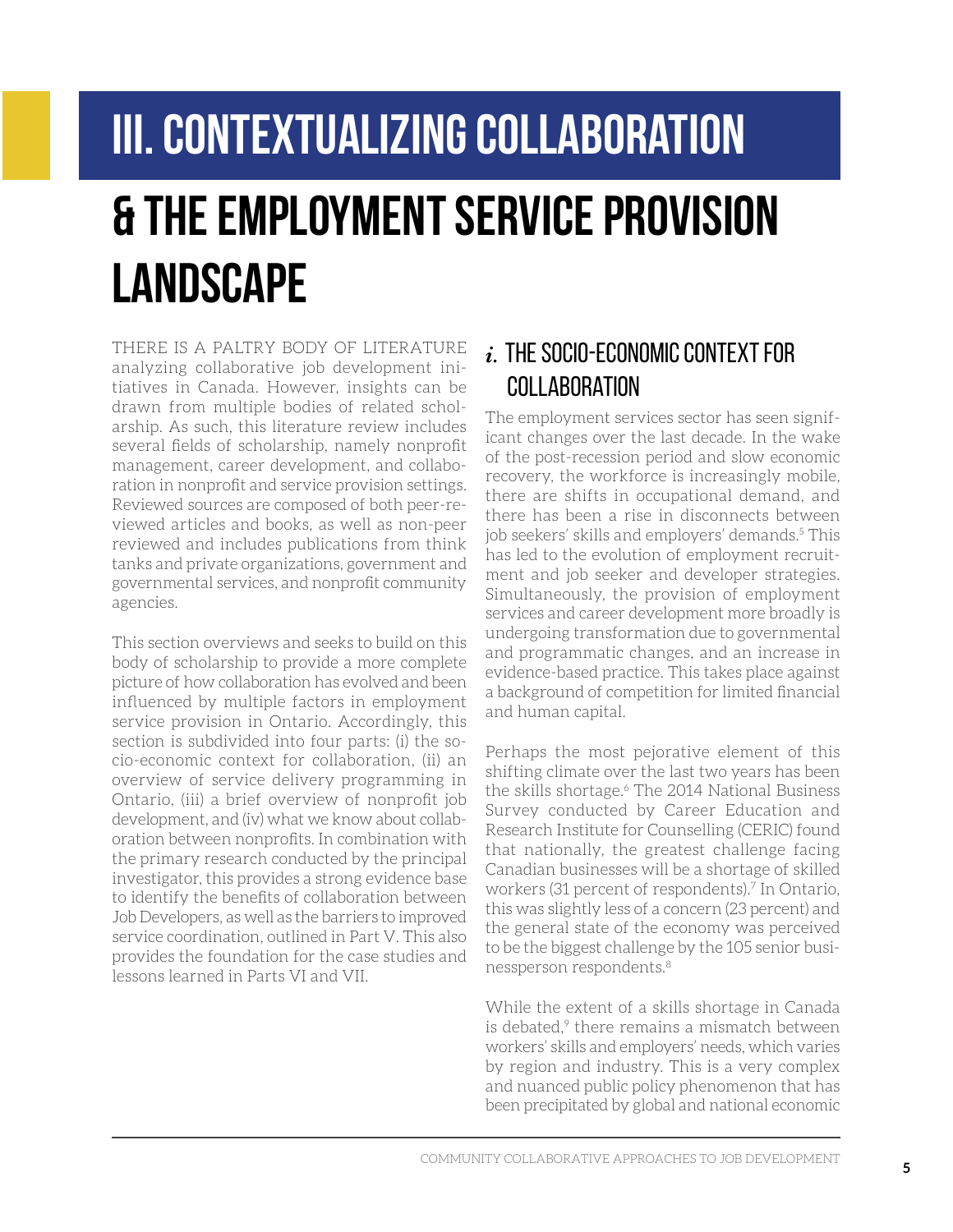and social factors. Although there is a lack of data to suggest an aggregate skills shortage,10 there continue to be misalignments between job seekers' skills, qualifications or experience, and the needs of employers.

We can better understand this gap by looking at current hiring practices. The 2014 National Business Survey found that 29 percent of the 500 senior officials from Canadian businesses interviewed outsourced recruitment to search or personnel firms and 41 percent used community employment agencies in the past five years to find skilled employees. In Ontario, these figures are 42 percent and 49 percent respectively.11 The vast majority of respondents (69 percent in Ontario) identified internal candidates in the last five years to find skilled employees. This trend is reinforced by the results of the 2014 and 2015 Employer One Survey. In all seven regions where the survey was conducted, the most common recruitment method (approximately 20-25 percent of respondents) is word of mouth, personal contacts, referrals and informal networks.12 Few (between two and nine percent) businesses surveyed used a free employment service agencies which included non-government community employment service centers and government employment centres or websites.13 Of those who received free employment service agencies, the majority received assistance to hire youth. Private agencies are used by only two to three percent of employers in the London, Sudbury and Manitoulin economic regions, and 19 and 22 percent in Waterloo, Wellington and Dufferin and Windsor Essex.14 Although employers identify a lack of skilled candidates as a primary concern, which employment services providers are well-positioned to address, there is a widespread lack of awareness about their services which are free to employers. The relatively low utilization of community employer service providers by employers points to a lack of awareness of the services available.

Private recruitment agencies can be placed into three broad categories: (i) recruitment agencies which charge a fee for the employer; (ii) recruitment agencies which charge a fee for the job seeker, and (iii) private post-secondary institutions, predominately colleges. These organizations are less financially vulnerable than community

or government employment services.15 There is a perception that they offer more qualified candidates;16 however, this has not been substantiated.

There are no comprehensive year-to-year statistics across all regions in Ontario to gauge employer understanding of service agencies.17 Many employers are not familiar with Employment Ontario (EO) or the services it currently offers, as evidenced by consultations through the Ministry of Training, Colleges and Universities (MTCU),<sup>18</sup> and in recent literature.19 Our interviews with the Executive Directors of WPDBs also found that there was a general lack of awareness among employers of employment service supports.

While community employment agencies have the capacity to help reduce skills disconnects by clarifying employers' needs and ensuring job seekers are job ready, they remain a highly under-utilized resource.

### *ii.* Employment service provision: an **OVERVIEW**

The field of employment services is incredibly diverse, not only in terms of the types of clients served, but also in the approaches used by each agency, the roles of their staff, sources of funding, and the institutional settings in which they work. Notably, there has been a movement towards certification both for Career Counsellors and for Career Development Practitioners in Canada. Several provinces (British Columbia, Alberta, Nova Scotia, New Brunswick and Ontario) have either established a certification for career development practitioners (CDPs) or are in the process of doing so.20 There is also national credentialing through the Career Professionals of Canada (CPC), and international certifications offered through such bodies as the International Association for Educational and Vocational Guidance (IAEVG).21 While the Canadian Council of Career Development Associations (CCCDA) is designed to bring coherence to the field of career development, and has defined competencies for CDPs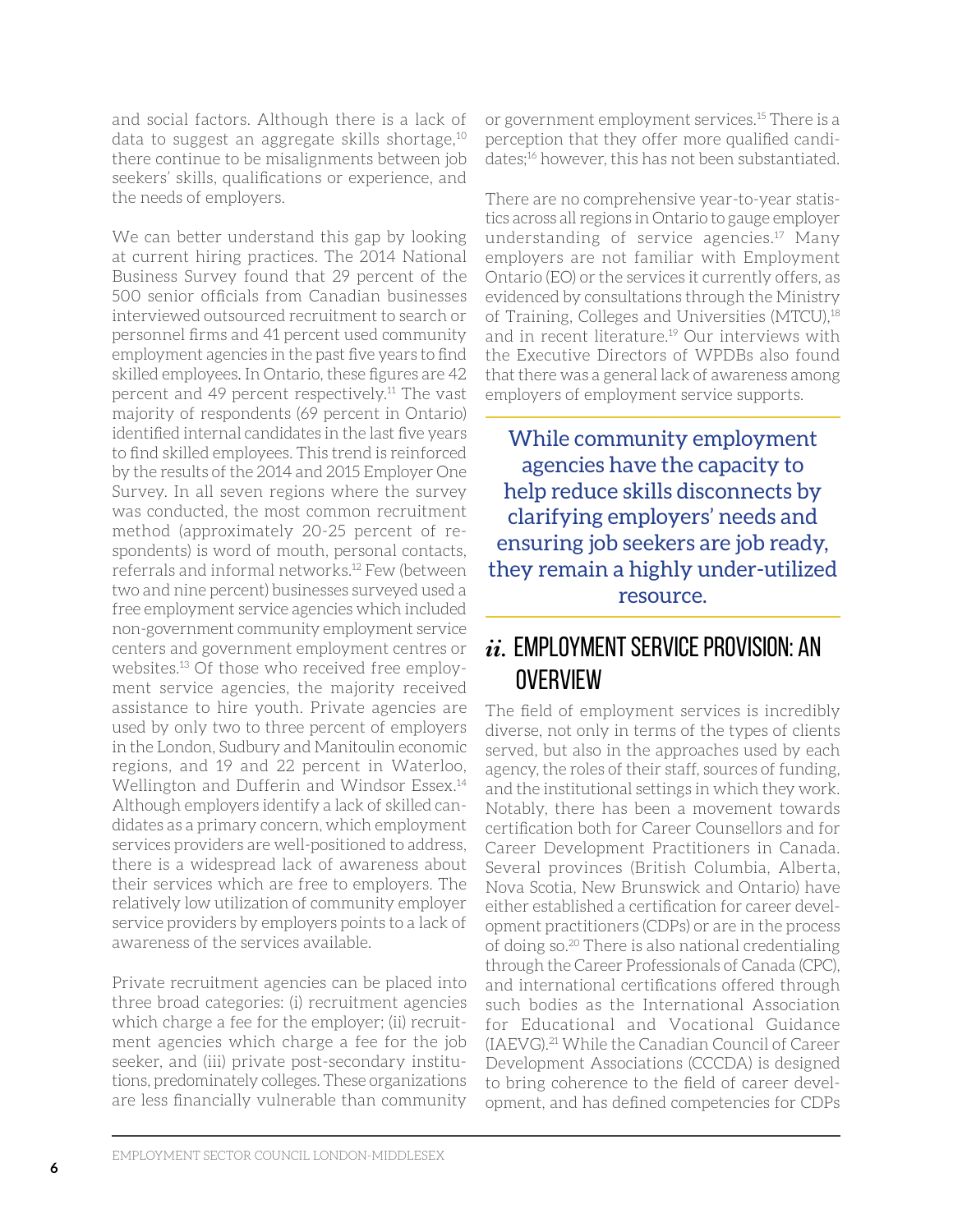through the Canadian Standards and Guidelines for CDPs (S & Gs), there is still an absence of a common language because of the diversity of the actors involved and the segregated nature of employment services.<sup>22</sup> For example, the term Service Provider is used to describe organizations who deliver Employment Services from Employment Ontario through MTCU. These agencies assist clients and employers through employment and training supports and services. The term service provider, when used in this paper, refers to any agency that delivers employment services or training, regardless of funder. Other career titles, such as Job Developer, also capture a range of positions or roles that are not uniformly understood across service providers.

Employment Service is the core of Employment Ontario's programs and services for employment and training. It has been the result of great change over the last decade. Taken collectively, the employment programs in Canada are known as Employment Benefits and Support Measures (EBSM) and are delivered through Labour Market Development Agreements (LMDA). The Canada-Ontario LMDA came into effect in 2007 and transferred responsibility for EBSMs to the government of Ontario (called Ontario Benefits and Measures [OBMs]) and required employment insurance (EI)-eligibility for participants.<sup>23</sup> In August 2010, Employment Ontario Services underwent significant transformation and integrated the federal programs with its community-based network of service providers and training partners.24 Today, Employment Ontario Services have five interrelated components with services for apprenticeship, job seekers, employers and employees: (i) Client Service Planning and Coordination (CSPC), (ii) Resource and Information (RI) which can provide information for services such as the Second Career program,25 (iii) Job Search, (iv) Job Matching, Placement and Incentives (JPMI), and (v) Job/ Training Retention. There are no eligibility requirements for both CSPC and RI, and EI-eligibility does not determine access to any component of Employment Service.26 Other Employment Ontario programs include Summer Jobs Services (SJS) and the Youth Employment Fund (YEF) through Employment Ontario's Employment Service network.27 In addition to the LMDA, there

is collaboration with the federal government through the Targeted Initiative for Older Workers (TIOW) which prepares EI-eligible older workers for new and immediate employment, and through the Canada-Ontario Job Grant (COJG) which is part of the Canada-Ontario Job Fund Agreement that supports non-EI eligible workers.

*"The bulk of collaborative efforts occurs in an ad hoc manner—often un- or underreported—through Workforce Planning and Development Boards, regional literacy networks, and between employment service providers."*

Employment Service Providers are distinct from Literacy and Basic Skills (LBS) Service Providers which deliver the LBS program to learners to help adults develop and apply literacy and basic skills to five goal paths. These goal paths—employment, post-secondary education, apprenticeship, secondary school credit and independence<sup>28</sup>show that while there is overlap between LBS and ES service providers, the purposes of LBS are not solely focused on employment as an outcome. Other Employment Ontario programs include apprenticeship training, supports and services, Labour Market Partnerships (LMP), and postsecondary education supports.29

At the time of this report, there were 171 EO-funded service providers, 200 literacy service providers, and 70 apprenticeship training delivery offices.30 EO launched Ontario's Employment and Training Network in 2007 to bring together 20 programs and services for seamless delivery of training and employment systems. However, there are significant implementation gaps to ensuring consistent and equitable access in each community. A lack of coordination between government, employers and service providers is endemic to the labour market.<sup>31</sup> This issue is twofold: there is a lack of consistent integration of service coordination across EO agencies, and a lack of coherence among programs across the three levels of government and the numerous ministries that deliver employment and training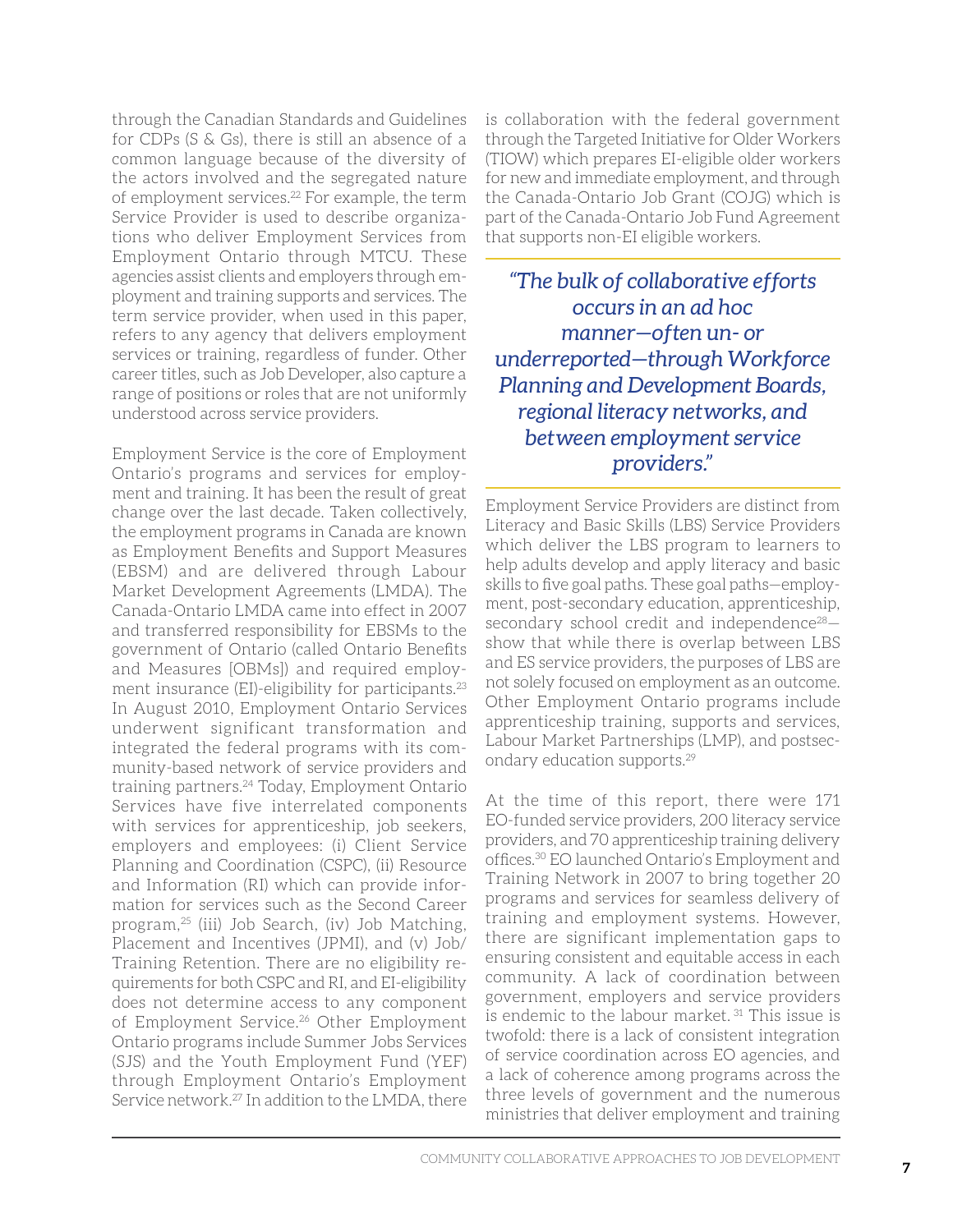programs. Employment and training services are also provided through the Ministry of Citizenship and Immigration's (MCI) bridging, training and language programs, and the Ministry of Community and Social Services (MCSS) employment supports to social assistance clients through the Ontario Disability Support Program (ODSP) and Ontario Works (OW).<sup>32</sup> The Ministry of Health and Long-term Care funds the Canadian Mental Health Association, which deliver employment supports services to people with a mental illness.

In 2012, the Commission on the Reform of Ontario's Public Services (the Drummond Report) recommended that the Ontario government "streamline and integrate other employment and training services with Employment Ontario."33 The Ontario Chamber of Commerce was less measured in its criticisms of the sector, stating in its 2014 report that, "the government is often inattentive to the market it creates, passive in market design and stewardship, and often fails to deliver value-for-money."34 In response to the Drummond report, the government has attempted to integrate employment and training services across the government (known as the Employment Training Service Integration [ETSI] initiative) through budgetary commitments made in 2013. To support greater coordination among service providers, a province-wide consultation strategy was developed. The findings of the initial consultation, released in April 2014, found that the Employment Ontario model should continue to be strengthened, but must respond to the needs of local service delivery strategies and to the complexity of the phenomenon of unemployment.35 MTCU has entered Phase II of the consultations, but details about the five priority areas or the timeline for action have not been released. In May of 2015 the Ministry released a call for proposals for a new Ontario Centre for Workforce Innovation and an employment-focused common assessment framework for EO Service Providers<sup>36</sup>

In the absence of a consistently coordinated approach to service delivery, there have been a host of pilot programs and consultations for new directions in the sector and across-sectors. The closure of Job Connect in 2010 and the transformation of Employment Ontario unintentionally precipitated a wave of collaborative initiatives between employment service agencies. Today, the Employment Ontario Information System (EOIS) is a comprehensive integrated case management system that supports all EO services*.* While this will help align the multiple EO services, this is but one approach for one funder, and other initiatives, for example through Essential Skills Ontario (ESO), have also attempted to better align job seekers and growing sectors. ESO's "Elevate" initiative will do exactly this and focus on integrated workforce literacy and essential skills models. While there is no clear action plan, ESO will use strategic communications to build awareness and support to facilitate a consensus among stakeholders.37 However, the bulk of collaborative efforts occurs in an ad hoc manner—often un- or underreported—through Workforce Planning and Development Boards (WPDB), regional literacy networks, and between employment service providers.

In summary, the sector largely remains characterized by fragmented service delivery organizations with multiple and often diverse funding sources.<sup>38</sup> It is in this environment that Job Developers match job-ready clients with employers, provide training and post-employment supports.

## *iii.* WHAT DOES THIS CONTEXT MEAN FOR JOB DEVELOPERS?

Job development is one aspect of employment service provision and is a central element of career development. The 2014 Employment Service (ES)—Service Provider Guidelines outline components for JPMI for service providers (SPs) which includes: (i) outreach and the provision of support to employers, (ii) identifying job-ready clients and matching their skills to employment opportunities, (iii) supporting workplace training and opportunities, and (iv) providing monitoring and supports for the placement.<sup>39</sup> As such, there is a diverse range of strategies based on their clients' needs. Job Developers often have a core group of employer contacts with whom they have pre-existing relationships, and also employ low-risk methods to develop new contacts with potential employers through job fairs, cold or "warm" calls, and word of mouth.40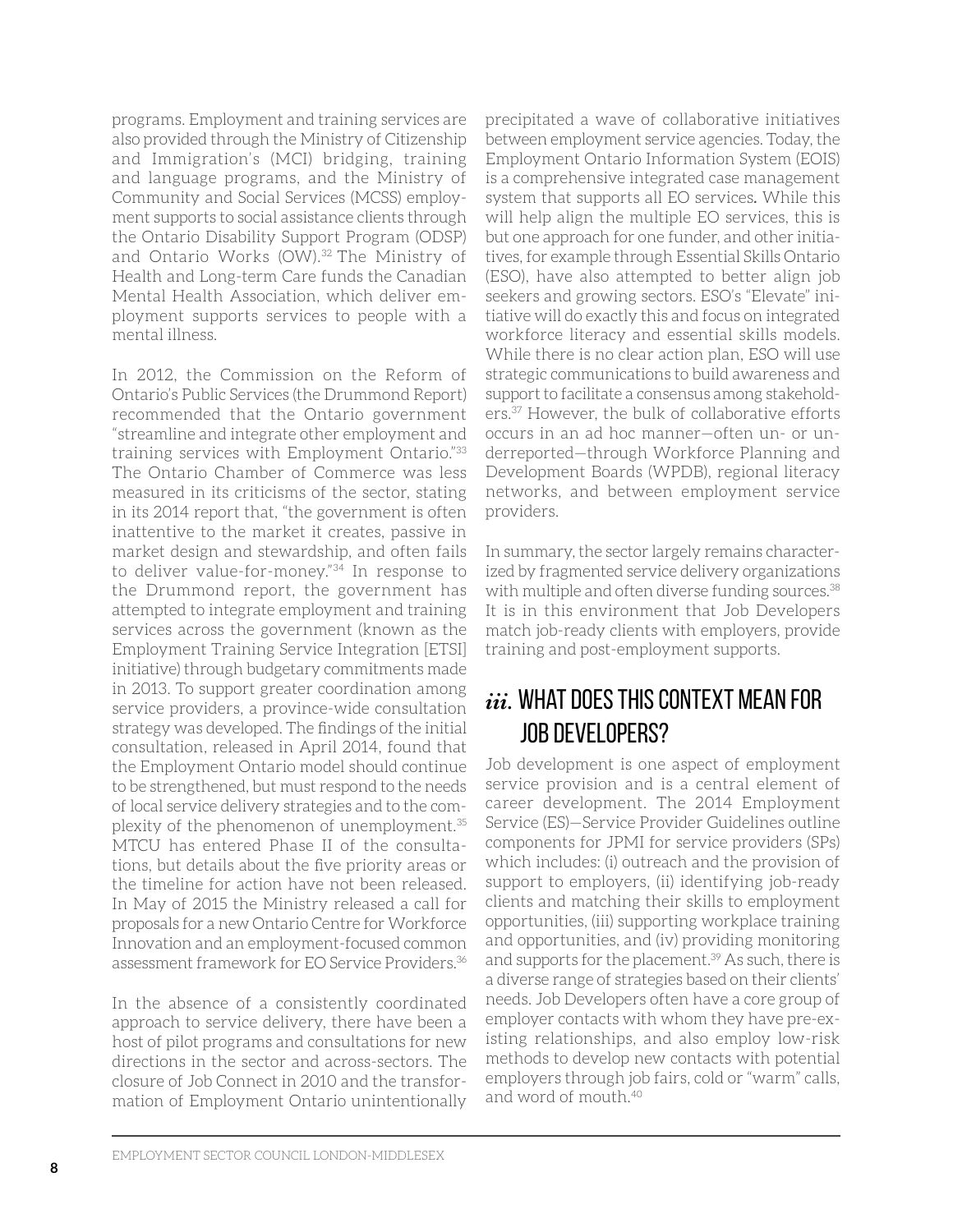In many community organizations, job development is but one aspect of an individual's job. As such, Job Developers are given a range of titles. For example, some organizations have combined job development and counselling roles, or sales and marketing and job development responsibilities, and thus have Business Liaison and Employment or Workforce Specialist positions.41 For the purposes of this White Paper, the term Job Developer is capitalized because it refers to individuals who match clients to placement opportunities but who may also have other roles in their agency, and thus may not have the title of 'Job Developer'. Job Developers must also balance the needs of their agency's clients (job seekers) with their employer contacts who are also considered their clients. When polled by the BC Centre for Employment Excellence, 83 percent of respondents agreed that Job Developers must consider both the job seeker and the employer as their client. 42

As with service providers generally, there is no standard certification process for JDs. There exist some opportunities for professional development, for example through the Job Developers Institute in Ontario,<sup>43</sup> and Life Strategies in British Columbia,44 or less formally through annual conferences such as Cannexus or Futures.<sup>45</sup> or through self-organized service provider networks that invite guest speakers. There are also many online tools and resources or strategies for JDs, although these are mostly American.<sup>46</sup> There are comparatively few resources in the Canadian context, with the exception of the toolkit by the Ontario Network of Employment Skills Training Projects (ONESTEP).47

The benefits of job development are well defined, as evidenced by Employment Ontario reports and Labour Market Plans by regional planning boards, particularly for clients with barriers to employment. However, Job Developers often work in isolation (it is not uncommon for smaller community agencies to only have one JD) and in competition with other Job Developers for employer contacts. As defined in Part IV on barriers to collaboration, this is due to the funding structure of service agencies, but is an impediment to maximizing client outcomes.

## *iv.* Collaboration between nonprofit service providers

Collaboration takes place in many forms and under many circumstances in the nonprofit sector. Literature on collaboration in the nonprofit sector developed most substantially in the mid-2000s, and has been devoted to the emergence of public service delivery networks, $48$  their governance, $49$ and how to manage them.<sup>50</sup> The literature, primarily from the United States, has also focused on collaboration in particular nonprofit settings, including in rural environments,<sup>51</sup> communities of e-learning practice, $52$  and partnerships with labour, $53$  across government jurisdictions, $54$  and with private or for-profit organizations.<sup>55</sup> In terms of service provision more specifically, attention has been primarily devoted to synergistic or integrated models of career development<sup>56</sup> or service delivery.57 It is within this context that we turn to the grey literature on case studies of collaboration by nonprofits in Canada.

The most comprehensive study of collaboration between nonprofits in the Canadian context was done by the Wellesley Institute in 2008, which focused on several cases in Toronto and the Greater Toronto Area (GTA). The report found that collaboration already takes place in many contexts and is already embedded into the institutional fabric of nonprofit service delivery.<sup>58</sup> There have been attempts by nonprofits to provide resources on collaboration, for example by Cambridge & North Dumfries Community Foundation in  $2006$ ,<sup>59</sup> and in providing tools for on collaborative nonprofit partnerships more generally in Canada,<sup>60</sup> and in the US.<sup>61</sup> There have been fewer resources for nonprofit service providers for integration or collaboration, a notable exception is some literature on making referrals across Literacy and Basic Skills SPs by the QUILL Learning Network (Quality in Lifelong Learning)<sup>62</sup> and Adult Basic Education Association.<sup>63</sup>

What tools are available to employment service providers interested in collaboration? To date, there has only been one case study on a collaborative service delivery model, that on JVS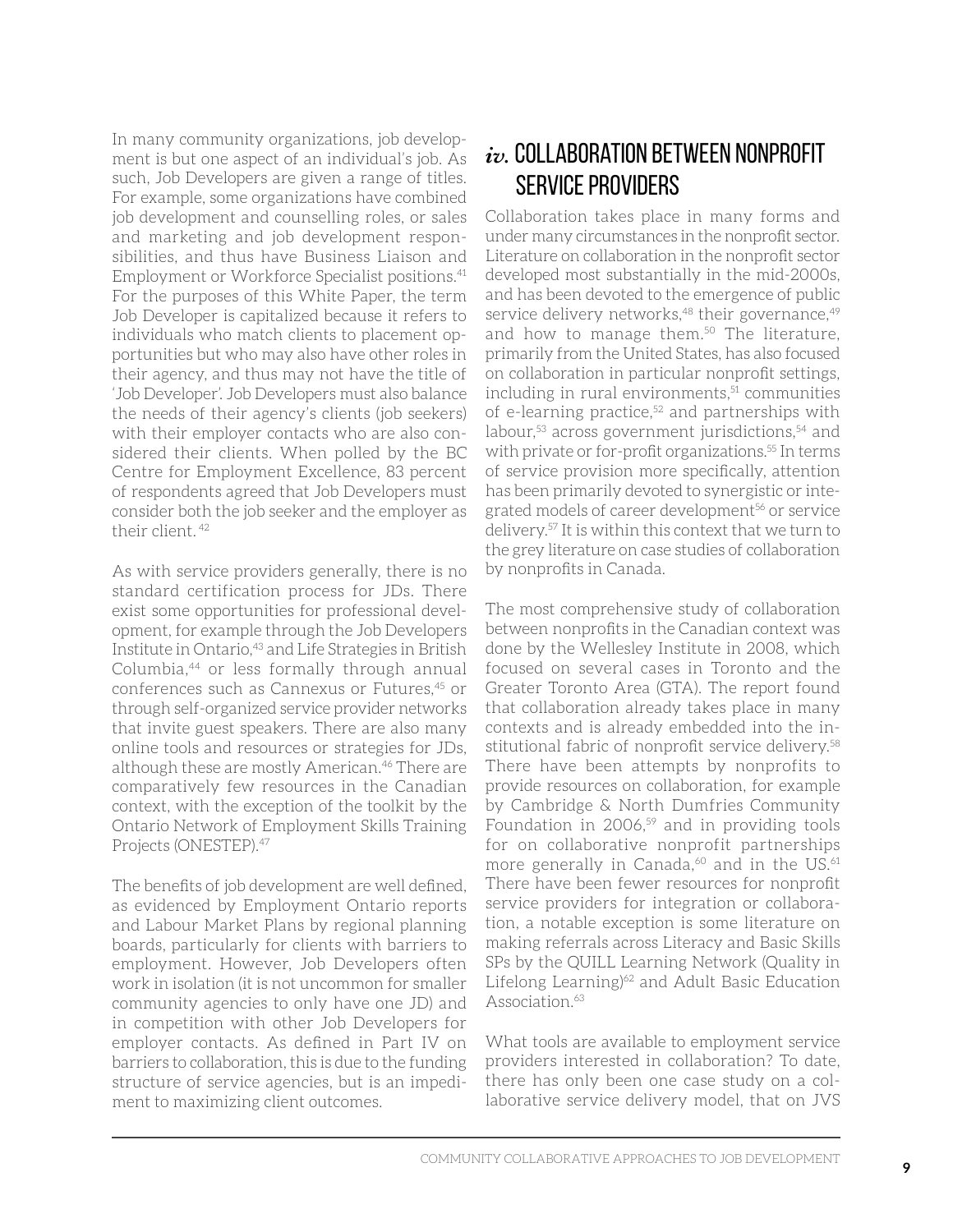Toronto, a EO Service Provider. Although it is an important contribution to Canadian academic literature, it offers little in the way of practical tools for interested community agencies. 64 However, collaboration is becoming increasingly well-established, and most recently, the Consortium of Agencies Serving Internationally Trained Persons (CASIP) is developing a toolkit for other community agencies,<sup>65</sup> and is in the process of disseminating information about their Employer Services Network model of job development coordination. However, the employment services sector lacks a systemic look at how collaboration has developed, drivers of success and barriers to collaboration between employment service providers.

### *"Job Developers often work in isolation and in competition for employer contacts."*

Despite this lack of well-developed literature or data, there is a common interest in collaboration across Ontario. In preparation for ETSI, the MTCU commissioned consultation report found many examples of collaboration: "[s]ervice providers [SPs] demonstrated familiarity with each other's services and indicated they often made referrals between different organizations,"<sup>66</sup> and that [SPs] "clearly see value in collaboration within their communities, as they dedicate a lot of time and energy to building these relationships."67 This is not unique to Ontario: at a webinar on collaborative job development by the British Columbia (BC) Centre for Employment Excellence in March 2015, the 53 participants unanimously agreed that collaboration is possible in a competitive environment with regards to job development.<sup>68</sup>

But how do we measure collaboration? There has been a substantial body of literature devoted to measuring collaboration between nonprofit community agencies. This work has acknowledged multiple methods and concepts,<sup>69</sup> and has focused on evaluating their effectiveness,<sup>70</sup> results-based outcomes,<sup>71</sup> success factors,<sup>72</sup> and institutional impacts.73 Some exceptional work has been done to evaluate the effectiveness of nonprofit service delivery, for example, in the American context, by Bin Chen and Elizabeth

Graddy.74 However, this literature is quite dated, the cases used are difficult to generalize, and there has been an absence of comparative work and a lack of longitudinal data.75 Despite the outcome-focused nature of MTCU, there is a lack of metrics for evaluating collaboration and little attention has been given to evaluating collaboration between employment services in the Canadian context. For Employment Ontario agencies, service coordination is a recognized service delivery category. Service coordination is but one outcome of collaboration and has four elements for LBS providers: active case management, inter-agency cooperation, integrated programming, and a community-wide planning process.76 There are significant inconsistencies in service coordination due to the difficulties in making inter-agency referrals, as one example.77 This particular issue will be explored in greater detail in Part IV. LBS adult literacy delivery agencies use the Continuous Improvement Performance Management System (CIPMS) which complements the Information Management System. Essentially it "manages results" for efficiency and effectiveness in a cyclical process that includes planning, monitoring and measurement.78 Although used in Job Connect, CIPMS is not used by employment service providers. The current rubric for employment services agencies is the EOIS-CaMs. Clients can be referred in from another organization or referred out by an agency for education, training or other services that support employability. Referrals are the principal indicator of service coordination, which is distinct from having an employed outcome. Although designed to integrate service delivery networks, neither system effectively measures collaboration in all its forms. Moreover, there is a disincentive to collaborate because of the perceived value of referrals as compared to employed outcomes.

Self-evaluation tools are the most common approach to understanding the effectiveness of nonprofit collaborative initiatives. Such tools have been developed by a number of organizations including Tom Wolff and Associates,<sup>79</sup> an American law firm, which uses written forms and self-assessment tools. Online tools have also been developed such as the survey by Amherst H. Wilder Foundation.<sup>80</sup> However, there has been difficulty in measuring success between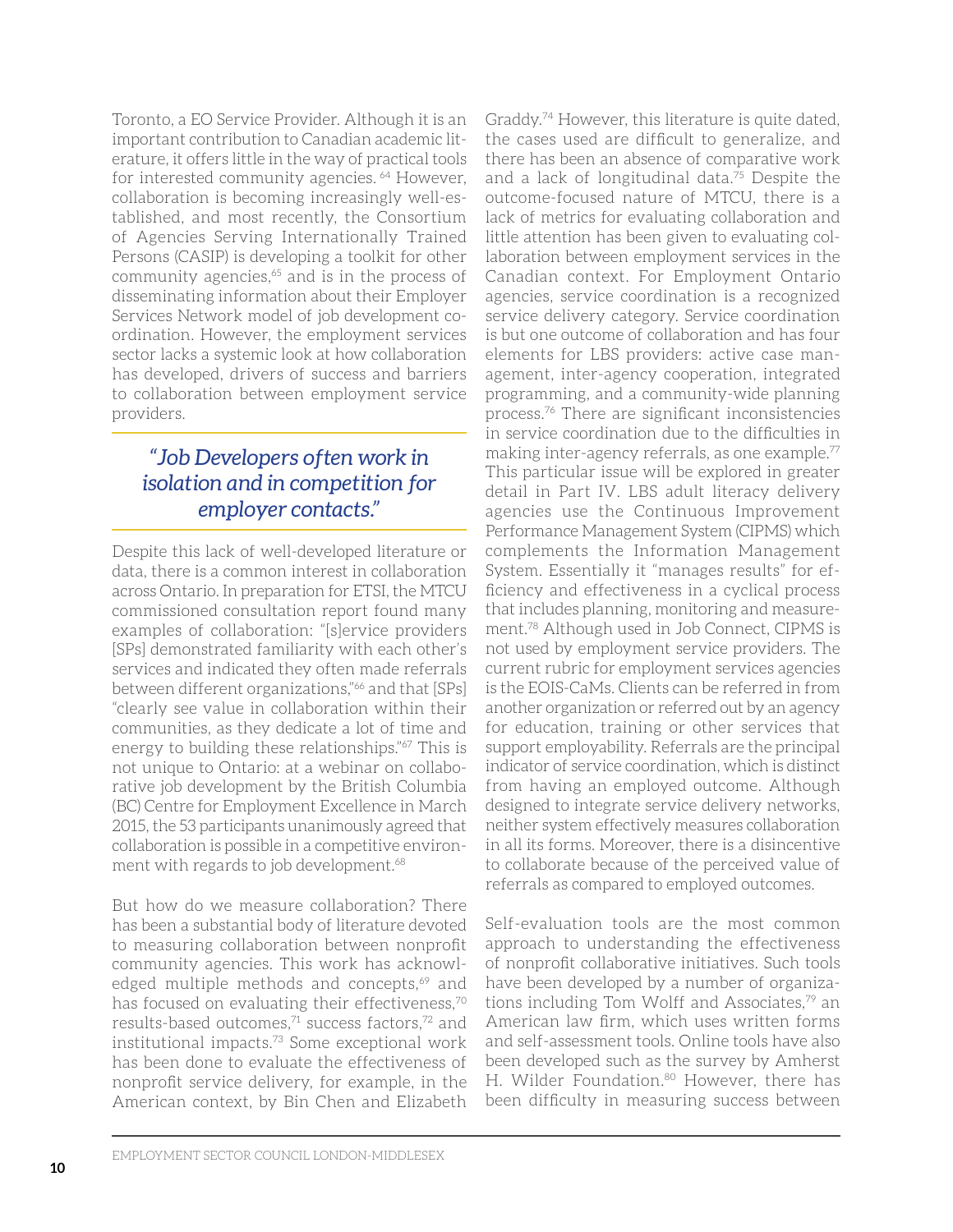collaborative initiatives. This is because of: (i) the subjective nature of the subject (wherein organizations are closely involved with the project and the research or reporting), (ii) the seemingly intangible nature of the gains of collaboration, (iii) the "siloed" nature of the industry, and (iv) a tendency amongst the literature not to examine systems, compare multiple organizations, or compare pre-existing and current collaborative initiatives.<sup>81</sup> In addition, the time required for trust and collaboration to develop is often not aligned with the annual or project-based funding models commonly used in the sector. A recent report by the Elgin Middlesex Oxford WPDB attempts to respond to these concerns and suggests a Performance Measurement Model with several components including efficiency metrics, partnership evaluations and community consultations. These metrics are currently being used by the WPDB, and a report has been disseminated through the provincial Workforce Planning and Ontario Network to all of the boards in the province, although it is uncertain how these have been integrated into workforce planning initiatives.82

The theory of change (TofC) methodology has been utilized in several government and non-government publications as a way to approach service provision.<sup>83</sup> This model begins with the desired outcomes of a program or initiative and maps what is needed to accomplish them. This approach has been increasingly used in the services sector since the mid-2000s, and intends to meet long-term goals. The TofC is similar to Logic Models, but tends to look at the "bigger picture" while Logic Models are program-specific. Uniquely, TofC focuses on why and how outcomes and activities are linked and gives credence to the assumptions, external factors, and alternative perspectives on the program's function and design.<sup>84</sup> Although these do not create specific metrics, this approach is one that can be used as a framework to guide the development of both program and institution-based metrics for collaboration.

Despite extensive literature on developing community collaborative relationships, models of collaboration, and tools for building and assessing collaborative partnerships, there has been much repetition without a clear advancement in best practices for collaboration between employment service providers or improved client outcomes. A great deal has changed in the field over the last decade, but the literature has not reflected these evolutions. There is thus a pressing need for quantitative evaluation of collaboration, in addition to qualitative work, to understand the driving forces behind collaboration that cuts across different collaborative models and cases. In response, this report uses a mixed methods approach to understand the benefits and challenges of collaboration between employment service providers, as explored in the next section. Future research should endeavor to develop metrics for measuring collaborative initiatives in both quantitative and qualitative terms. Comparative and longitudinal research is also required to deepen our understanding of the evolution of SPNs and factors for network sustainability.

### **BARRIERS TO MEASURing THE SUCCESS OF COLLABORATIVE INITIATIVES:**

- 1. SUBJECTIVE nature of the subject
- 2. SEEMINGLY INTANGIBLE nature of the gains of collaboration
- 3. "SILOED" nature of the industry
- 4. A tendency not to examine SYSTEMS, compare multiple organizations, or compare pre-existing and current collaborative initiatives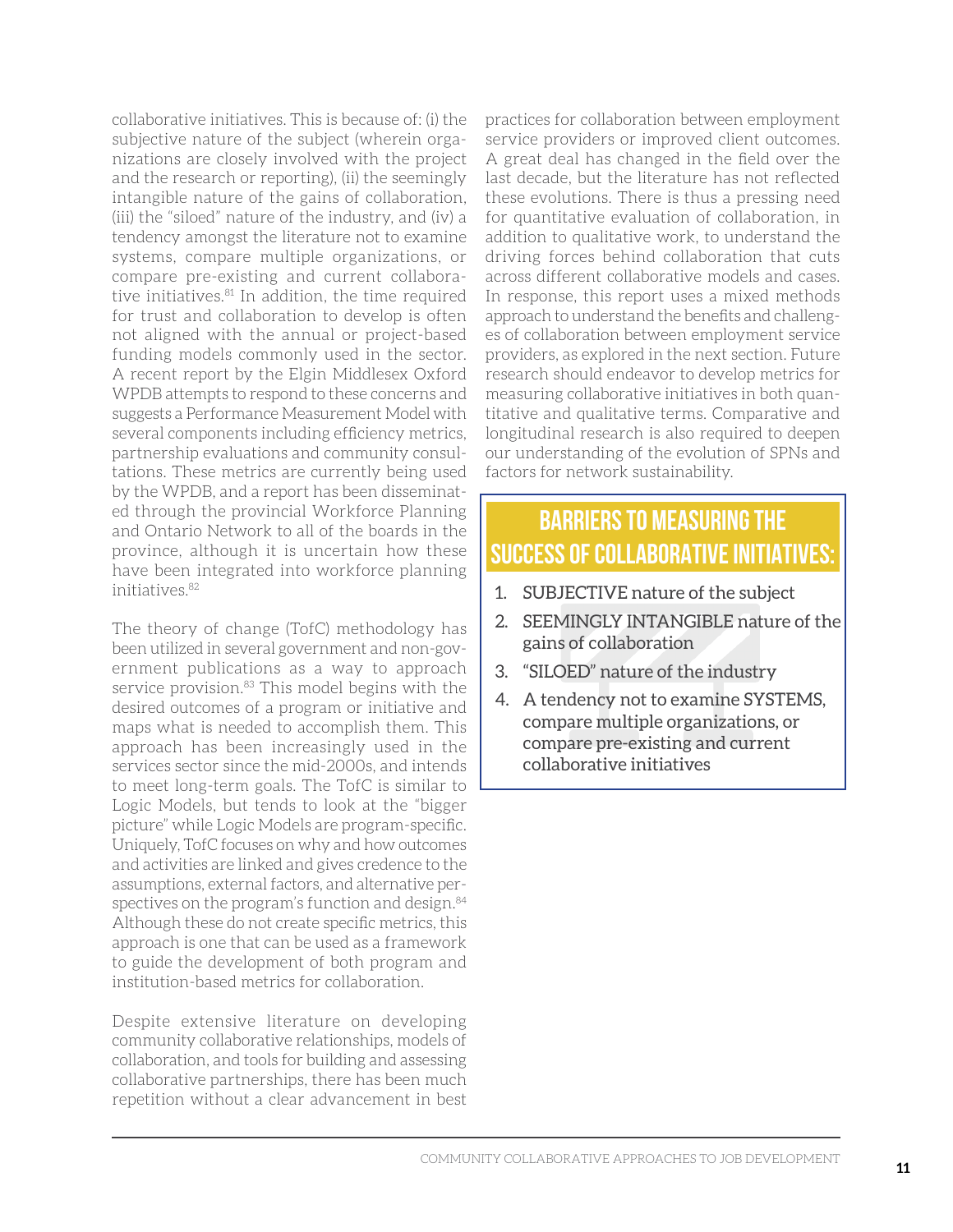## **iv. understanding collaboration**

## <span id="page-17-0"></span>*i.* BENEFITS OF COLLABORATION

This summary of the benefits of collaboration between service providers has been developed by compiling research gathered through informal interview and case study consultations, and is consistent with the nonprofit management literature. While the extent of these benefits is determined by a number of factors network cohesion and size, purpose, governance, and frequency of communication—there tend to be general benefits across network type. These pertain to service delivery coordination, the organizational capacity and knowledge of service provider agencies, professional development for individual staff, and engagement with community partners and employers to support employment outcomes for clients.

#### **1. Working towards seamless service delivery:**

Duplication of service provision has been a recurring concern by funders.<sup>85</sup> Service provider networks ameliorate the replication of services and contribute to more accessible service delivery across communities and issue areas. When working in coordination, service providers become more aware of other community service agencies, the clients they serve, and the services they provide. Our survey indicated that 96 percent of respondents found that ESCLM's JDN increased coordination among job developers and employment service agencies.<sup>86</sup> Often JD networks share job postings when a position is difficult to fill or for large orders that require clients from multiple agencies.

Several networks have developed, or are in the process of developing, referral practices and integrated approaches to tracking clients. This was considered a best practice in the 2014 MNP LLP consultation report.87 Networks of JDs increase opportunities for job seekers and employers by sharing job postings, which subsequently increases the likelihood of making an effective placement.88 Networks increase the ease and frequency of referrals through networking events, site visits, information sharing, and

professional development sessions. These opportunities also allow staff to better understand services provided by other agencies and build the relationships necessary to more easily refer clients.

**2. Increasing organizational efficiency and capacity:** Service provider networks require agencies to collaborate in different capacities, which often involve sharing resources, whether they are financial or human. Beth Siegel et al. (2010) found, in their case study of the Non Profit Centre Network, that collaboration increases organizational efficiency and effectiveness for member organizations, reduces costs, and increases organizational capacity.89 A 2008 report by the Wellesley Institute concluded that collaboration "can make existing organizations more efficient and effective, and can deliver better programs and services that benefit clients through shared resources."90 This has certainly been the finding from our case studies and many interviewees with agency staff who identified that they have been able to 'do more with less,' particularly in a time of uncertainty and in light of programmatic and funding changes.

What does increased organizational capacity look like? In the most concentrated form of collaboration—co-location—the service providers of nine employment programs in the Niagara YMCA have experienced tremendous cost savings which allowed them to hire more frontline staff. In many other cases, sharing job postings is necessary to fill certain positions, which allow JDs to work with more clients. When JDs coordinate employer engagement strategies and jointly host hiring events or job fairs, not only are more clients marketed to employers, but there is the potential for new employers to become aware of the services of nonprofit employment agencies. In short, developing organizational capacity based on community needs will improve service quality and standards for delivery.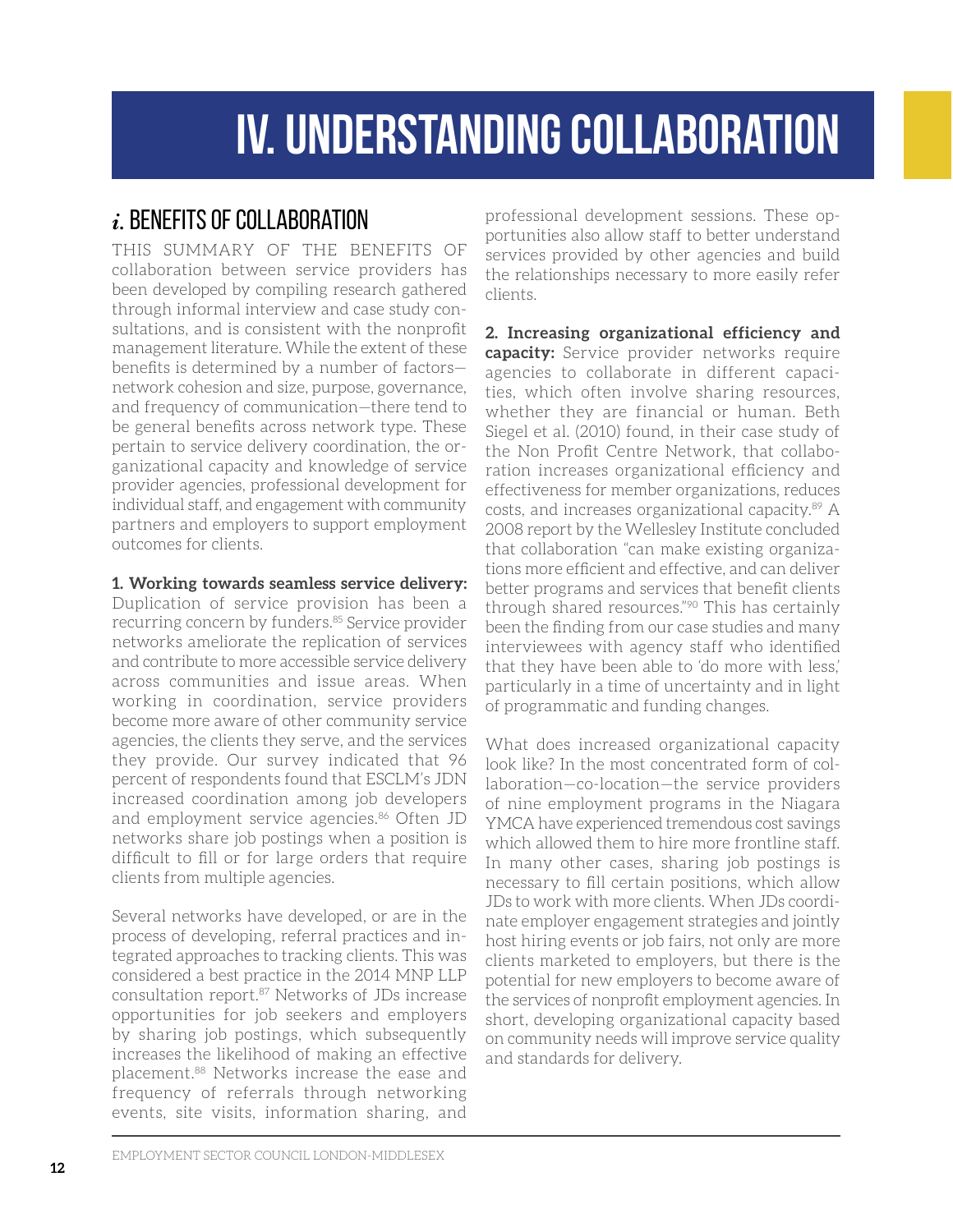**3. Development of trust between service providers:** Trust cannot be easily measured but is one of the most commonly recognized 'prerequisites' for lasting collaboration. Eighty-seven percent of ESCLM's JDN members stated that trust among JDs was a significant factor in the development and current status of the network.<sup>91</sup> As identified by many WPDB staff, this leads to improved community partnerships for labour force planning. Trust was mentioned by nearly all interviewees as a driving force and requirement of SPNs.

Trust creates a more supportive environment for service provision and provides a foundation for lasting collaboration. When rapport develops between frontline staff, they are more comfortable being honest about their experiences and in exchanging job leads and information about employers. When there is trust between Job Developers that referrals will be reciprocated and that they will not damage their existing relationships with employers, the long-term benefits of collaboration include better employment outcomes for SPs and stronger employer engagement. Having in-person meetings at regular intervals which are set well in advance is instrumental to this process.

Not coincidently, networks that have seen greatest levels of collaboration have had partnerships that have pre-dated the network, or have been part of the network for several years. In the cases of some of the most well-formed networks— CASIP, ESCLM, or the Collaborative Partnership Network in Nova Scotia—they have been working together for over fifteen years.

*"When working in coordination, service providers become more aware of other community service agencies, the clients they serve, and the services they provide."*

**4. Increasing in-house knowledge:** SPNs provide a forum to exchange experiences, lessons learned, and best practices in their individual agencies and in their stakeholder partnerships. These networks have also become a source of valuable information for government programmatic and funding

changes, as identified by ESCLM's JDN survey.<sup>92</sup> SPNs are a way for agencies to receive the same information at the same time by external speakers such as funding representatives or employers. This can help clarify information about funding requirements, or can provide an opportunity to learn more about funding or placement opportunities. SPNs may also be a source of professional development for frontline staff and management.

Having representation from, and communication between, different service provider agencies (who would not otherwise be in communication) on a regular basis is valuable in creating new ideas and solutions to common problems. These discussions often develop into more formal partnerships outside the network based around a particular project. Innovative solutions often are a by-product of both formal and informal SPNs because they provide a rich environment for the exchange of ideas.

Service provider networks are also a valuable source of expertise. Members from diverse communities or agencies can share their experience tackling a particular problem or initiative which can be valuable to another member of the network. The support and expertise provided through these networks is invaluable to both the management and frontline level staff.

**5. Enhancing the legitimacy of community employment services agencies:** Research has indicated an absence of standards or best practices in the field of job development.<sup>93</sup> In 1995, it was identified that there is little empirical data on job development practices<sup>94</sup>; this was again highlighted in 2008.<sup>95</sup> The empirical data on job development practices is specific to the American context (for example, Leff et al. [2005] is the most comprehensive<sup>96</sup>) and remains largely out of date. Our research indicates that collaboration between Job Developers elevates the standard for service delivery. Although this is difficult to measure, a survey of ESCLM's JDN membership found that the network contributed to higher level of skills, knowledge and professionalism among Job Developers.<sup>97</sup> Developing standards among networks creates more consistency in service delivery across the network and collectively increases the profile of community employment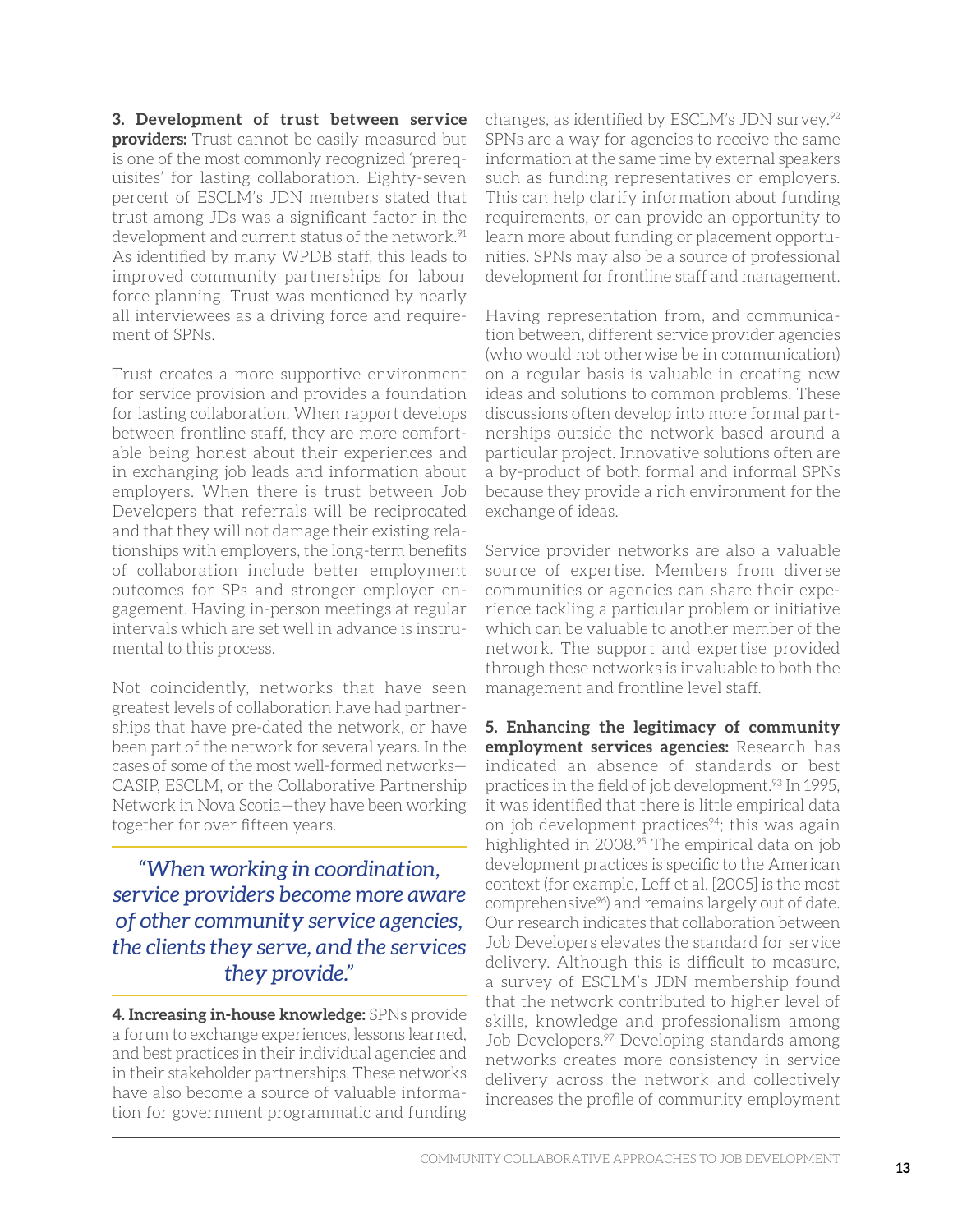services. Employers are able to access much more talent through a network of service providers than with any one agency.

**6. Presenting a unified vision for employment services:** This is important in two respects: (i) being able to increase the profile of employment services for employers, and (ii) providing a unified voice to advocate on issues of employment service provision. First, having centralized employer connections through SPNs means that if there is high brand recognition, employers can use a JD network as a "one-stop-shop" for their placement needs. This single point of contact for employers helps ensure an efficient and effective experience working with a service provider. Collectively working with employers has reduced 'employer fatigue,' wherein employers are contacted by multiple organizations, which can damage the reputation of community employment service agencies.<sup>98</sup> Thus, and as the MNP LLP report found, collaboration between SPs "increase[s] the likelihood that they [employers] will remain a long-term client of Employment Ontario service providers."99 By extension, the same should also be true for non-EO agencies. That being said, there are many more employers than SPs and coordinating employer engagement represents a significant opportunity for service providers.

Second, service provider networks have the ability to advocate on behalf of the sector. The advocacy function is often less developed among SPNs due

to a lack of capacity and time. Service provider consultations with WPDB provide an opportunity to openly share concerns that can be addressed both through WPDB Local Labour Market Plans and programs, and by WPDBs acting as a communication channel to MTCU. This function is inconsistent across regions and SPNs can also directly advocate to government ministries on employment and training issues.

Providing coordinated employer engagement is an important asset of networks. Collaboration actually helps organizations become more competitive in the sense of enhanced service delivery, and in developing stronger relationships with employers. Job Developers are constantly adjusting their employer engagement strategy to respond to employers' changing needs and having the support of a network facilitates this process by exchanging best practices, sharing information about employer's hiring needs, inviting hiring employers to SPN meetings, or coordinating employer engagement events or marketing tools.

### **BENEFITS OF COLLABORATION: A SUMMARY**

- Networks increase the *ease &*  **I.**  *frequency* of referrals
- *More clients are marketed* to **II.**  employers, new employers become aware of the services of nonprofit employment agencies
- Development of *trust* & a more **III.**  supportive environment for service provision
- Communication between service **IV.**  provider agencies provides a rich environment for the *exchange of ideas*
- Developing standards among networks **V.**  creates more *consistency* in service delivery and increases the profile of community employment services
- Presenting a *unified vision* for **Vi.** employment services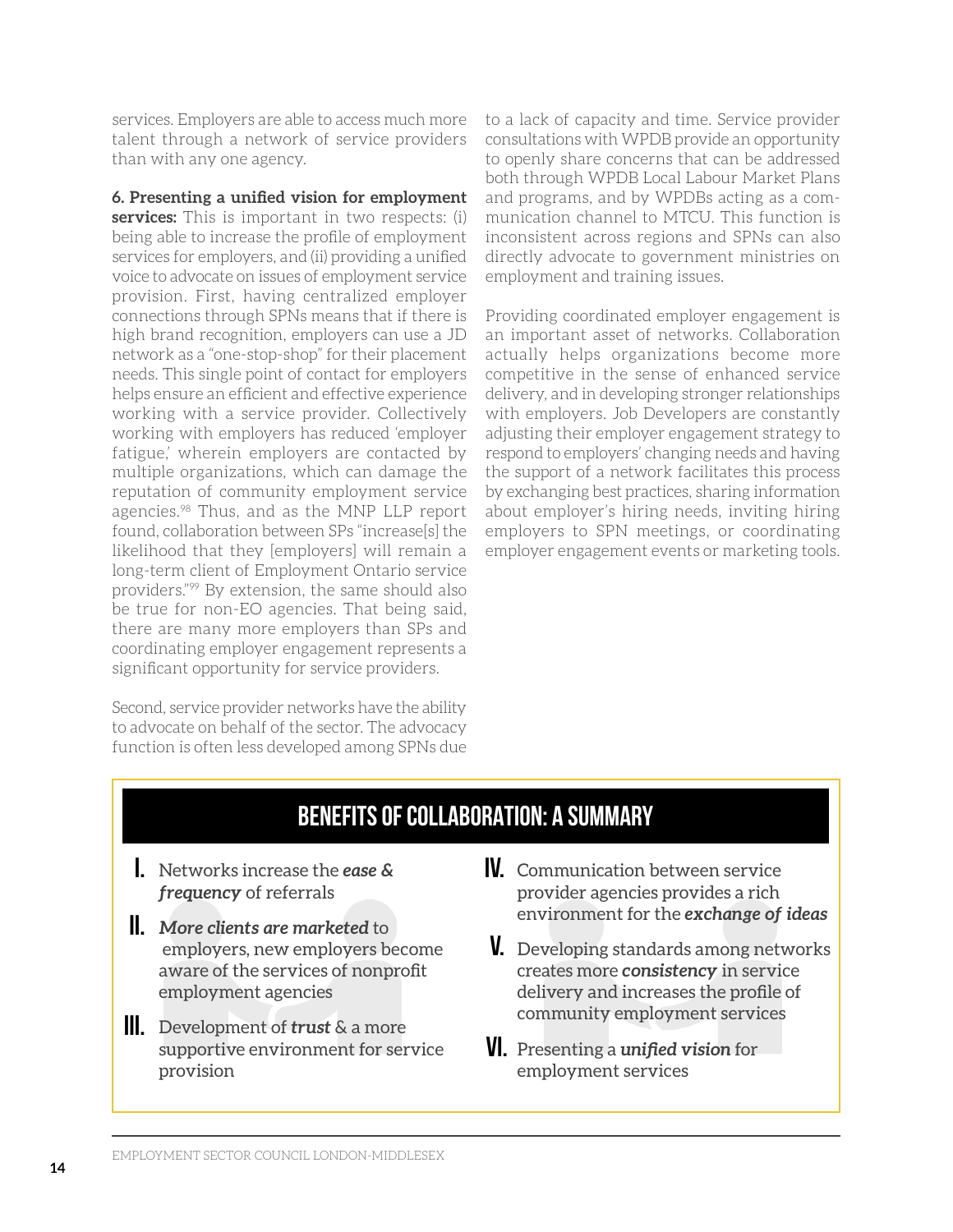## *ii.* BARRIERS TO COLLABORATION

Using a service provider network or collaborative initiative is not a panacea, and there are many barriers to effective and sustainable collaboration. While the landscape of service delivery takes place through multiple funders, there are similar problems within and across organizations. While it is important to acknowledge the existence of both exogenous structural barriers (i.e. factors beyond the network such as funding requirements and targets, the local economy etc.) and endogenous structural barriers (i.e. factors within the network itself, such as governance or leadership), ESCLM's JDN survey found that exogenous factors were more significant barriers to collaboration, and as such, they are the focus on this section.100 While structural barriers are the most significant obstacles to collaboration, it should be noted that the governance, leadership, and commitment on the part of members in SPNs are also important. They will be addressed more fully in ESCLM's forthcoming resource guide for community agencies interested in pursuing or enhancing collaborative initiatives.

**1. Competition (or "the nature of the beast"):**  Employment service provision is seen to be delivered in an inherently competitive environment.101 In part, this is due to competition between companies for recruitment in the private sector. This is exemplified by figures such as John Sullivan and his "hire to hurt" recruiting strategy which is designed to explicitly "hurt the competitor's business results"102 or other approaches that encourage poaching talent from competitors and aggressive referral practices.103 Recruitment is thus often seen as a zero-sum game.

How funders approach service delivery also contributes to the competitive nature of job development, something that was heard consistently across WPDBs. This makes sense given pressures on existing models of career development, namely, chronic underemployment, increased global competition, and constantly changing labour market needs.104

The Government of Canada, in its 2012 formative evaluation of the Ontario Labour Market Development Agreement, identified that some SPs were reluctant to make inter-agency referrals

because of the pressure to meet targets and to garner further funding contracts.105 Under the current EO system, agencies have consistently expressed concern that if or when they refer a job seeker to another service provider for a job opportunity, they will lose an employment statistic in the EOIS case management system (CaMS). Service Coordination (a referral in or out) and Employment outcomes are each worth 25 percent toward the overall Service Quality Standard. When two EO agencies collaborate to place a client, the agency receiving a referral for a placement gets twice as much credit (25 percent for receiving a referral plus 25 percent for the placement) as the agency making the referral. This is because only the agency that places a client with an employment opportunity is recognized in CaMS. At the same time, a minimum of 35 percent of client files are expected to have a referral (in or out) while 69 percent of files are expected to include an employment outcome. Given that Service Coordination is a relatively easier target to achieve, agencies are thus incentivized to focus their resources on Employment outcomes. As agencies are "justifiably more concerned about losing an employment stat than they are about gaining a referral stat,"<sup>106</sup> this discourages agencies from working together and can reduce the potential impact of services.

This concern is magnified for JDs who do not already work in collaboration because there is not the shared expectation or trust in place to reciprocate the referral in another case. A referral may mean that the employer contact goes to another agency. This is particularly difficult when the employer requires funding incentives. Thus not only are there are "few incentives for collaboration,"107 but there is a systemic disincentive for collaboration with the current funding model.

Moreover, there is a lack of consistent understanding and application of service coordination. There are extensive rules for making formal referrals and a list of specific data sources or appropriate bodies that can accept or make referrals. The bulk of referrals are never 'counted' in CaMS because they are made informally (i.e., they did not have the appropriate paperwork or were not made using the appropriate data source).108 As this information is not captured by the Detailed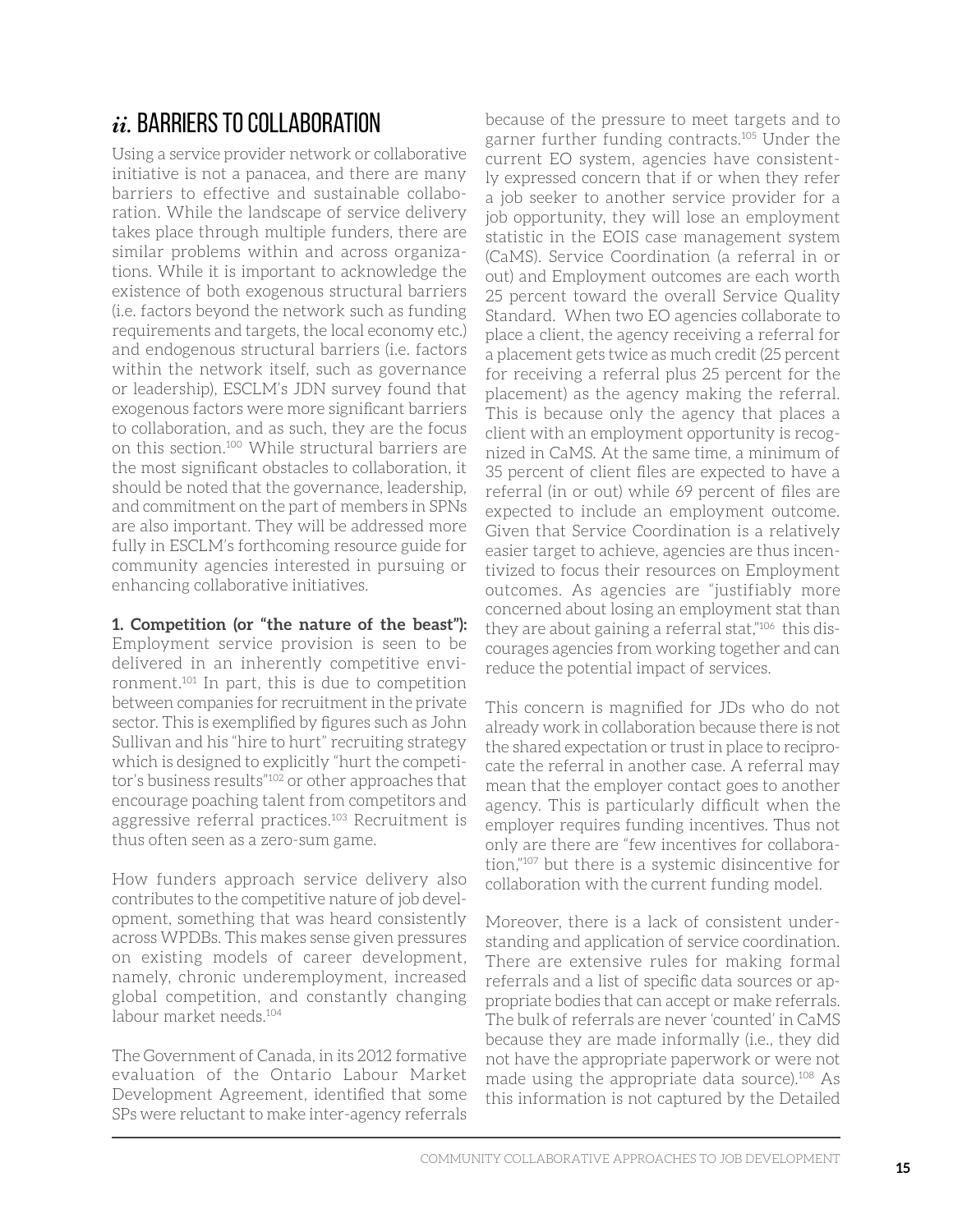Service Quality (DSQ) report, funders are largely unaware of the frequency and scope of collaboration. Agencies can only make one official referral that is counted in CaMS. Also, only when a client's Service Plan is closed are the outcomes populated in the DSQ report. This makes it difficult to accurately understand client outcomes unless an agency undertakes additional reporting measures to receive real-time updates. For these reasons, it is impossible to provide a clear picture of coordination between service providers with the current case management system.

**2. Lack of shared metrics:** For EO agencies, the current target-based approach and focus on quantitative outcomes obscures the reality that many organizations may have put time and effort into a client's ultimate employment opportunity. However*,* as this investment is not captured, there is no statistical evidence of collaboration as highlighted above. Outside of EO, there is no evidence of reporting mechanisms that appropriately capture collaboration between service providers, although several SPNs are in the process of developing them. There are no metrics to capture referrals between EO and non-EO agencies. Incidentally, it is easier for EO agencies to collaborate with non-EO agencies because they do not have a CaMS file that must be closed.

While collaboration has often been mandated by funders, there have not been the commensurate resources, including evaluation tools, to support these partnerships. Instead, the limits of the current system do not account for referrals between agencies for individual clients or for partnerships in general. Partnerships occur on an ad hoc basis and are only reported if they are funded and/or contain a pilot project or other measurable outcome. Partnerships or collaborations that no longer exist often have no publicly accessible documentation, thus making it difficult to learn from these experiences.

Without shared metrics, it is difficult to fund collaborative initiatives, because successful programs and initiatives must quantify improved client outcomes. In nearly all of the case studies, networks do not have core funding to coordinate service delivery and to support their member agencies' capacity to collaborate. While it is (and has been) possible to introduce shared metrics on a case-by-case basis, organizations often do not have the capacity to develop these independently. Many SPNs attempt to share clients, which is very difficult given the aforementioned reporting requirements. CASIP's ESN shares employers under the expectation that the client's agency only uses the employer contact for that specific negotiation and to follow-up with the client. This arrangement is unique—as most SPNs share clients not employers—and reflects the level of trust developed through years of working together.

**3. Segmentation of service provision:** It has been repeatedly identified that service provision often occurs in a vacuum.109 This phenomenon is primarily due to a lack of communication between agencies because of different mandates, funders and funding requirements, target client group(s), staff size and organizational capacity, and geographic region. This has also meant there is a lack of awareness among agencies about the services they provide. Although there are no eligibility requirements to access Resources and Information (RI) through ES, and while all EO agencies are required to provide information on all EO programs and services (regardless of who is contracted to provide them), $110$  job seekers are often unaware of the services available or do not know where to start. As there is no standardized approach to mapping out services in communities, <sup>111</sup> there is no common understanding in each region about how to refer clients to the most appropriate service. The fragmentation of programs and services also contributes to poor employer literacy of available services.<sup>112</sup>

In 2014, Essential Skills Ontario found that in many regions, SPs were working in silos, meaning that they were not connecting with and learning from each other. This affects quality of service and how quality is being achieved. 113 While this is not a problem that is unique to Ontario, SPNs certainly have the capacity to address this issue because of their commitment to collaboration and information sharing. Service provider networks have grown to include agencies with different funders and a number of community partners that address issues facing specific groups of clients. SPNs provide employment service providers an opportunity to share resources and information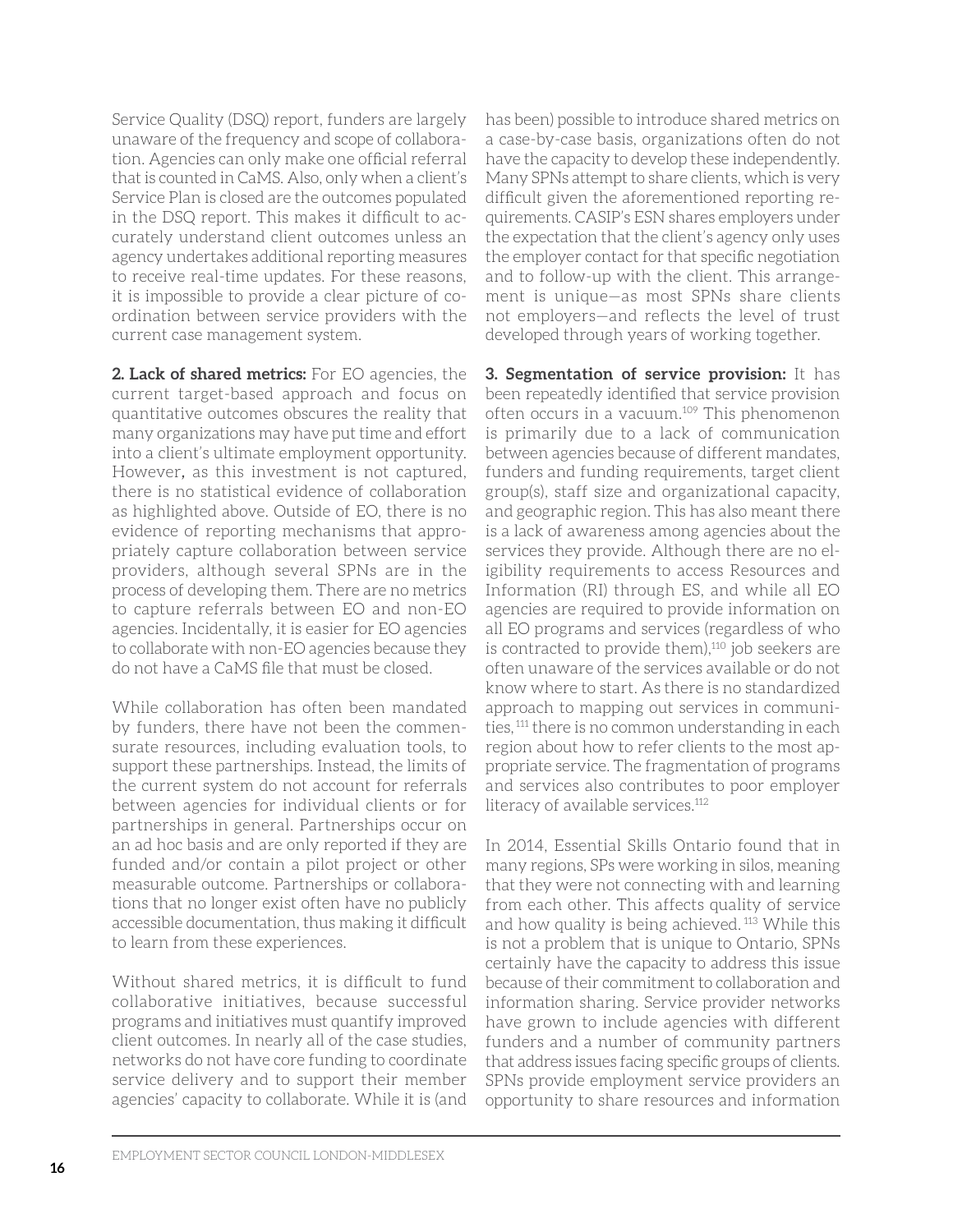about their services, which can increase service coordination, and ultimately, service quality.

**4. Low employer awareness:** It has been commonly observed that within local business communities, that there is little awareness of services to assist in hiring, integrating, training and retaining workers.114 Not only are employers largely unaware of employment services, but they do not know how to best access them. This is in part because employers may not be able to differentiate between community employment service providers.

Anecdotally, employers have expressed concerns that the "free" nature of employment services means that the quality of candidates is inferior to that of private, paid employment services, or that community employment services prioritize job seekers as "the client."115 However, there is no evidence to support these fears. Utilizing service providers was considered a best practice in recruiting by a recent Ontario Labour Market Partnership.<sup>116</sup> It should be communicated to employers that they are funded through a number of sources and each employment service agency has a diversity of clients with a range of skills and qualifications. Job Developers ensure that clients are qualified when they are marketed to employers, and in some SPNs there are common standards for job readiness to ensure that member agencies provide a consistently high level of service to their employer partners. Poor awareness of employment services in these communities may contribute to the development of a stigma against SPs. It stands to reason that education and awareness among employers should have a win-win effect, complementing employers' hiring needs, and matching job seekers to employment opportunities.

In sum, the consequences of these barriers mean that there are fewer successful outcomes for both clients (job seekers) and employers. Poor coordination can result in duplication of services and multiple efforts by different agencies to contact the same employers. Collaboration not only improves coordination and communication between service providers but the relationships between individuals within different agencies. However, these efforts can

be better supported by current service provision funders and by the current programmatic landscape within the Ontario Government.

## **BARRIERS TO COLLABORATION: A SUMMARY**

- *Competitive* environment for **I.**  funding
- Lack of shared *metrics* for **II.**  collaboration
- *Segmentation* of service provision **III.**  which makes inter-agency referrals difficult
- Lack of *employer awareness* of **IV.** community employment services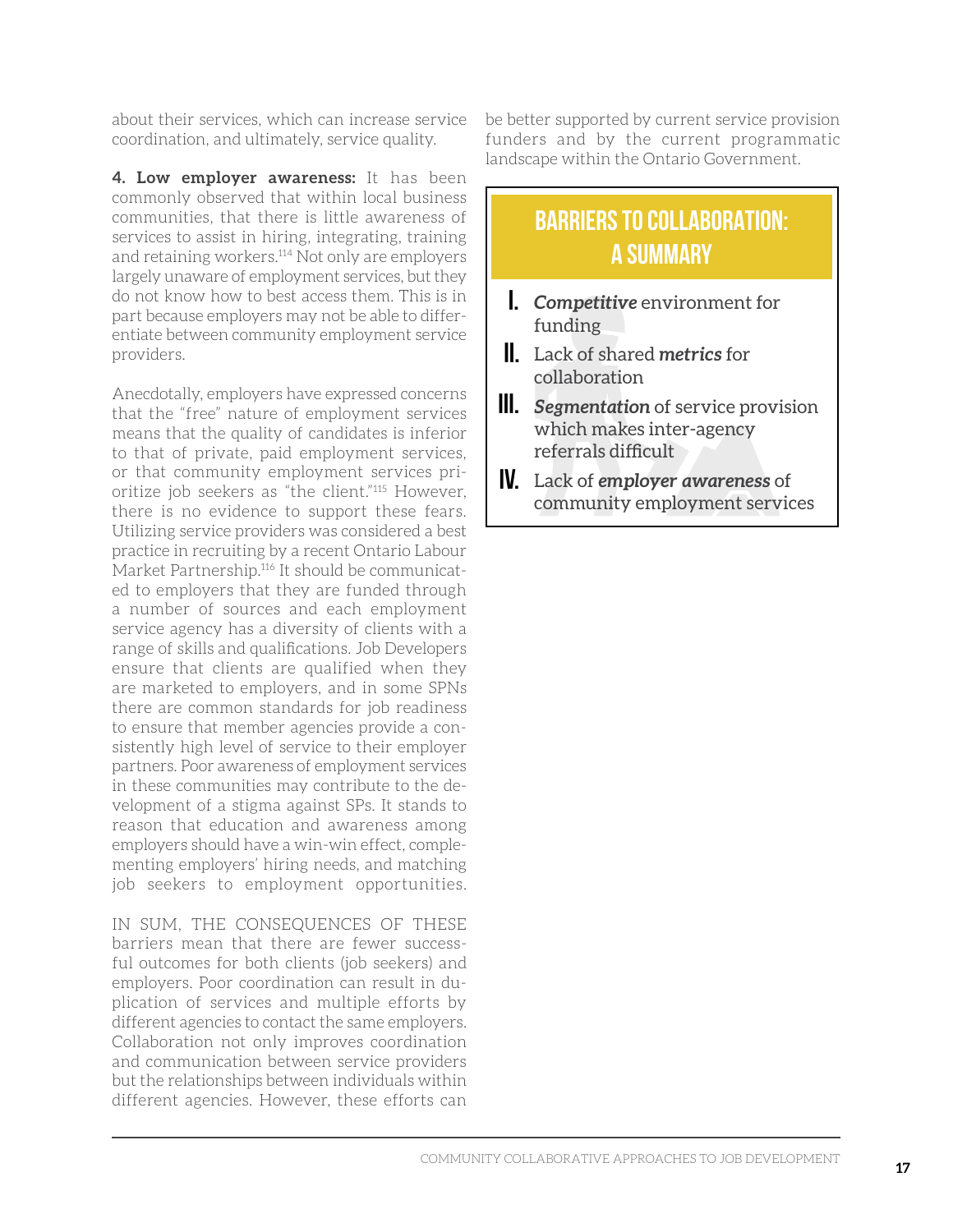# **V. COLLABORATION in action: TYPOLOGY & CASE STUDIES**

## <span id="page-23-0"></span>*i* TYPOLOGY OF COLLABORATION

Service providers are increasingly developing networks and communities of practice to respond to collective challenges in service provision. But how can we understand the diversity of initiatives that have developed across Ontario, and Canada? This section outlines a typology to classify and better understand the structures and functions of various collaborative initiatives between service providers. This is designed to provide a framework for understanding collaboration and not all cases fit neatly or have all of the characteristics listed. However, collaborative initiatives can roughly be understood in four broad network types:

- I. membership-based networks,
- II. decentralized and issue-based networks,
- III. online platforms communities of practice, and
- IV. cross-sector partnerships.

Below are brief overviews of their respective key features, benefits, considerations and examples. Inspiration for this typological approach was drawn from a 2012 report by Dorene Weston of Full Circle Consulting Inc.117

#### **Type I. Membership-based networks**

**Key features:** This network is a central hub with individual member agencies and requires active and formal participation of all members. Members often meet on a monthly or bi-monthly basis. The majority of membership in these networks, although not exclusively, is composed of frontline staff.

In terms of governance, there is a dedicated Program Director or equivalent (strategic team, steering committee or committee of executive leaders) to engage partners, maintain relationships and provide support to agencies. They will set annual priorities, identify ad hoc committees,

and guide the development of reporting, evaluation and communication of outcomes. In addition to or instead of a Project Director, the group may have a Project Coordinator to assist in communications and maintain a website, and ensure information is being communicated effectively. Multiple tiers of membership are not required, but can help in the strategic planning of the organization. Having a dedicated forum for frontline staff (without the presence of management) often means that members feel more comfortable to engage in information sharing.

These networks often have formal protocols and standards, which include, at a minimum, a Terms of Reference which outlines members' roles and responsibilities. More extensive standards and protocols can be developed to make inter-agency referrals, co-host events, and share information or opportunities.

Within this typology there is considerable variation in the purposes and sizes of networks formed, and thus these networks can also be classified by the member agencies involved and by regional scope. Often networks develop around a specific demographic of clients served by member agencies, for example, The Employment Alliance served persons with disabilities, and ALLIES primarily serves newcomers. These networks often form across a specific regional scope, for example across a county, or series of counties, such as the Employment Sector Council London-Middlesex. There are currently no province-wide service provider networks except the Collaborative Partners Network in Nova Scotia that serves persons with disabilities. There are few initiatives that occur with some consistency in different regions, with the notable exception of Local Immigrant Employment Councils (IECs).

**Benefits:** These networks primarily provide information and opportunities for members and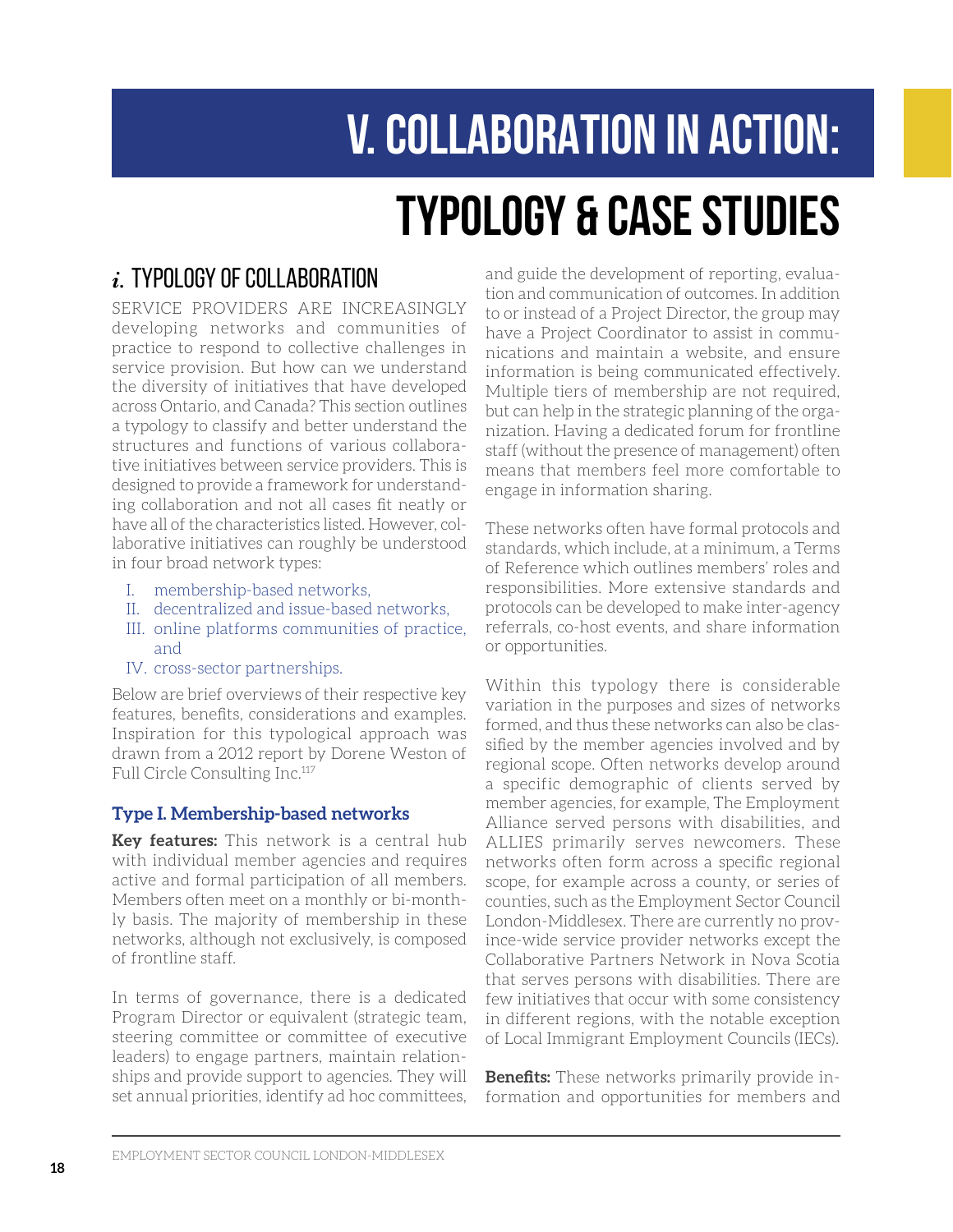provide a forum to exchange best practices and identify gaps or duplication in service delivery. Having dedicated staff and resources increases the network's capacity to share resources and helps ensure value added for its members. With the appropriate human resources and structure, these networks can accomplish tasks and delivery services far greater than initially conceived.

**Considerations:** This type of model takes time to develop, as well as significant resources and commitment from member agencies. Often service providers have limited time which is a barrier to attendance. Thus, the value added to all members must be clear. This can evolve over the network's lifecycle, but having a core vision and set of values or objectives from the onset will provide a common ground for collaboration. Additional time and human capacity is needed for administrative and logistic tasks (setting meeting agendas, chairing meetings, providing minutes, organizing joint events etc.).

Another significant consideration is sustainability, and a crucial component of this is the financial support for a network*.* The network case studies reveal that they are most often completely non-funded, or they receive partial funding from pilot projects, or have a fee-for-service model. In the case of the latter, there must be a clear return on investment. Fees could be either flat or adjusted for organization's budgets, or they could be collected to recover costs on an eventby-event basis. While cost-recovery tends to be the most common approach, this places limits on what can be accomplished and is an additional consideration in strategic planning.

**Examples:** CASIP's Employment Services Network (ESN), ESCLM's Job Developers Network (JDN), Mississauga Employment Services Network, Grand Erie Job Developer Network, Job Developer's Resource Network, Collaborative Partnership Network, and Assisting Local Leaders with Immigrant Employment Strategies (ALLIES).

#### **Type II. Decentralized, issue-based networks**

**Key Features:** These networks are convened to either share information, or to address a common issue such as service coordination or client experience. Often these roundtable-style meetings result in more formal partnerships that develop outside the network. These networks lack formal protocols and standards but meet on a regular basis (bi-monthly or bi-annually). Participation is voluntary and fluctuates depending on the time of year and member availability.

These networks may have a Project Coordinator housed either by one member agency, a WPDB, or a third party community agency. The network may take the form of an employment council, committee, or a community consultation (often led by a WPDB, or a municipal body). They tend to form around a common program or funder, for example, EO service delivery, or to address a concern affecting a demographic such as youth, persons with disabilities or new Canadians. The type of stakeholders brought to the table varies and commonly include employment services as well as agencies that address social services, mental health or legal issues. The majority of stakeholders are management or Executive Directors rather than frontline staff.

**Benefits:** These networks are based on clusters of shared interest. One of the primary benefits of the network is to share ideas, information and experiences. Informal networks still provide opportunities to develop relationships between agency staff, as well as to learn about service provision at various member agencies. This does not occur as consistently when compared to Type I networks. Type II networks are easier to develop than member-based organizations, and require fewer start-up costs and less complex governance. These networks are ideal for service providers in different regions that benefit from community updates but find it difficult to meet consistently.

**Considerations:** Depending on the objectives of the members, resources are required for joint events and professional development and networking activities. Core funding for these networks is extremely rare; in cases where they have been funded, it has been on the basis of a pilot project. Funding for events (i.e., professional development, shared job fairs etc.) is contributed by organizations as needed.

**Examples:** EO networks, Niagara Job Developers Network Committee, NewComer Organizations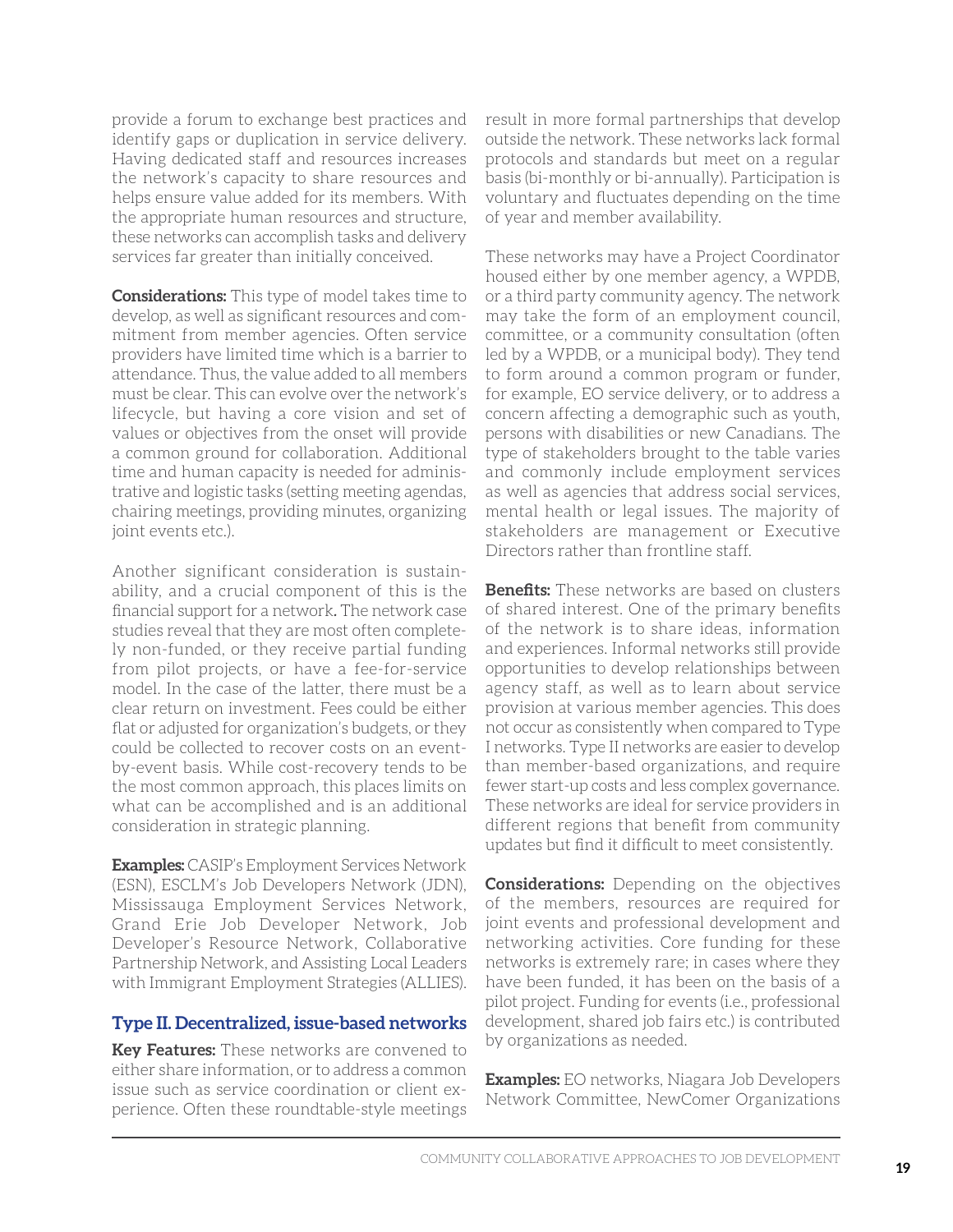Network, Employment Plus Network and Don Valley Employment Solutions. There are also many WPDB stakeholder consultations and committees such as Community Partners Meetings and the Bruce Grey Employment Committees in the Four County region.

#### **Type III. Online platforms and communities of practice**

**Key Features:** Online communities vary greatly in terms of scope, size and function. They may have a rotating committee of leaders or frontline staff to oversee operations, depending on their size and function. Online platforms and communities of practice leverage the use of social media tools, shared job platforms, and Labour Market Information (LMI). Online platforms are unique from job banks because they are more interactive and provide more opportunities for stakeholders to engage one another.

Online communities of practice form for many reasons: (i) to connect people who might not otherwise be connected due to geography or resources; (ii) to disseminate knowledge, opportunities and information, and/or (iii) to provide services to connect job seekers with employment opportunities.

Other partnerships may occur for the purposes of training and research. One example is the Job Developers Institute, which is partnered with First Work and Life Strategies Ltd. to provide training for JDs.

**Benefits:** Online platforms provide opportunities to disseminate information without the time commitment associated with in-person meetings. With appropriate marketing, these platforms can greatly increase efficiency in the job development process. They also address skills gaps in innovative ways because they can target particular demographics and provide timely labour market information.

Online communities of practice may still provide opportunities to develop trust and relationships but this is not their primary purpose. Instead, these forums offer a different point of access to connect people than physical meetings. For this reason, communication may occur faster and

across a greater geographical scope.

**Considerations:** Given that these networks do not often have a face-to-face component, it may be more difficult to develop trust or expand the network. While this does not necessarily translate into less value added for members, if members are not engaged with the network or "buy into" its purpose, they will be unlikely to share information or opportunities, which could greatly reduce the network's efficacy. For communities of service providers to share postings electronically, there must be a history of collaboration through in-person meetings and events.

These networks require start-up funding for online infrastructure and staff to maintain the website or platform's operations, depending on their scope and function. These tools may also require significant amount of staff time to monitor and update—this is certainly the case for shared databases of job postings. Having upto-date postings is crucial and networks must be prepared to regularly add and remove postings.

**Examples:** BC Centre for Employment Excellence, London Middlesex Immigrant Employment Council's (LMIEC) Job Match Network, Ottawa's Job Match Network (OJMN), Magnet Today, and the Job Developer's Resource Network LinkedIn group.

#### **Type IV. Cross-sector partnerships**

**Key Features:** These partnerships develop either voluntarily through existing formal or informal collaborative efforts, or are funder-driven collaborations. These partnerships often occur between the three legs of employment services: literacy and essential skills, employment, and apprenticeships. For example, learners with employment goals may be referred to Employment Services either during LBS programming or upon exit.<sup>118</sup> and initiatives have reflected the need for more streamlined service delivery and effective referral processes.

Partnerships can even occur across public and private institutions, as in the case of Charlotte Works in California (see Appendix II). Although public-private partnerships in employment services in Canada of this scale are rare (a notable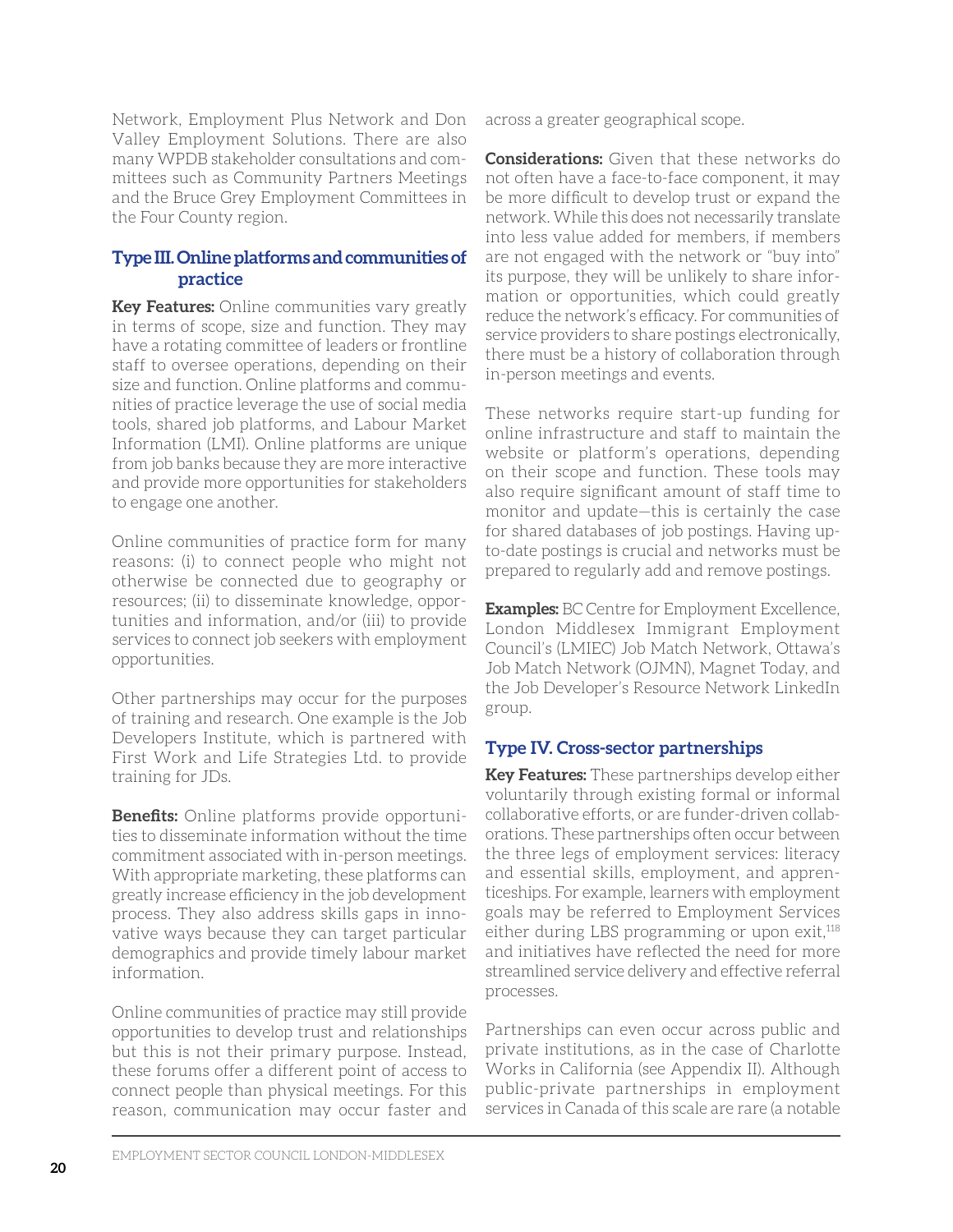exception is the evolution of ATNs Employment Alliance to Ability First in London-Middlesex), more informal partnerships exist between nonprofit community service delivery agencies and private recruiting or staffing agencies. While this phenomenon is underreported, community agencies may find it appropriate to make referrals to recruiting agencies when their ultimate goal is an employment opportunity for their client.

**Benefits:** Structural change to integrate service delivery can streamline a client's experience and ensure that resources are being used as efficiently as possible. Bringing diverse stakeholders to the table for a common purpose can create powerful change. In the case of Charlotte Works, bringing employers to the table directly allowed service providers to maximize their employment outcomes.

**Considerations:** Learning to work together in this capacity take time—both to develop a common purpose, and to understand each stakeholder's processes and needs. Non-voluntary initiatives must be supported with resources and materials to ensure that all stakeholders have the capacity and tools to engage in a collaborative or integrated model.

**Examples:** Professional Immigrant Networks (PINs), Charlotte Works, and several pilot projects with regional literacy networks.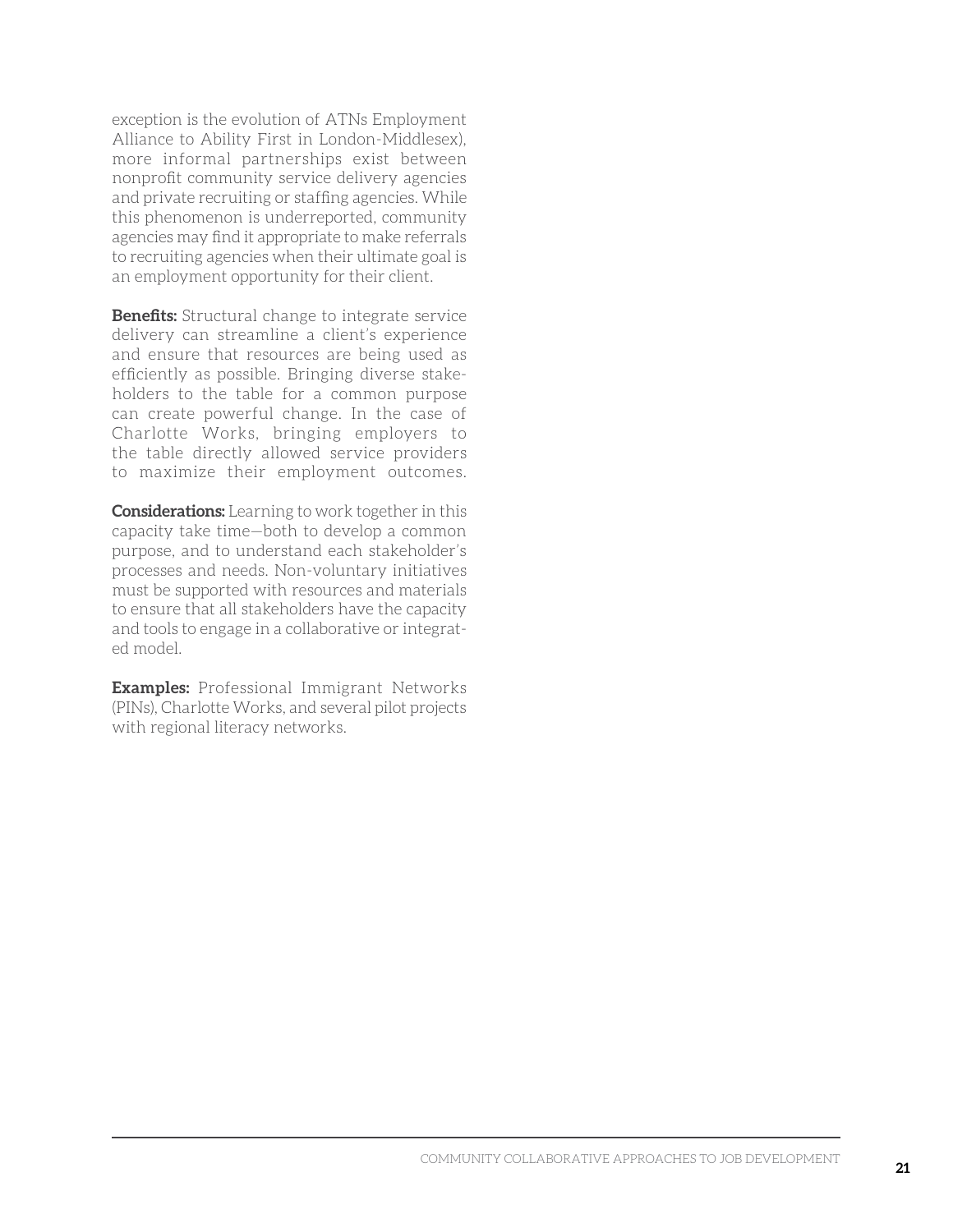### *ii.* CASES OF COLLABORATION

This research identified 31 collaborative initiatives between service providers in Ontario. The cases were gleaned through conversations with Executive Directors, managers and WPDBs staff. The three major case studies were the Job Developers Network in London, Ontario, the Employer Services Network in Toronto and the Employment Alliance in London, Ontario.

This section is designed to map out and provide a snapshot of the diversity and breadth of collaboration taking place in communities across Ontario. Three of the selected cases are organizations from outside Ontario—the Job Developer's Resource Network, the Collaborative Partnerships Network and Charlotte-Works—for a comparative perspective.

The cases are divided according to the aforementioned typology and are further subdivided for ease of readership based on scope or stakeholders present. While collaboration has existed between central managers or between EO staff, this project sought to identify collaboration between frontline staff and JDs, which is appropriately reflected in the cases. The length of the study is typically a reflection of the information available to the primary investigator. The information was gathered primarily from informal interviews with those connected to the network—either JDs, managers or Executive Directors.

As this report is not intended to be an exhaustive description of all service provider networks, there are service provider networks and hubs of collaboration that are not treated here. In particular there are many EO service provider networks; however, as the majority have a similar structure and function, not all were included. Also of note are Local Immigrant Partnerships (LIPs) which bring together community stakeholders and all three levels of government to integrate newcomer needs into community planning, and develop strategies to meet the needs of this population. Finally, the Apprenticeship Network in London, although beyond the scope of this paper, is noteworthy as a unique resource for service providers looking to promote apprenticeship as a first choice career option and to provide information to employers and job seekers about apprenticeship opportunities in London and surrounding communities.119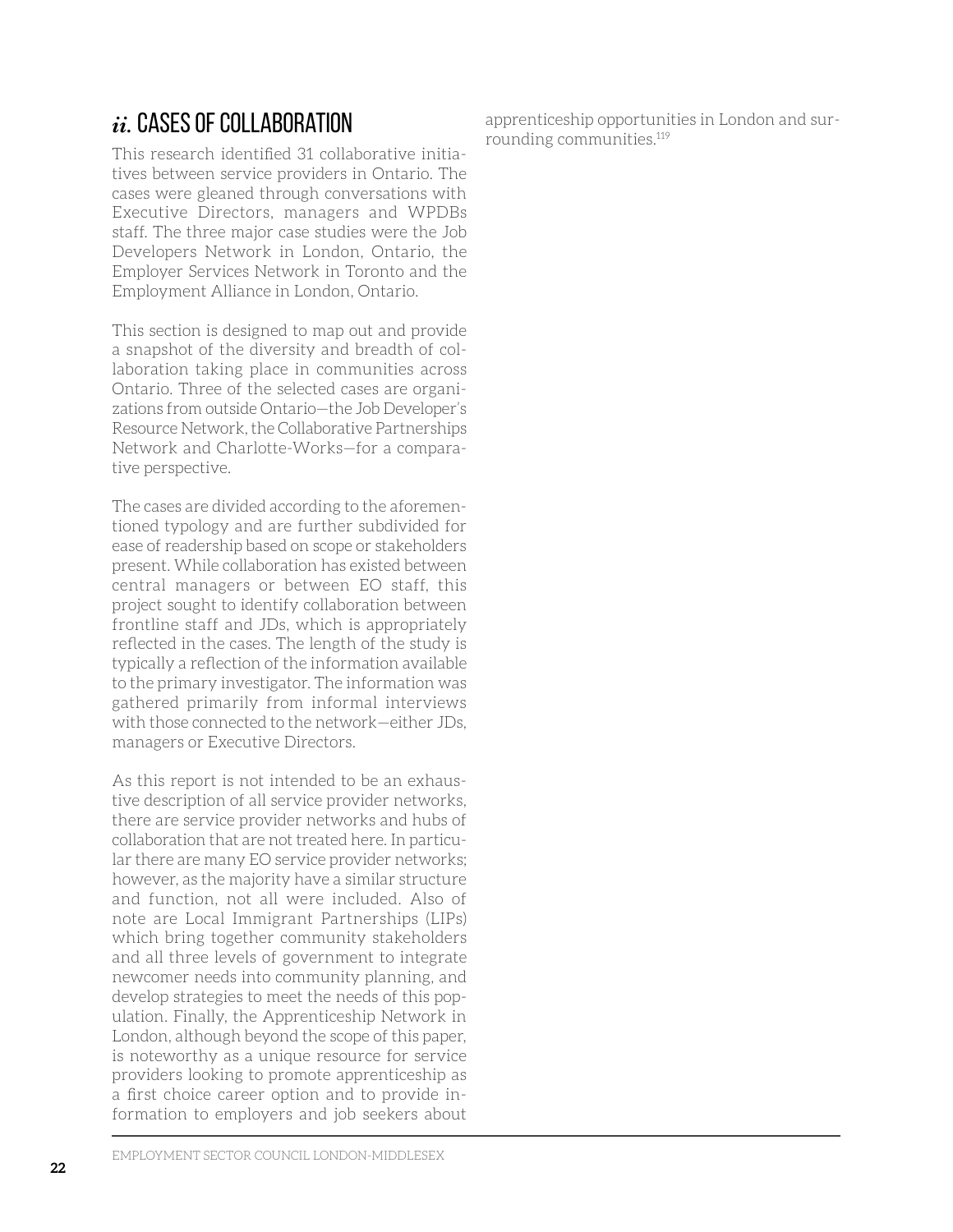| <b>OVERVIEW OF APPENDIX II CASE SELECTION</b>                                                                                                                                                                                                                                                                                                                                                                                                                                                                                                      |                                                                                                                                                                                                                                                                                                                                                                                                                                                                                                                                                         |  |  |  |  |  |  |  |  |
|----------------------------------------------------------------------------------------------------------------------------------------------------------------------------------------------------------------------------------------------------------------------------------------------------------------------------------------------------------------------------------------------------------------------------------------------------------------------------------------------------------------------------------------------------|---------------------------------------------------------------------------------------------------------------------------------------------------------------------------------------------------------------------------------------------------------------------------------------------------------------------------------------------------------------------------------------------------------------------------------------------------------------------------------------------------------------------------------------------------------|--|--|--|--|--|--|--|--|
| Type I. Membership-based networks                                                                                                                                                                                                                                                                                                                                                                                                                                                                                                                  | Type II. Decentralized, issue-based networks                                                                                                                                                                                                                                                                                                                                                                                                                                                                                                            |  |  |  |  |  |  |  |  |
| Job Developers' Networks:<br>Job Developers Network-London,<br>1.<br>Ontario<br>Employer Services Network-Toronto<br>2.<br>The Employment Alliance-London,<br>3.<br>Ontario<br><b>Employment Connections Toronto</b><br>4.<br>Grand Erie Job Developer Network<br>5.<br>Job Developers Network-Waterloo,<br>6.<br>Wellington and Dufferin<br>Job Developer's Resource Network<br>7.<br>(JDRN)-Victoria, BC<br>Mississauga Employment Services<br>8.<br>Network (MESN)<br>9. Youth Employment Partnerships<br>(YEP)-Toronto<br>Provincial Networks: | Frontline Staff Networks:<br>13. Employment Plus Network-Thunder Bay<br>14. Niagara Job Developers Network<br>Committee<br>15. Niagara Employment Network (NEN)<br>16. Quinte Employment Network (QEN)<br><b>Management Networks:</b><br>17. Don Valley Employment Solutions (DVES)<br>18. Employment and Literacy Partners Sault<br>Ste. Marie<br>19. Coordination in the Four County Region<br>19a. Bruce Grey Community Partners<br>19b. Network Huron<br>19c. Partners for Resources in Employment<br>Perth (PREP)<br>Managers and frontline staff: |  |  |  |  |  |  |  |  |
| 10. Ontario Disabilities Employment<br>Network<br>11. Collaborative Partnership Network<br>(CPN)-Nova Scotia<br>National Network:<br>12. Assisting Local Leaders with Immigrant<br>Employment Strategies (ALLIES)                                                                                                                                                                                                                                                                                                                                  | 20. Timmins Area Network Group (TANG)<br>21. NewComer Organizations Network<br>(NCON)-Peel Halton                                                                                                                                                                                                                                                                                                                                                                                                                                                       |  |  |  |  |  |  |  |  |
| Type III. Online tools and communities of<br>practice<br>Job Matching:<br>22. Magnet Today-Toronto<br>23. Job Match Network-London, Ontario<br>Online Community of Practice:<br>24. BC Centre for Employment Excellence<br>(CfEE)-Vancouver                                                                                                                                                                                                                                                                                                        | <b>Type IV. Cross-sector Partnerships</b><br>25. Professional Immigrant Networks<br>(PINs)-Toronto<br>26. Charlotte Works-North Carolina<br>Regional Network:<br>27. Regional Literacy Networks<br>Co-location of service providers:<br>28. YMCA of Niagara Employment &<br>Newcomer Services                                                                                                                                                                                                                                                           |  |  |  |  |  |  |  |  |

#### **The 31 cases can be found in Appendix II.**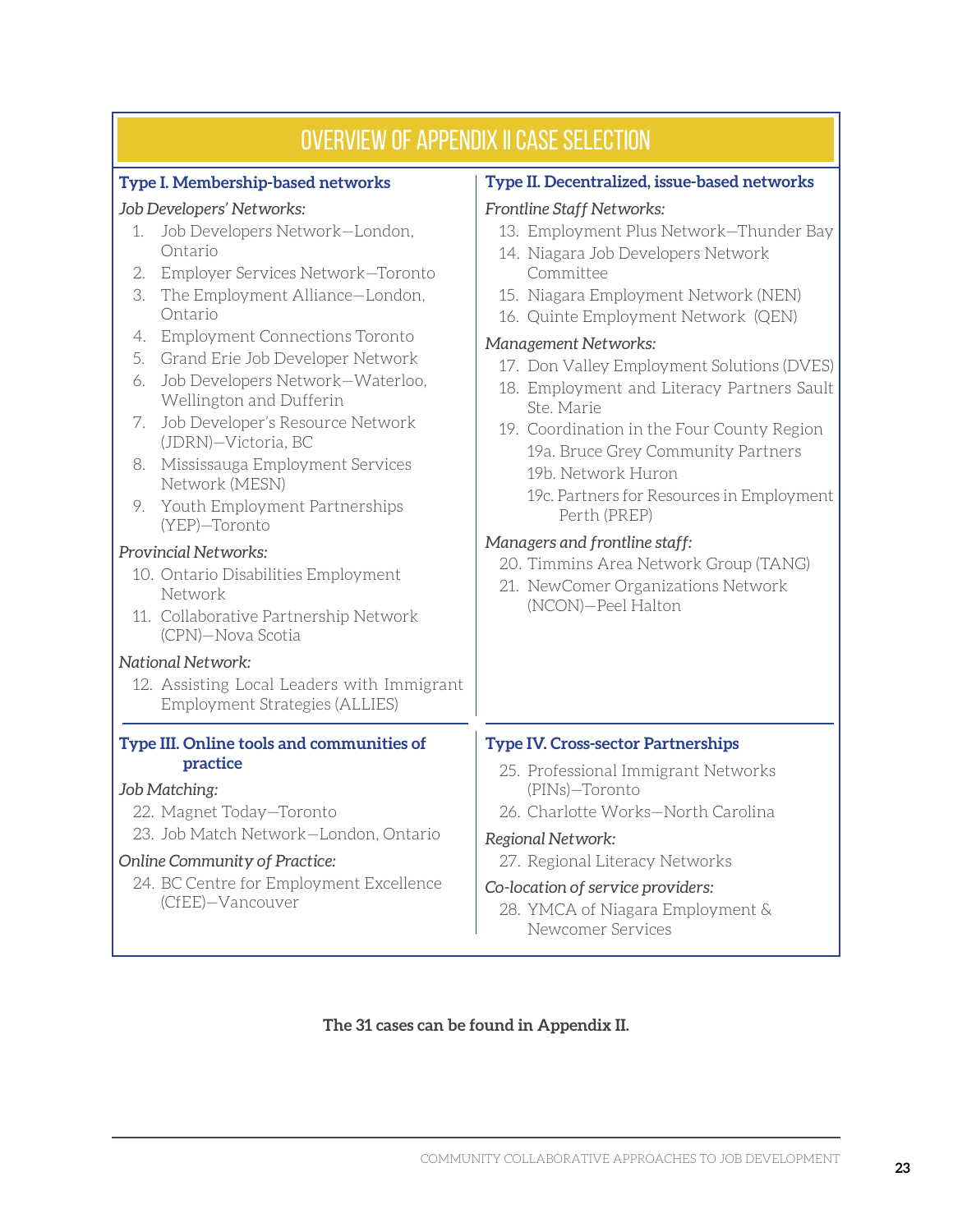## **COLLABORATION CASE SUMMARY MATRIX** [PAGE 1 OF 4]

| TYPE I. MEMBERSHIP-BASED NETWORKS                                        |                                                                                               |                                                                                               |                |                                             |  |  |
|--------------------------------------------------------------------------|-----------------------------------------------------------------------------------------------|-----------------------------------------------------------------------------------------------|----------------|---------------------------------------------|--|--|
| Title                                                                    | Year<br>Established                                                                           | Location                                                                                      | Size           |                                             |  |  |
| Job Developers' Networks                                                 |                                                                                               |                                                                                               |                |                                             |  |  |
| ESCLM's Job Developers Network                                           | 2011                                                                                          | London, ON                                                                                    | Medium         |                                             |  |  |
| CASIP's Employer Services Network                                        | 2007                                                                                          | Toronto                                                                                       | Medium         |                                             |  |  |
| The Employment Alliance                                                  | 1999                                                                                          | London, ON                                                                                    | Medium         |                                             |  |  |
| Employment Connections Toronto                                           | 2013                                                                                          | Toronto                                                                                       | Medium         |                                             |  |  |
| Grand Erie Job Developers Network                                        | 2007/2008                                                                                     | Grand Erie                                                                                    | Medium         |                                             |  |  |
| Job Developers Network                                                   | 2010                                                                                          | Waterloo, Wellington, and Dufferin                                                            | Medium         |                                             |  |  |
| Job Developers Resource Network (JDRN)                                   | 2010                                                                                          | Three locations in British Columbia                                                           | Large          |                                             |  |  |
| Mississauga Employment Services Network                                  | 2011                                                                                          | Mississauga                                                                                   | Medium         |                                             |  |  |
| Youth Employment Partnerships (YEP)                                      | 2000                                                                                          | Toronto                                                                                       | Large          |                                             |  |  |
|                                                                          |                                                                                               |                                                                                               |                |                                             |  |  |
| Collaborative Partnership Network (CPN)                                  | 1999                                                                                          | Nine locations in Nova Scoria                                                                 | Small          |                                             |  |  |
| Ontario Disabilities Employment Network                                  | 2009                                                                                          |                                                                                               |                |                                             |  |  |
|                                                                          |                                                                                               |                                                                                               |                |                                             |  |  |
| Assisting Local Leaders with Immigrant<br>Employment Strategies (ALLIES) | 2007                                                                                          | Agency locations across Canada                                                                | Large          |                                             |  |  |
|                                                                          |                                                                                               |                                                                                               |                |                                             |  |  |
|                                                                          |                                                                                               |                                                                                               |                |                                             |  |  |
| Employment Plus Network                                                  | 2012                                                                                          | Thunder Bay                                                                                   | Large          |                                             |  |  |
|                                                                          |                                                                                               |                                                                                               | Medium         |                                             |  |  |
| Niagara Employment Network                                               |                                                                                               | Niagara Region                                                                                | Large          |                                             |  |  |
| Quinte Employers Network                                                 | 2007                                                                                          | Quinte                                                                                        | Medium         |                                             |  |  |
| Prince Edward County (PEC) Employment<br>Network                         | 2013                                                                                          | Prince Edward County                                                                          | Medium         |                                             |  |  |
|                                                                          |                                                                                               |                                                                                               |                |                                             |  |  |
| Don Valley Employment Solutions (DVES)                                   | 2010                                                                                          | Don Valley area                                                                               | Small          |                                             |  |  |
| Employment and Literacy Partners Sault Ste.<br>Marie                     | 2007                                                                                          | Sault Ste. Marie                                                                              | Medium         |                                             |  |  |
|                                                                          | Provincial Network<br>National Network<br><b>Frontline Staff Networks</b><br>Manager Networks | TYPE II. DECENTRALIZED, ISSUE-BASED NETWORKS<br>Niagara Job Developers Network Committee 2010 | Niagara Region | Over 60 agency locations in Ontario   Large |  |  |

### \*This summary matrix is intended to be read as a two-page spread, from left to right.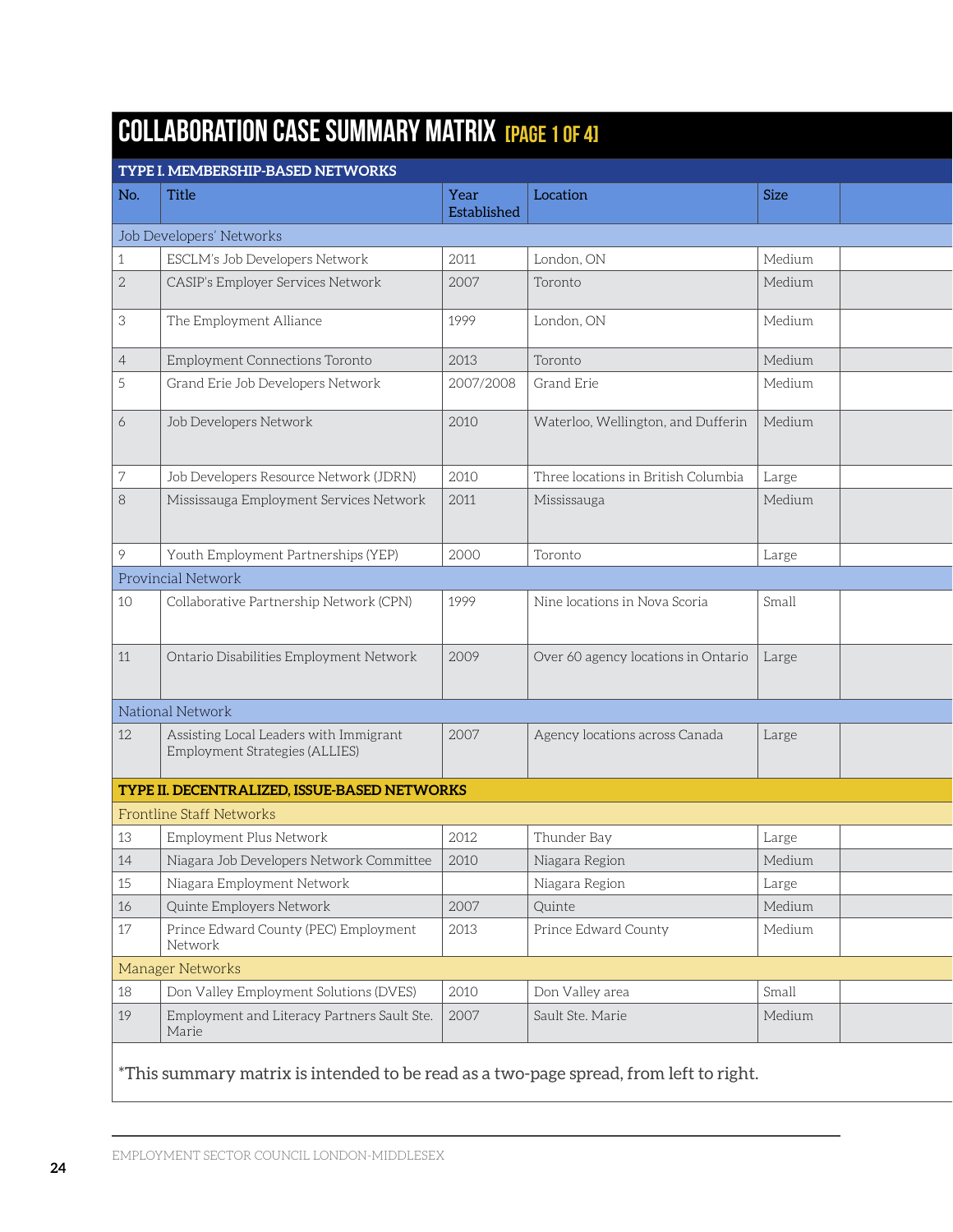|                             | <b>COLLABORATION CASE SUMMARY MATRIX IPAGE 2 OF 41</b>                   |                                                        |                              |                     |
|-----------------------------|--------------------------------------------------------------------------|--------------------------------------------------------|------------------------------|---------------------|
|                             |                                                                          |                                                        |                              |                     |
| Membership                  | Funded                                                                   | <b>Funding Source</b>                                  | Clientele                    | Currently<br>Active |
|                             |                                                                          |                                                        |                              |                     |
|                             | Yes                                                                      | City of London                                         | Varies                       | Yes                 |
| FS & Tiered                 | Yes                                                                      | <b>CIC</b>                                             | Skilled<br>Immigrants        | Yes                 |
|                             | Yes                                                                      | ESDC and MCSS                                          | Persons with<br>disabilities | $\rm No$            |
|                             | No                                                                       |                                                        | EO Clients                   | Yes                 |
|                             | No, but was previously sup-<br>ported by the WPDB                        |                                                        | Varies                       | No                  |
|                             | $\rm No$                                                                 | Agencies contribute<br>on a case-by-case<br>basis      | Varies                       | Yes                 |
|                             | $\rm No$                                                                 |                                                        | Varies                       | Yes                 |
|                             | No                                                                       | Agencies contribute<br>on a case-by-case<br>basis      | Varies                       | Yes                 |
| FS & Tiered                 | Yes                                                                      | City of Toronto                                        | Youth                        | Yes                 |
|                             |                                                                          |                                                        |                              |                     |
| Managers                    | Fee-for-service model and<br>projects funded on a case-by-<br>case basis |                                                        | Persons with<br>disabilities | Yes                 |
| FS, Managers &<br>employers | Fee-for-service model and<br>projects funded on a case-by-<br>case basis |                                                        | Persons with<br>disabilities | Yes                 |
|                             |                                                                          |                                                        |                              |                     |
| Managers                    | Yes                                                                      | Maytree and The<br>J.W. McConnell<br>Family Foundation | Immigrants                   | No                  |
|                             |                                                                          |                                                        |                              |                     |
|                             | No, but support by the WPDB                                              |                                                        | EO Clients                   | Yes                 |
|                             | No                                                                       |                                                        | Varies                       | Yes                 |
|                             | $\rm No$                                                                 |                                                        | Varies                       | Yes                 |
|                             | Yes                                                                      | ECOTB                                                  | Varies                       | Yes                 |
|                             | Yes                                                                      | ECOTB                                                  | Varies                       | Yes                 |
|                             |                                                                          |                                                        |                              |                     |
|                             |                                                                          |                                                        |                              |                     |
| Managers                    | No                                                                       |                                                        | Varies                       | Yes                 |
| Managers                    | No, but in-kind support by<br>MTCU                                       |                                                        | Varies                       | Yes                 |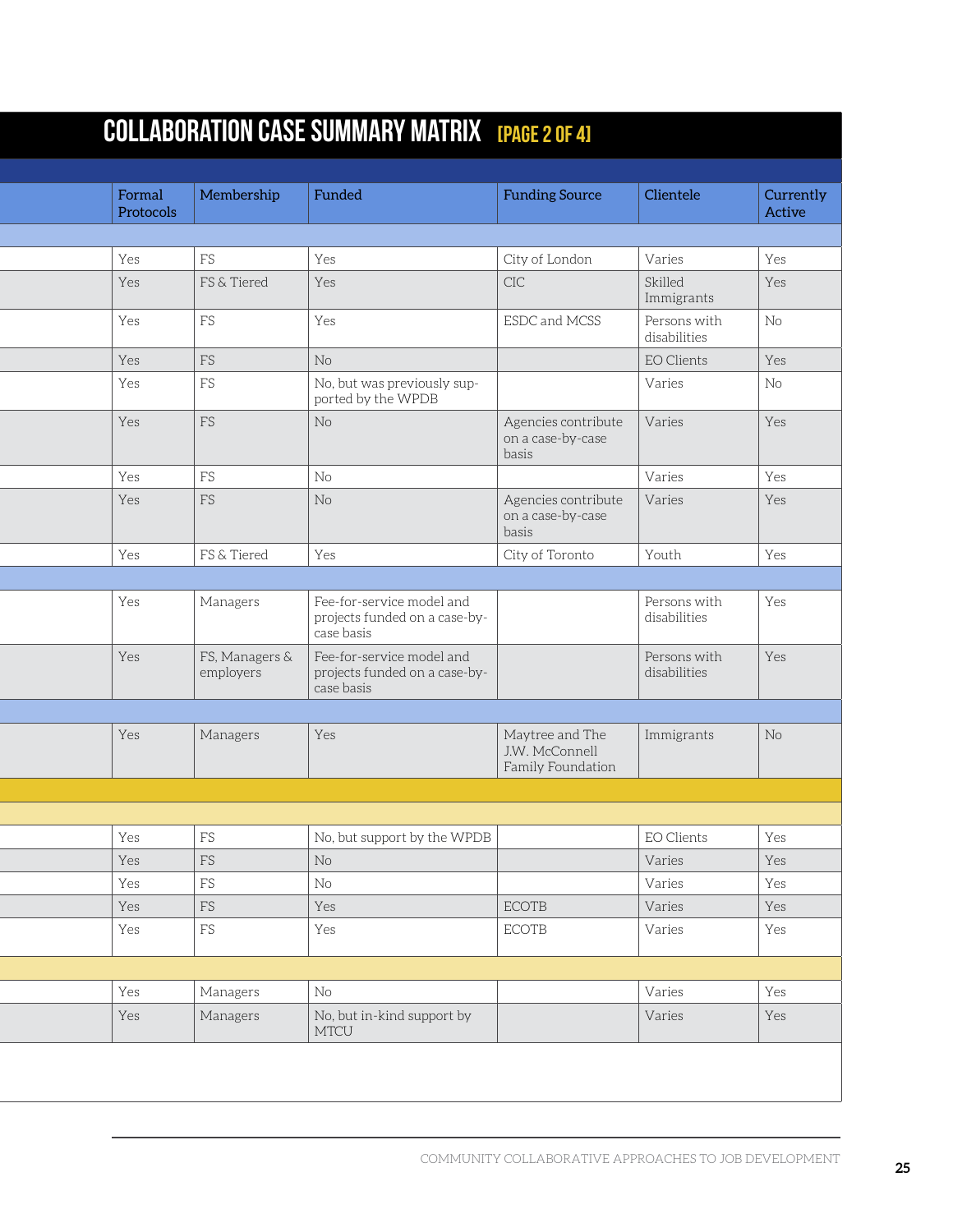|     | <b>COLLABORATION CASE SUMMARY MATRIX IPAGE 3 OF 41</b> |                     |                         |        |  |  |  |
|-----|--------------------------------------------------------|---------------------|-------------------------|--------|--|--|--|
| 20  | <b>Bruce Grey Community Partners</b>                   | N/A                 | Bruce and Grey Counties | Medium |  |  |  |
| 21  | Network Huron                                          | N/A                 | Huron County            | Medium |  |  |  |
| No. | Title                                                  | Year<br>Established | Location                | Size   |  |  |  |
| 22  | Partners for Resources in Employment Perth<br>(PREP)   | N/A                 | Perth County            | Medium |  |  |  |
| 23  | Kingston Employment Network Committee*                 | N/A                 | Kingston                | Medium |  |  |  |
|     | Managers and Frontline Staff                           |                     |                         |        |  |  |  |
| 24  | Timmins Area Network Group (TANG)                      | 2004/2005           | Timmins                 | Medium |  |  |  |
| 25  | NewComer Organizations Network<br>(NCON)               | 2006                | Peel Halton             | Large  |  |  |  |
|     | TYPE IV. CROSS-SECTOR PARTNERSHIPS                     |                     |                         |        |  |  |  |
| 26  | Professional Immigrant Networks (PINs)                 | 2006                | Toronto                 | Large  |  |  |  |
| 27  | Charlotte Works                                        | 2011                | North Carolina          | Medium |  |  |  |
|     | Co-location                                            |                     |                         |        |  |  |  |
| 28  | YMCA of Niagara Employment & Newcomer<br>Services      | 2011                | Niagara                 | Small  |  |  |  |

## **Legend**

#### Size:

- » Small: <10 agencies
- » Medium: <20 agencies
- » Large: >21 agencies

### Membership:

- » FS: Frontline Staff
- » FS and Tiered: separate committees for FS and Managers
- » Both: Frontline Staff and Managers

\*Not included in Appendix II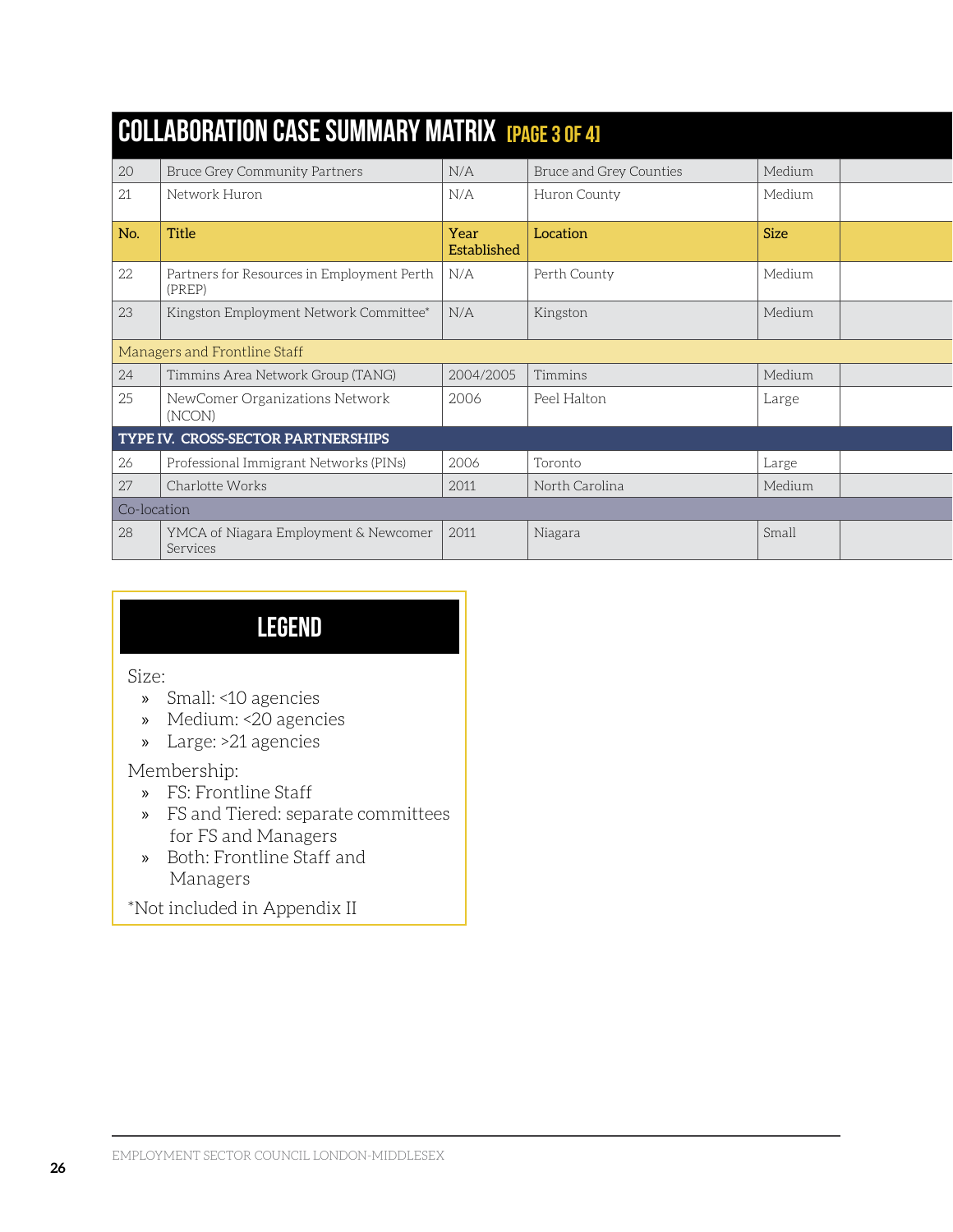|    |                     |                           | <b>COLLABORATION CASE SUMMARY MATRIX EPAGE 4 OF 41</b> |                       |                            |                     |
|----|---------------------|---------------------------|--------------------------------------------------------|-----------------------|----------------------------|---------------------|
|    | Yes                 | Managers                  | No, but support by the WPDB                            |                       | Varies                     | Yes                 |
|    | Yes                 | Managers                  | No, but in-kind support by<br>the WPDB                 |                       | Varies                     | Yes                 |
|    | Formal<br>Protocols | Membership                | Funded                                                 | <b>Funding Source</b> | Clientele                  | Currently<br>Active |
| No |                     | Managers                  | No, but in-kind support by<br>the WPDB                 |                       | Varies                     | Yes                 |
| No |                     | Agency<br>representatives | No, but in-kind support by<br>the WPDB                 |                       | Varies                     |                     |
|    |                     |                           |                                                        |                       |                            |                     |
|    | Yes                 | Both                      | No                                                     |                       | Varies                     | Yes                 |
| No |                     | Both                      | No                                                     |                       | Newcomers to<br>Canada     | Yes                 |
|    |                     |                           |                                                        |                       |                            |                     |
|    | Yes                 | FS                        | Yes                                                    | TRIEC                 | Immigrants                 | Yes                 |
|    | Yes                 | Both                      | Yes                                                    | Government            | Diverse                    | Yes                 |
|    |                     |                           |                                                        |                       |                            |                     |
|    | Yes                 | Both                      | Yes                                                    | MTCU                  | Primarily to EO<br>clients | Yes                 |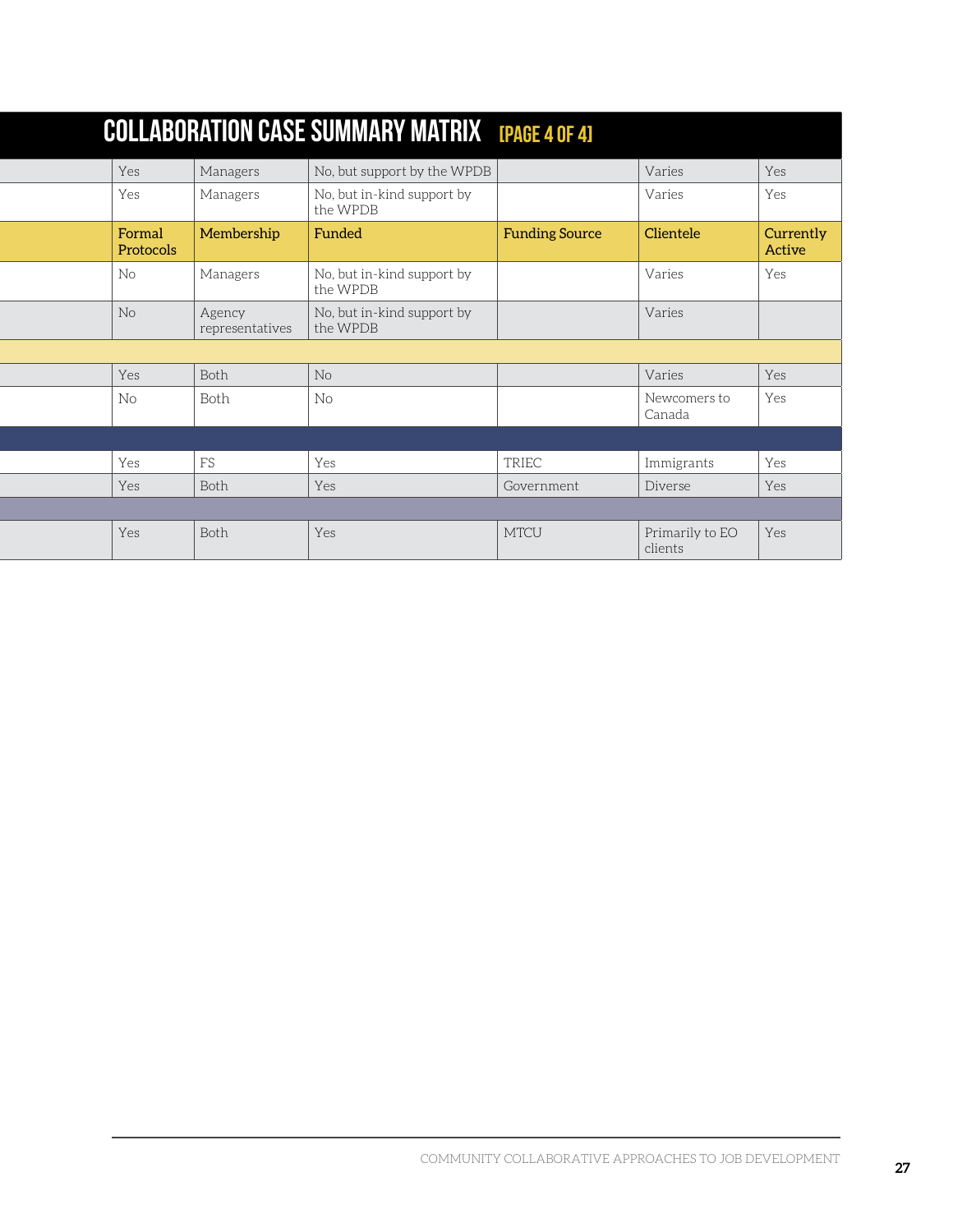# **vi. KEY LEARNINGS**

<span id="page-33-0"></span>Our research has identified lessons learned and best practices as they pertain to collaborative approaches to job development. A best practice is a technique or approach that has been empirically proven to be successful and may be applied in other organizational contexts to increase outcomes or produce desirable results. Best practices are an important element of performance management which feeds into organizational drivers (i.e. mission, culture, values, competencies, strategy or objectives).120 Not all attempted standards or methods for service delivery have been empirically successful, and from the experience of collaborative efforts that have had less success there are a number of lessons learned that can be drawn upon. As this section consists of both best practices and lessons learned, they have been both compiled under the heading of 'key learnings' to reflect the insights from our research.

As this report highlights, service provider networks have extremely diverse memberships. When forming a collaborative initiative, thought must be given to how each member will access, contribute to, and draw value from the meetings, initiatives, or events. Thus, there is no one model that should or could be exported to other community agencies. Rather, there is a series of lessons learned that can guide the development of new initiatives, described in turn below.

### 1. Clarity of purpose

Different networks serve different purposes and network models must adequately reflect the needs of local agencies and be developed with a specific objective, vision or issue to be addressed. This clarity of purpose can help bring diverse agencies to the table and provide a common ground for discussion. Often, having the common understanding that the ultimate outcome is a job or career for a client drives employment SPNs.

While each entry point for networks varies, many SPNs emerge as a response to a competitive

service delivery environment and concern for the quality and efficiency of services for their clients. In many cases, the focus of the network is enhanced service delivery for clients. Other networks of Job Developers, for example, also treat employers as clients, and the network is equally concerned with exchanging best practices in sales or coordinating employer engagement strategies. Once this purpose has been set, annual priorities can also be developed and the value-added of the network is clear.

### 2. Clearly defined roles & responsibilities

Defining each member's or stakeholder's role in an SPN will ensure that everyone has a common understanding and that members' expectations can be met. This requires that agencies have a working knowledge of what services their fellow members provide, and their roles within the network. Another consideration is what resources (either human or financial) organizations can contribute to the network. Determining this in the network's initial phases can also help guide its needs and capacity.

### 3. Dedicated resources

Collaboration requires persistence, significant in-house resources, and financial support. A common concern in nearly all case studies was network sustainability. Sustainable networks are able to provide value for their members. However, this requires both human and financial capital. Having a dedicated staff person is not essential but may help ensure continuity, effective communication, and consistent value-added in terms of coordinated events, services or professional development opportunities. A staff person must be 'neutral' and broker relationships between member agencies, which can be difficult given that these tasks are normally done by someone from a member agency. In many cases, WPDB staff provided administrative and logistical support to coordinate and host meetings. This was usually on a temporary basis. In several cases,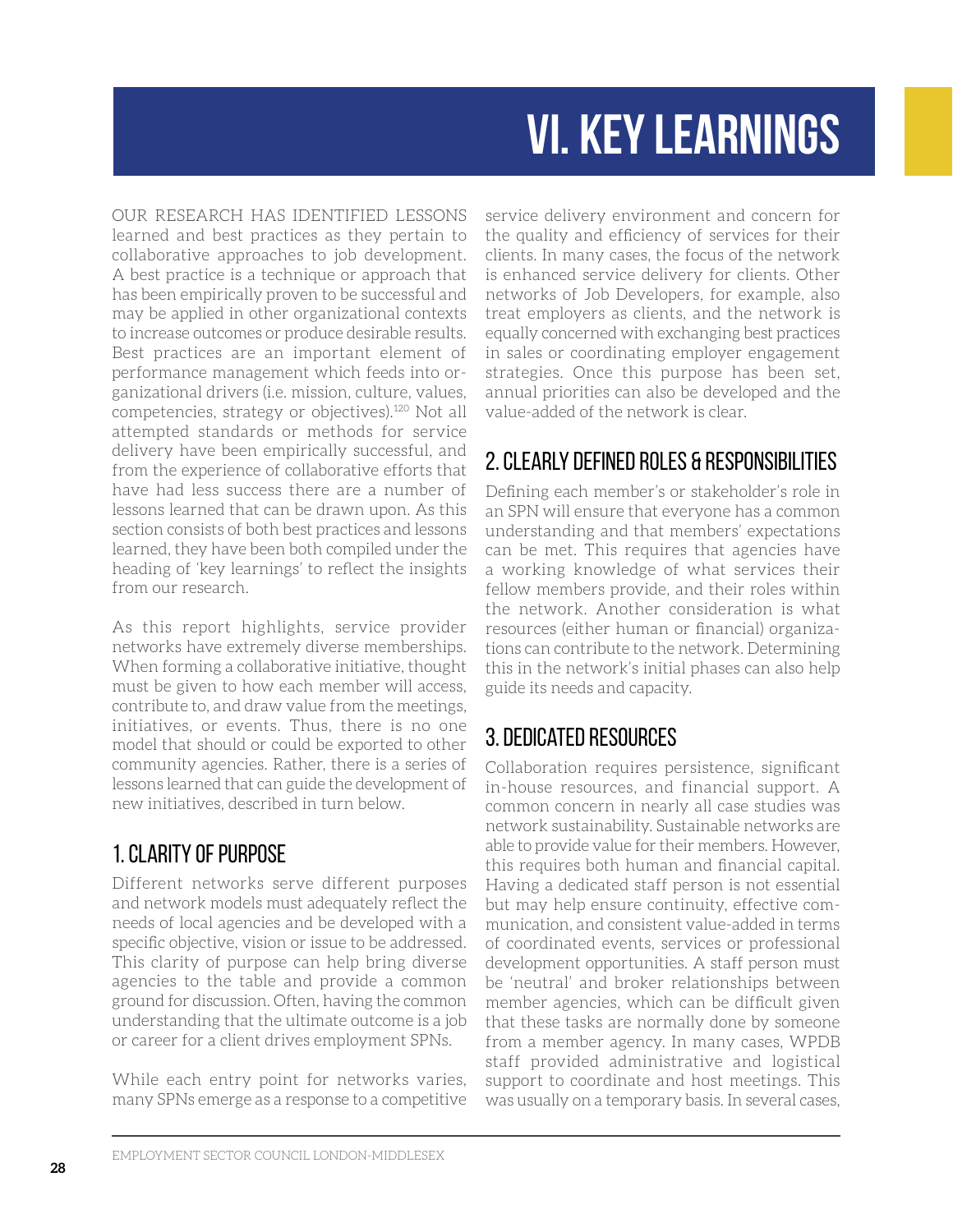once the WPDB stepped back from the network, formal collaboration was greatly reduced.

In terms of funding, our case studies show that networks are capable of forming without funding incentives, but a stable source of funding is required for them to be maintained. However, it is difficult to get funding that is not project based or directly related to client outcomes. In several cases, SPNs were launched with funding as a pilot project but have since had to operate without funding, which often led to a change in the level of support provided to members.

All collaborative initiatives, like nonprofits, have a lifecycle. When a tipping point is reached (either after a period of time, or a particular event), collaboration becomes easier. However, there are a number of factors that can also derail dedicated collaborative efforts such as changes in agency staff, or changes in government funding.

### 4. Good governance

There are several essential issues which should be considered when SPNs develop their initial governance. These are:

- i. having an appropriate distribution of tasks and administrative duties, and
- ii. determining who will chair the meetings.

While the governance of SPNs can take many forms as the typology in Part V indicates, some common elements include:

- i. a host organization responsible for administrative duties (often a third party such as local planning board),
- ii. a meeting chair or co-chairs selected for a set term, and
- iii. in more advanced networks an independent staff person (i.e. a Project Manager or Coordinator) to oversee the network and coordinate activities.

Of all of these roles, a network coordinator or manager is perhaps the most crucial as they are the primary means of communication between job developers, managers and community partners.

While collaboration is initiated because of a specific purpose, the future of the network depends on results. Having a coordinator is often needed to maintain the flow of communication and ensure activities are carried out. Having a full-time staff designated to a network helps ensure continuity, transparency and sustainability. While all job developers engage with employers, a coordinator provides a single point of access for other community partners to liaise with the network and develop projects or initiatives based on need. It is important, however, that there are clear protocols in place for job sharing so that there is no confusion of member roles, and that the coordinator is neutral and open in communicating between members and partners.

Good governance in collaborative arrangements requires multiple levels of collaboration between parties. Again, it takes time and trust to develop the requisite foundation from which to build a solid network. More cohesive networks require process mapping to plan for future integration, which is made easier through the development of tiers of governance or sub-committees. This is contingent on the needs and willingness of the members.

Good governance does not need to be complicated. Networks with a simple governance structure (co-chairs only) might be effective if the purpose of the network is to share information and best practices. This is most often the case in Type II models (de-centralized or issue-based networks). However, for more extensive membership or activity-based networks (Type I), more staff time is required.

### **SUMMARY**

Successful service provider networks often have (a):

- » Clearly defined purpose
- » Clearly defined roles and responsibilities
- » Consistent communication
- » Dedicated human and financial resources
- » Good governance
- » Trust
- » Flexibility
- » Realistic outcomes
- » Protocols and standards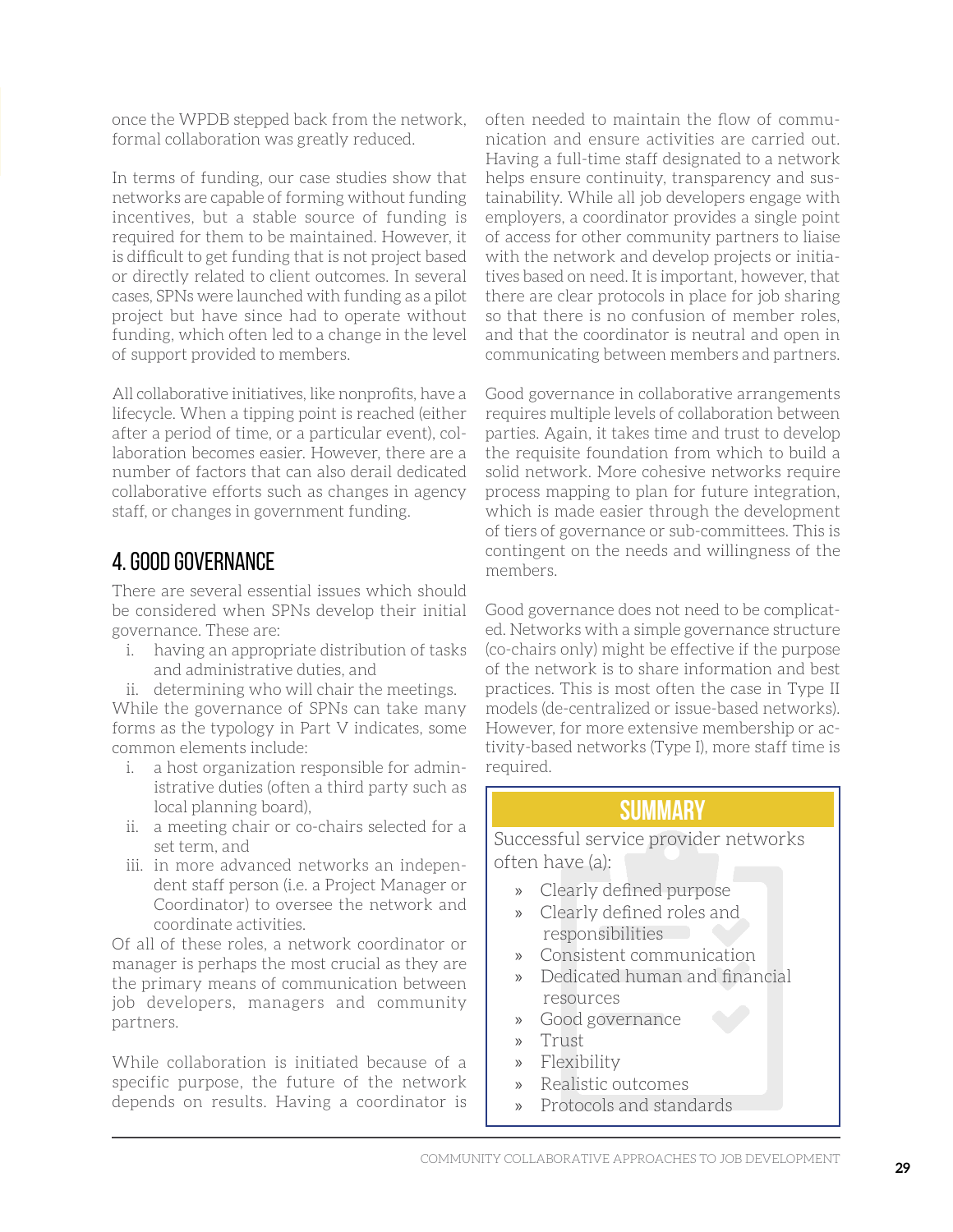### 5. Multiple entry points

There are multiple services offered through SPN membership and they often have diverse membership. Agencies draw on some services or participate in some programs and not others. For example, some member agencies receive value from the informal networking events, while other agencies do not have the time or capacity to attend. Some agencies (primarily those that serve persons with disabilities) have job placement strategies that focus on creating placement opportunities for individuals and thus do not frequently share job postings, while other agencies regularly share postings and benefit from a greater pool of qualified, job-ready clients. In networks with a broad range of stakeholders, such as the Niagara Employment Network, members receive regular e-blasts on employment and training but meet quarterly to share updates. These examples are illustrative of the need for flexibility and for multiple points of access for member agencies in a network.

### 6. Multiple platforms for access

While in-person meetings are needed to build trust, online tools can increase accessibility and typically require less time because they do not require travel. These may include platforms for exchanging information or employment placement opportunities, or monthly webinars such as those that are offered through the BC Centre for Employment Excellence. As JDs have limited availability for tasks that are not directly related to sales, marketing or client placements, having multiple platforms for access helps ensure they can participate in a SPN. As participation and levels of commitment may vary depending on the life cycle of an organization, as well as the time of year, online tools helps bridge gaps in consistency of participation and commitment across the membership. The increased use of online tools can help mobilize knowledge, increase efficiency and provide more opportunities for clients. Social media tools can also be of value to reach out to geographically diverse stakeholders or to build their profile (for example through LinkedIn or Twitter) but they are currently used in a very limited capacity by SPNs.

Despite the proliferation of communication media and web conferencing tools, in-person meetings are highly valuable if the participants are prepared, and the meetings are focused and have an effective process. It takes time to build relationships and regular meetings allow for the creation of rapport and trust. Many SPNs meet monthly, bi-monthly, or as needed to exchange best practices, troubleshoot, tackle issues they are facing or identify gaps in service delivery. Rotating meeting locations showcases agencies and promotes a sense of collaboration and shared ownership. Ideas for collaborative projects often develop organically through roundtable discussions in decentralized networks. However, having themed meetings was a best practice identified by several interviewees in informal networks as it provides a specific and clear purpose. These agendas also allowed time for networking and roundtable updates.

Having a centralized host to coordinate the meetings is valuable. In the case studies, this was often the WPDB or MTCU, although the network members were not all necessarily EO-funded. Meetings should be regularly scheduled and in advance to ensure maximum participation.

### 7. Parameters for collaboration

It is important that SPNs develop feasible objectives or parameters for collaboration. For example, it is not realistic for JDs to share employer contacts in initial meetings, or to immediately begin co-hosting employer engagement events. Once a framework for the network has been developed, and trust begins to form between members, the network can evolve and grow. It should be made clear that collaboration does not have the same meaning across, or even within, networks. This is something that should be the matter of an early and ongoing discussion. Collaboration could mean anything from simply sharing experiences and best practices, to co-hosting events, sharing job postings, or even co-location of service providers.

There are limits to collaboration. This is not necessarily negative; these limits are different for every network and can help provide the framework or common understanding with which to work. As networks are constantly evolving and shifting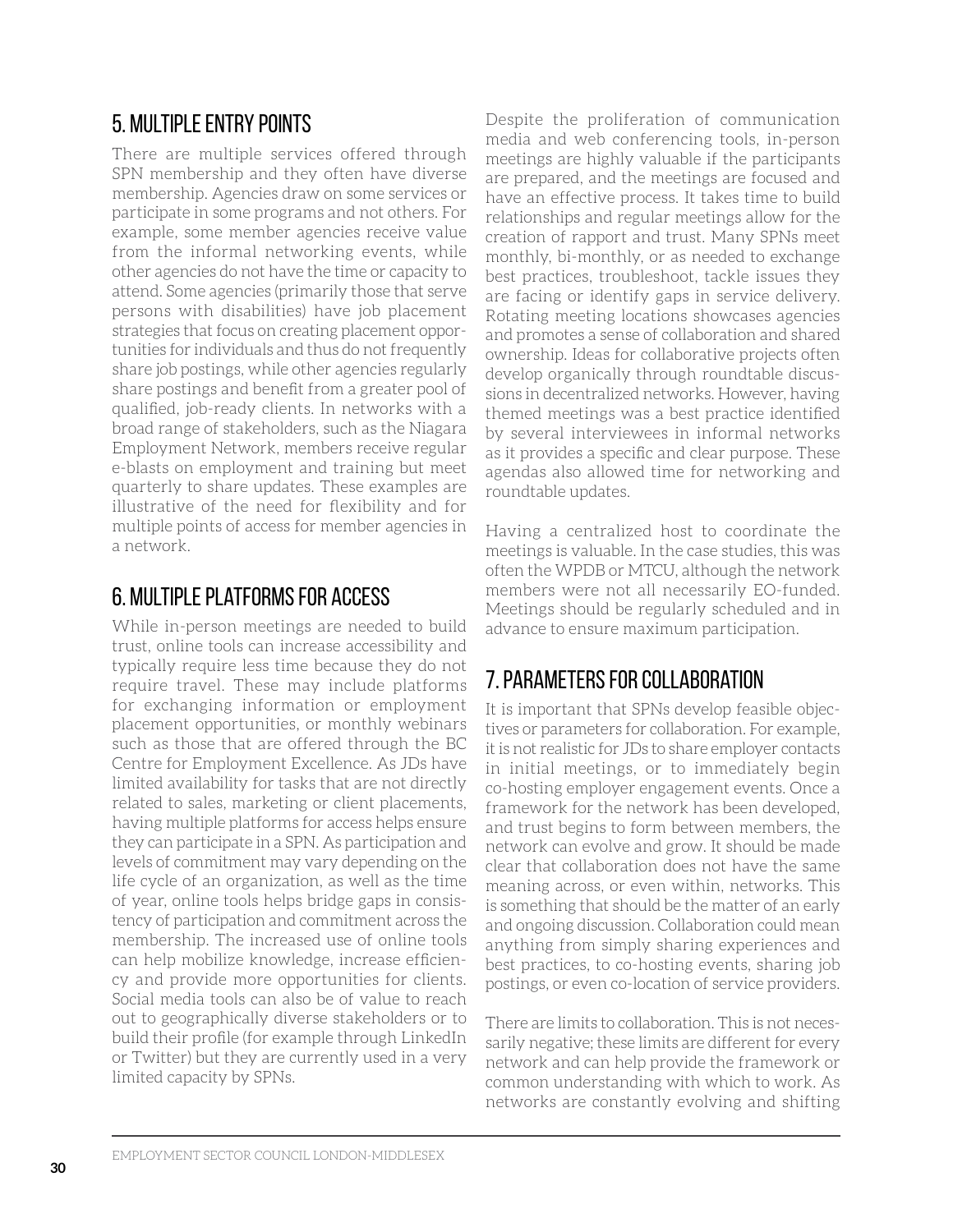in response to changes in both the external and internal service provider environments, these parameters may also change.

### 8. Protocols and standards

In the early days of a network's formation, it is important to develop a memorandum of understanding (MOU), Terms of Reference or Commitment Agreement for members. This is important to revisit at intervals to ensure that the purpose is still relevant.

While a MOU may be initially required to clarify members' roles and responsibilities, the introduction of more rigorous standards or protocols requires trust and a strong and active network. In 2013, the BC Centre for Employment Excellence identified partnership agreements (for co-hosting job fairs, employer forums and employer speaker series) between service providers as an innovative practice in its Community Consultation Summary Report.122 Forty-six percent of responses to a survey from the Lake Huron Learning Centre indicated service providers required greater tools to support coordination.<sup>123</sup> These may include an overview or map of service providers and the services they provide, support for coordination of case management, and joint-marketing supports.

Common standards must be introduced at an appropriate time, and the value must be clearly communicated to the membership. Given these conditions, networks could develop processes for:

- i. referring clients,
- ii. sharing job postings, and
- iii. collaborative activities such as job fairs.

If done successfully, SPNs can introduce performance measures and more consistent evaluation, a need identified in MTCU's 2014 consultations with service providers.<sup>124</sup>

# **INNOVATIVE PRACTICES SPOTLIGHT**

This list is not exhaustive but provides a snapshot of some of the best practices developed by community service provider networks in the identified case studies.

| <b>Practices</b> |                                                                       | <b>Examples</b>                                                                                                                                                 |
|------------------|-----------------------------------------------------------------------|-----------------------------------------------------------------------------------------------------------------------------------------------------------------|
| 1.               | A centralized job board that brings awareness to<br>service providers | Simcoe Muskoka Workforce Planning Board<br>$\mathcal{V}$                                                                                                        |
| $2^{\circ}$      | Conferences for frontline workers on common<br>issues                 | NewComer Organizations Network (NCON), or Bruce Grey<br>$\mathcal{V}$<br><b>Community Partners</b>                                                              |
| 3.               | Co-location of service providers                                      | YMCA of Niagara Employment & Newcomer Services<br>$\rangle$                                                                                                     |
| 4.               | Coordinated job fair protocols                                        | Prince Edward County Employment Network<br>$\rangle$                                                                                                            |
| 5.               | Coordinated marketing for employer<br>engagement                      | Don Valley Employment Solutions<br>$\mathcal{V}$                                                                                                                |
| 6.               | Electronic platform for sharing job postings                          | CASIP's Employer Services Network (ESN)<br>$\mathcal{V}$                                                                                                        |
| 7.               | Integrated service planning                                           | ESCLM and Literacy Link South Central<br>$\mathcal{V}$                                                                                                          |
| 8.               | Inter-agency referral resources for Job<br>Developers                 | Employment and Literacy Partners Sault Ste. Marie, Literacy<br>$\mathcal{P}$<br>Link Niagara, and the Timmins Area Network Group (TANG)                         |
| 9.               | Job matching technologies                                             | Magnet Today, London-Middlesex Immigrant Employment<br>$\mathcal{V}$<br>Council (LMIEC) Job Match Network, Ottawa Job Match<br>Network, or Skills International |
| 10.              | Joint employer events                                                 | Mississauga Employment Services Network (MESN)<br>$\rangle$                                                                                                     |
| 11.              | Funded network coordinator                                            | ESCLM's Job Developers Network (JDN), ESN, or the City of<br>$\rangle\!\rangle$<br>Toronto's Youth Employment Partnerships (YEP)                                |
| 12.              | Rotating meeting locations to showcase agencies                       | Niagara Job Developers Network Committee, or NCON<br>$\rangle$                                                                                                  |
| 13.              | Scenario planning                                                     | Job Developers Resource Network, British Columbia<br>$\mathcal{V}$                                                                                              |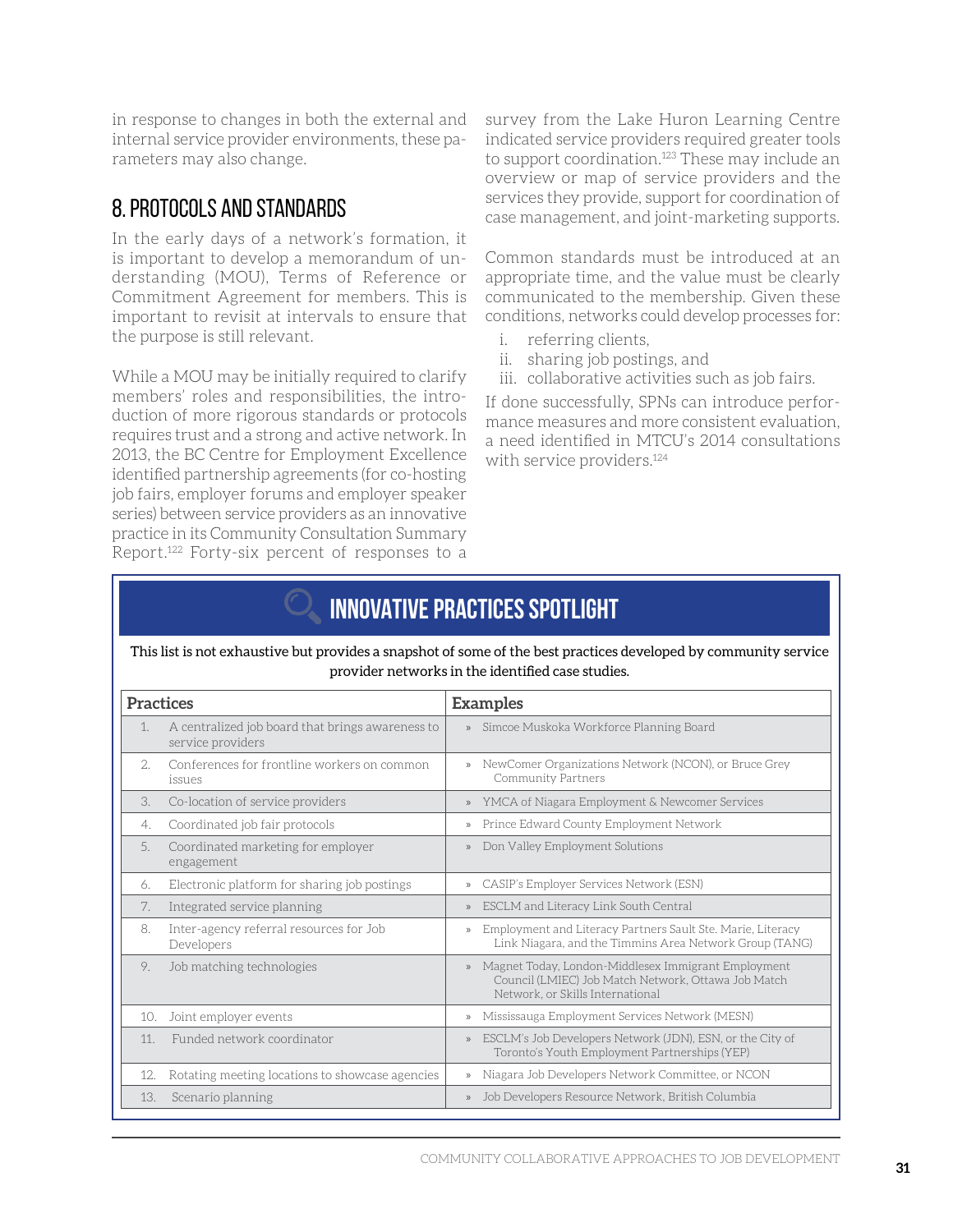## 9. Room for growth

Networks are never stagnant; rather, they are constantly evolving and shifting based on a combination of endogenous and exogenous factors. While networks may develop given the success of past events or experiences, the growth of the network must be relative to its available resources (human and capital). For networks with few human and financial resources, having a limited number of events will prevent fatigue of frontline staff who often have demanding schedules. A series of small successes with low transaction costs will contribute to the stability of the network. Conversely, organizing large events without the requisite trust and resources may strain networks and discourage participation from its members.

There are also common areas for future growth. These include marketing and coordinated employer engagement, expanding opportunities for clients, and greater professional development opportunities for frontline staff.

## 10. Trust

At a minimum, for any network to be successful, there must be a safe environment to encourage open communication. Developing a culture of collaboration requires trust and time. As evidenced by many conversations with SPNs, each network has taken years, not months, to develop, and has evolved given the needs of member agencies.<sup>121</sup> In many instances, several service providers in a network had a history of working together which led to the initial network's formation; the network then expanded to include other necessary stakeholders. The grassroots nature of SPNs is then maintained by a network coordinator, whose role is to respond to concerns and issues of the network.

While this has been the norm, there have been examples of successful initiatives which have developed through a top-down model, as organized by WPDB or funders. The purpose of these networks tends to focus on purely information exchange, rather than the sharing of resources or employment placement opportunities. In rare cases, such as CASIP, more fulsome collaboration is built into performance

measurement indicators.

Thecases have identified the incredible diversity and unique nature of each collaborative initiative. These lessons learned reflect the experience and expertise of dozens of collaborators in communities across Ontario. The proceeding section explores how funders can best support the continued development of SPNs and other collaborative initiatives.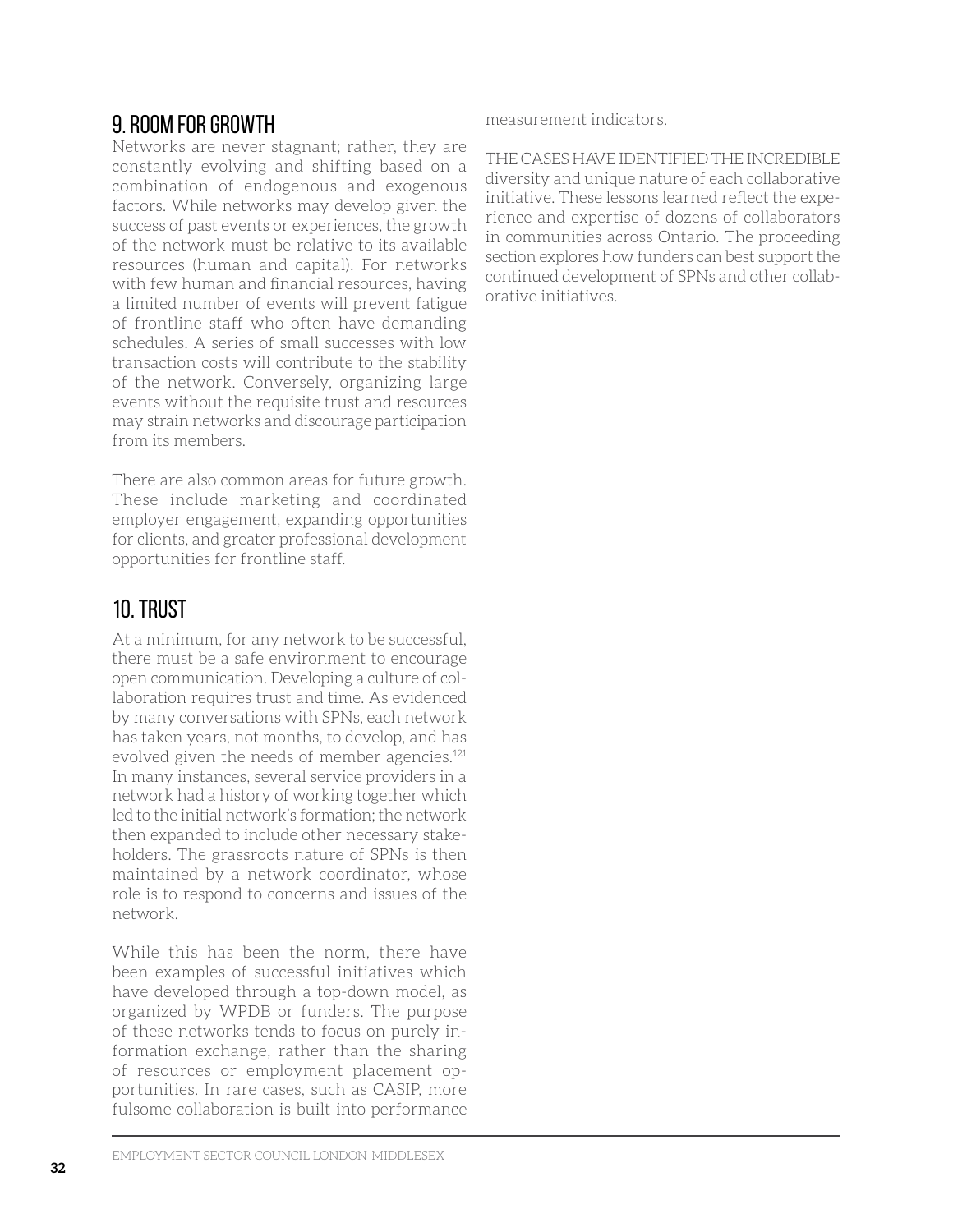# **viI. RECOMMENDATIONS**

EMPLOYMENT SERVICES HAVE BEEN CREATED in a competitive environment with a focus on quantitative measures of success. As a result, agencies have reduced the potential opportunities for clients by working in relative isolation. In the many collaboration initiatives that do take place, the outcomes are inadequately captured in current reporting methods.

### Service delivery has been fragmented and collaboration—not competition—will enhance client outcomes.

There are also many ways that SPNs can be strengthened internally. There is a continued need to develop resilient networks to weather changes in the external environment. The 'lessons learned' section provides a valuable starting point, as do the cases in Appendix II. A more detailed guide for community agencies interested in greater or new forms of collaboration is currently being developed and will be available in the summer of 2015.

This set of recommendations is directed towards funders for their role in understanding and supporting collaborative initiatives. These recommendations aim to supportive collaborative initiatives through sustainable funding, the development of metrics for collaborative success, and a more enabling environment for collaboration. They are intended for governmental initiatives that support employment services, primarily MTCU, but also in other ministries that are engaged in training and employment services, such as Citizenship and Immigration and Community and Social Services. These recommendations will ensure that the benefits of collaboration as outlined in Part IV will become a reality in more communities, so as to support them more efficiently deliver services and develop responsive community solutions.

**1. Sustainable funding:** Service provider networks accrue significant return on investment for funders because they increase the efficiency and effectiveness of job development, and the capacity of community employment organizations.

Collaboration is not free. Costs for SPNs may include: staff support, meeting costs, research and analysis, overhead, branding and communication, website development and maintenance, program design and implementation, and legal and/or financial services.125 As identified by the case studies, SPNs are seldom funded, and yet they still require staff support for administrative and logistical roles which have typically been absorbed by member organizations. In these cases, funding on a project-by-project basis makes it difficult to support the long-term development of the network and continuity of its staff. Although there have been projects funded by the government that have received longer-term funding, this is the exception rather than the norm. There is shared responsibility between the funder and the recipient agency to develop a sustainable funding model. With sustained funding networks can reach their potential.

**2. Shared metrics for success:** Funders are largely unaware of the extent of collaboration that is currently taking place between service providers in communities and regions across Ontario. MTCU has been engaged in a series of stakeholder consultations which will influence ETSI. While this is a positive first step, there are many networks and non-EO agencies that have not been consulted, and the questions asked do not necessarily reflect the systemic nature of service coordination.

The current metrics used to measure client outcomes do not take into consideration collaboration between service providers. Despite a focus on outcomes, the current reporting method used by EO agencies has not provided the type of information needed to create more seamless service delivery and maximal quality of service delivery. Reviewing the current reporting methods would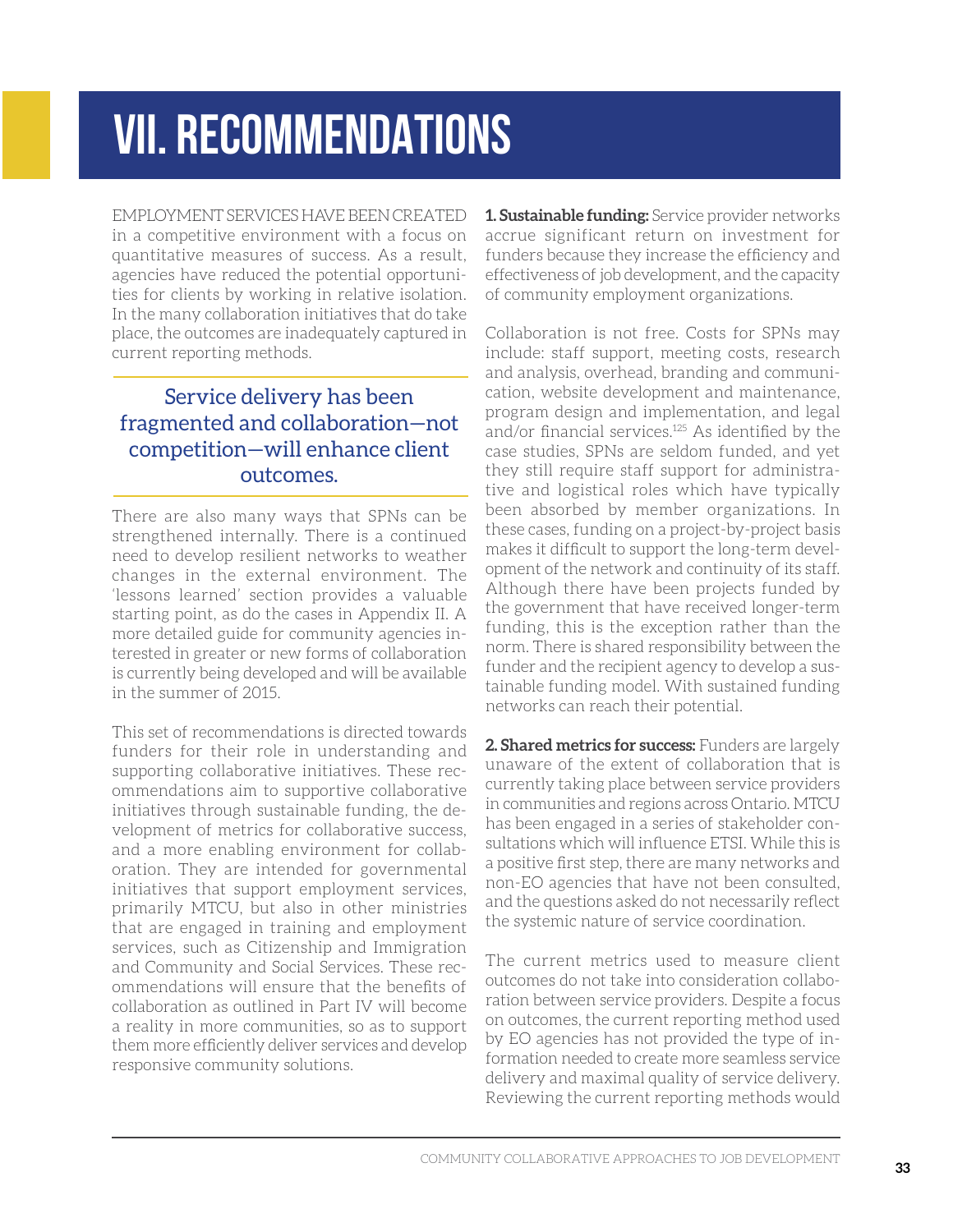be a first step to redressing this concern. Funders should support inter-agency referrals by reconsidering their value as service coordination targets. In a more conducive environment for collaboration, a client could be referred from another agency to a Job Developer to be marketed for an employment opportunity. This would mean that both involved agencies would be equally recognized for their role in the client's service delivery, and that there is no longer a systemic disincentive to refer clients. With more accurate and inclusive service coordination guidelines, EO could track how clients move through and access employment services and better understand how clients are accessing services in regional and aggregate contexts. These metrics could then be used comparatively to develop a more complete picture of service provision. The requirements for referrals should also be clearly communicated to all EO and non-EO agencies. For example, the Timmins Area Network Group has created a resource guide describing each service provider's referral protocols. This is a best practice that could be replicated in other communities and supported by funders.

A common concern identified by several WPDB staff was the inability to measure collaborative partnerships. The only known reporting mechanism is the Continuous Improvement Performance Measurement Tool (CIPMS); however it is not used consistently by WPDBs. Developing metrics for collaborative success will illustrate the benefits of collaboration in more concrete terms. Not only is this desirable from a funder point-of-view because it provides a more accurate picture of the service provision landscape, but it also increases individual agencies' profiles and may allow them to be more successful in acquiring funding. Funders, in consultation with stakeholders, should jointly develop metrics that adequately reflect the state of service provision when it occurs collaboratively. This could capture collaboration beyond inter-agency referrals such as joint funding proposals, joint event coordination, or joint employer engagement. These metrics could then be used comparatively to develop a more complete picture of service provision. Our forthcoming community resource guide will provide guidelines for developing metrics for coordination.

**3. Supportive environment for collaboration:** It has been recognized that a client-centric approach is a best practice by EO agencies. However, this must be paralleled by MTCU and other ministries that provide employment services.126 This can be done in several ways.

First, leveraging Workforce Planning and Development Boards is central in supporting collaborative initiatives. WPDBs are uniquely positioned because they engage both employers and service providers. This ability—to bridge both groups of stakeholders—allows them to provide 'the big picture' of the service provision landscape and to liaise with many stakeholder groups. WPDBs in each region also frequently work together, which make them an excellent resource to disseminate information and innovative initiatives.

*"Funders, in consultation with stakeholders, should jointly develop metrics that adequately reflect the state of service provision when it occurs collaboratively."*

WPDBs have and can support SPNs in a number of ways: providing administrative or logistical support, facilitating connections to employers, tailoring LMI for service providers, facilitating opportunities for professional development, or providing research on specific issues**.** Many WPDBs have service provider committees but there are inconsistencies in service supports to SPs. These committees are mutually beneficial because this support feeds into the WPDB consultations required for their business plans which, in part, are designed to support EO agencies. However, it is important to understand that most WPDBs have piecemeal funding from a number of sources, limited staff, and project-based initiatives that are usually one year in length. Additionally, while many WPDBs also support non-EO agencies, they are not required to do so; this prevents them from being a comprehensive source for employment supports. At this time there is no mechanism for more integrated involvement in SPNs. MTCU could also support service provider meetings; however, they must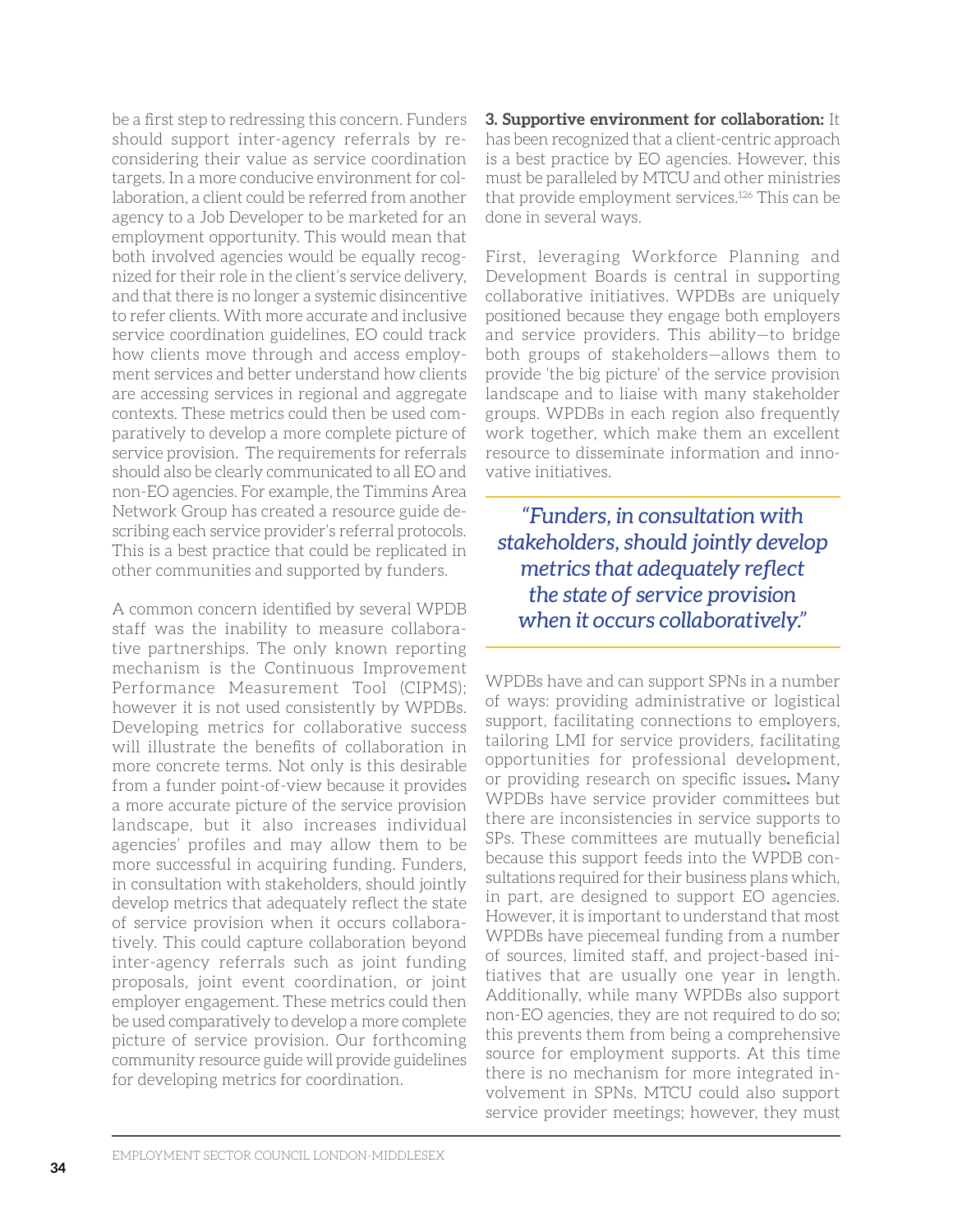be open to all community employment agencies regardless of funder.

Second, while WPDBs raise the profile of SPs in the business community, they should not be the only ones doing so. Partnerships to develop employer engagement strategies, although commonly done through WFPB, can be done with the Chamber of Commerce or other municipal level bodies. Ultimately, SPNs themselves should have the capacity to develop marketing for employer-focused strategies.127 This is seldom a priority and requires funding and expertise. Awareness is created on an ad hoc basis and through word of mouth in the business community. A more concerted strategy benefits not only individual service providers but also their collective reputation. For example, service providers could partner with Chambers of Commerce to develop marketing tools for SPNs as employment service agencies are client-centred and their messaging is usually designed for job seekers, not employers.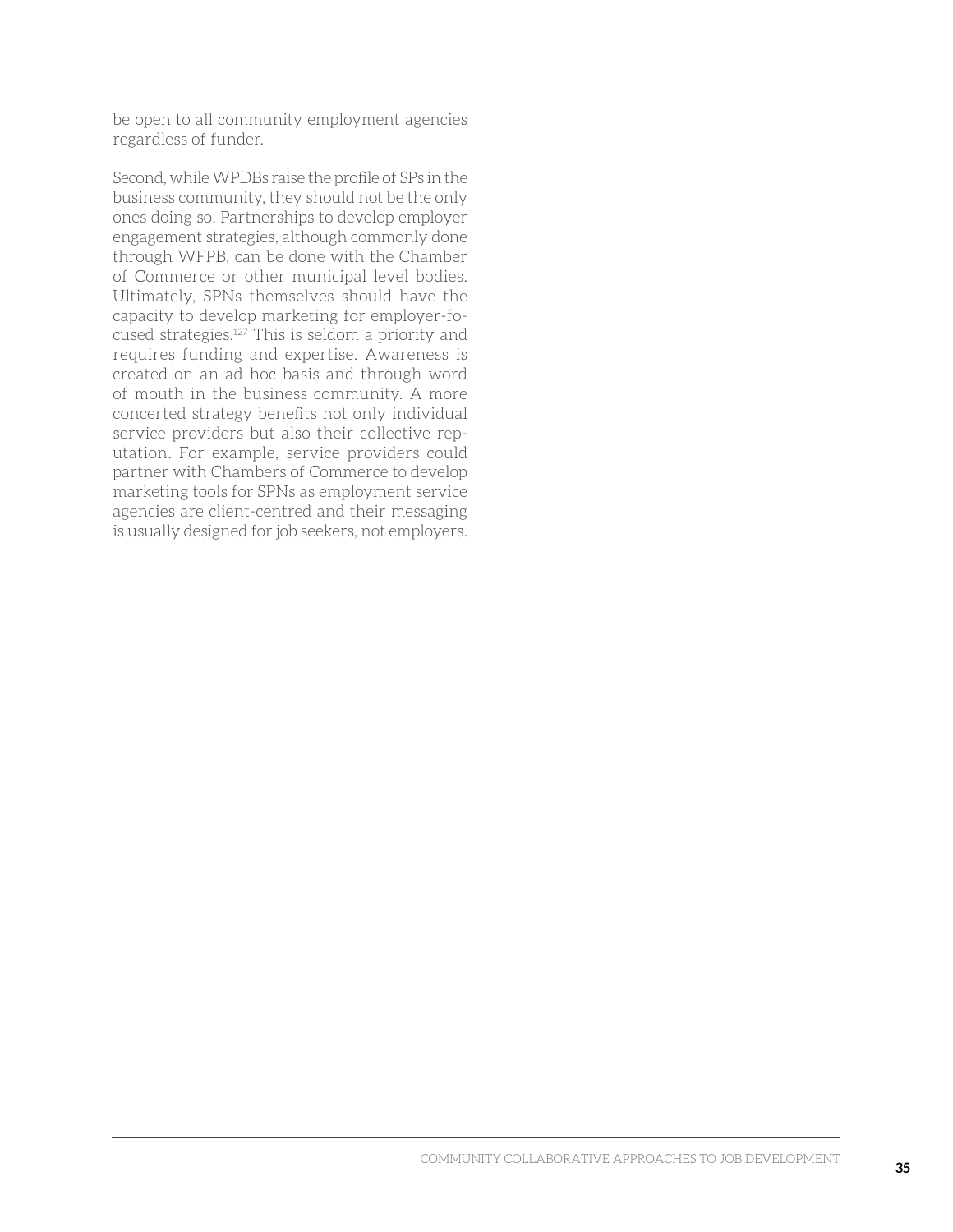# **viii. CONCLUSION**

Nonprofit service providers are a highly underutilized resource in communities across Ontario. This paper has responded to the lack of a systemic examination of coordination between SPs in hopes of casting light on the scope and extent of collaboration that has emerged over the last decade by organizations with diverse clients and funders. Given the potential changes in how services are delivered in Ontario, and unprecedented interest in local labour market planning and collaboration between services providers, these contributions are particularly timely.

Collaboration is a key driver of benefits for service providers. It is not only necessary in today's service provision landscape but it is also an attractive option for service providers for a host of reasons. This White Paper has attempted to evaluate the benefits of collaboration between service providers and Job Developers in Ontario. It has used a case study approach to detail the experience of JDs and senior managers in the nonprofit sector in an environment that is characterized by both competition and collaboration. This paper suggests that collaborative job development models contribute to more efficient employment outcomes, namely increased coordination, and greater opportunities and improved services for clients. Mapping the current landscape of collaboration between service providers has allowed us to identify a series of best practices from these models.

It is has been established through this White Paper that collaborations have come of age. Discerning SPs understand this opportunity and have already embarked down this path. It is now time to recognize and support them at a systemic level. Placing greater trust in networks of collaboration on the part of funders will help ensure smooth service delivery. But where do we go from here? In order for more efficient models of collaboration, agencies first need more representative metrics (i.e. in CaMS and EO data). Developing a streamlined process for inter-agency referrals

should be a priority, as is modifying the case management system to better recognize service coordination. We recognize that this requires significant investment and infrastructure. In the interim, funders should leverage and support existing network partnerships, such as those through the WPDBs.

*"Employment services providers are well-positioned to address the mismatch between workers' skills and employers' needs; however, there is a widespread lack of awareness about their services for employers."*

What are the prospects for an Ontario-wide SPN? Currently there is only anecdotal evidence to suggest that service providers refer clients to agencies in different communities, and this is not a common or well-established practice. However, given the increasing mobility of the workforce, there is an opportunity for employment service agencies to support this. In 2013 a project was piloted by the Northern Literacy Networks (Literacy Northwest) to explore the concept of an Employment Ontario Network to support the work of employment service agencies, build expertise within and awareness of EO-funded agencies, and enhance access to services.<sup>128</sup> More responsive community solutions can occur within a performance management framework; however, this requires consistent support from funders. First, the employment services sector needs more even collaboration in different communities, and a hub to support this collaboration. Agencies have different needs, particularly if they have different funders, which must be considered in developing a responsive community network. An initiative of this scale requires time and resources to develop with strong and dedicated leadership. The development of the Ontario Centre for Workforce Innovation may be a first step in this process.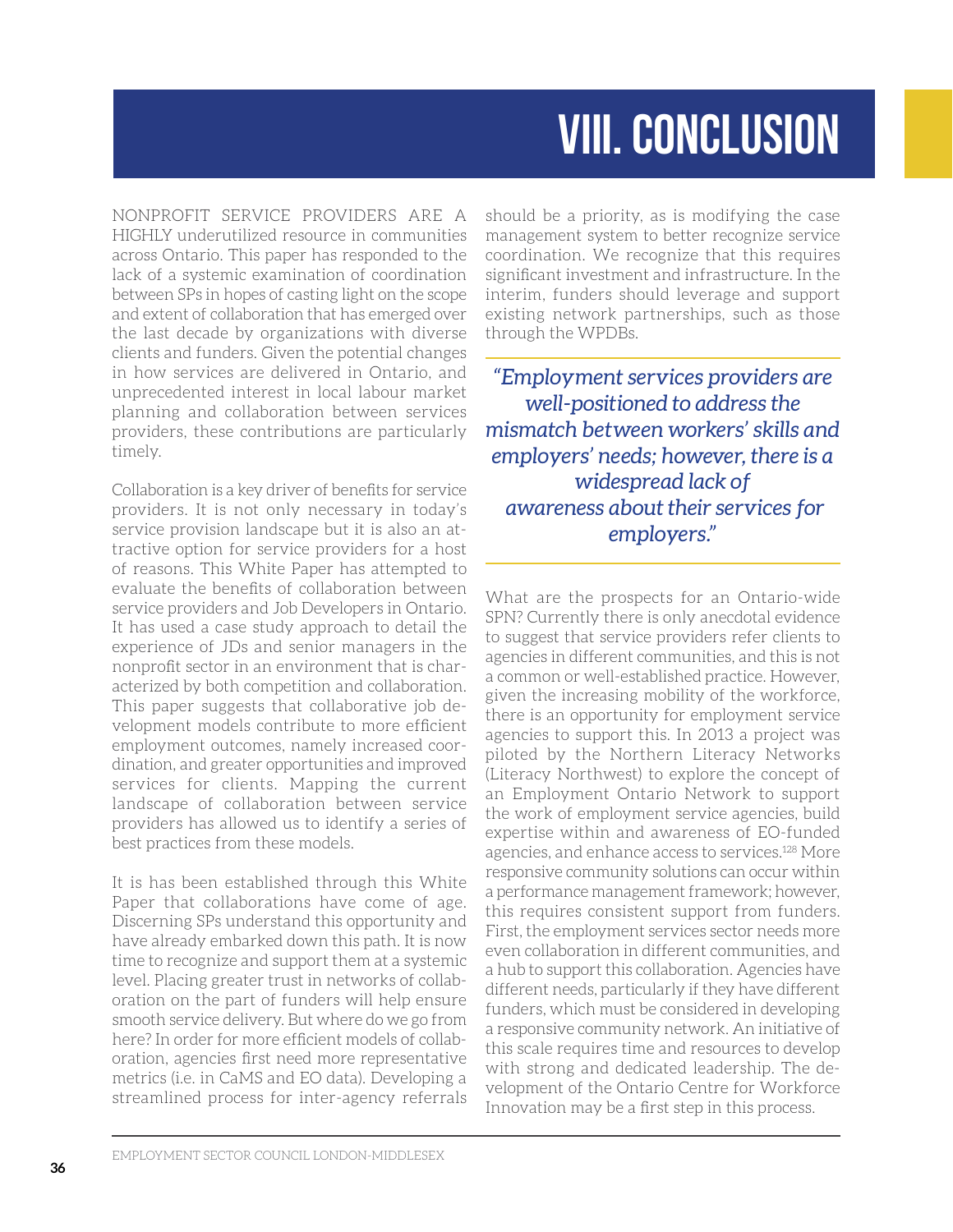In short, employers in Ontario often cite a lack of skilled candidates as a key recruitment challenge. Our White Paper identified that employment services providers are well-positioned to address this mismatch between workers' skills and employers' needs; however, there is a widespread lack of awareness about their services which are free to employers. When employment service providers collaborate, not only do they increase outcomes for job seekers and employers, they jointly raise the profile of community service agencies. Collaboration can provides these agencies with competitive advantage over for-profit recruitment and employment staffing agencies. However, the process by which employment service providers collaborate is complicated by the competitive environment in which they work. Learning how to best coordinate employer engagement strategies across agencies is essential to optimize job development but is seldom recognized by agencies or funders. This report contributes to a deeper understanding of collaborative approaches to service provision through collaboration between Job Developers and provides a starting point to foster greater levels of intentional collaboration between service providers.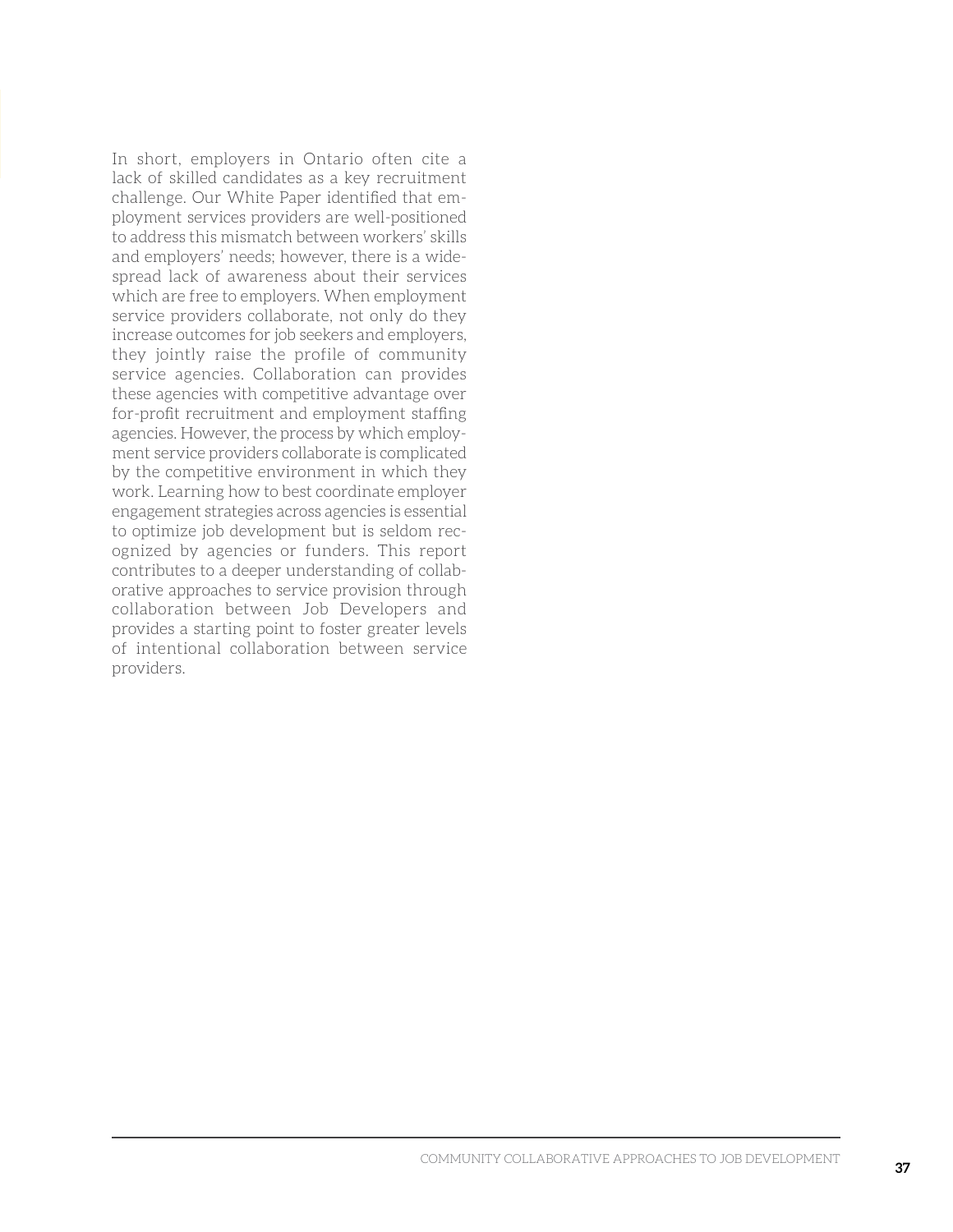| <b>ACRONYMS</b> |                                                                   |  |
|-----------------|-------------------------------------------------------------------|--|
| <b>ALLIES</b>   | Assisting Local Leaders with Immigrant Employment Strategies      |  |
| <b>BC</b>       | British Columbia                                                  |  |
| <b>CASIP</b>    | Consortium of Agencies Serving Internationally-trained Persons    |  |
| <b>CaMS</b>     | Case Management System                                            |  |
| <b>CCCDA</b>    | Canadian Council of Career Development Associations               |  |
| <b>CDP</b>      | Career Development Practitioner                                   |  |
| <b>CERIC</b>    | Career Education and Research Institute for Counselling           |  |
| <b>CfEE</b>     | BC Centre for Employment Excellence                               |  |
| <b>CIPMS</b>    | Continuous Improvement Performance Management System              |  |
| <b>COJG</b>     | Canada-Ontario Job Grant                                          |  |
| <b>CPC</b>      | Career Professionals of Canada                                    |  |
| <b>CPN</b>      | Collaborative Partnership Network                                 |  |
| <b>CPSC</b>     | Client Service Planning and Coordination                          |  |
| <b>DSQ</b>      | Detailed Service Quality                                          |  |
| <b>DVES</b>     | Don Valley Employment Solutions                                   |  |
| <b>EBSM</b>     | Employment Benefits and Support Measures                          |  |
| <b>ECOTB</b>    | East Coast Ontario Training Board                                 |  |
| E <sub>I</sub>  | Employment Insurance                                              |  |
| <b>ENC</b>      | Kingston Employment Network Committee                             |  |
| EO              | Employment Ontario                                                |  |
| <b>EOIS</b>     | Employment Ontario Information System                             |  |
| <b>EPBC</b>     | Employment Program of BC                                          |  |
| <b>ES</b>       | Employment Service(s)                                             |  |
| <b>ESCLM</b>    | Employment Sector Council London-Middlesex                        |  |
| <b>ESDC</b>     | Employment and Social Development Canada                          |  |
| <b>ESN</b>      | Employment Services Network                                       |  |
| <b>ESO</b>      | Essential Skills Ontario                                          |  |
| <b>ETSI</b>     | Employment and Training Services Integration                      |  |
| <b>GTA</b>      | Greater Toronto Area                                              |  |
| <b>IAEVG</b>    | International Association for Educational and Vocational Guidance |  |
| <b>IEC</b>      | Immigrant Employment Council                                      |  |
| <b>JDN</b>      | Job Developers Network                                            |  |
| <b>JDRN</b>     | Job Developer's Resource Network                                  |  |
| <b>JPMI</b>     | Job Matching, Placement and Incentives                            |  |
| <b>LBS</b>      | Literacy and Basic Skills                                         |  |
| <b>LIP</b>      | Local Immigrant Partnership                                       |  |
| <b>LiNDR</b>    | Literacy Network of Durham Region                                 |  |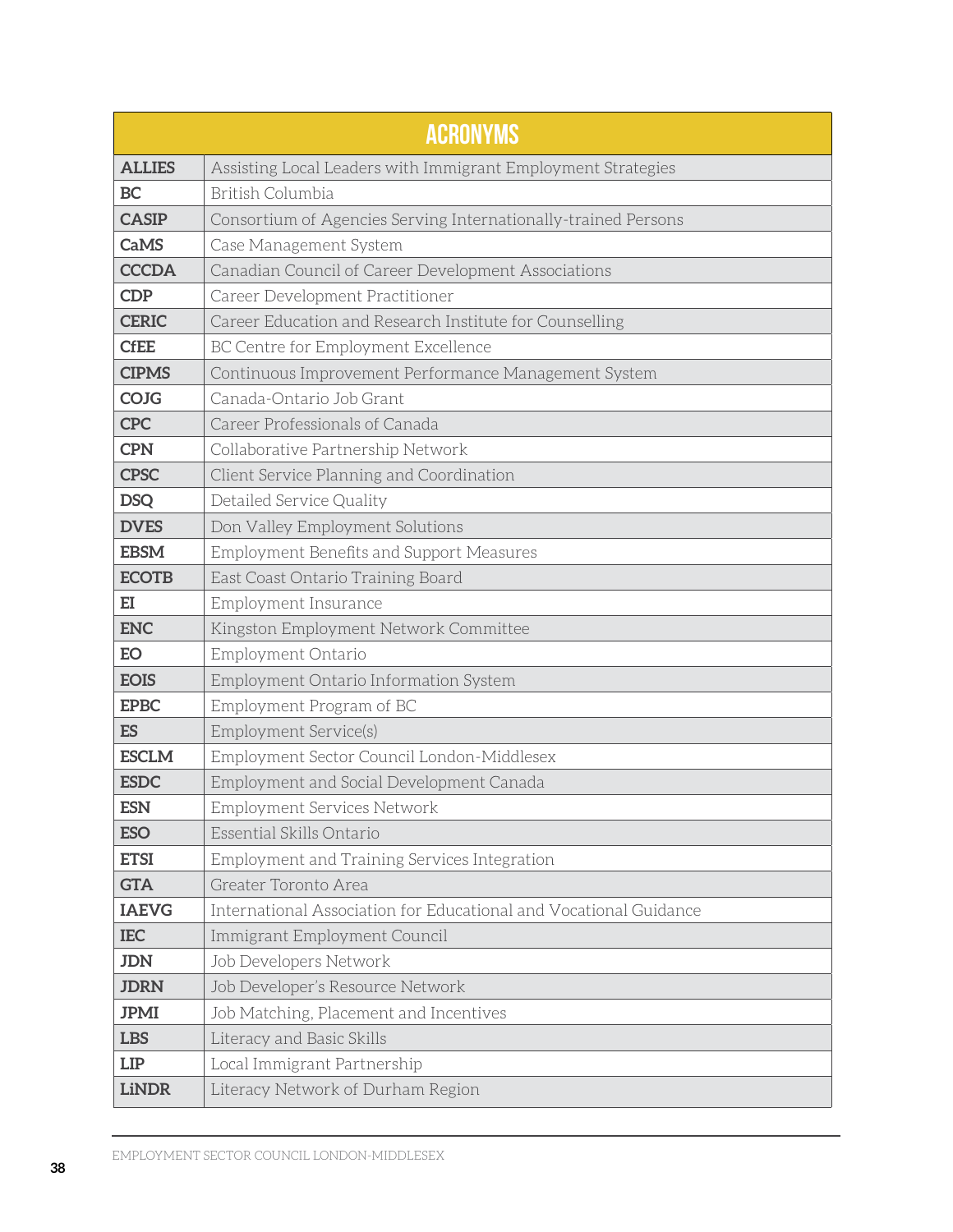| <b>ACRONYMS</b> |                                                        |  |
|-----------------|--------------------------------------------------------|--|
| <b>LLSC</b>     | Literacy Link South Central                            |  |
| <b>LMDA</b>     | Labour Market Development Agreements                   |  |
| <b>LMIEC</b>    | London Middlesex Local Immigrant Employment Council    |  |
| <b>LMP</b>      | Labour Market Partnerships                             |  |
| <b>MCI</b>      | Ministry of Citizenship and Immigration                |  |
| <b>MCSS</b>     | Ministry of Community and Social Services              |  |
| <b>MESN</b>     | Mississauga Employment Services Network                |  |
| <b>MOU</b>      | memorandum of understanding                            |  |
| <b>MTCU</b>     | Ministry of Training, Colleges and Universities        |  |
| <b>NCON</b>     | NewComer Organizations Network                         |  |
| <b>NEN</b>      | Niagara Employment Network                             |  |
| <b>NEW</b>      | Northwest Employment Works                             |  |
| <b>OBMs</b>     | Ontario Benefits and Measures                          |  |
| <b>ODEN</b>     | Ontario Disability Employment Network                  |  |
| <b>ODSP</b>     | Ontario Disability Support Program                     |  |
| <b>OJMN</b>     | Ottawa Job Match Network                               |  |
| <b>ONESTEP</b>  | Ontario Network of Employment Skills Training Projects |  |
| <b>PEC</b>      | Prince Edward County                                   |  |
| PIN             | Professional Immigrant Network                         |  |
| <b>PREP</b>     | Partners for Resources in Employment Perth             |  |
| <b>QEN</b>      | Quinte Employment Network                              |  |
| <b>QUILL</b>    | Quality in Lifelong Learning                           |  |
| RI              | Resource and Information                               |  |
| S & Gs          | Canadian Standards and Guidelines                      |  |
| <b>SJS</b>      | Summer Jobs Services                                   |  |
| SP              | Service Provider                                       |  |
| <b>SPN</b>      | Service provider network                               |  |
| <b>TEA</b>      | The Employment Alliance                                |  |
| <b>TIOW</b>     | Targeted Initiative for Older Workers                  |  |
| <b>TofC</b>     | Theory of Change                                       |  |
| <b>TRIEC</b>    | Toronto Region Immigrant Employment Council            |  |
| <b>WPDB</b>     | Workforce Planning and Development Board               |  |
| <b>YEF</b>      | Youth Employment Fund                                  |  |
| <b>YEP</b>      | Youth Employment Partnerships                          |  |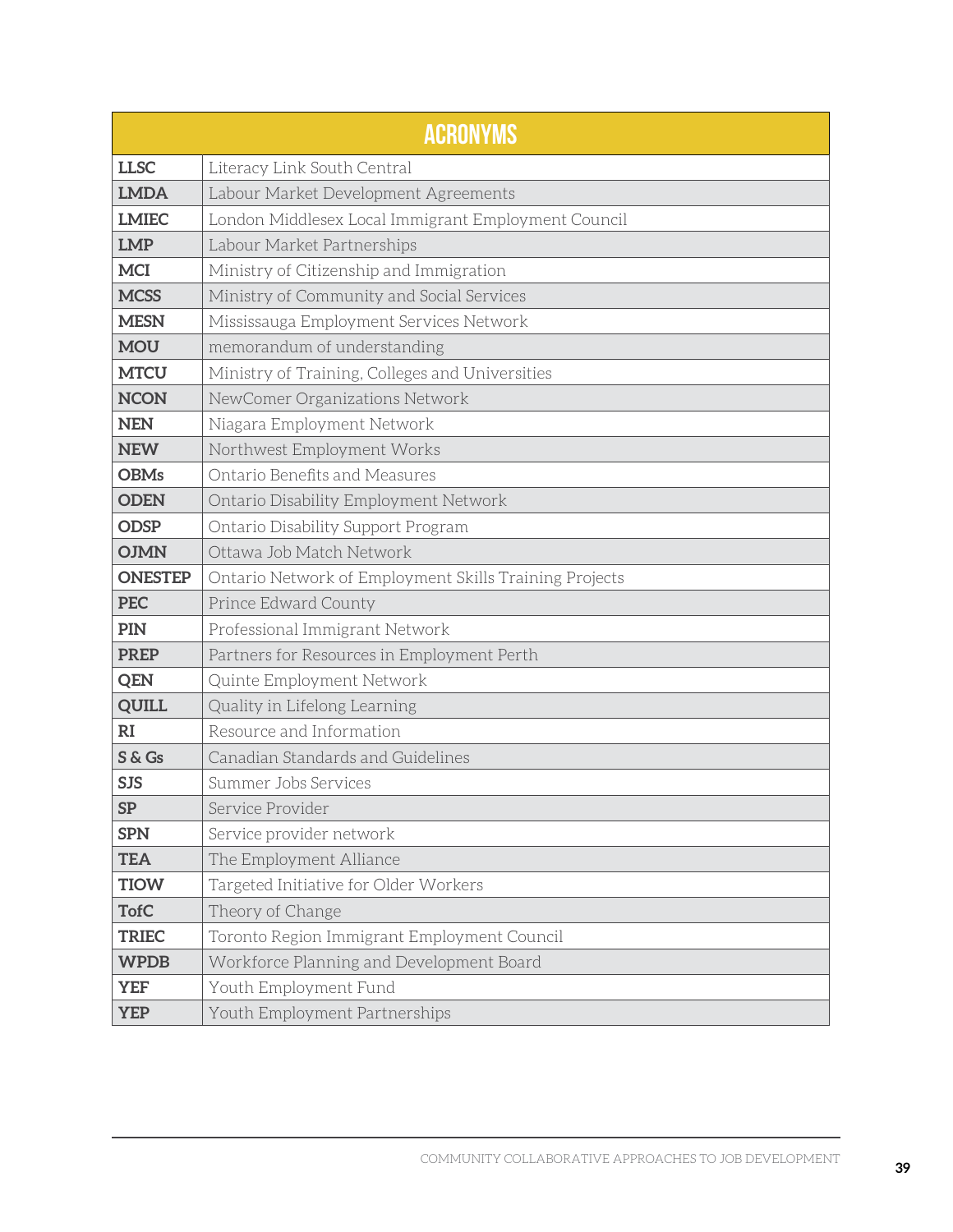# **APPENDIces**

# **APPENDIX I—ADVISORY COMMITTEE**

THE ADVISORY COMMITTEE MET BI-MONTHLY to review the status of the project, providing invaluable feedback, guidance and direction.

Members include:

- » Jamie Burns, Prospectrice at Collège Boréal
- » Wilma de Rond, Executive Director at WIL Employment Connections
- » John Griffiths, Director Workforce Development at Goodwill Industries, Ontario Great Lakes
- » Carol Stewart, Project Manager at Employment Sector Council London-Middlesex
- » Anthony Wilson, Manager at Ontario Works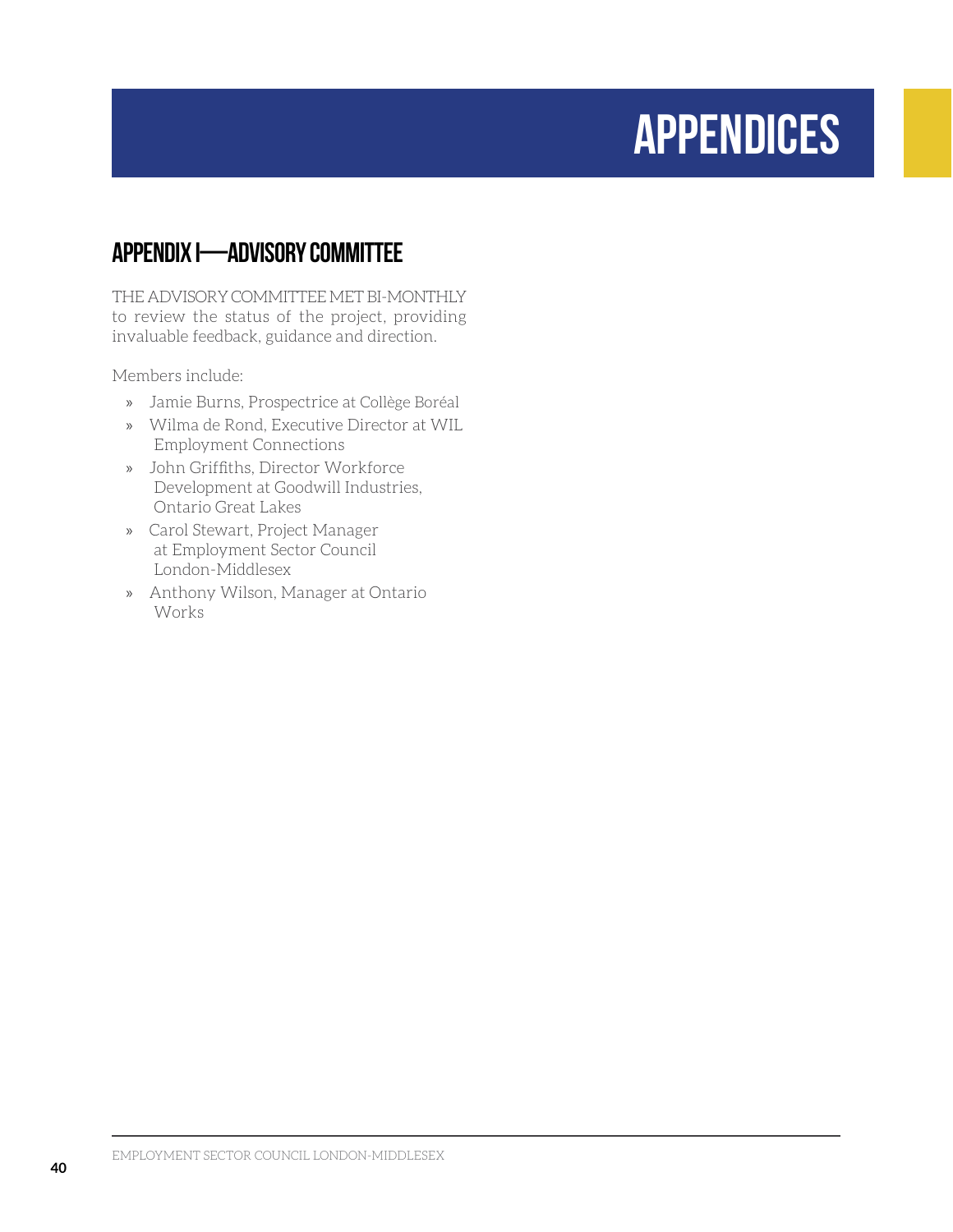# **APPENDIX II—CASES OF COLLABORATION**

## Type I. Membership-based networks

#### Job Developers' Networks:

#### **1. Job Developers Network—London, Ontario**

A project of Employment Sector Council London-Middlesex (ESCLM), the Job Developers Network (JDN) is a forum for JDs from 17 organizations to meet, discuss and share information, problem-solve issues, and strategize solutions that promote collaborative service delivery to job seekers and employers.

The JDN was established in 2011 to coordinate employer and job seeker services. The network formed with the recognition that employment services could be delivered more effectively through collaboration, rather than competition. The 17 member agencies have diverse client groups and funders. The JDN is governed by ESCLM and has two co-chairs and a Project Manager. The network is supported by its community partners and is currently funded by the City of London's Prosperity Plan to provide additional coordinated service delivery across employment agencies.

Over the last four years their successes include: measuring and sharing collective results as a network; sharing hundreds of job postings; professional development and networking for members; integrated planning with employer partners with large and small hiring needs; JDN-coordinated job fairs; increased profile with the municipality, workforce board, and economic development agencies; and commitment to standards for optimal and consistent service delivery.

In March 2015, a survey was developed and distributed to all members of the JDN to gain a deeper understanding of how the network functions, its strengths, weaknesses, and opportunities for growth. The survey found the network to be highly effective. The large majority of survey respondents (81 percent) found the JDN to be an effective tool for JDs in London-Middlesex.

There is a high degree of variation in the JDN services accessed by each member, largely due to the diversity of the member-agencies in terms of their clients served, agency size, type of services delivered, and funding source. The most valued elements of the network are shared postings, networking opportunities, and information on government funding. Ninety-six percent of respondents said the JDN increased coordination among job developers and employment service agencies. Also important to members was the role of the JDN in presenting a unified message to employers and funders about the state of employment services in London-Middlesex.

In general, this survey found that the JDN has significantly contributed to improved coordination between Job Developers and to agencies' strategic interests. Members are committed to collaboration and see the value in the network as a model for other employment service agencies, and 95 percent of respondents suggested that the JDN could and should be replicated by other communities in Ontario.

The JDN's success is driven by trust and goodwill among Job Developers, and support from member organization's staff. ESCLM has over 20 years of experience building networks. The relationships and common processes developed through ESLCM helped form the foundation for JDs to connect, share information, develop relationships and to advocate on behalf of the sector. The network however, did not develop without overcoming challenges—namely navigating a competitive industry, ensuring continuity of leadership, determining its governance structure, and ensuring value-added for all members despite differences among agencies. The network has successfully brought together diverse agencies, which was only possible with trust, organizational support and dedicated resources.

#### **2. Employer Services Network (ESN)—Toronto**

CASIP was formed in 1998 as a consortium of independent, community-based agencies and colleges who deliver employment and training to internationally trained persons in the GTA. Through collaboration, CASIP's mission is to drive innovation, advocacy and excellence in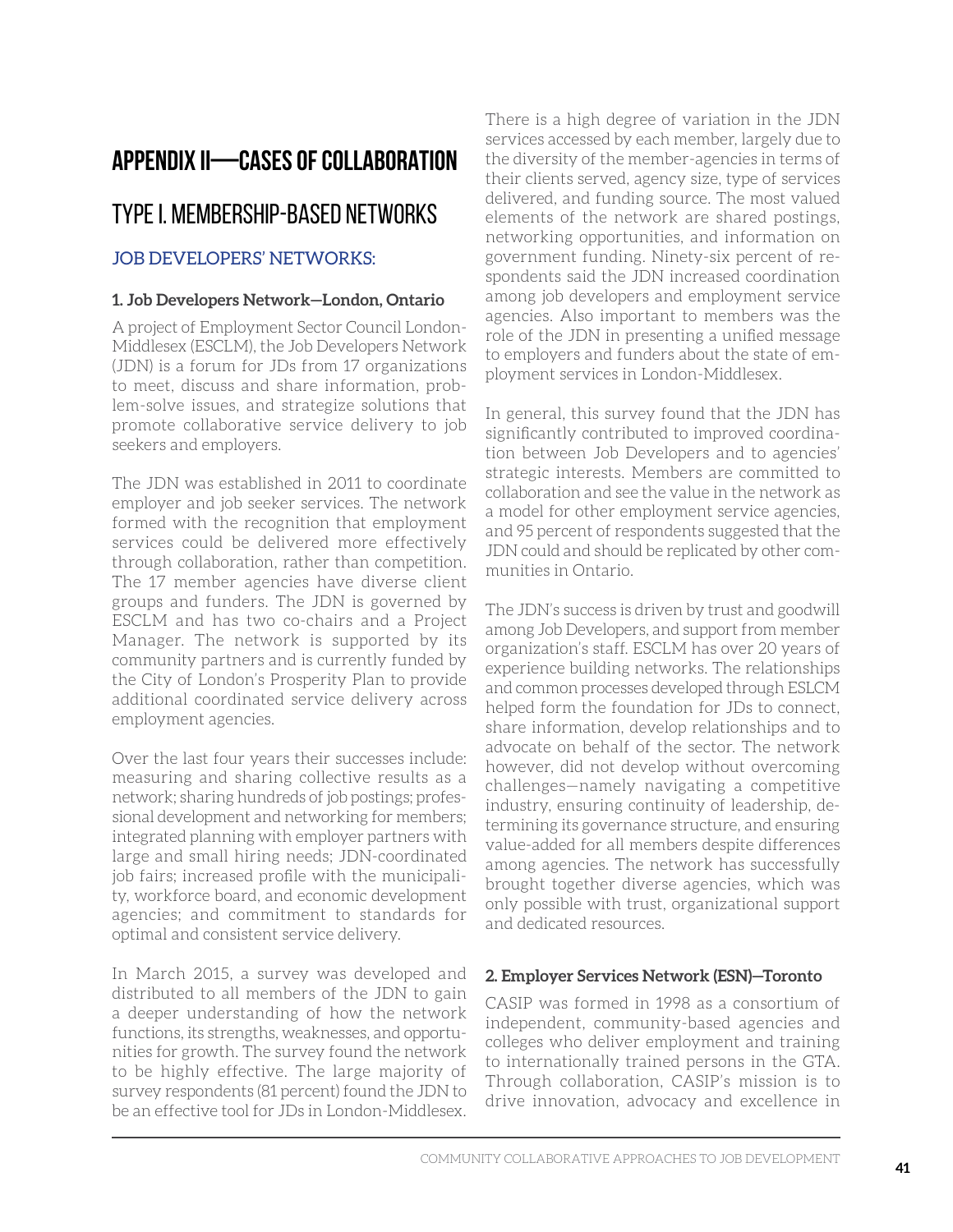employment services for skilled immigrants and employers. The Employer Services Network (ESN) emerged in 2007 as a partnership between CASIP and the Toronto Region Immigrant Employment Council (TRIEC). The ESN attempts to bring employer services together and provide coordinated employer engagement. CASIP is funded through Citizenship and Immigration Canada to further develop the services provided to employers.

Through the ESN, the 11 EO-funded member organizations provide the full suite of human resources, recruitment and retention services to employers. Member agencies provide prescreened, job-ready professional candidates, and a coordinated access point to a diverse and qualified talent pool. Among the benefits of the ESN is the development of more effective service delivery for clients, and being able to provide more opportunities for clients to be matched with employer placements (i.e. career opportunities for newcomer professionals). At the same time, ESN's members also increase employer awareness of the skills of immigrants across the GTA. CASIP also contributes to capacity-building for organizations, professional development and networking opportunities for Job Developers. The sharing of best practices supports service excellence both within the network and across its partner organizations. The ESN's Job Developers meet monthly, and regularly share job postings on a publicly accessible website.<sup>129</sup> The website tracks the number of employers, job postings, resumes submitted, and referrals to Partner Organizations. These targets are built into performance review of JDs.

The ESN's governance structure is tripartite consisting of: (i) Governance Committee (Executive Directors and Senior Leaders from Partner Organizations), (ii) Steering Committee (Directors and management from Partner Organizations), and (iii) Lead Organization (Project Team/Staff) at ACCESS Employment which coordinates the activities of the JDN, manages the Project Funds, and employs the Project Team (which consists of Project Manager and Coordinator). The ESN Partnership Agreement and Job Sharing Protocols were designed to engage employers in a coordinated approach, circulate job postings, and develop partnerships with appropriate Networks

to maintain a high level of service.

The value of collaboration drives the organization and is supported through coordination by the dedicated Project Team/Staff. There is a consistent level of quality expected and achieved from Partner Organizations. Trust is required to share information, dedicate time and resources to collaborating and sharing job postings. Because of these conditions, the network has expanded their number of external partners, maintained the job-sharing website and provided a larger-pool of pre-screened candidates to employers. CASIP is developing resources for communities to set up a similar model and is dedicated to sharing best practices and expertise with other organizations within the nonprofit sector.

#### **3. The Employment Alliance (TEA)—London, Ontario**

The Employment Alliance (TEA) was a coalition of 15 agencies that provided employment support services for persons with disabilities. TEA formed in 1999 with a mission to improve job development through cooperation among the SPs, and the creation of strategies and resources for increased employment opportunities for people with disabilities.130 The Alliance formed through collective recognition by London and area service providers that resources could be used more effectively through collaboration. TEA was supported by both Employment and Social Development Canada (ESDC) and the Ministry of Community and Social Services (MCSS).

TEA member agencies connected with local employees to create job opportunities for people with disabilities by matching qualified candidates to available positions. The Alliance was formed as a hub to provide employers with human resource supports. TEA provided pre-screened applicant resumes to employers and shared job postings to its member-agencies. They also provided employers with interview accommodations, job training, assistive devices, job coaching, sensitivity training, and information about incentives and wage subsidies.131

TEA launched a public awareness campaign in 2002 to educate London employers about the benefits of hiring disabled employees and draw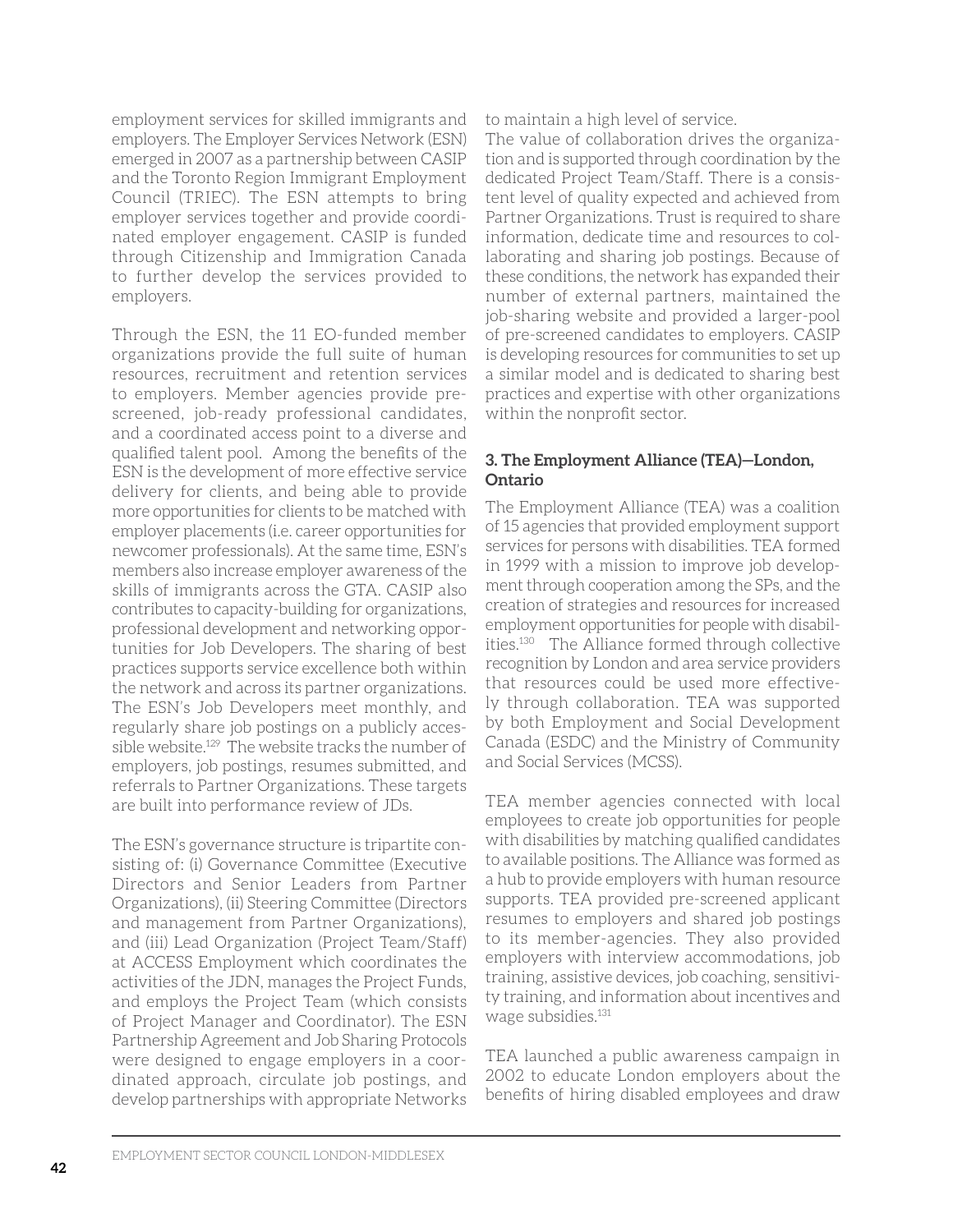them to TEA with job postings appropriate to their clients. At the same time they developed the concept of "employer champions" who were recognized monthly with the Ability First Employer award which consisted of a letter of recognition and news articles in local papers, employer education workshops and employer breakfasts. This campaign allowed TEA to establish its own identity through a concerted marketing effort.

Through TEA, Job Developers worked collectively to carve out opportunities with employers to accommodate persons with disabilities, and targeted employment sectors not traditionally involved with employing people with disabilities. The standard of program delivery was set and maintained through coordinated staff training and ongoing program evaluation. Member agencies endorsed and supported the TEA mission through collaborative efforts and promotion of their membership. The management committee was responsible for general management and operations of TEA and the TEA network manager chaired Job Developer meetings and facilitated communication with community partners.

TEA evolved into the Ability First Coalition in 2006, which is a business-to-business partnership which brings employers together to share best practices and experience related to hiring and retaining persons with disabilities.132 The Coalition showcases local employers through the annual Ability Champion Awards.

TEA's experience provides valuable insights for other Job Developer networks. Although the system had the appearance of a single agency for all accessing services in the labour market, each agency was responsible for employer engagement, but with established protocols and consistent messaging. Having a manager that clearly delineated responsibility for new employer contacts ensured both equity and efficiency. A source of sustainable funding was crucial to maintain the TEA manager position year-to-year. These lessons contributed to the current structure and expression of the program.

#### **4. Employment Connections Toronto**

This network brings together Job Developers from 17 employment services agencies to provide

seamless services for employers and clients. The network, which has been active since 2013, is composed of Employment Ontario agencies, not all of whom use a case management system. The monthly meetings provide an opportunity for JDs to share information, common challenges and best practices. They also routinely share job postings and collaborate on one or two hiring events each year. Employment Connections was instrumental in developing a toolkit for job developers with ONESTEP.

One of the biggest values of the network is its hiring events. Coordinating across member agencies attracts a larger pool of qualified candidates and lowers the cost for each agency. After each event, job developers share with the network how many clients were interviewed and hired.

The network has seen success because of the support from managers who have set standards and protocols for the network, which became the Terms of Reference for the group. For the JDs, their primary goal is leveraging connections with employers rather than ownership over them. For this reason, they have developed protocols on sharing clients to other employers. Having a member agency taking the lead for the initial stages of the network's formation (six months to one year) was also an influential factor in its success.

#### **5. Grand Erie Job Developers Network**

The Grand Erie JDN started in 2007-8 as a partnership with the region's WPDB to support underrepresented and underemployed populations in Grand Erie.<sup>133</sup> The network was designed to build connections between service providers, share resources and increase placement options for both job seekers and employers. The monthly, and then quarterly, meetings with 18 member agencies were a venue to make inter-agency referrals, to access relevant professional development information and to develop a coordinated employer outreach strategy. The network used a social networking site ("Ning") to encourage information sharing.

The Grand Erie JDN developed organically to address a lack of coordination among Job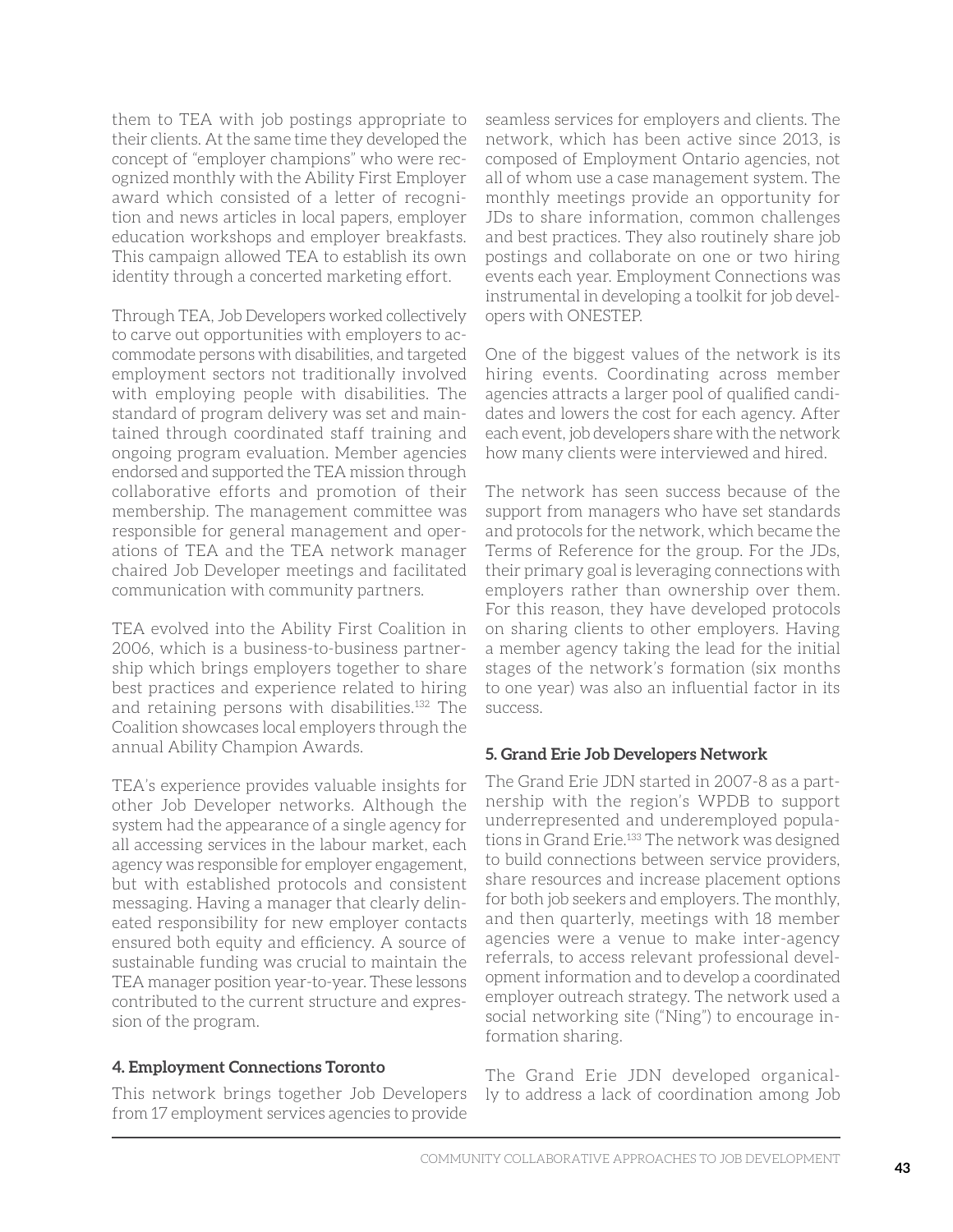Developers. In the early years of the network, they provided training in addition to the monthly meetings. The geographical distance between of service providers in four communities (Brantford, Brant, Haldimand and Norfolk) was also a barrier to collaboration. Job Developers now maintain an online connection where they regularly share job postings and request support for specialized employer needs through BrantJobs, an online portal and job board. The competitive nature of the industry was and continues to be the greatest barrier for the network.

The most important lesson offered by this case is adaptability. While the WPDB offered invaluable logistical support, this relationship was not sustainable given the funding and staff capacities of the region's WPDB. Given the demanding schedule of JDs (which often already required significant travel time), the network evolved to meet their needs and work towards their objectives. The trust developed through the initial in-person meetings is a necessary prerequisite for online information sharing in this capacity.

#### **6. Job Developers Network—Waterloo, Wellington and Dufferin**

The Waterloo JDN formed in 2010 to provide more effective services and to avoid service duplication by sharing employer contacts. Like several other SPNs, this was precipitated by the transformation from Job Connect to Employment Ontario. Membership is comprised primarily of job developers from EO agencies, but mental health agencies are also included because they provide wrap-around services. Even though there is no formal leadership or funding, all members are committed to the network's vision and its fulfillment.

Through dialogue the JDs realized that their employer contacts are relationship-based and are not exclusive. They have developed common understandings over five years and codified in a Terms of Reference. Today the Job Developers actively share job postings through an email distribution list.

The greatest value of the network to the JDs is sharing expertise, experiences and best practices. The JDN meets bi-monthly at different agency hosts to showcase each SP's employment and training services. There is a standard agenda and the WPDB provides administrative support for organizing meetings. The JDs also collaborate on employer engagement events as they identify the need.

#### *"We [Job Developers] realized there was no such thing as exclusive ownership of employer contacts."134*

#### **7. Job Developer's Resource Network (JDRN)— Victoria, BC**

The JDRN was launched in 2010 by Job Developer Jayne Barron. She was having difficulty filling a job order for her organization; she wanted to maintain the relationship with the employer so she developed a network to find qualified candidates. The first meeting initiated the discussion on how JDs could collaborate without giving up job leads. Today, JDs share job postings openly. They continue to meet monthly in three different centres in Vancouver and surrounding communities.

The JDRN provides a supportive environment for JDs to exchange experiences and common concerns. The value of the network for many members is discussing strategies for multiple client groups (i.e. job seekers, employers, funders and other frontline staff). The meeting chair may also invite members to engage in scenario planning—a method used to create long-term, flexible plans—or to troubleshoot difficult cases.

Through the JDNR there are opportunities for formal training for JDs. The JDRN has also been a valuable tool for employers as it provides a forum to share recruitment needs and help JDs learn about their company culture and hiring needs.

A best practice is having consistent leadership (rather than rotating chairs) to ensure continuity, communication and sustainability. The network requires considerable in-kind logistical support which has been difficult to sustain without a source of core funding.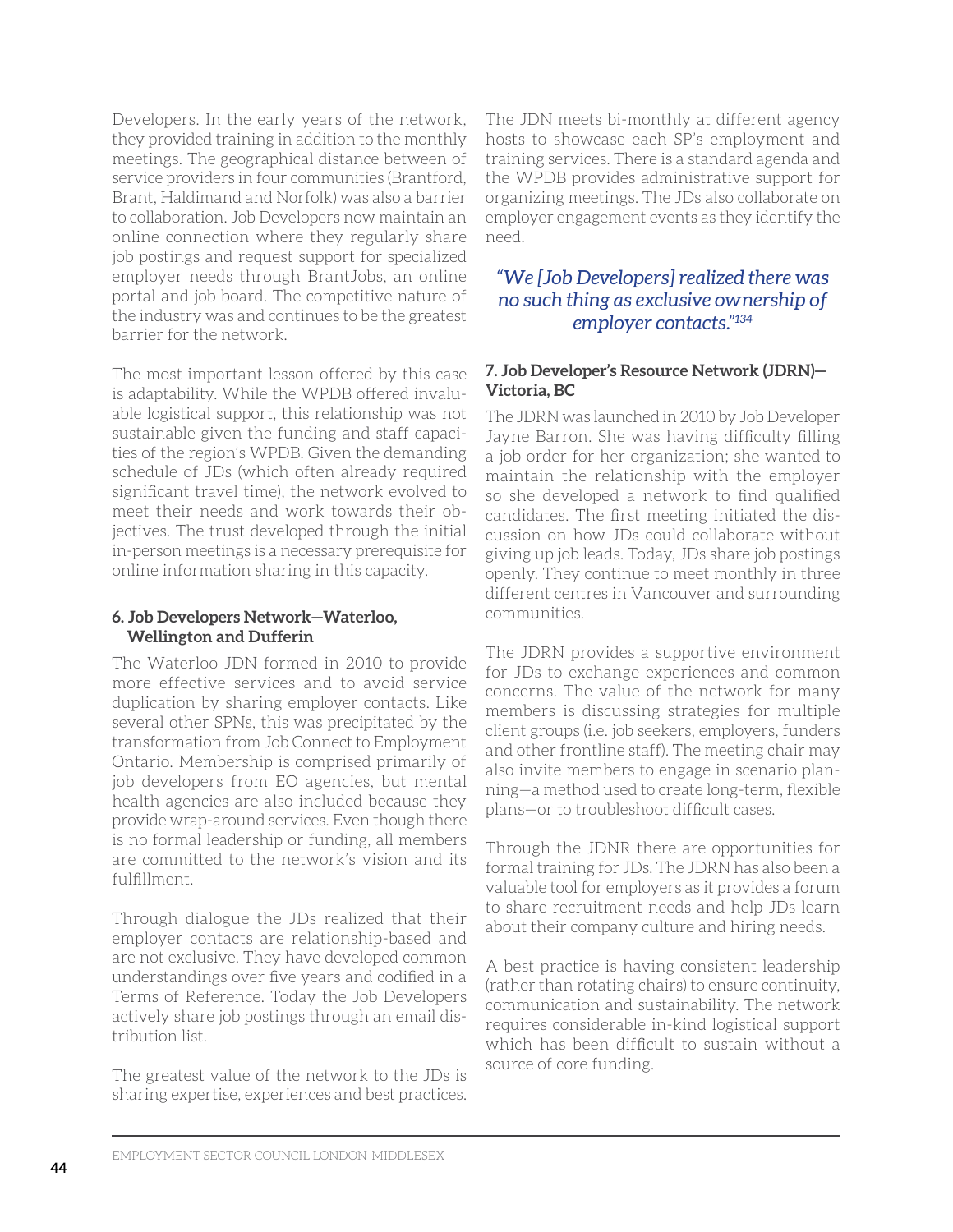#### **8. Mississauga Employment Services Network (MESN)**

The MESN was formed in 2011 with the vision of keeping the best interest of clients at the center of service provision. Its formation was also a response to the EO transformation in August 2010 and the concern amongst members about how services could be coordinated.

The network brings 11 EO agencies together monthly with the common purpose of providing a supportive environment for JDs. The network meets monthly to share information and best practices. They also share job postings and have developed a protocol for sharing job postings and clients between agencies.

The network is unfunded and members contribute on an event-by-event basis. In 2012-2013, the MESN held a joint employer event to raise the profile and awareness of EO agencies. One third of the employers who attended had no previous knowledge of EO supports so the event was an excellent opportunity to showcase EO supports for employers. However, the event required intensive staff resources. As the network does not have a formal chair to provide direction for the network, the MESN has struggled to maintain momentum. This was exacerbated by changing government priorities and new funding for youth and training programs that stretched JDs' time even further.

From this network's experience, we learn that the networks must grow at a sustainable rate. While buy-in from JDs and their managers is crucial to the network's viability, external obligations can be a barrier to their participation. Without the requisite supports and framework in place, the network's core functions can become compromised.

#### **9. Youth Employment Partnerships (YEP)—Toronto**

YEP, a program of Social Development, Finance & Administration with the City of Toronto, began in 2000—two years after the amalgamation of six municipalities and the regional municipality in Toronto—to fill the gaps in targeted employment services for youth. The network brings together 34 service providers from across Toronto. Together they have developed protocols and procedures to help connect youth to employment and training opportunities.

The YEP network developed a Commitment Agreement—terms of reference signed by all members—as a starting point for the network. The network now regularly exchanges information on employers and job opportunities and coordinates job fairs.

The network has a dedicated staff person funded by the City of Toronto who has been the Coordinator for 13 years. Resources for a full-time staff person are necessary for YEP to provide logistical support, expertise, research and accountable leadership. The Coordinator is the first point of entry for community partners. Hiring a Coordinator has also allowed the network to develop a marketing and communications strategy, and provide more programs and training.

The network provides support for sharing challenges unique to JDs. Many of these pertain to challenges that youth—especially those with existing barriers—are facing to employment. The Coordinator responds to these collective concerns, in part, by making the appropriate connections in the community. In the past this has involved: developing relationships with partners to build placements opportunities for youth; training for JDs specific to identified needs; piloting a job fair for youth in the criminal justice system; and outreach to secondary school boards to coordinate and facilitate an annual school-to-work job fair. The Coordinator also brings these issues to the group of managers who meet monthly. The role of the managers is important in supporting their job developers, as well as ensuring there is a smooth transfer of clients from job counsellors to job developers.

The Job Developers meet on a monthly basis, and the managers meet on a quarterly basis. These meetings ensure that all staff are consistently aware of challenges, activities and are in agreement on needs. This also ensures there is a smooth transfer of clients between agencies if applicable. The Advisory Group also meets quarterly and provides further guidance and strategic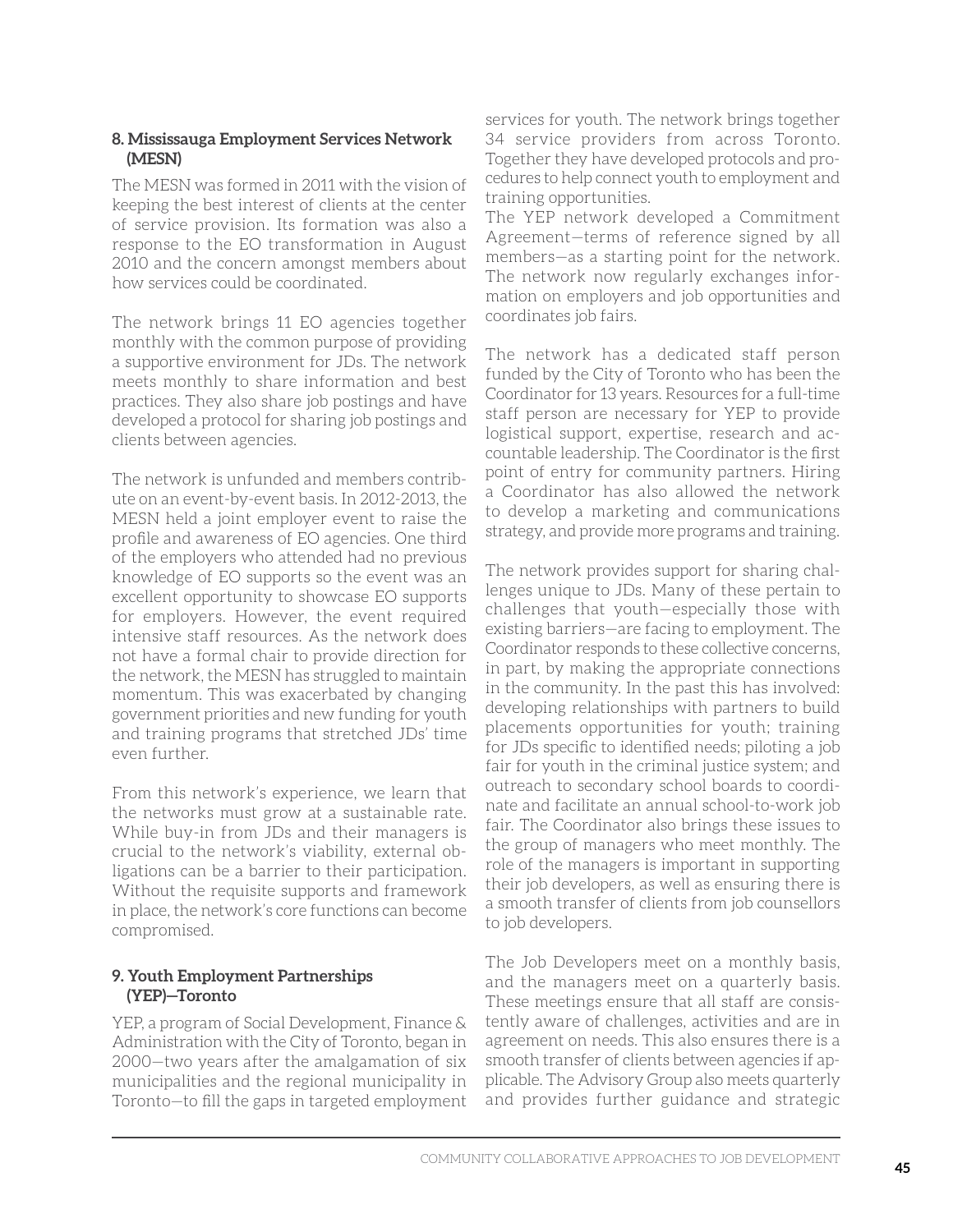direction for the YEP network.

One of the strengths of the network is the supportive environment for Job Developers. This is not possible without trust and commitment. Trust requires time to develop, buy-in from managers and frontline staff, and commitment from other service providers.

#### *"To have a successful network the number one thing you need is trust. 101 percent."135*

#### Provincial Networks:

#### **10. Ontario Disabilities Employment Network (ODEN)**

The ODEN began in 2009 and has over sixty member agencies that provide employment services for persons with disabilities. ODEN is "a professional body of employment service providers united to increase employment opportunities for people who have a disability."136 This is done by addressing barriers to employment opportunities for persons with disabilities, coordinating marketing and education for employers about the benefits of hiring their clients, and recognizing employers who have made strides in supporting employees with a disability. ODEN also advocates the government about issues that affect service delivery.

The Board of Directors meet monthly, while the members meet for training activities, the Annual General Meeting, and occasional round-tables on specific topics and issues. The members are primarily ODSP-ES providers, but there are some Development Services Ontario agencies and EO agencies. The benefits of the network for its member agencies are accrued through information sharing, networking, and the promotion of best practices. There are also many materials, presentations and reports for Job Developers and related staff shared through the ODEN website and its LinkedIn group.

#### **11. Collaborative Partnership Network (CPN)— Nova Scotia**

The CPN is a provincial body with nine nonprofit employment service agencies serving persons

with disabilities in nearly every region in Nova Scotia**.** Developed in 1999, the CPN is one of the oldest collaborative efforts in Canada. The member agencies came together to respond to a gap in service delivery for persons with disabilities, and the joint recognition that "specialized services need best practices."137

The CPN brings together the Executive Directors of employment services agencies serving persons with disabilities to shares best practices and updates at monthly meetings. The group is a forum for EDs to test ideas and receive advice on their initiatives, policies and programs. They also provide a united voice to advocate on behalf of their services for persons with disabilities.

The network is governed by two co-chairs and a Board of Director. The network is sustained through a fee-for-service model; funding for additional projects is sought on a case-by-case basis. For example, CPN was recently funded for short-term skills training coordinated by an individual through the network. All members are funded individually by the Career Nova Scotia Centre Management Program, a support measure delivered through the provincial government.

Incredibly, there is virtually no competition between service providers. This is because locations are strategically placed geographically so there is no competition for targets. Unfortunately, this is often not the reality for many employment service networks in densely populated communities. For more remote communities, this network approach ensures there are no gaps in service delivery for targeted client groups.

#### National Network:

#### **12. Assisting Local Leaders with Immigrant Employment Strategies (ALLIES)**

The ALLIES network developed in 2007 to support local efforts in cities across Canada to adapt and implement programs to employ skilled immigrants. The organization was first developed in Toronto with financial support of Maytree and the J.W. McConnell Family Foundation. Presently, there are Immigrant Employment Councils (IECs) in communities across Canada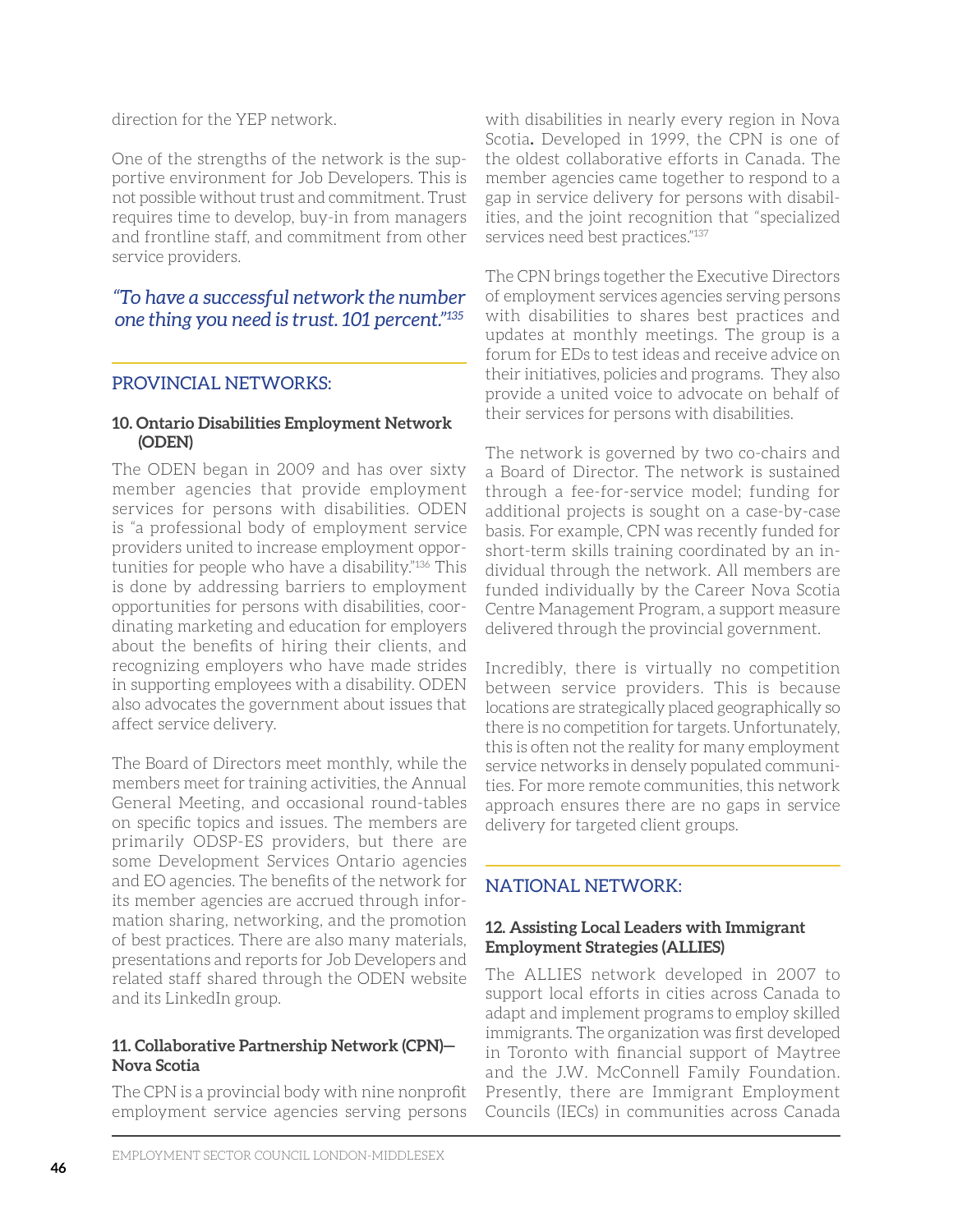with multi-stakeholder initiatives to address the challenges of integrating skilled immigrants into the labour market. ALLIES and IECs support organizations by bringing leaders together, providing professional development opportunities and sharing best practices. ALLIES hosts joint conferences and provides institutional support from the network through coaches, coordination and information sent by the six full-time staff.139 ALLIES strives to position itself as the national voice for policy change, and as a hub of innovation to develop better programming.140

In 2012, a consultant was engaged to explore a more structured and sustainable community of IECs. The report found that although IECs are united through their goal of "supporting employers and integrating skilled newcomers into the labour market," the strategic priorities, organizational structure and programming of each IEC organization vary.141 A lack of coordination and a lack of awareness among employers were the primary challenge to IECs. These are not unique IECs but have been endemic to nonprofit employment services. Member organizations then embarked on a discussion of how to best profile and position IECs for optimal results.

There are important best practices to be drawn from this case. ALLIES learned from other organizations such as the Toronto Region Immigrant Employment Council (TRIEC) and the Vibrant Communities initiatives in developing a national structure. Second, ALLIES has maintained its focus on skilled immigrants. This has increased understanding of how to optimize service delivery to this client group. ALLIES has brought "well-informed, actionable ideas to the table, ensuring efficient update and application."142 Lastly, there have been consistent efforts through the IECs to engage employers and to increase the visibility and credibility of employment services.

# Type II. Decentralized, issue-based networks

#### Frontline Staff Networks:

#### **13. Employment Plus Network—Thunder Bay**

Since 2012, the network routinely collaborates and meets on a monthly basis to share resources, information and opportunities, and to collaboratively plan professional development events for employment or training and career services professionals.143 The 26 members participate in an annual workshop and three additional professional development opportunities.

The North Superior Workforce Planning Board provides administrative support to coordinate the meetings and event planning is done by different members. There have been many benefits to the JDs as well as the WPDB. For the WPDB, the discussions through the Employment Plus Network feed into their annual Labour Market Plan. The JDs have also been a key partner in engaging employers in the Employer One survey, which has been mandated in the six northern WPDBs. Together, the JDs and the WPDB are attempting to involve more employers in workforce development by hosting employer engagement events to raise the profile of EO-funded services.

The value of the meetings for SPs are the opportunities to share information and exchange best practices on issues as they arise—this year there has been a particular emphasis on supporting apprenticeships. Representatives to the meetings are responsible for reporting back to their respective organizations. Because of the geographical diversity of some stakeholders, there is a concerted effort to coordinate meeting schedules with other groups to accommodate their travel to the network's meetings.

The experiences of this network demonstrate that diverse groups can come to the table if there is a pertinent and coherent set of values. The Employment Plus Network is building on their success by creating an environment to support inter-agency referrals.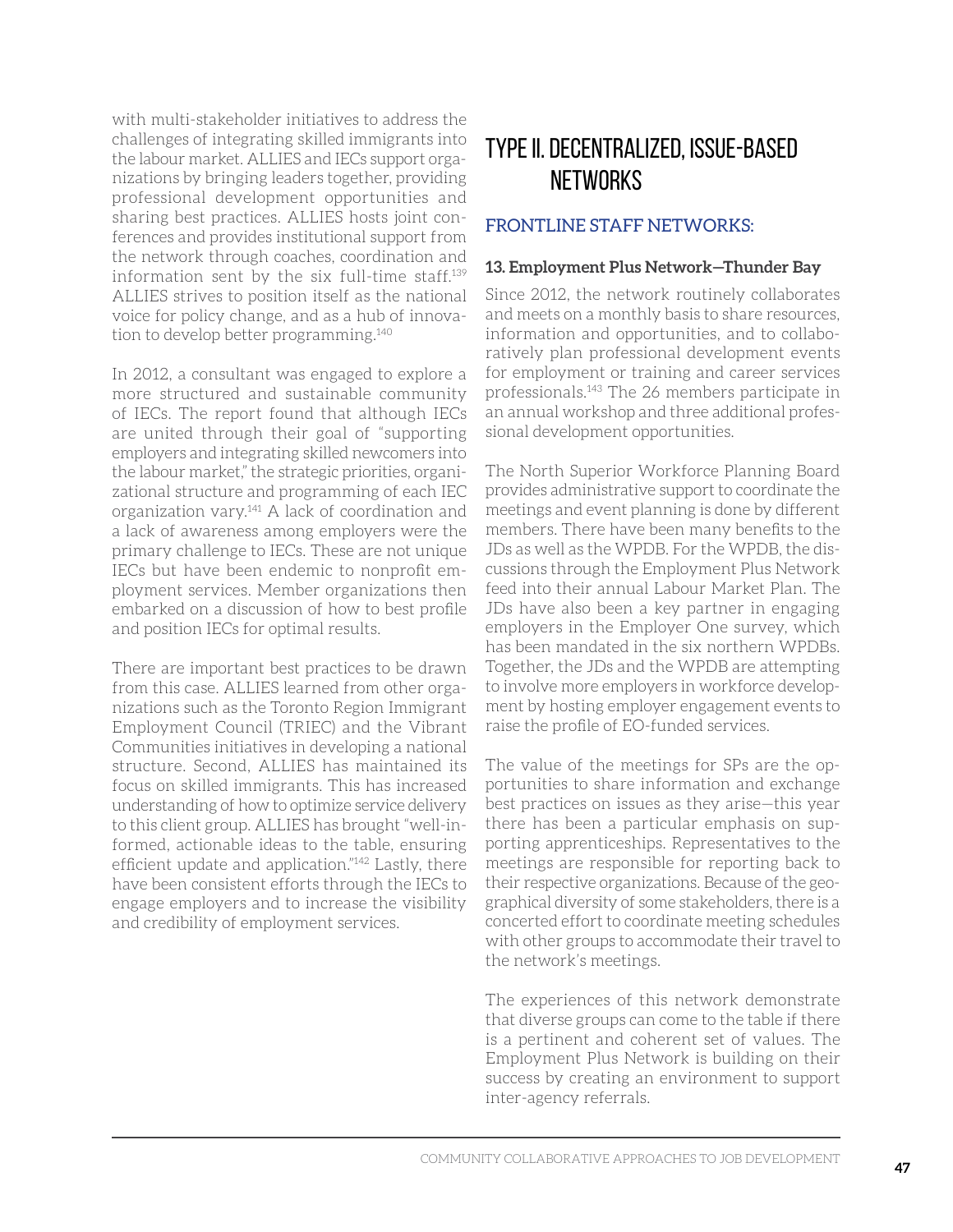#### **14. Niagara Job Developers Network Committee**

The Niagara Job Developers Network Committee is a grassroots initiative developed by Community Living in 2010 following the EO transformation. Initially, only EO agencies participated in the meetings, but the network was soon expanded to include agencies with other funders. The committee's purpose is to exchange information and best practices but the network will also share job postings if an agency is struggling to fill a position. This is fulfilled through bi-monthly meetings with representatives from its member agencies who are all frontline staff. There are rotating chairs and locations for each meeting.

The primary value of the network is its guest speakers. They include, for example, an employer who is hiring, or members of the Chamber of Commerce. This ensures that individuals are accessing the same information and can help provide opportunities for employer engagement or client support. The network also engages in case conferencing to troubleshoot challenging situations. Discussing common situations is a benefit of the network as most JDs work in isolation.

The network has maintained its focus on individual supports for Job Developers, not the interests of their member agency. For this reason, managers do not participate in the meetings. This allows the network to maintain its focus on improving frontline service delivery, rather than becoming agency-centric which may produce tensions or increased competition.

#### **15. Niagara Employment Network (NEN)**

Niagara region has seen collaboration between service providers for many years. With the arrival of EO, the NEN reemerged with its current name as a forum for employment service providers from the different municipalities across Niagara region to share information and best practices.

The network is chaired by Literacy Link Niagara and brings together a range of agencies including EO employment and LBS services, OW, and wrap-around services such as mental health and housing. While any staff representation from an agency is welcome, the network is primarily composed of frontline service providers who range from 25-50 in number, depending on the meeting. It should be noted that the NEN is unique from the Job Developers Network Committee because of its broader focus on employment and in the composition of service providers present. Although the governance of the network is simple, it is highly effective for its purposes.

The themed meetings take place quarterly at various agency hosts. While the agenda is informal, there is always time for roundtable updates and networking. One of the principal benefits of the network is to connect different community service providers. Between meetings, members stay updated through regular e-blasts which may contain information on upcoming events, job opportunities or other updates. Providing multiple ways for members to connect with the network ensures that they stay connected even if they cannot attend the in-person meetings.

#### **16. Coordination in the Eastern Ontario**

The Quinte Employment Network (QEN) is a monthly meeting of frontline staff to share information and opportunities between service providers. It is organized by the East Coast Ontario Training Board (ECOTB) and hosts guest speakers on various themes. There are consistent LMI updates provided by the ECOTB, as well as roundtable introductions and sharing. Attendance varies between 15-40 SPs per meeting, depending on the theme.

The ECOTB supports SPs on projects such as training for frontline staff, conference for frontline staff from all service agencies, panel discussions, and networking in both Quinte and Prince Edward County. Members of the network have found it easier to make referrals because they have an opportunity to learn about and meet frontline staff from other service providers. Other counties in the ECOTB region also have service provider meetings. While these are not as fully developed as the QEN, they are piloting other practices. For example, in Prince Edward County (PEC), the PEC Employment Network has started to bring employers to the table.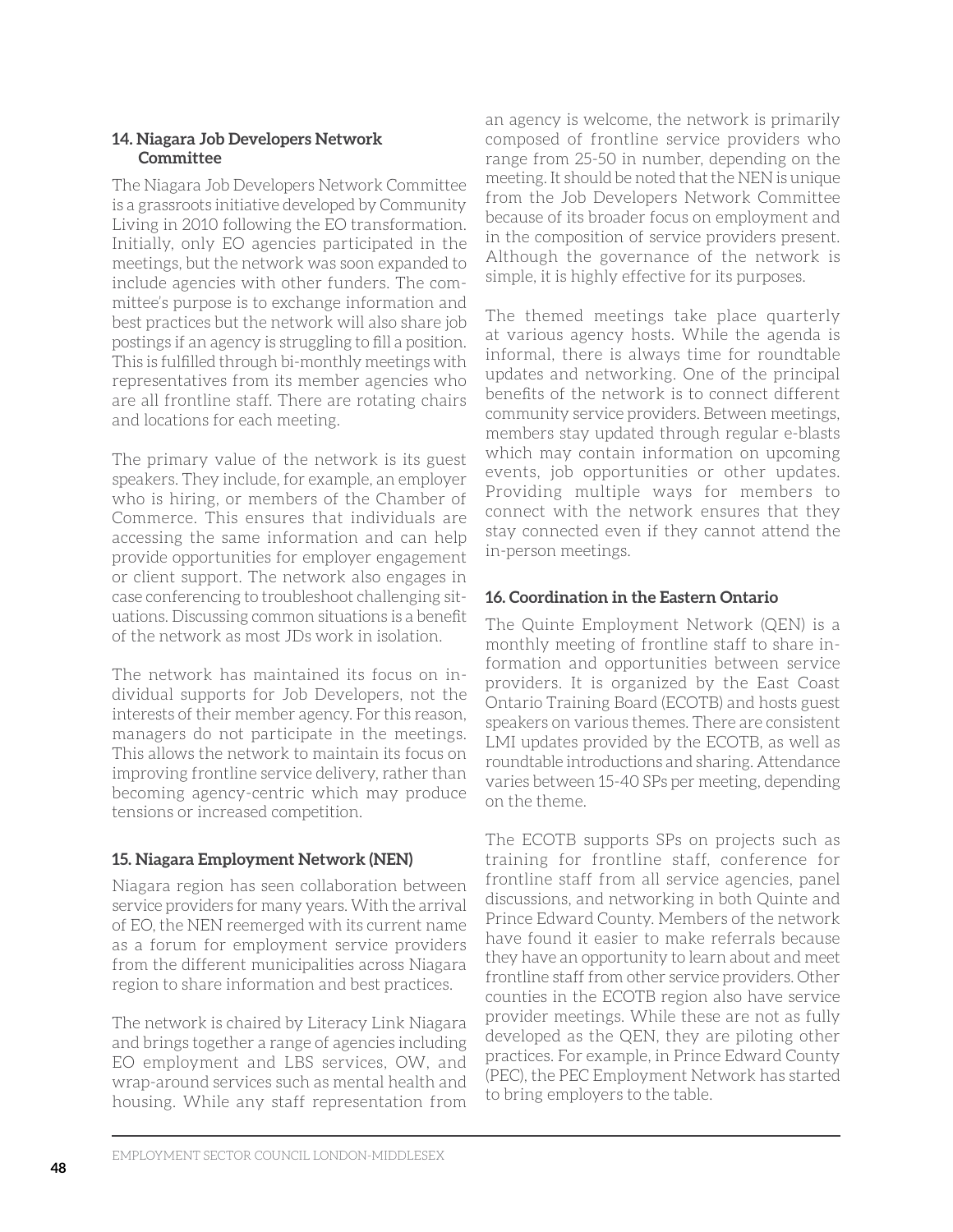A best practice from the PEC is its coordination of job fairs and the model they have developed to do so. There are many unique elements to their model. For example, service providers are in a separate room supporting job seekers and providing them with resources to support on-the-spot hiring. Only employers that are hiring may attend. All job seekers are entered into the database and are followed up with by a service provider. This model, although only in its second year, has seen great success and the network is seeking to implement it in neighboring communities.

#### Management Networks:

#### **17. Don Valley Employment Solutions (DVES)**

DVES began in 2010 as a group of three employment service providers funded by Employment Ontario to address the needs of the large immigrant and unemployed or underemployed population in the Don Valley area. The network has grown to include several more partners such as Toronto Employment & Social Services, the Ontario Science Centre, the Toronto Community Benefits Network and the Local Immigration Partnership. Establishing common norms for the group and developing an understanding of each stakeholder have been invaluable to support this evolution. Collaboration occurs primarily between managers on employer engagement initiatives such as recruitment events and panel discussions.

A focus of network has been engaging employers in workforce development and hiring unemployed or underemployed persons. The network created a DVES DVD to be handed out to employers, to highlight the benefits of hiring local immigrants and provide knowledge about the local DVES agencies.

Key to the success of DVES has been recognizing and responding to the time and resource constraints of the network. The members are dedicated to organizing one or two hiring or networking events a year. The members have developed protocols to increase the success of these events, for example, clearly communicating to service providers that they must pre-screen

their clients before attending. The managers take turns organizing events, communicate mostly through email, and meet on an as-needed basis. They are starting to develop more regular meeting schedules given the growth of DVES. The network is not funded and event costs—which are relatively low—are shared between all agencies.

#### **18. Employment and Literacy Partners Sault Ste. Marie**

The committee was originally developed in 2007 following the transfer of EBSM to the provincial government. Their purpose is twofold: "to act as a Network of Employment and Literacy related service providers committed to excellence in employment services for people living in Sault Ste. Marie and local areas; and to continually improve and sustain service quality standards by developing organizational capacity based on community needs and best practices."144

There is representation from 16 service providers and organizations which include all agencies within the Sault Ste. Marie Employment Ontario network (including Employment Services, Literacy and Basic Skills, Self-Employment Benefit Coordinator,145 Employment Assistance Service provider, and Ontario Youth Apprenticeship Program coordinators), the WPDB, and Labor Adjustment Committees. Ontario Works and ODSP are a recent addition, and their participation has been mutually beneficial to customer service. A representative from MTCU acts as chair and the team provides direction, sets goals, and follows through on activities for the committee. While MTCU chairs and facilitates the meetings, they are not exclusively for MTCU agencies.

The committee meets on a monthly or bi-monthly basis depending on need and member availability. Throughout the year, sub-committees are formed to address specific activities or events, which are often the priorities that have been set by the Team. Some examples include: open houses for frontline staff from other service providers and community organizations; a quarterly newsletter featuring programs and services, success stories, upcoming events, etc.; an electronic referral system and a referral directory tool; a contact list for job developers; guest speakers; and LMI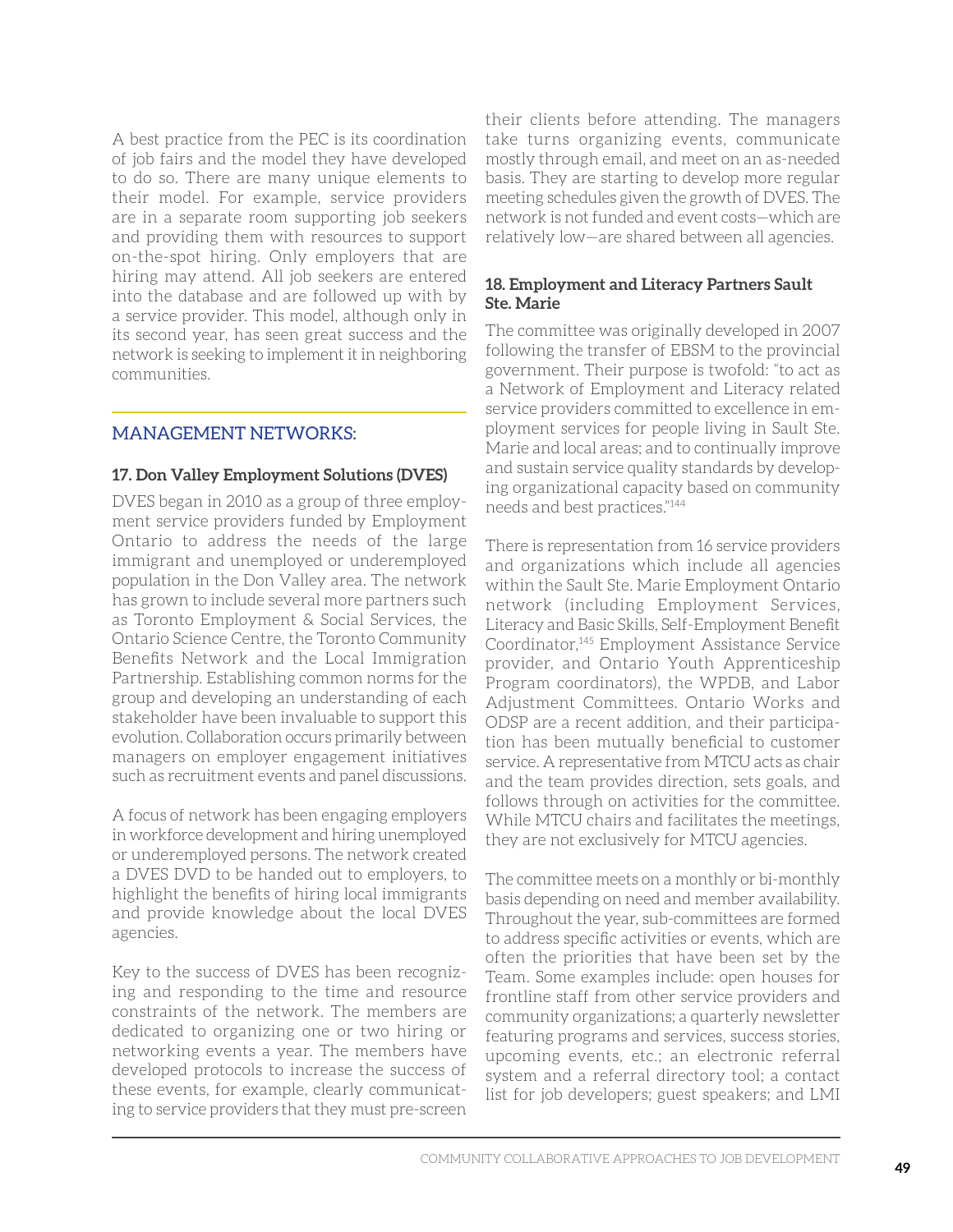updates. Committee members now have enough knowledge and understanding of the services and programs offered through each service provider that they reach out to one another individually as needed.

*"The model has been effective because it is approached from the perspective of a common interest such as exemplary customer service or improving service coordination for customers."146*

#### **19. Coordination in the Four County Region**

The Four County region is comprised of the Bruce, Grey, Huron and Perth counties. Community Partners Meetings take place quarterly with (primarily) the management of literacy and employment service providers. There are three different sets of meetings focused on supporting employment outcomes: Bruce Grey Community Partners, Network Huron, and Partners for Resources in Employment Perth (PREP). These meetings provide a forum to discuss updates, available supports for employers, and are a sounding board for new ideas. Each of these three networks is discussed in turn below.

#### **19a. Bruce Grey Community Partners**

The Bruce Grey Community Partners committee meets with the purpose of enhancing service delivery collectively. They also act as a communication channel to champion employer services to employers. Members can use the email distribution list to communicate between meetings. There are also other forms of collaboration which develop organically through these meetings. One example is the partnership with the WPDB which provided Social Networking for Social Services several agencies worked with the Board and developed a half-day workshop for frontline staff with presentations on various community initiatives as well as a 'how to' session for inter-agency referrals. They have also hosted a conference in Bruce and Grey counties for frontline workers on common issues facing SPs.

One of the challenges to meeting is getting all stakeholders around the table and ensuring all members are receiving value. Having a specific

purpose and creating a Terms of Reference (and revisiting it at regular intervals) ensure the meetings are relevant and effective. This is coupled with an awareness of each member agency's services to prevent duplication of services and make appropriate referrals.

#### *"[The success of the network is] based on willingness and readiness to engage—to start building relationships together."147*

#### **19b. Network Huron**

Network Huron brings together a diverse range of stakeholders from school boards, rural businesses, literacy and employment agencies, and representatives from MTCU. The 25 members meet quarterly in a roundtable format to discuss information and share updates, and to identify issues and solutions for service delivery. The network is also a forum for managers to learn about the landscape and stay up-to-date. Partnerships are often formed through these meetings which result in collaborative initiatives or events that take place outside the formal auspices of the network.

The biggest barrier for the network is the competitive environment in which service providers operate. Consistent focus on supportiveness and sharing information helps to overcome this challenge. Logistical support is provided by the WPDP (for example, circulating minutes and convening meetings) as an in-house staff contribution. The WPDB receives value from the meetings because the feedback and discussions contribute to their consultation process in the development of their annual LMP and Business Plan.

The group has evolved based on the needs of its members. The group is flexible, and expects flexibility from all agencies, which allows the group to develop organically; this fits within the goals and mission of the group. One tool to help ensure the meetings are reflective of agency interests and needs is a feedback form. This short questionnaire collects information about the project and initiatives members are working on, barriers they are facing and suggestions for future guests or discussion topics at meetings.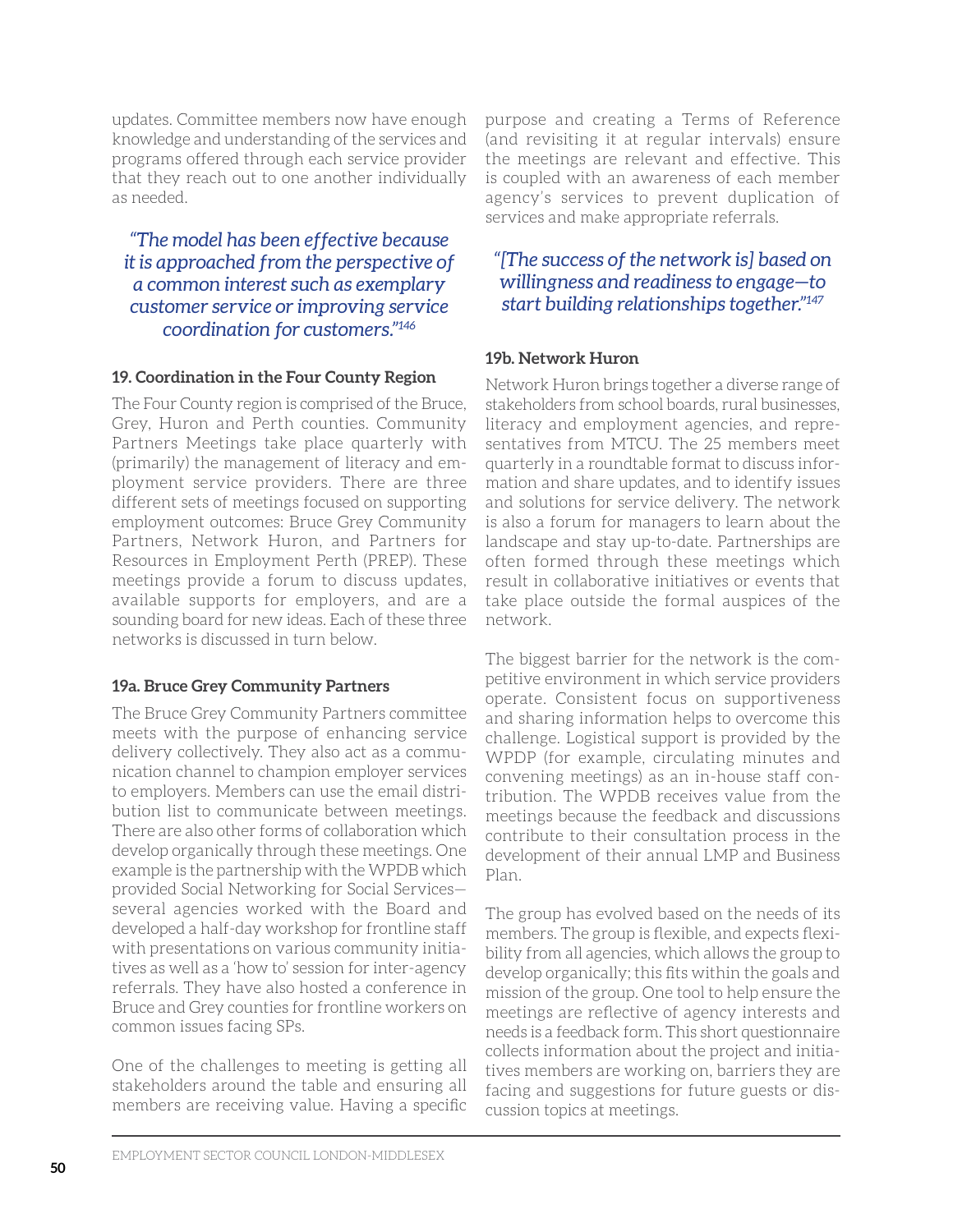#### **19c. Partners for Resources in Employment Perth (PREP)**

This umbrella group brings together management from approximately 10 agencies in the Perth County. PREP meets every six weeks for the purpose of information sharing or event planning.

Perth County has a four percent unemployment rate which is significantly below the provincial average. For this reason employers often have a difficult time finding employees and regularly contact one of the five Partners in Employment Centres for their services. Due to the geography of the region and the placement of the Centres, there is very little competition for service delivery, making them a unique case.

#### Managers and frontline staff:

#### **20. Timmins Area Network Group (TANG)**

TANG was developed in 2004-2005 as a way to improve service coordination in the Timmins region. Both managers and frontline staff meet monthly to share their experiences, concerns and challenges. This network is remarkable in bringing together both managers and JDs, two groups that seldom meet in SPNs. The agenda is focused on information sharing and reflects the interests and needs of the members. The 10 participating agencies have diverse funders, and include several organizations serving aboriginal persons.

The network has served as a springboard for coordination of job fairs between several service providers. TANG has also worked hard to understand the service coordination requirements and processes of each member agency and have communicated this in the form of a booklet to service providers with details on how to make referrals for each agency. This has proven to be a great resource and has ensured all members are on the same page and can more easily coordinate. The meetings build rapport between service providers which increases the likelihood and frequency of referrals. This has also been useful for new members or for agencies where there have been staffing changes. The network as a whole also

contributes to the continuity of service delivery in this regard.

The network also connects service providers to other opportunities in the community related to employer engagement and recruitment in particular, for example with relevant 'Lunch and Learns' hosted by the Chamber of Commerce.

#### **21. NewComer Organizations Network (NCON)—Peel Halton**

NCON was founded by the Peel Halton Workforce Development Group in 2006. It is a forum for all frontline staff as well as management from any service provider to support newcomers with all aspects of their settlement.

The network has 165 members which meet quarterly to share experiences, connect, create partnerships, and learn about other community agencies. Meetings are hosted at different agencies, giving members an opportunity to learn about one another. The size and scope of organizations varies greatly. As a result, there are no requirements for participation. Because the membership is so large, it takes more time for trust to develop because there is less accountability and commitment to collaboration.

A focus of the network is professional development: NCON hosts monthly networking breakfasts with guest speakers and pertinent themes to the sector, as well as two annual professional development and LMI conferences. NCON is currently supported by the Ontario Trillium Foundation for its professional development series to promote collaboration among newcomer organizations and develop the capacity of frontline staff serving newcomers to Canada. The network also shares job postings through emails sent by the WPDB. It should be noted that this is not the primary purpose of the network and there are no standards or requirements for sharing postings.

The biggest barrier the network faces is the lack of employer awareness. However, it also provides an excellent opportunity to engage employers collectively, which the network has seized by hosting employer events. These events are also used to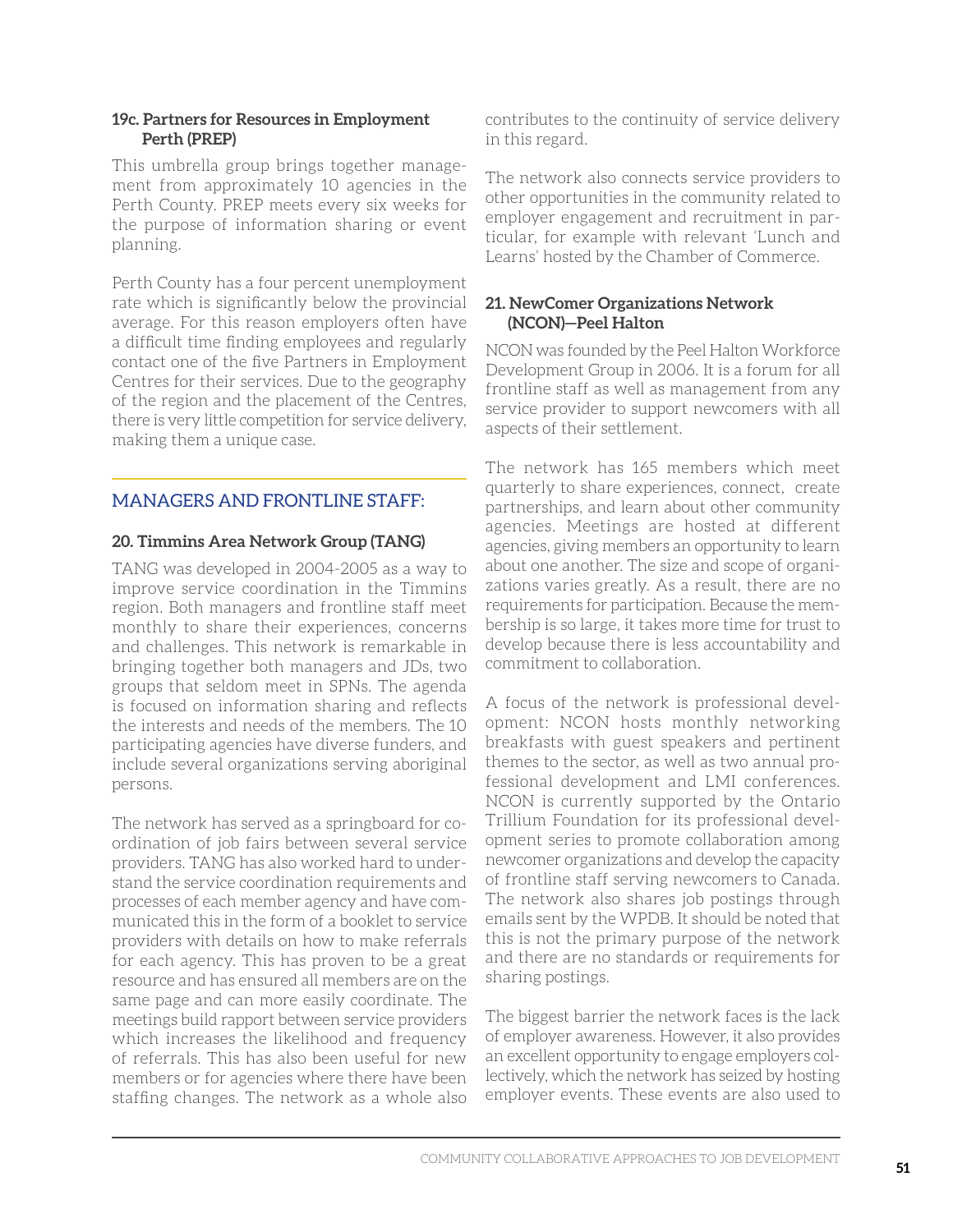counter possible misperceptions by employers that newcomers are less qualified than Canadian born applicants, and by showcasing NCON's champion employers.

# Type III. Online tools and communities of practice

#### JOB MATCHING:

#### **22. Magnet Today—Toronto**

Magnet is a nonprofit social initiative developed by Ryerson University in partnership with the Ontario Chamber of Commerce in 2014. The network emerged as a response to underemployment of youth and new immigrants. Through the Magnet platform (a 'network of networks'), job seekers are connected with employers based on their fit to the job posting through a digital search agent, and then provided lists of screened applicants. Although in a nascent phase, Magnet is quickly growing and the technology platform is available to 160 Chamber members across the province.

Magnet is an innovative solution that brings together employers, labour, educational institutions, government representatives, membership-based organizations and associations. By using a common framework, partners can access real-time labour market information to better understand individual's and employer's needs and trends to make workforce development and service provision decisions.

Similar job match technology is being used in other platforms in other communities, for example, Skills International, which is an online searchable resume database used to profile Ontario's internationally educated professionals.148 This project was created in 2006 by the Waterloo Region District School Board, WIL Employment Connections and COSTI Immigrant Services in Toronto, and supported by the Ontario Trillium Foundation.

#### **23. Job Match Network–London, Ontario**

London-Middlesex Immigrant Employment

Council's Job Match Network was launched in 2012 as an integrated job matching service for internationally trained immigrants and employers.149 The network is a community response to the lack of centralized access to talent in the London area. This initiative is funded primarily through Citizenship and Immigration Canada and Ontario Ministry of Citizenship and Immigration.

The Job Match Network uses trained staff to match the pre-screened candidates to job orders. The network connects 14 regional agencies with job orders from a multitude of employer entry points. The network builds on the resources of other community employment service agencies by providing an additional tool to connect clients and employment opportunities, particularly in the case of 'hard to fill' job orders.<sup>150</sup> Any regional agency can partner with the LMIEC and refer clients to the network without closing or transferring their file.

The network has seen incredible growth and has greatly increased the number of job orders filled, employers' satisfaction, and newcomers' engagement in the labour market. The network has connected over 260 immigrant job seekers with commensurate employment opportunities in or related to their field in London.151 The Ottawa Job Match Network (OJMN) also performs a similar function as the LMIEC Job Match Network. These platforms have provided centralized forums to profile the skills of unemployed or underemployed persons in Ontario.152

Another innovative platform was launched by the Simcoe Muskoka Workforce Planning Board in 2015. Job Central Simcoe Muskoka is a project developed by the Simcoe Muskoka Workforce Development Board in partnership with the County of Simcoe Economic Development Office. The job board is a "free one-stop shop for employers to post employment opportunities and for job seekers to find those opportunities within the region."153 The WPBD responded to employers' difficulty finding talent, and job seekers struggling to find work. The website provides resources for employers by linking them to service providers in their area.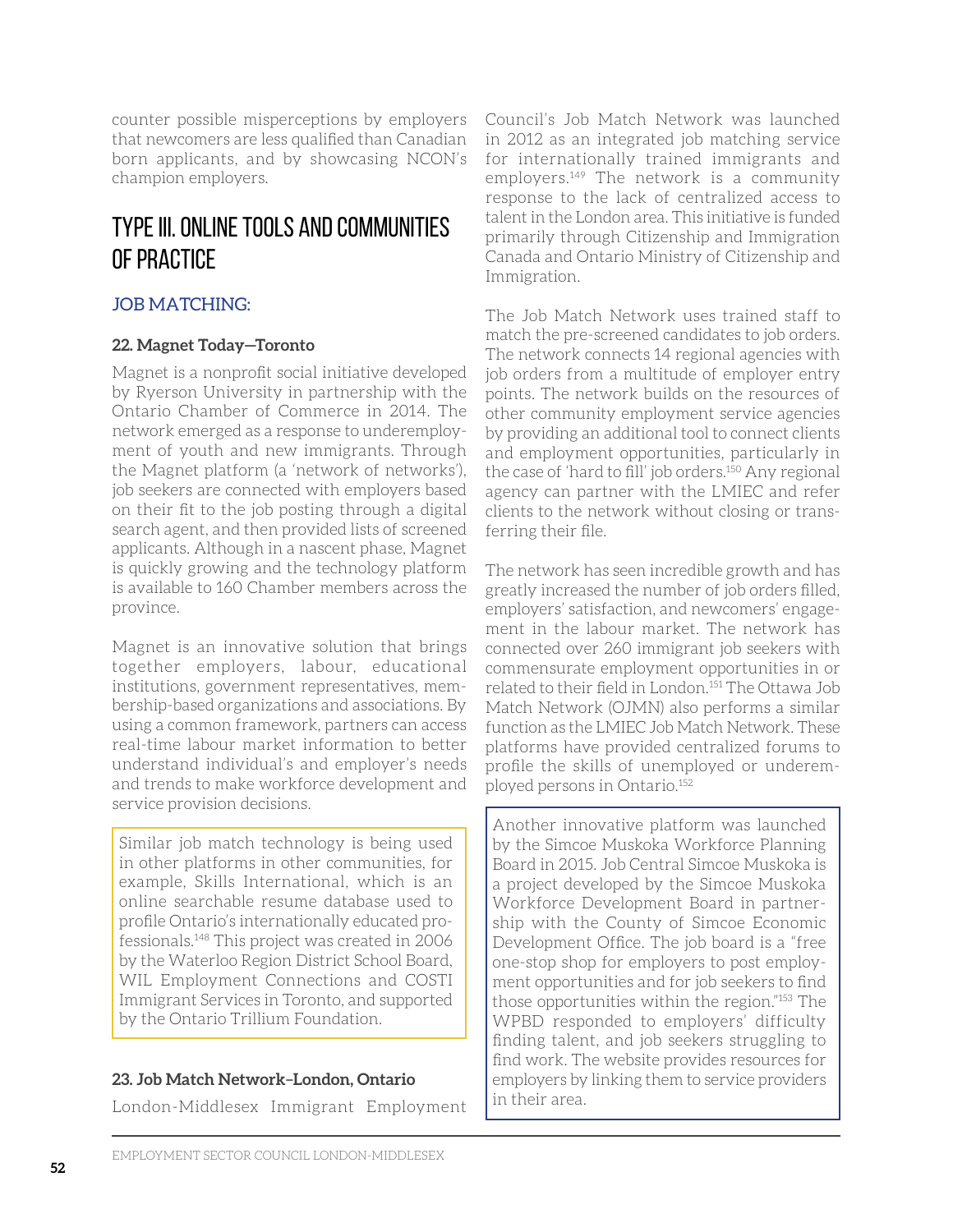Social media has been an important but under-used tool for collaboration between Job Developers. For example, a LinkedIn group predated the Job Developer's Resource Network to connect JDs from communities across Canada and internationally from 22 different countries. The majority of the 4,400 JDs are from Ontario. However, other attempts to use social media have been less successful, for example Facebook groups where confidentiality was difficult to maintain. The vast majority of SPNs do not have a social media or communications strategy.

#### Online Community of Practice:

#### **24. BC Centre for Employment Excellence (CfEE)—Vancouver**

In addition to online platforms, there are also online communities of practice. This is perhaps implemented most effectively in Canada by the BC Centre for Employment Excellence (CfEE). The Centre is a national nonprofit social policy research organization established as a division of the Social Research and Demonstration Corporation and funded through the Canada-BC Labour Market Agreement. The CfEE generates research on employment services and career development and facilitates learning opportunities through its webinar series, events and conferences, and online professional development resources.

The Centre is also the hub for the 100 WorkBC Employment Services Centres [the Employment Program of BC or the EPBC]. There is an online tool to help employment services staff to refer clients to non-EPBC nonprofit employment programs.

In Ontario there is a call for proposals for a new Ontario Centre for Workforce Innovation to drive evidence-based service delivery and develop a common assessment framework to be developed in fall of 2015.

## Type IV. Cross-sector Partnerships

#### **25. Professional Immigrant Networks (PINs)—Toronto**

The Professional Immigrant Networks (PINs) is a program of the Toronto Region Immigrant Employment Council (TRIEC) which brings together community partners to help clients access resources and increase support job readiness, by connecting immigrants with professionals in their sectors.<sup>154</sup> To do so, the network brings together employers, community agencies that serve newcomers, and government bodies in the Greater Toronto Area (GTA).

The PINs program fosters collaboration by supporting their community of partners and sharing information about employment resources. This helps build the profile of professional immigrant associations. Participating employers are able to better understand the challenges this population faces, as well as their potential.

This initiative also provides opportunities for mentors through professional development opportunities (for example, workshops and e-learning opportunities). Mentors are also encouraged to make referrals and "93 percent of PINs leaders acted on connections and referrals made through PINs."155 Outcomes such as these are measured to understand employment outcomes of clients (for example, whether they were employed in their field of interest). Job postings are circulated and sent to mentors' PINs coaches.

#### **26. Charlotte Works—North Carolina**

Charlotte Works is a public-private partnership that prepares clients for employment, and provides Charlotte-area employers with prescreened, qualified candidates and supports them throughout the hiring process. In 2011, CEO Steve Partridge transformed the business model of Charlotte Works—a nonprofit employment service provider—to enhance employer engagement. Although still government funded by the Workforce Investment Act, this unique partnership allows greater flexibility and more rapid response to changing employer needs.

The Charlotte Works Employer Engagement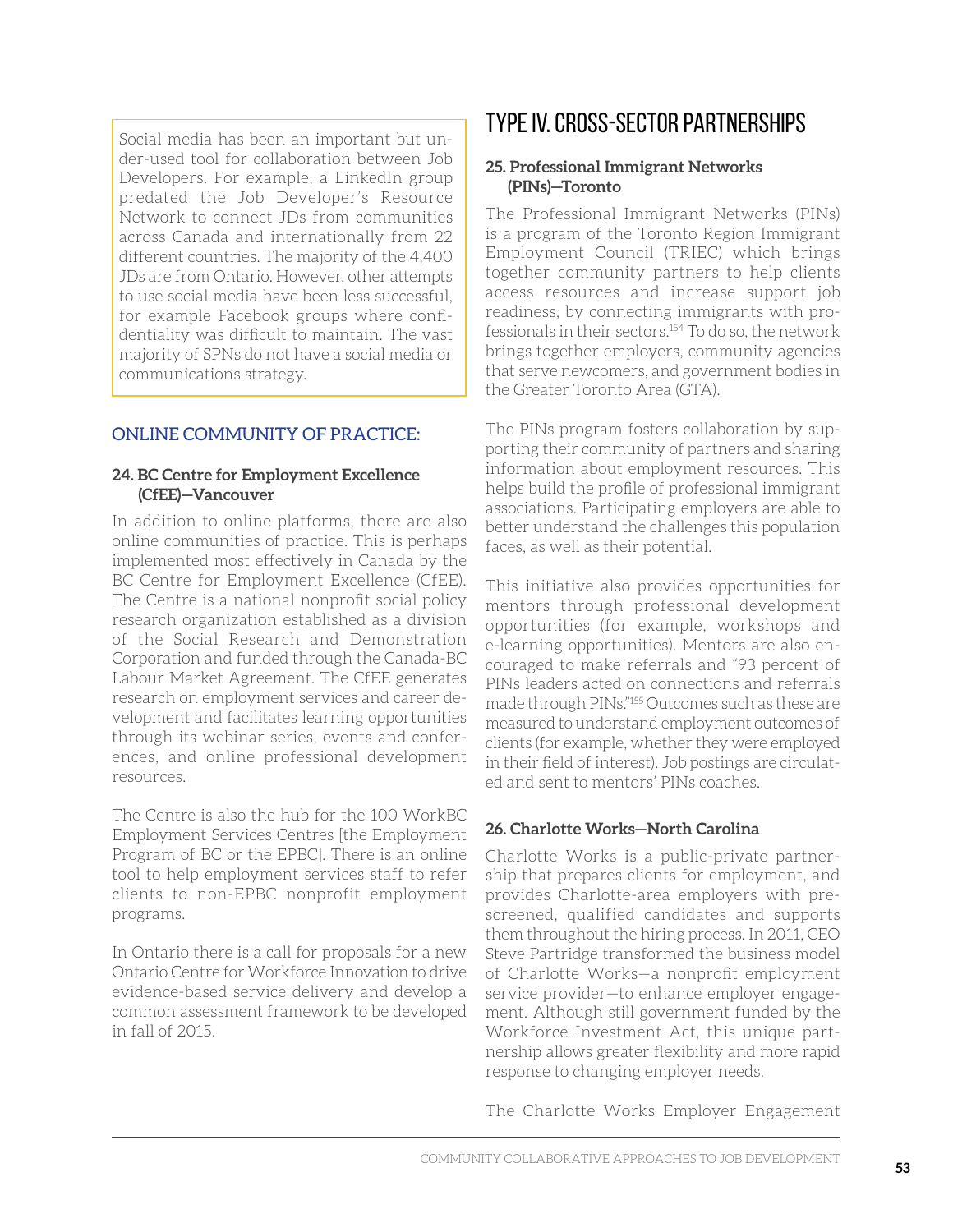Center is a workspace that provides LMI for local area employers, and a full suite of services for clients. Clients can connect to employers and job postings through North Carolina Works Online which aggregates postings from all major career posting websites with a virtual recruiter to match to qualified candidates.

The Center's JDs support employers through training and hiring with funding and human resources supports. Charlotte Works connects with community employment services agencies to make placements with employers—each partner is chosen for a job order based on their fit with the employer's requirements. Staff from Charlotte Works ensures the quality of matches by contacting all of the individuals being referred to ensure they are pre-screened and a good fit for the role. These services are designed for largescale employers. Job Developers regularly meet to share information and are in the process of developing a shared database to archive employer contacts. The vision for this is ultimately to develop sector experts from JDs of different employment services. Charlotte Works is also currently in the process of developing intensive training for JDs in recruitment practices.

Charlotte Works is driving innovation in the sector. They are a key partner in the transformation to a pathways model to develop matriculation agreements in public and high schools from Kindergarten to Grade 12 to ensure easier credit transferability. Through the North Carolina Comprehensive Articulation Agreement students from community colleges will be more easily able to transfer their credits to other institutions, and students will be able to count apprenticeships as work experience. Charlotte Works is supporting this process by focusing on five key sectors to become the pipeline for talent in the region. They are also advocates of the Career Ladders approach as a best practice to career development.

#### *"We are able to provide customized solutions to employers by listening to their needs."156*

#### Regional Network:

#### **27. Regional Literacy Networks**

Literacy and employment services are intimately linked—yet there are few inter-agency referrals.157 There are 16 regional literacy networks in Ontario that provide support to Literacy and Basic Skills agencies. One of these networks is Literacy Link South Central (LLSC), a registered charity. LLSC has provided services to a six-county area (Middlesex, Oxford, Elgin, Brant, Haldimand and Norfolk) since 1991. LLSC has been supported by Service Canada and by other funders to undertake many projects on making literacy more accessible. In 2011, they became engaged in a process called the Integrating Literacy and Employment Project with ESCLM, the first local initiative of its kind. LLSC and ESCLM, along with other community partners, are working together to more effectively plan for services that cut across both the employment and literacy sectors through an integrated service plan for clients who have both literacy and employment needs.<sup>158</sup>

As a starting point, the integrated service plan focuses on the employment and literacy sectors and how these two service systems must work together to meet the needs of clients with both literacy and employment needs. Together, they envision a system that is more responsive, coordinated, and accessible. Ultimately, integrated case management allows a client with both literacy and employment needs to move through their plan more effectively. The plan outlines a number of potential models which include: (i) the co-location of services with Literacy Link (ii) integrating literacy and employment programming, and (iii) centralizing the case management system (standalone programs that develop informal protocols), or some combination of these. One option for concurrent clients with LBS and ES are boutique sessions (12 week programs with a specific focus and attainable targets) which are currently being piloted to support literacy clients entering the job market. LLSC, along with Essential Skills Ontario, the Literacy Network of Durham Region (LiNDR) and Literacy Northwest (LNW) are also piloting the Career Ladder approach<sup>159</sup> in three communities—Durham; the Grand Erie Region and Thunder Bay—which is designed to help clients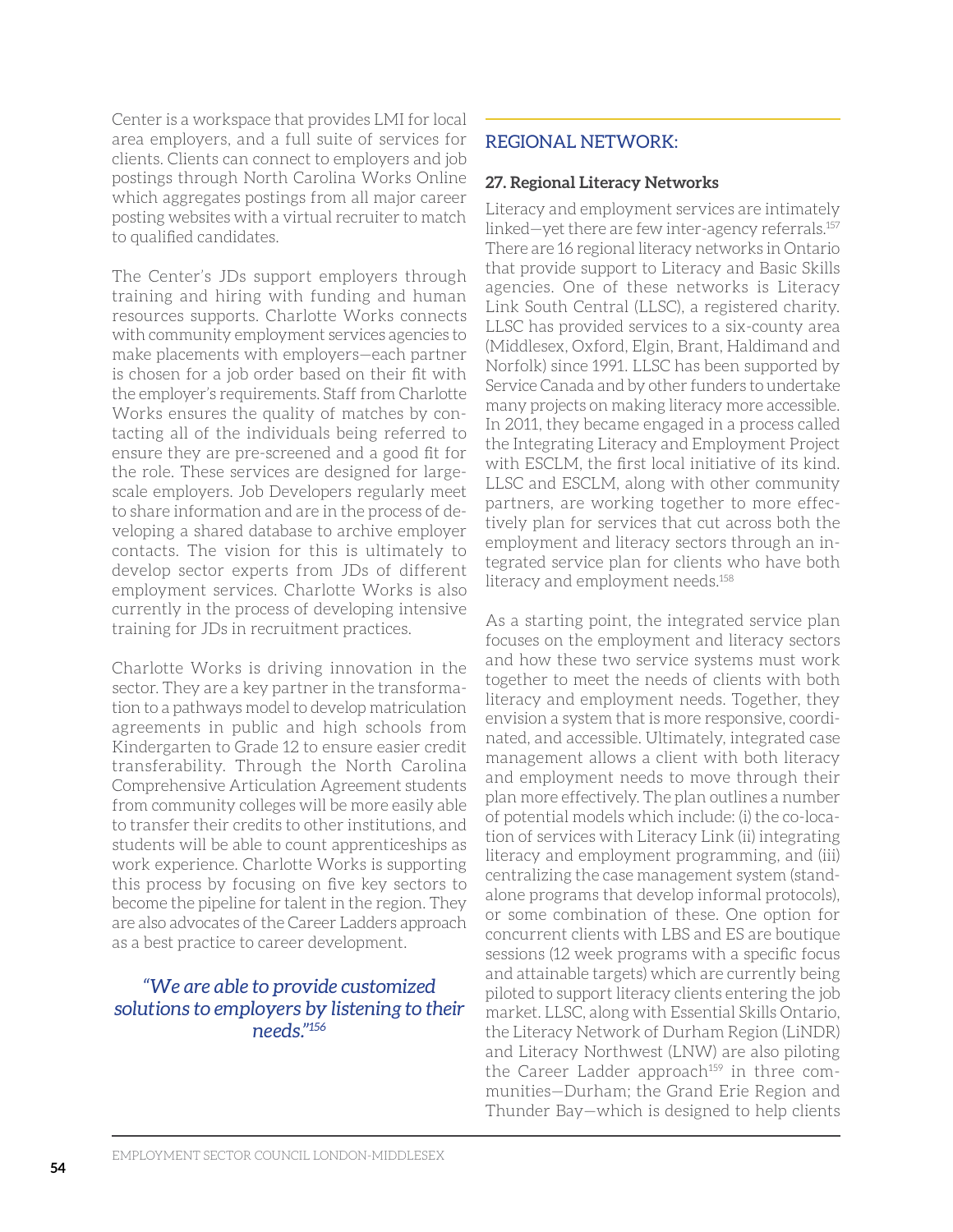fully participate in the labour market through flexible training and wrap-around supports.

There are also less formal mechanisms for collaboration in rural communities. For example, the Northern Literacy Networks frequently make inter-agency referrals. However, in communities such as these where SPs serve a large geographical area, it is difficult to formalize these relationships or to meet regularly to share information or best practices. There is an opportunity for the WPDB (as in this case) to connect service providers annually to review the annual EO report, and identify gaps in service delivery and opportunities in the coming year.

There is also considerable overlap between literacy and social services as 65 percent of social assistance recipients in Canada have low literacy skills.<sup>160</sup> While "many studies show that literacy is a better prediction of employment success than education," this is "often not widely embraced" by case managers.161 To address this reality, Literacy Link Niagara sought to better understand this relationship through its Project Ontario Works initiative. In 2012, Literacy Link Niagara shared best practices between LBS and OW providers. Lessons learned included understanding OW resources and literacy information, explaining referral processes, having regular meetings, co-locating SPs, using employment outcomes language, having a dedicated contact person at an OW office, and involving representatives from OW in Literacy Service Planning. The project piloted several resources including: an indicators checklist to identify clients with low literacy in OW; a quick assessment tool that reflects the Ontario Adult Literacy Curriculum Framework; a common referral form; and a sensitive language tip sheet to help case managers.<sup>162</sup> Although not all of these have been implemented they provide important avenues for further integration that could benefit other communities.

However, there are continued difficulties with choosing a single assessment tool and additional challenges developing long-term strategies and designing programming that can meet the needs of both. Literacy Link Niagara is working with Ontario Works and Employment Ontario to develop Referral Protocol and literacy assessment tools.163

There are some similarities in approaches with literacy service providers connecting to OW and EO—for example, constant communication, understanding other service providers, being sensitive to their clients' experience, and realizing that agencies may have different priorities and work at different speeds.

There are also important linkages between apprenticeship and literacy services. Literacy Northwest has explored barriers to apprenticeship and created curriculum resources to support clients on the apprenticeship goal path. A recent report by Stewart Kallio in April of 2015 reframes problems with apprenticeship as solutions to apprenticeship for small and medium enterprises. The report reaffirmed that adopting boutique training to allow apprentices to continue working was a best practice.<sup>164</sup> Literacy Northwest also found that employers are not aware of community service provider.<sup>165</sup> Many barriers for employers to apprenticeship can be mitigated by community employment service agencies, including hiring, training and retaining employees.<sup>166</sup> Employers need help understanding financial incentives, and agencies can be better supported to referrals for literacy and essential skills by educating them through service provider networks.

#### Co-location of service providers:

#### **28. YMCA of Niagara Employment & Newcomer Services**

The YMCA (the 'Y') of Niagara is one of the largest YMCA locations in Canada and has served job seekers since 1985. In 2011, shortly after the advent of Employment Ontario, the Niagara Y's Employment Services also underwent a transformation. They obtained a new building in St. Catherines and opened their doors to clients. Within this building there are nine agencies, 18 programs and eight different funders. The agencies came together with the goal of seamlessly service delivery for shared clients. This project was largely funded by MTCU.

The Y's co-location of employment services has made the one-stop vision a reality for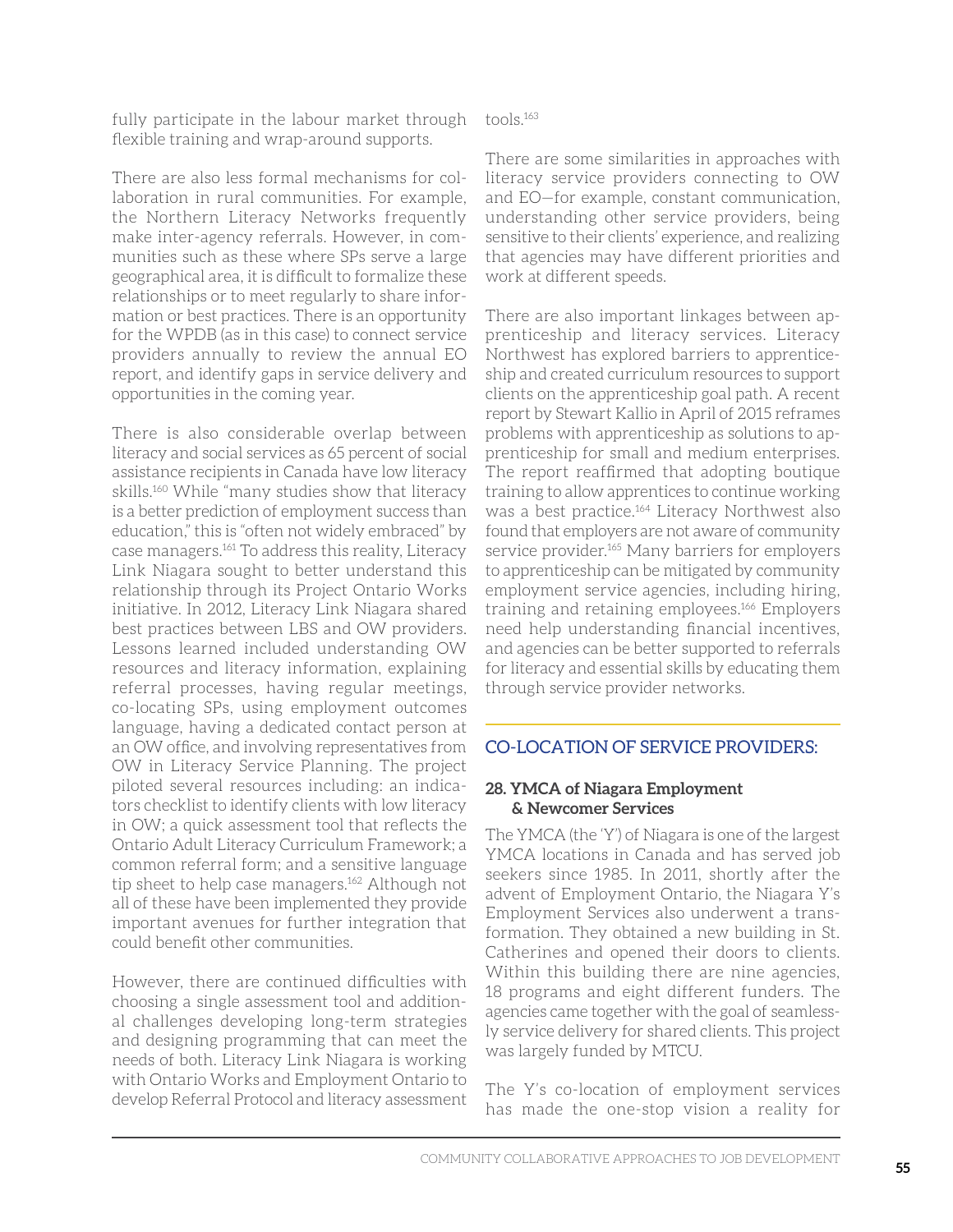clients. Together, their services include a single staffed resource area, public access computers, workshops, certifications, career assessments, financial supports for employment and hiring incentives for employers. From intake to counselling to job development to skills upgrading (including literacy), all services are provided in the same building. The multi-purpose rooms allow for integration of programming. Agencies do not have individual offices; instead, space is allocated for supports and agencies work together to provide them. At the YMCA the employment coaches are JDs and thus clients only work with one person. This truly embodies the concept of seamless client service delivery.

Co-location makes it much easier for the YMCA or partner agencies to attain and exceed its targets. Their service coordination targets were integrated into the Y's business plan and have been an important element of the co-location for all agencies. The other agencies have seen impressive increases in referrals. Groups that had trouble meeting their targets before the co-location are now are exceeding them.

This initiative has seen significant cost savings for the agencies—they do not pay rent or pay for fixed costs such as phone services, printing, the Internet etc. as there is one photocopier, one resource centre, and one receptionist. The fixed costs are absorbed by the YMCA; the social return on their investment is access to employment services and counsellors who bring more efficient service delivery for their clients.

While there was an initial risk for agencies to come on board, they have seen more efficient use of their resources and an increase in the number of clients served and positive outcomes. The cost savings have allowed them to hire more frontline staff. Most recently, the Niagara Regional Literacy Council has moved into the space which was newly renovated to accommodate the higher than expected demand. The co-location has been a huge success and they are now proudly telling their story to funders.

#### *"[Since the co-location] referral rates have skyrocketed and agencies find it much easier to meet their targets."167*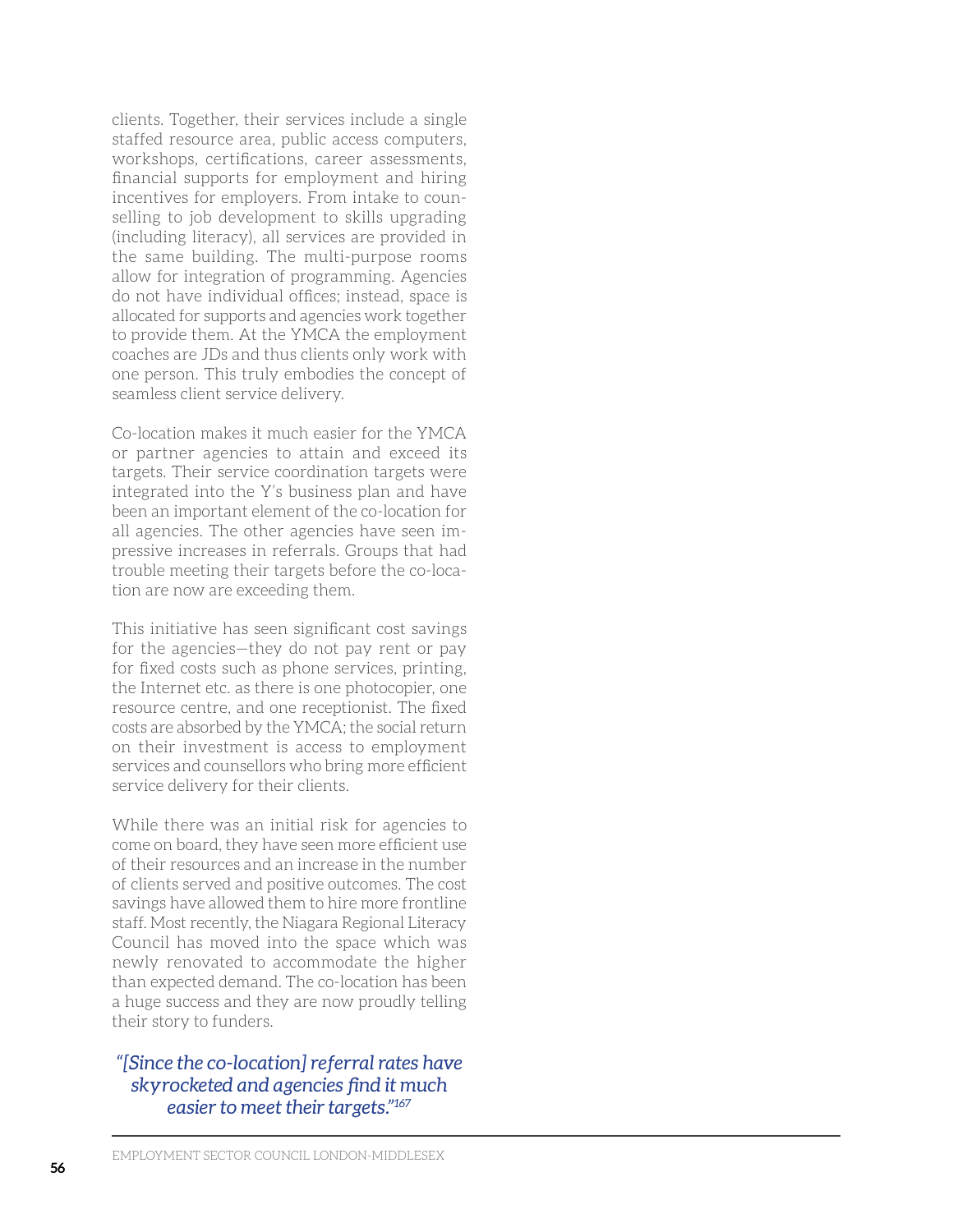### **Endnotes168**

1 Government of Canada, "Key Small Business Statistics—August 2013," *Industry Canada*, 2013.

2 The acronym WPDB refers to any Workforce Planning and Development Board or Local Board in Ontario. Most Local Boards have individual acronyms but for consistency and ease of readership, WPDB is used.

<sup>3</sup> For information on Evidence Consulting see evidence consulting.org.

4 Semi-completed surveys mean that the respondent answered at least one question.

5 See, John R. Graham and Susan M. Graham, "Literature Review Exploring Job Mismatch and Income, and Labour Market Outcomes for People with Disabilities," Submitted to *Human Resources and Skills Development Canada (HRSDC)*, March 25, 2013.

6 See for example, Ed Komarnicki (Chair),"Labour and Skills Shortages in Canada: Addressing Current and Future Challenges— Report of the Standing Committee on Human Resources, Skills and Social Development and the Status of Persons with Disabilities," *Government of Canada*, December 2012.

<sup>7</sup> "Career Development in the Canadian Workplace: National Business Survey—Regional Comparison: Ontario," *Canadian Education and Research Institute for Counselling (CERIC)*, March 2014.

<sup>8</sup> Ibid.

9 Carol Goar, "How the myth of a Canadian skill shortage was shattered: Goar," *The Star*, Commentary, May 13, 2014, and Daniel Tencer, "Tory Budget Fighting A Problem That Doesn't Exist?" *The Huffington Post*, February 4, 2013.

See also Derek Burleton, Sonya Gulati, Conner McDonald and Sonny Scarfone, *Jobs in Canada: Where, What and For Whom?* TD Economics (October 22, 2013), 18-43.

<sup>10</sup> Ibid., 26.

<sup>11</sup> "Career Development in the Canadian Workplace: National Business Survey—Regional Comparison: Ontario," *Canadian Education and Research Institute for Counselling (CERIC)* (March 2014), 11.

 $12$  The survey was conducted in 2014 and/or 2015 in regions of Elgin, Middlesex and Oxford, Sudbury and Manitoulin, Grand Erie, Sarnia Lambton, Waterloo, Wellington and Dufferin and Windsor Essex. See Elgin Middlesex Oxford Workforce Planning and Development Board, "Employer One Survey—2015 Results," 2015; Reggie Caverson,"Sudbury and Manitoulin Districts, 2014 Employer One Survey Results," *Sudbury and Manitoulin Workforce Planning*, February 2015; Workforce Planning Board of Grand Erie, "Summary—2014 Employer One Survey Results; Sarnia Lambton Workforce Development Board, "Employer One Survey—2015 Results," 2015; Workforce Planning Board of Waterloo Wellington Dufferin, "Summary—2015 Employer One Survey Results, 2015; and Workforce Windsor Essex, "Employer One Survey—Community Report," 2014.

 $13$  Ibid.

<sup>14</sup> See Elgin Middlesex Oxford Workforce Planning and Development Board, "Employer One Survey—2015 Results," 7, Caverson, "Sudbury and Manitoulin Districts, 2014 Employer One Survey Results," Workforce Planning Board of Waterloo Wellington Dufferin, "Summary—2015 Employer One Survey Results," 2015, and Workforce Windsor Essex, "Employer One Survey—Community Report," 2014.

<sup>15</sup> Matthew M. Hodge, and Ronald F. Piccolo, "Funding Source, Board Involvement Techniques, and Financial Vulnerability in Nonprofit Organizations: A Test of Resource Dependence," *Nonprofit Management and Leadership* 16, no. 2 (December 1, 2005), 171–90, doi:10.1002/nml.99. Cited in Bindu Arya, and Zhiang Lin, "Understanding Collaboration Outcomes from an Extended Resource-Based View Perspective: The Roles of Organizational Characteristics, Partner Attributes and Network Structures," *Journal of Management* 33, no. 5 (2007), 697–723, doi: 10.1177/014920630730556.

 $16$  This was a common theme in interviews with WPDB however, it should be noted that the interviewees did not agree with the accuracy of this perception.

 $17$  The Employer One survey is currently used in the Northern and Western regions in Canada and will also be used in the Eastern region, most likely in 2016. The central region WPDBs use a different annual survey tool for their employers.

<sup>18</sup> Andrea Holmes and Josh Hjartarson, "Moving Forward Together: An Employer Perspective on the Design of Skills Training Programs in Ontario," *Essential Skills Ontario and Ontario Chamber of Commerce* (2014): 9.

<sup>19</sup> Stewart Kallio, "Increasing Employer Support for Hiring Apprentices and Supporting Apprentices' Completion," *Employment Ontario and Literacy Northwest* (April 2015), 66.

<sup>20</sup> "Certifying bodies and options in Canada and Internationally," *Canadian Council for Career Development (CCCP)*, 2014.

<sup>21</sup> In addition to the Educational and Vocational Guidance Practitioner Certification through the International Association for Educational and Vocational Guidance (IAEVG), there is also the Global Career Development Facilitator through NBCC International and Career Management Certification through the institute of Career Certification International. More information available at "Certifying bodies and options in Canada and Internationally," *Canadian Council for Career Development (CCCP)*, 2014.

 $^{22}$  This problem has been identified several times, for example in a 2010 report by Life Strategies Ltd., "Information Gathering and Analysis of Employer Engagement and Needs in Career Development Activities, Pan-Canadian, International, and Research Projects—Final Report," Aldergrove, British Columbia, March 31, 2010, and most recently in Brian Hiebert, and Roberta Neault, "Career counselor competencies and standards: Differences and similarities across countries," in *Handbook of career development:*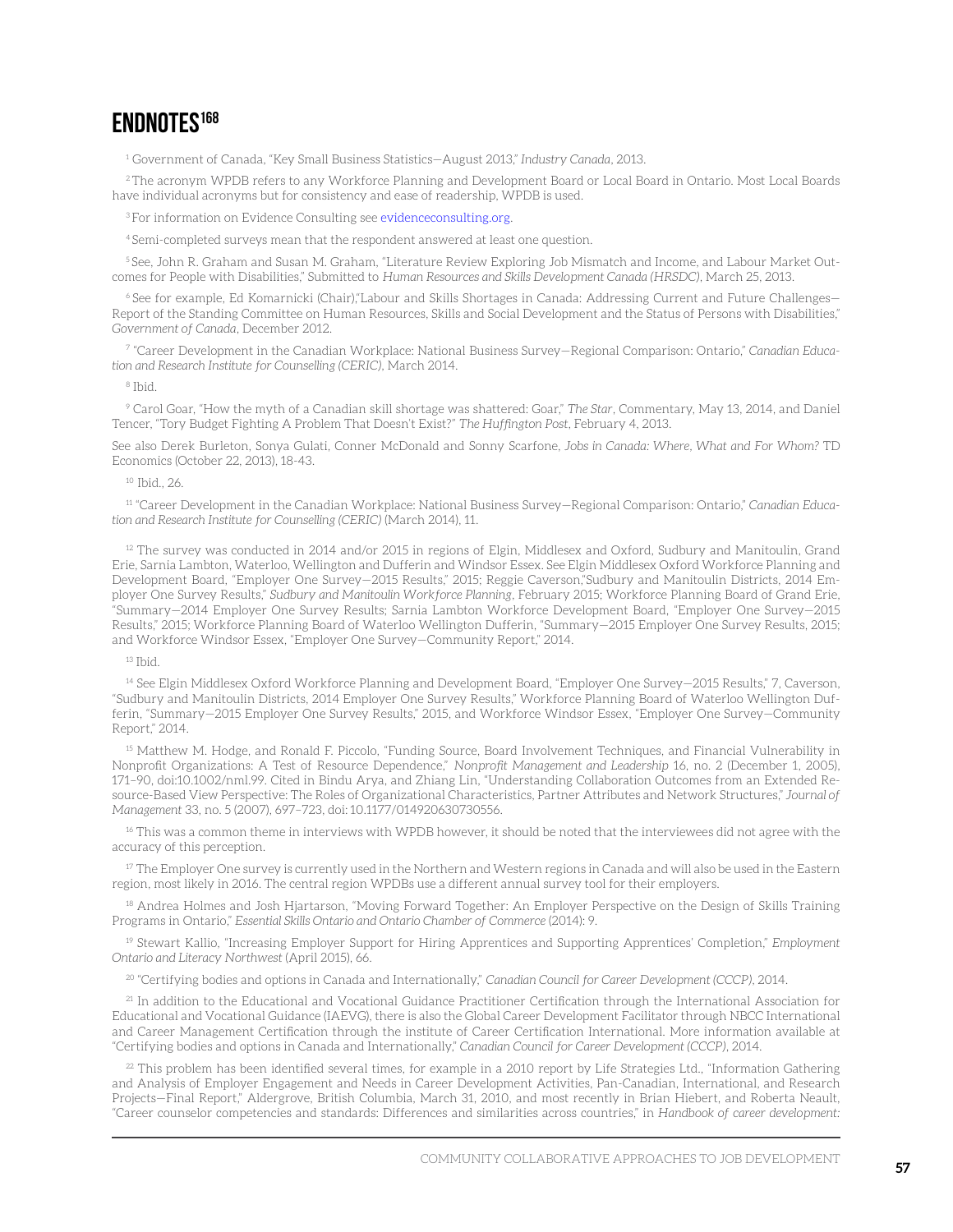*International perspectives*, edited by G. Arulmani, A. J. Bakshi, F. T. L. Leong, and A. G. Watts (New York: Springer, 2014), 689-708.

23 The programs were Ontario Skills Development (OSD) Ontario Targeted Wage Subsidies (OTWS), Ontario Self Employment Benefit (OSEB), Ontario Job Creation Partnerships (OJCP) and Ontario Employment Assistance Services (OEAS). For more information see Government of Canada, Human Resources and Skills Development Canada. "Formative Evaluation: Provincial Benefits and Measures Delivered under the Canada-Ontario Labour Market Development Agreement, June 2012," April 23, 2013.

24 Government of Canada, Human Resources and Skills Development Canada, "Formative Evaluation: Provincial Benefits and Measures Delivered under the Canada-Ontario Labour Market Development Agreement, June 2012," April 23, 2013.

 $^{25}$  Government of Ontario, "Second Career (SC) Guidelines," June 1, 2012 (Last modified on June 5, 2012): 4.

<sup>26</sup> Government of Ontario, "Employment Service-Service Provider Guidelines" (April 2014): 7.

 $27$  YEF was a two year funding commitment by the Government Ontario and ended March 31, 2015.

28 Literacy and Basic Skills—Service Provider Guidelines, Effective 1 April 2014, *Government of Ontario*, 2010.

29 For a complete list of Employment Ontario programs and services see Government of Ontario, "Programs and Services," *Partners' Gateway*, last modified November 13, 2014.

30 Ministry of Training, Colleges and Universities, "Ontario Centre for Workforce Innovation—Call for Proposal" (May 4, 2014): 3.

<sup>31</sup> Burleton et al. *Jobs in Canada: Where, What and For Whom*, 35.

32 Ontario Ministry of Finance, "Chapter 9: Employment and Training Services" in *Commission on the Reform of Ontario's Public Services*, 2012.

<sup>33</sup> Recommendation 9-2 in Ontario Ministry of Finance, "Chapter 9: Employment and Training Services," in *Commission on the Reform of Ontario's Public Services*, 2012.

<sup>34</sup> Ontario Chamber of Commerce, "Unlocking the Public Service Economy: A New Approach to Public-Private Partnership in Services" (2014): 5.

35 MNP LLP, "Employment and Training Services Integration—Broader Consultation," *Ministry of Training, Colleges and Universities*, April 25, 2015.

<sup>36</sup> David Fulford, Letter to Employment Ontario Service Providers, May 4, 2015.

<sup>37</sup> Essential Skills Ontario, "Elevate: Testing new delivery models to better meet the needs of adults," 2014.

<sup>38</sup> Jennifer Gold and Matthew Mendelsohn, "Better Outcomes for Public Services: Achieving social impact through outcomes-based funding," *Mowat Centre*, 2014.

39 Government of Ontario, "Employment Service—Service Provider Guidelines" (April 2014): 15.

40 See Ellen S. Fabian, Monica Simonsen and Richard G. Luecking, "Technical Report: Job Developer Types, Placement Practices and Outcomes," *Transcen Inc.*, December 2012; and Chicago Jobs Council and Metro Chicago Information Centre (MCIC), "Capacity Building for Chicago Job Development: An Assessment of Chicago Job Developers' Needs and Emerging Solutions for Today's Tight Labor Market," *IssueLab*, May 1, 2002.

<sup>41</sup> This was evidenced in the survey results and was also identified by the MNP LLP report, see "Employment and Training Services Integration—Broader Consultation," 17.

 $^{42}$  43 respondents were polled, the majority of whom were Job Developers. See Irene Vaksman and Sadia Khan, "Webinar: Employer Services Network—A Model of Job Development Coordination," *BC Centre for Employment Excellence*, February 18, 2015.

<sup>43</sup> See the Job Developers Institute website [firstwork.org/wp/2011/05/professional-development-for-job-developers/](http://www.firstwork.org/wp/2011/05/professional-development-for-job-developers/).

44 Training is offered primarily by Jayne Barron through Life Strategies in British Columbia, see [lifestrategies.ca/services/courses/](https://lifestrategies.ca/services/courses/job-developer.cfm) [job-developer.cfm.](https://lifestrategies.ca/services/courses/job-developer.cfm)

45 See more about the Cannexus conference at [cannexus.ca](http://cannexus.ca/) or Futures at [firstwork.org/wp/2014/03/futures-conference-2015-fees/](http://www.firstwork.org/wp/2014/03/futures-conference-2015-fees/).

<sup>46</sup> See Cary Griffin, David Hammis, Tammara Geary, Michael Callahan and Nancy Brooks-Lane, *The Job Developer's Handbook: Practical Tactics for Customized Employment*, 1st edition (Baltimore, M. D.: Brookes Publishing, 2007), Laura Wyckoff and Carol Clymer, *Job Development Essentials: A Guide for Job Developers*, Second Edition (Working Ventures, 2001), Kim Berman and Sheila Maguire, "Working with Employers: Skills and Strategies for Job Development Success—Participant Workbook," *Working Ventures*, 2008, and Sarah Fishbein and Chris Warland, "Effective Job Development Strategies for Working with the Hardest to Employ," *National Transitional Jobs Network*, November 2010. There are also a number of consulting and training bodies; one of which is a partner with Kenfield Consulting (Arizona) and DGT-EPM (Toronto), online at dtg-emp.com/#!bio/c415.

47 ONESTEP, "Job Developer Resource Kit," Toronto, n.d.

48 Kimberley R. Isett and Keith G. Provan, "The evolution of dyadic interorganizational relationships in a network of publicly funded nonprofit agencies," *Journal of Public Administration Research and Theory* 15, no. 1 (2005): 149-165.

49 Charlie Ferguson, "Governance of collaborations: A case study," *Administration in Social Work* 28, no. 2 (2004), 7-28 and K. Brown and R. Keast, "Adjusting to new ways of working: Experiments with service delivery in the public sector," *Australian Journal of Public Administration* 65, no. 4 (2006), 41-53.

50 Lisa B. Bingham and Rosemary O'Leary, *Big Ideas in Collaborative Public Management* (Armonk N.Y.: first published by M. E.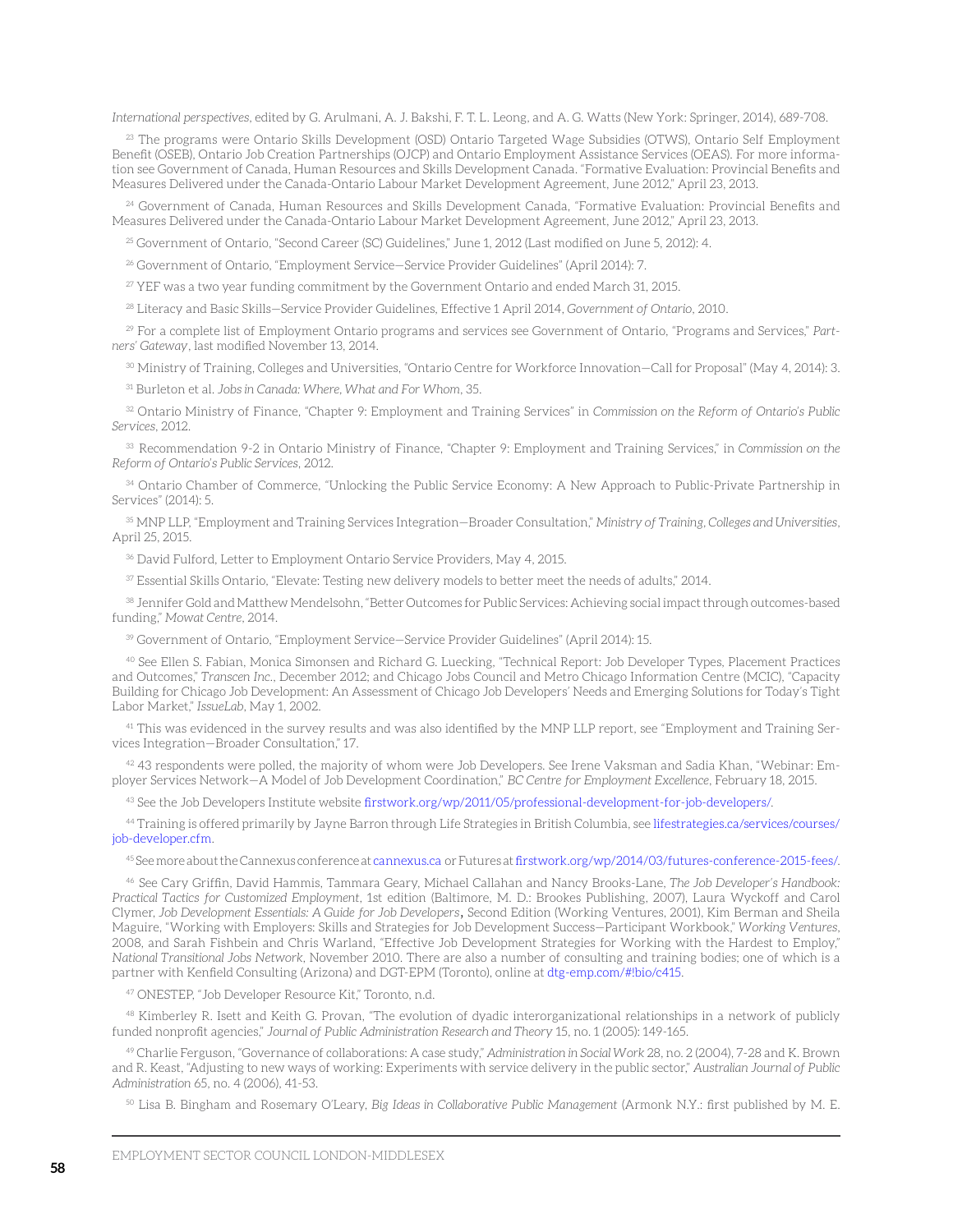Sharpe, 2008); Dorothy M. Daley, "Managing within Networks: Adding Value to Public Organizations—By Robert Agranoff," *Governance* 21, no. 3 (July 1, 2008), 469–71, doi:10.1111/j.1468-0491.2008.00408\_3.x; and R. Agranoff, *Managing Within Networks: Adding Value to Public Organizations* (Washington, D.C.: Georgetown University Press, 2007).

<sup>51</sup> Keith Snavely, and Martin B. Tracy, "Development of Trust in Rural Nonprofit Collaborations," *Nonprofit and Voluntary Sector Quarterly* 31, no. 1 (2002), 62–83.

52 See for example Jill Jameson et al., "Building trust and shared knowledge in communities of e-learning practice: Collaborative leadership in the JISC eLISA and CAMEL lifelong learning projects," *British Journal of Educational Technology* 37, no. 6 (2006), 949– 967, and Stephen J. H. Yang, et al., "Enhanced the quality of e-learning in virtual learning communities by finding quality learning content and trustworthy collaborators," *Journal of Educational Technology & Society* 10, no. 2. (2007), 84–95.

 $^{53}$  "Labour-Community Training Collaborations: A Summary and Synthesis Report to the Work and Learning Knowledge Centre" (Labour Education Centre and the Toronto Training Board, March 2009).

54 See for example, Bryan Hiebert. "Who will step forward? The need for multijurisdictional leadership for increased accountability," *Career Developments, Canadian Career Development Foundation* 2, no. 1 (2011), 1-5.

55 This has not been treated comprehensively in terms of service provision, but Sandfort and Milward make an inroads in this discussion in their survey of the literature. See, Jodi Sandfort and H. Brinton Milward, "Collaborative Service Provision in the Public Sector," in *The Oxford Handbook of Inter-Organizational Relationships*, ed. Steve Cropper, Chris Huxham, Mark Ebers and Peter Smith Ring (Oxford Handbooks Online, June 2008), 148-174.

56 Kerry B. Bernes, *A Synergistic Model of Organizational Career Development: Bridging the Gap Between Employees*, Technical Report, *Life-Role Development Group Limited*, 2000.

 $57$  Kun Huang and Keith G. Provan, "Resource tangibility and patterns of interaction in a publicly funded health and human services network," *Journal of Public Administration Research and Theory* 17, no. 3 (2007), 435-454.

58 Blickstead et al., "Collaboration in the Third Sector."

59 Carolyn Parkinson, "Building Successful Collaborations: a guide to collaboration among nonprofit agencies and between non profit agencies and businesses," *Cambridge & North Dumfries Community Foundation*, Summer 2006.

60 Collaboration Roundtable, "The Partnership Toolkit: Tools for Building and Sustaining Successful Partnerships" (Vancouver, 2001).

<sup>61</sup> Jackie Cefolda, China Brotsky and Roxanne Hanson, "Shared Services: A guide to creating collaborative solutions for nonprofits," *The Nonprofit Centres Network* (San Francisco, CA, 2010).

 $62$  Jennifer Kirkham, "Coordinating to Bring Low-Literacy and Marginalized Clients Employment, Lake Huron Learning Centre Service Partner Survey Responses," *QUILL Learning Network*, August 2014.

<sup>63</sup> Adult Basic Education Association, "Recognize, Examine, Advise, Document (2000-2001)," 2001.

64 Joanna Samuels, "A Collaborative Model of Service Delivery at a Nonprofit Employment Service Provider Community Agency," *Journal of Jewish Communal Service 85, no. 2/3, Summer/Fall 2012.*

<sup>65</sup> "Employer Services Network Toolkit: A Model of Job Development Coordination," *Consortium of Agencies Serving Internationally Trained Persons*, n.d.

66 MNP LLP, "Employment and Training Services Integration—Broader Consultation," *Ministry of Training, Colleges and Universities* (April 25, 2015), 16.

<sup>67</sup> Ibid., 23.

68 35 respondents said collaboration is possible and 0 respondents said it was not. Irene Vaksman and Sadia Khan, "Webinar: Employer Services Network—A Model of Job Development Coordination," *BC Centre for Employment Excellence*, February 18, 2015.

69 Barbara Gray, "Assessing Inter-organizational Collaboration: Multiple Conceptions and Multiple Methods," in *Cooperative Strategy: Economic, Business, and Organizational Issues* edited by D. Faulkner and M. de Rond (Oxford University Press, 2000). For example, Provan et al. suggests looking at impacts on the community, the network and individual organizations, see Provan, K. G., and Milward, H. B. "Do Networks Really Work? A Framework for Evaluating Public Sector Organizational Networks," *Public Administration Review* 61, no. 4 (2001), 414–423.

70 Bin Chen, "Assessing Inter-organizational Networks for Public Service Delivery: A Process-Perceived Effectiveness Framework," *Public Performance and Management Review* 31, no. 3 (2008), 348–363.

71 Denise L. Whaley, "Approaches to Measuring More Collaboration in Communities," *Tamarack-An Institute for Community Engagement, Vibrant Communities Canada, The Ontario Trillium Foundation*, 2010.

<sup>72</sup> Richard W. Clark, "Collaboration: What Makes It Work," *Journal of Nutrition Education* 30, no. 5 (October 1998), 349.

<sup>73</sup> Lawrence, T. B. et al., "Institutional effects of interorganizational collaboration: The emergence of proto-institution," *Academy of Management Journal* 45, no.1 (2002), 281-290; and Bindu Arya and Zhiang Lin, "Understanding Collaboration Outcomes from an Extended Resource-Based View Perspective: The Roles of Organizational Characteristics, Partner Attributes and Network Structures," *Journal of Management* 33. no. 5 (2007), 697–723.

<sup>74</sup> Bin Chen and Elizabeth A. Graddy, "The Effectiveness of Nonprofit Lead-Organization Networks for Social Service Delivery," *Nonprofit Management & Leadership* 220, no. 4 (Summer 2010), 402-422, doi: 10.1002/nml.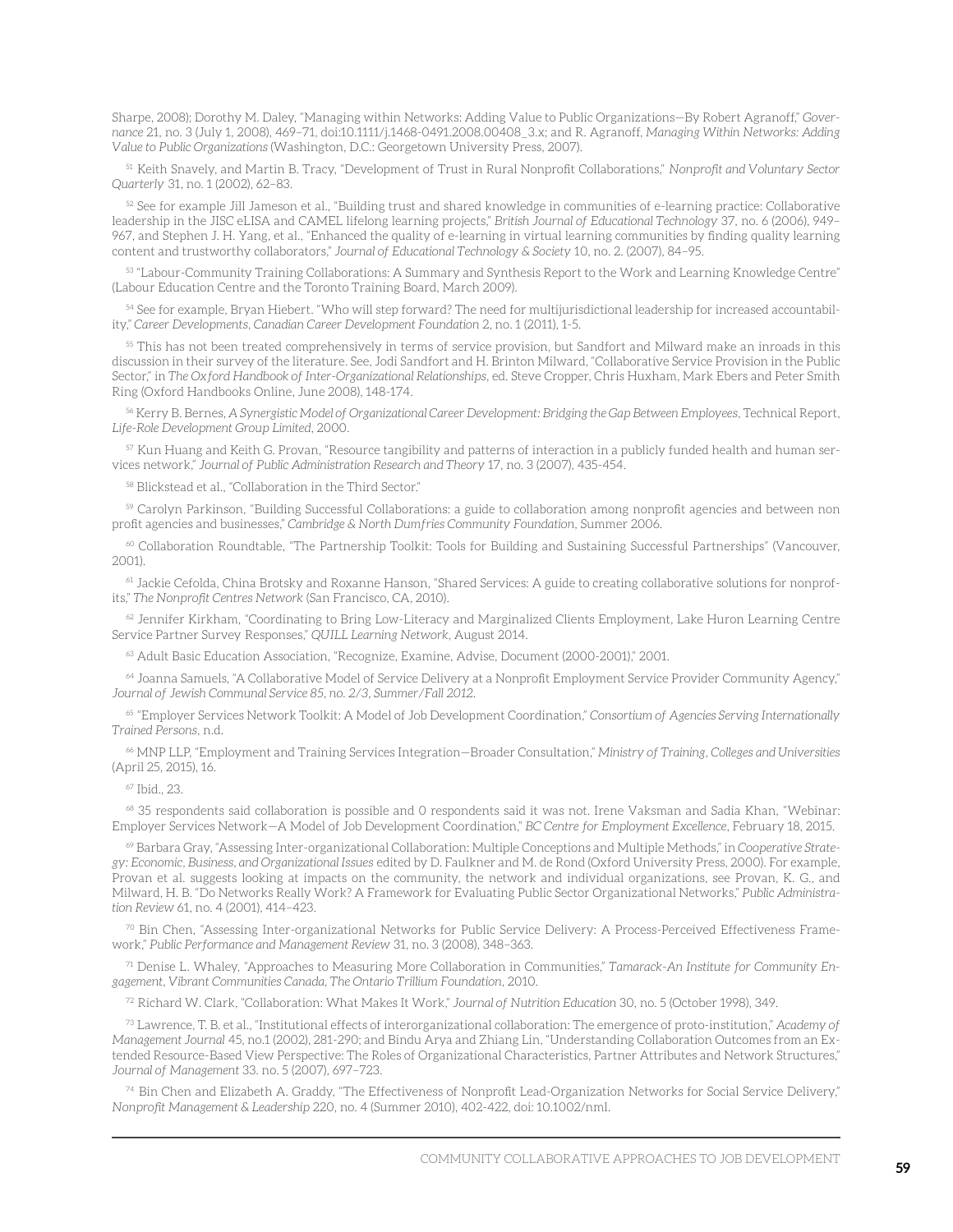<sup>75</sup> Spencer G. Niles, "Training Career Practitioners: Opportunities and Challenges," in *Handbook of Career Development*, eds. Gideon Arulmani, Anuradha J. Bakshi, Frederick T. L. Leong, and A. G. Watts (New York: International and Cultural Psychology, Springer Publishing, 2014), 727–40.

<sup>76</sup> Ontario Adult Literacy Curriculum Framework, "Supporting Learnings through Service Coordination and Referrals," *Ontario Ministry of Training, Colleges and Universities* (October 2011), 4.

 $\frac{77}{7}$  For a comprehensive treatment see Ontario Literacy Coalition, "Approaches to Service Coordination," November 2011.

 $78$  See Vicki Trottier and Jette Cosburn, "The ABCs of CIPMS (Continuous Improvement Performance Management System)," *Community Literacy of Ontario* (2013), 3.

79 For example, see Tom Wolff, "A Practice Approach to Evaluation of Collaborations," in *Evaluating Community Collaborations*, edited by Thomas E. Backer (N.Y.: Springer Publishing, 2003).

80 "Wilder Foundation Collaboration Factors Inventory," *Amherst H. Wilder Foundation*, 2015.

<sup>81</sup> Whaley, "Approaches to Measuring More Collaboration in Communities," 23.

82 These include: efficiency metrics, Labour Market Information Metrics, Community Consultations Metrics, Most Significant Change Tool, Project & Community Partnership Evaluation and Network Mapping. See Robbie Sparrow, "INSIGHT—Measuring the Intangibles: A Performance Measurement Model for the Elgin Middlesex Oxford Workforce Planning & Development Board," *Elgin Middlesex Oxford Workforce Planning and Development Board*, June 2014.

83 The approach has been used most recently by Essential Skills Ontario see "Elevate: Testing new delivery models to better meet the needs of adults," 2014. It has also been used in mental health service provision, see Elizabeth McGee, "Making Connections: Applying a 'Theory of Change' Approach," Webinar, *Ontario Centre of Excellence for Child and Youth Mental Health*, October 20, 2011, and in community development more generally, see "Vibrant Communities, Learning and Evaluation for Trail Builder Initiatives in Vibrant Communities," *Tamarack—An Institute for community Engagement*, February 2005, and Liz Weaver, Paul Born and Denise L. Whaley "Approaches to Measuring: Community Change Indicators," *Tamarack—An Institute for community Engagement*, 2010.

84 Elizabeth McGee, "Making Connections: Applying a 'Theory of Change' Approach."

85 Ontario Chamber of Commerce, "Unlocking the Public Service Economy: A New Approach to Public-Private Partnership in Services" (2014), 5.

86 Amy Wood, "Employer Sector Council London-Middlesex Job Developers Network: Survey Results and Analysis," Employment Sector Council London-Middlesex (ESCLM), April 2015.

87 Essential Skills Ontario, "Quality Assurance Initiatives in Literacy and Essential Skills: A Pan-Canadian Perspective: Summary of Key Interviews, Final Report," November 2014.

88 According to our survey of ESCLM's JDN, 68 percent of respondents found that the network increased employment opportunities for clients.

89 Beth Siegel et al., "Measuring Collaboration: The Benefits and Impacts of Nonprofit Centers," *The Nonprofit Centers Network and TIDES*, prepared by Mt. Auburn Associates (San Francisco, C.A., 2011).

 $90$  Richard Blickstead, Eleanor Lester and Michael Shapcott, "Collaboration in the Third Sector: From co-opetition to impact driven cooperation" (Toronto: Wellesley Institute, 2008).

91 Amy Wood, "Employer Sector Council London-Middlesex Job Developers Network: Survey Results and Analysis."

<sup>92</sup> Ibid.

93 Ellen S. Fabian, Monica Simonsen and Richard G. Luecking, "Technical Report: Job Developer Types, Placement Practices and Outcomes," *Transcen Inc.* and funded by the New Jersey Department of Human Services (New Jersey, December 2012), 2.

<sup>94</sup> Robert Gervey and Henry Kowal, "Job Development Strategies For Placing Persons With Psychiatric Disabilities Into Supported Employment Jobs In a Large City," *Psychosocial Rehabilitation Journal* 18, no. 4 (Spring 1995), 95–113.

95 Linda Carlson, Galen Smith and Charles A. Rapp, "Evaluation of Conceptual Selling® as a Job Development Planning Process," *Psychiatric Rehabilitation Journal* 31, no. 3 (2008), 220, doi:10.2975/31.3.2008.219.225.

<sup>96</sup> Stephen H. Leff, Judith A. Cook, Paul B. Gold, Marcia Toprac, Crystal Blyler, Richard W. Goldberg, William McFarlane, Michael Shafer, Elaine I. Allen, Teresita Camacho-Gonsalves and Barbara Raab, "Effects of job development and job support on competitive employment of persons with severe mental illness," *Psychiatric Services* 56, no. 10 (October 2005), 1237–1244, doi: 10.1176/appi. ps.56.10.1237.

<sup>97</sup> Amy Wood, "Employer Sector Council London-Middlesex Job Developers Network: Survey Results and Analysis" (London, ON: ESCLM, April 2015).

<sup>98</sup> Interview with author, March 3, 2015.

99 MNP LLP, "Employment and Training Services Integration," 18.

100 46 percent of respondents experienced endogenous barriers to collaboration while 62 percent experienced exogenous barriers to collaboration. See Wood, "Employer Sector Council London-Middlesex Job Developers Network: Survey Results and Analysis."

101 See Kerry B. Bernes, and K.C. Magnusson, "A Synergistic Model of Organizational Career Development," *Educational Resources Information Centre*, 1999.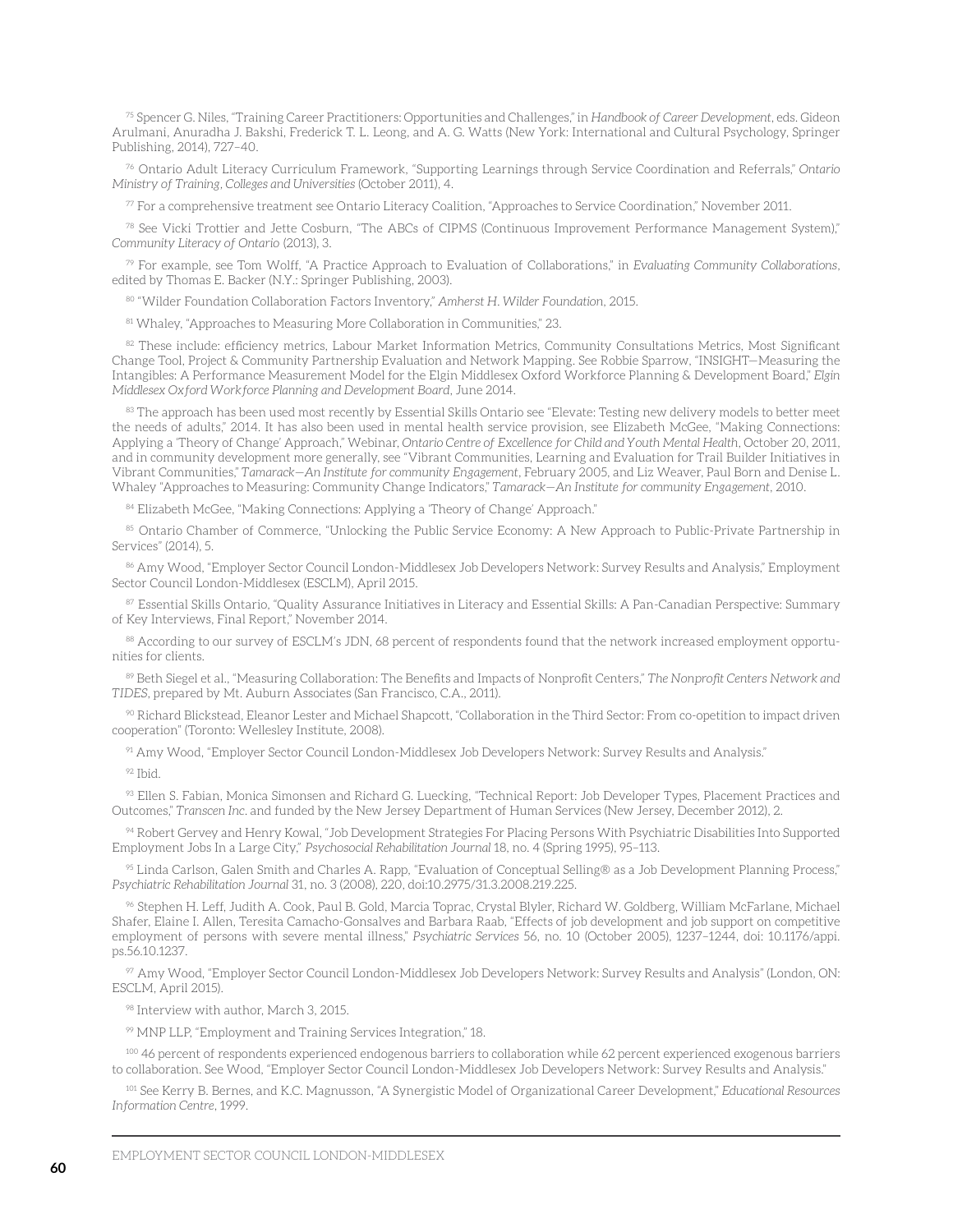102 John Sullivan, "Hire to Hurt: The Boldest Recruiting Strategy of Them All," *ere.et Recruiting Intelligence. Recruiting Community*, November 24, 2014.

103 John Sullivan, "15 Ultra-Bold Recruiting Practices—Are You Falling Behind Your Competitors?" *ere.et Recruiting Intelligence. Recruiting Community*, July 14, 2014.

104 Kerry B. Bernes, "A Synergistic Model of Organizational Career Development: Bridging the Gap Between Employees—Technical Report," *Life-Role Development Group Limited*, 2000.

105 Government of Canada, "Formative Evaluation: Provincial Benefits and Measures Delivered under the Canada-Ontario Labour Market Development Agreement, June 2012," *Human Resources and Skills Development Canada*, April 23, 2013.

106 Manager, Employment Ontario Service Provider, email correspondence with author, June 3, 2015.

107 MNP LLP, "Employment and Training Services Integration—Broader Consultation," *Ministry of Training, Colleges and Universities*, April 25, 2015, 23.

108 Appropriate referral sources 'out' include a/an: Apprenticeship Program, Bridge Training for Immigrants, Co-op Diploma Apprenticeship Program, Credential Assessment, Custom Basic Plan Item, EO Service Provider, Employment Service Provider, General Education Development, Government Services Municipal, Government Training Federal, Government Training Provincial, High School, Independent Learning Centre, Literacy and Basic Skills-Academic Career Entrance, LBS Service Provider, MCI, ODSP, Ontario Internship Program, Ontario Job Bank, Ontario Women's Directorate, OW, Pre-Apprenticeship Program, Service Canada, Services for Aboriginal People, Summer Job Service, or Youth Employment Strategy. See Ministry of Training, Colleges and Universities, "Employment Service (ES)–Data Dictionary," *Employment Ontario Partners' Gateway* (January 2012), 38.

109 Life Strategies Ltd., "Information Gathering and Analysis of Employer Engagement and Needs in Career Development Activities, Pan-Canadian, International, and Research Projects—Final Report" (March 31, 2010), 34.

110 Government of Ontario, "Employment Service—Service Provider Guidelines" (April 2014), 5.

111 There are some resources to help guide referrals but they are very limited. See for example, Learning Networks of Ontario, "Labour Market Information for LBS Service Providers" (2014), 16-17.

112 Cited in Deirdre A. Pickerell and Roberta A. Neault. "Where's the Work? Helping Career Practitioners Explore their Career Options" (Aldergrove, British Columbia: Life Strategies Ltd., 2012).

113 Essential Skills Ontario, "Quality Assurance Initiatives in Literacy and Essential Skills: A Pan-Canadian Perspective: Summary of Key Interviews, Final Report," November 2014.

114 Quod vide supra 10.

115 This was referenced in multiple interviews with WPDB from March 2015.

116 Katherine Englander, "Mind the Gap: Comparator Research and related Best Practices in Recruiting," *ONESTEP* (January 2015), 23.

117 Modified from Dorene Weston, "Scoping Project—Network of Immigrant Employment Councils across Canada" (Full Circle Consulting Inc., June 1, 2012), 10-13.

118 Ontario Ministry of Training, Colleges and Universities, "Goal Path Descriptions for Practitioners and Learners—Employment," in *Ontario Adult Literacy Curriculum Framework* (Employment Ontario, October 2011), 6.

<sup>119</sup> For more information visit [theapprenticeshipnetwork.com](http://www.theapprenticeshipnetwork.com/).

120 For a complete list of organizational drivers see "Managing Performance: A Practice Guide for Implementing Best Practices," *Ontario Network of Employment Skills Training Projects (ONESTEP)*, n.d.

<sup>121</sup> See "Factors for Success" in CASIP, "Employer Services Network Toolkit: A Model of Job Development Coordination."

122 "A Summary of the Community Consultations Conducted in Various Locations across BC—What We Heard," *BC Centre for Employment Excellence*, May 2013.

<sup>123</sup> Kirkham, "Coordinating to Bring Low-Literacy and Marginalized Clients Employment, Lake Huron Learning Centre Service Partner Survey Responses," 5.

124 MNP LLP, "Employment and Training Services Integration," 16-22.

125 Karen Link, "ALLIES Toolkit: Establishing an Immigrant Employment Council," *ALLIES*.

126 Essential Skills Ontario, "Literacy & Essential Skills Ontario, 2013/2014" (Toronto, April 2014), 7.

127 See for example Life Strategies Ltd. "Information Gathering and Analysis of Employer Engagement and Needs in Career Development Activities, Pan-Canadian, International, and Research Projects—Final Report," 39.

128 Cindy Davidson, "Exploring the Concept of an Employment Ontario Network," *Literacy Northwest*, February 4, 2013.

 $129$  See CASIP's job sharing board which also has a public job board at casip.ca/posting list.asp.

130 TEA, "Mission Statement," 1999.

131 Steele Communications Inc., "The Employment Alliance—Public Awareness Campaign Revised Proposal," March 8, 2002.

132 See "Who We Are," *Ability First*, [abilityfirst.ca/who-we-are.](http://www.abilityfirst.ca/who-we-are)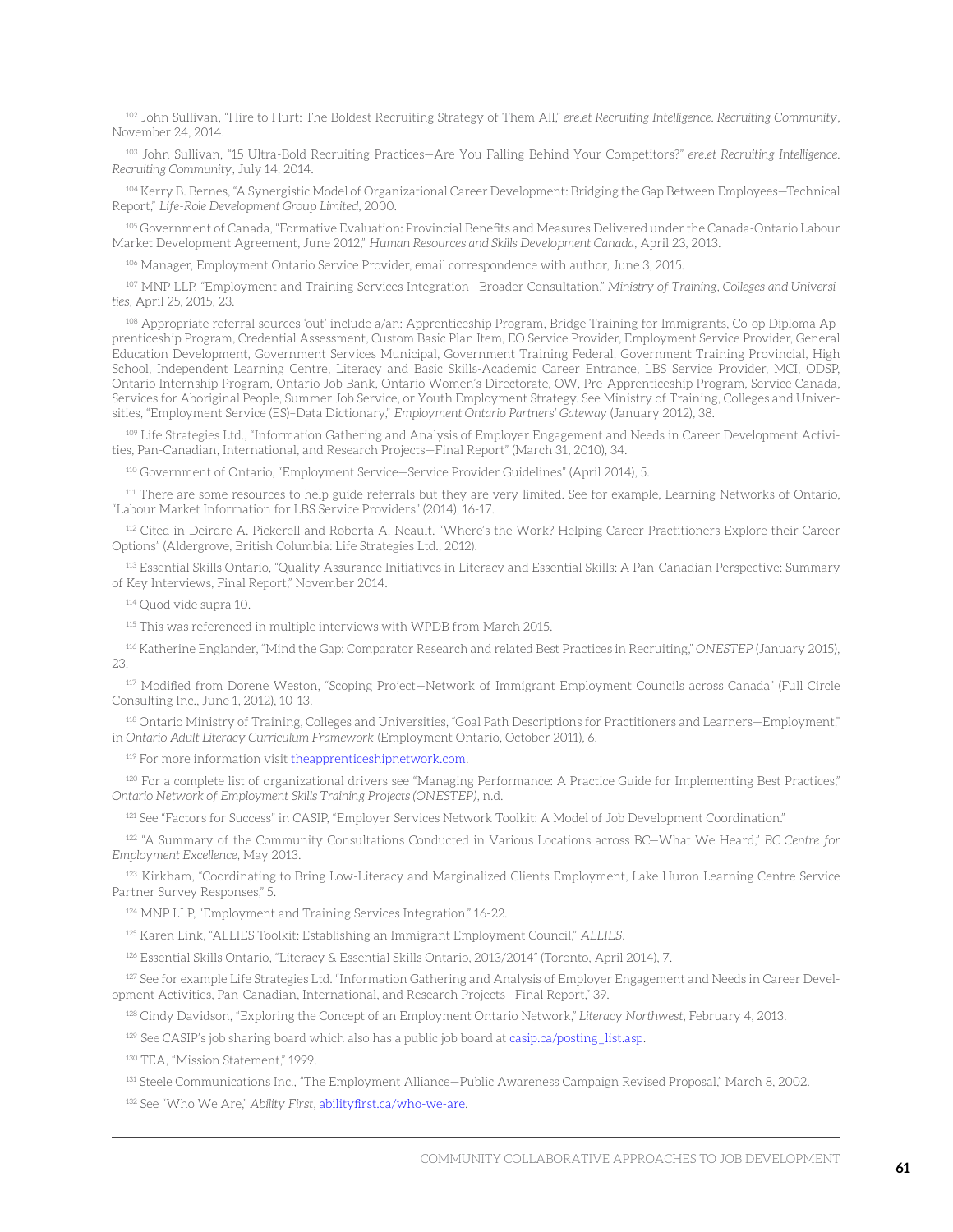133 Jill Halyk and Jaymie Stallman, "Job Developer Network, Status Report," Workforce Planning Board, March 2010.

134 Interview with author, March 18, 2015.

135 Interview with author, May 11, 2015.

136 See Ontario Disability Employment Network, "About Us," odenetwork.com.

137 Interview with author, May 6, 2015.

<sup>138</sup> Ibid.

139 See Anne Makhoul, "ALLIES: A Network of Support, A Movement for Change," *Caledon Institute of Social Policy* (Ottawa, October 2011), 38-9.

<sup>140</sup> Ibid., 7.

141 Weston, "Scoping Project—Network of Immigrant Employment Councils across Canada."

142 Makhoul, "ALLIES: A Network of Support, A Movement for Change," 38.

143 Thunder Bay District Employment Plus Network, "Terms of Reference," April 2013.

144 Sandra Wise, email communication with author, May 12, 2015.

<sup>145</sup> The Ontario Self-Employment Benefit program will cease as of March 31, 2016. See David Fulford's letter to Employment Ontario Service Providers, May 15, 2015, Ministry of Training, Colleges and Universities.

<sup>146</sup> Ibid.

<sup>147</sup> Interview with author, March 16, 2015.

<sup>148</sup> See "Skills International," [skillsinternational.ca.](https://www.skillsinternational.ca/)

149 WIL Employment Connections, "LMIEC launched Job Match Network," June 19, 2012.

150 LMIEC, "LMIEC Job Match Network: Connecting immigrant talent to London-Middlesex employers," *LMIEC Update*, Spring 2013.

151 Job Match Network staff, email communication with author, May 31, 2015.

152 For more on the LMIEC Job Match Network see l[miec.ca/tools-and-resources/recruitment-and-hiring/job-match-network/](http://www.lmiec.ca/tools-and-resources/recruitment-and-hiring/job-match-network/). For more on the Ottawa Job Match Network see [ottawa-worldskills.org/EN/index.php?q=content/ottawa-job-match-network-ojmn](http://www.ottawa-worldskills.org/EN/index.php?q=content/ottawa-job-match-network-ojmn).

153 Job Central Simcoe Muskoka online at [jobcentralsm.ca/](https://www.jobcentralsm.ca/).

154 Toronto Region Immigrant Employment Council (TRIEC), "Better Future Together, Annual Report 2013-2014," 18.

<sup>155</sup> Ibid., 18.

156 Interview with author, March 20, 2015.

157 "On the whole, literacy service providers do not refer to employment service providers very often. The majority (42.9 percent) refer on a quarterly basis." "Literacy and Employment Integrated Service Plan for London and Middlesex County," *Literacy Link South Central* and *Employment Sector Council London-Middlesex*, 50.

<sup>158</sup> Ibid.

159 Essential Skills Ontario, "Career Ladders at One: The Guide Book," (Toronto, 2014).

160 Gay Douglas Broerse, "Project Ontario Works, Final Report," *Literacy Link Niagara*, February 2012.

161 Constantine Kapsalis, "The Connection between Literacy and Work: Implications for Social Assistance Recipients" (Canada: Human Resources Development Canada, 1998), 4.

<sup>162</sup> All tools are available on the Literacy Link Niagara websit[e literacylinkniagara.ca.](http://www.literacylinkniagara.ca/)

163 Literacy Link Niagara, "Building partnerships between Adult Literacy and Ontario Works," January 2012.

164 Kallio, "Increasing Employer Support for Hiring Apprentices and Supporting Apprentices' Completion," 66.

<sup>165</sup> Ibid.

166 Ibid., 93.

<sup>167</sup> Interview with the author, April 27, 2015.

<sup>168</sup> Hyperlinks are available in the online report, available at [esclm.ca.](http://esclm.ca) All hyperlinks were active as of June 1, 2015.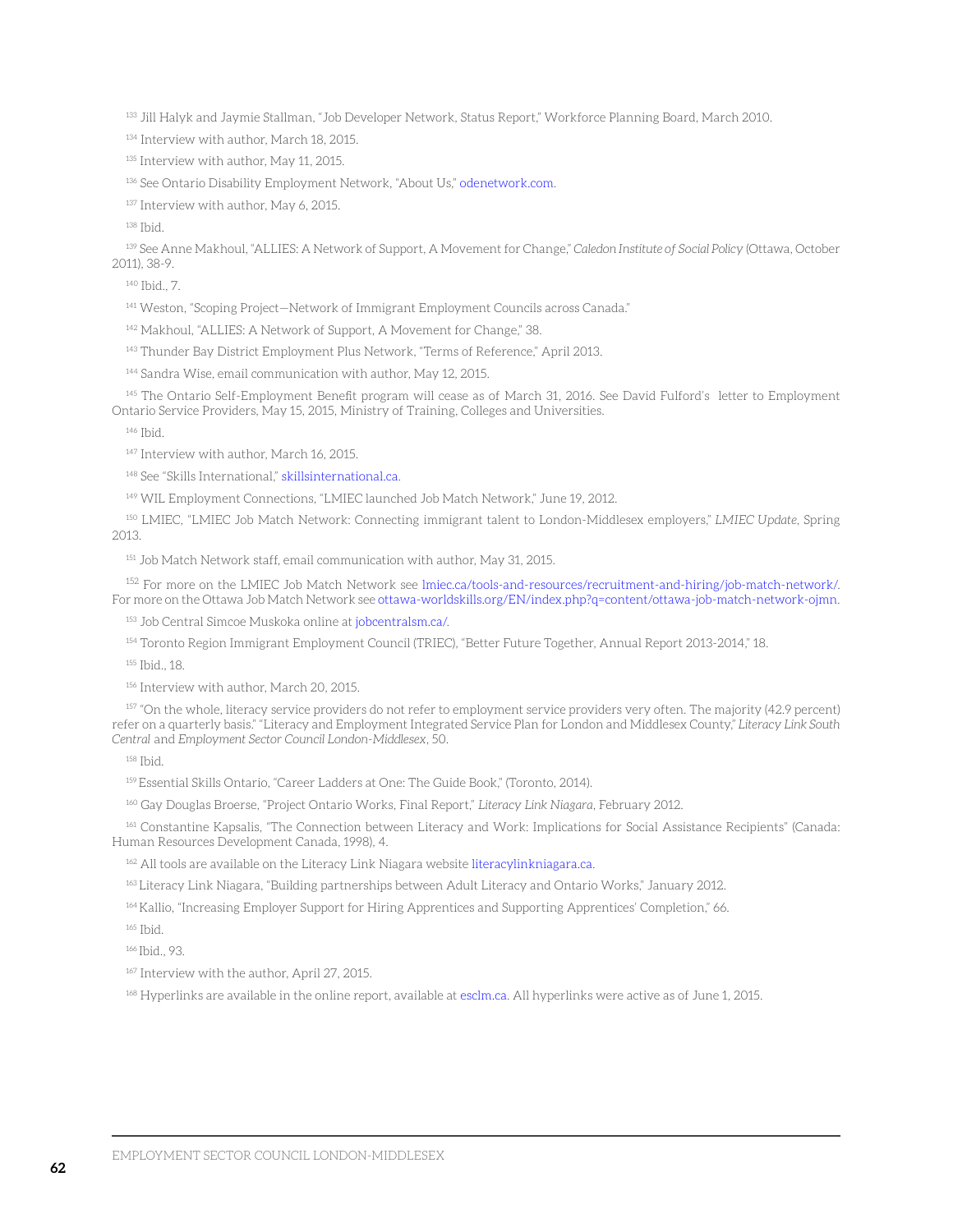## **Works Cited**

- Adult Basic Education Association. "Recognize, Examine, Advise, Document (2000-2001)." 2001[. abea.on.ca/PublicationsProjects.](http://abea.on.ca/PublicationsProjects.html)  [html](http://abea.on.ca/PublicationsProjects.html).
- Agranoff, Robert. *Managing Within Networks: Adding Value to Public Organizations*. Washington, DC: Georgetown University Press. 2007.
- Arya, Bindu and Lin, Zhiang. "Understanding Collaboration Outcomes from an Extended Resource-Based View Perspective: The Roles of Organizational Characteristics, Partner Attributes and Network Structures*.*" *Journal of Management* 33, no. 5. (2007): 697-723. Doi: 10.1177/014920630730556.
- BC Centre for Employment Excellence. "A Summary of the Community Consultations Conducted in Various Locations across BC—What We Heard." May 2013. [cfeebc.org/wp-content/uploads/2013/05/Community-Consultations-Summary-Report.](http://cfeebc.org/wp-content/uploads/2013/05/Community-Consultations-Summary-Report.pdf)  [pdf](http://cfeebc.org/wp-content/uploads/2013/05/Community-Consultations-Summary-Report.pdf).
- Berman, Kim and Maguire, Sheila. "Working with Employers: Skills and Strategies for Job Development Success Participant Workbook." Working Ventures. 2008. [issuelab.org/resource/working\\_with\\_employers\\_skills\\_and\\_strategies\\_](http://issuelab.org/resource/working_with_employers_skills_and_strategies_for_job_development_success_participant_workbook) [for\\_job\\_development\\_success\\_participant\\_workbook](http://issuelab.org/resource/working_with_employers_skills_and_strategies_for_job_development_success_participant_workbook).
- Bernes, Kerry B. "A Synergistic Model of Organizational Career Development: Bridging the Gap Between Employees Technical Report." *Life-Role Development Group Limited*. 2000. [uleth.ca/dspace/handle/10133/1251](http://uleth.ca/dspace/handle/10133/1251).
- Bernes, Kerry B and Magnusson, K.C. "A Synergistic Model of Organizational Career Development." *Educational Resources Information Centre*. 1999. [uleth.ca/dspace/handle/10133/1179](http://uleth.ca/dspace/handle/10133/1179).
- Bingham, Lisa B., and O'Leary, Rosemary. *Big Ideas in Collaborative Public Management*. Armonk, NY: Sharpe. 2008.
- Blickstead, R., Lester, E. and Shapcott, M. "Collaboration in the Third Sector: From co-opetition to impact driven cooperation." Toronto: Wellesley Institute. 2008. [wellesleyinstitute.com/wp-content/uploads/2011/11/collaborationinthethirdsector.](http://wellesleyinstitute.com/wp-content/uploads/2011/11/collaborationinthethirdsector.pdf)  [pdf](http://wellesleyinstitute.com/wp-content/uploads/2011/11/collaborationinthethirdsector.pdf).
- Broerse, Gay Douglas. "Project Ontario Works, Final Report." *Literacy Link Niagara*. February 2012. [literacylinkniagara.ca/docu](http://literacylinkniagara.ca/documents/POWFinalReportrevFeb29.docx)  [ments/POWFinalReportrevFeb29.docx.](http://literacylinkniagara.ca/documents/POWFinalReportrevFeb29.docx)
- Brown, K., and Keast, R. "Adjusting to new ways of working: Experiments with service delivery in the public sector." *Australian Journal of Public Administration* 65, no. 4. 2006.
- Burleton, D., Gulati, S., McDonald, C., and Scarfone, S. "Jobs in Canada: Where, What and For Whom?" *TD Economics*. October 22, 2013. [td.com/document/PDF/economics/special/JobsInCanada.pdf](http://td.com/document/PDF/economics/special/JobsInCanada.pdf).
- Carlson, Linda, Smith, Galen and Rapp, Charles A. "Evaluation of Conceptual Selling® as a Job Development Planning Process," *Psychiatric Rehabilitation Journal* 31, no. 3. 2008. Doi:10.2975/31.3.2008.219.225.
- "Career Development in the Canadian Workplace: National Business Survey—Regional Comparison: Ontario." *Canadian Education and Research Institute for Counselling (CERIC)*. March 2014. [contactpoint.ca/wp-content/uploads/2014/04/Career-Devel](http://contactpoint.ca/wp-content/uploads/2014/04/Career-Development-in-the-Canadian-Workplace-National-Business-Survey-Ontario.pdf)  [opment-in-the-Canadian-Workplace-National-Business-Survey-Ontario.pdf](http://contactpoint.ca/wp-content/uploads/2014/04/Career-Development-in-the-Canadian-Workplace-National-Business-Survey-Ontario.pdf).
- CASIP. "Employer Services Network Toolkit: A Model of Job Development Coordination." *Consortium of Agencies Serving Internationally Trained Persons*. n.d.
- Caverson, Reggie. "Sudbury and Manitoulin Districts, 2014 Employer One Survey Results." *Sudbury and Manitoulin Workforce Planning*. February 2015. [planningourworkforce.ca/pdf/employerone%202014%20English.pdf](http://planningourworkforce.ca/pdf/employerone%202014%20English.pdf).
- Cefolda, J., Brotsky, C., and Hanson, R. "Shared Services: A guide to creating collaborative solutions for non-profits." *The Non-profit Centres Network*. San Francisco, CA. 2010. [nonprofitcenters.org/publications-and-research](http://nonprofitcenters.org/publications-and-research).
- "Certifying bodies and options in Canada and Internationally." *Canadian Council for Career Development (CCCP)*. 2014. [cccda.org/](http://cccda.org/cccda/index.php/certification/certifying-bodies-and-options-in-canada-and-internationally)  [cccda/index.php/certification/certifying-bodies-and-options-in-canada-and-internationally.](http://cccda.org/cccda/index.php/certification/certifying-bodies-and-options-in-canada-and-internationally)
- Chen, Bin and Graddy, Elizabeth A. "The Effectiveness of Non-profit Lead-Organization Networks for Social Service Delivery." *Non-profit Management & Leadership* 220, no. 4. 2010. Doi: 10.1002/nml.
- Chicago Jobs Council and Metro Chicago Information Centre (MCIC). "Capacity Building for Chicago Job Development: An Assessment of Chicago Job Developers' Needs and Emerging Solutions for Today's Tight Labor Market." *IssueLab.*  May 1, 2002. issuelab.org/resource/capacity\_building\_for\_chicago\_job\_development\_an\_assessment\_of\_chicago\_job [developers\\_needs\\_and\\_emerging\\_solutions\\_for\\_todays\\_tight\\_labor\\_market](http://www.issuelab.org/resource/capacity_building_for_chicago_job_development_an_assessment_of_chicago_job_developers_needs_and_emerging_solutions_for_todays_tight_labor_market).
- Clark, Richard W. "Collaboration: What Makes It Work." *Journal of Nutrition Education* 30, no. 5. 1998.
- Collaboration Roundtable. "The Partnership Toolkit: Tools for Building and Sustaining Successful Partnerships." Vancouver. 2001.
- Daley, Dorothy M. "Managing within Networks: Adding Value to Public Organizations—By Robert Agranoff." Governance 21, no. 3. 2008. Doi:10.1111/j.1468-0491.2008.00408\_3.x.
- Davidson, Cindy. "Exploring the Concept of an Employment Ontario Network." *Literacy Northwest*. February 4, 2013. [prezi.com/](http://prezi.com/fc_vsvv1quwp/exploring-the-concept-of-an-employment-ontario-network)  [fc\\_vsvv1quwp/exploring-the-concept-of-an-employment-ontario-network](http://prezi.com/fc_vsvv1quwp/exploring-the-concept-of-an-employment-ontario-network).
- Elgin Middlesex Oxford Workforce Planning and Development Board. "Employer One Survey—2015 Results." March 2015.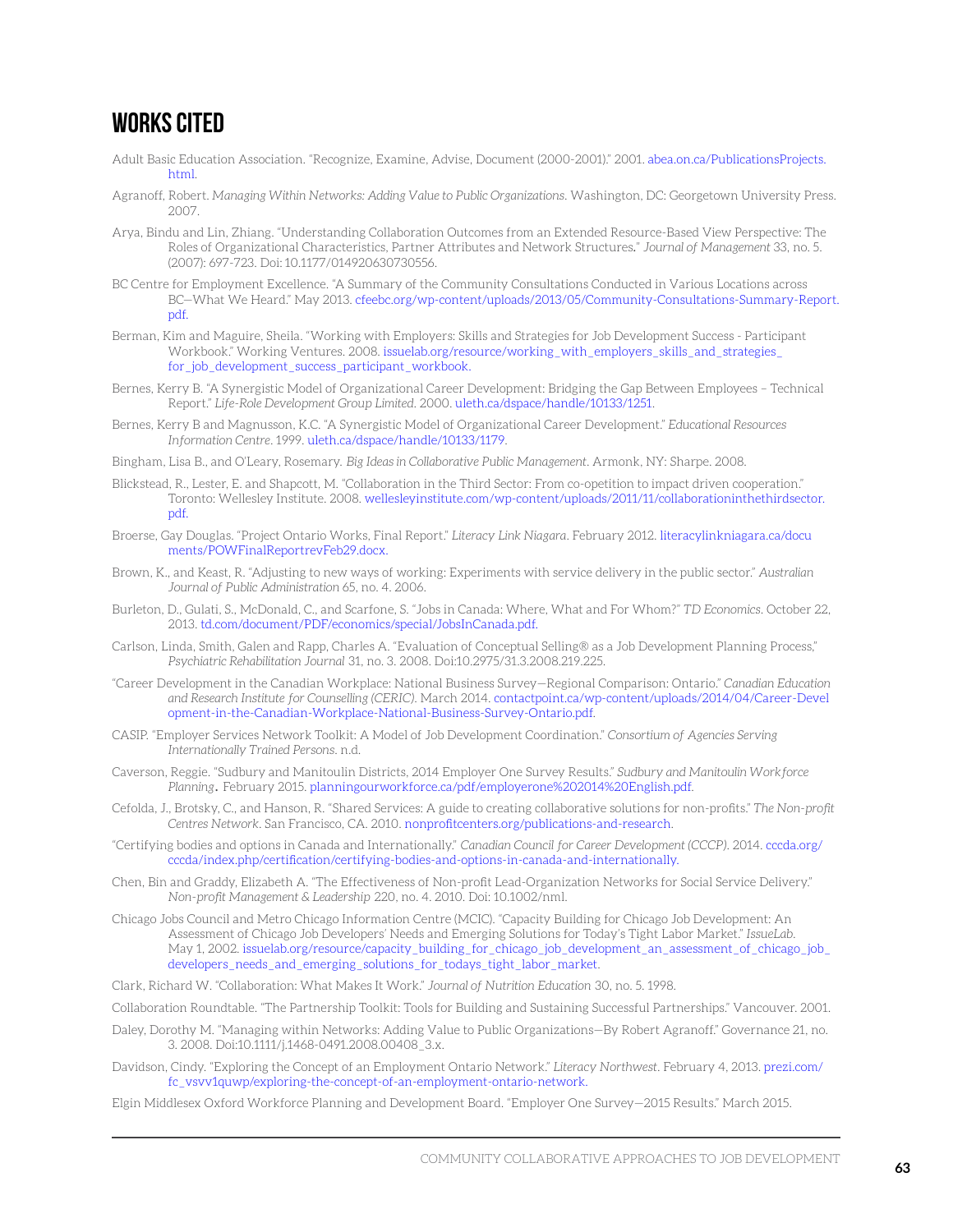Englander, Katherine. "Mind the Gap: Comparator Research and related Best Practices in Recruiting." *ONESTEP*. January 2015. Essential Skills Ontario. "Career Ladders at One: The Guide Book." Toronto. 2014. [essentialskillsontario.ca/node/709.](http://essentialskillsontario.ca/node/709)

- —. "Elevate: Testing new delivery models to better meet the needs of adults." 2014. [essentialskillsontario.ca/content/elevate-test](http://essentialskillsontario.ca/content/elevate-testing-new-delivery-models-better-meet-needs-adults)  [ing-new-delivery-models-better-meet-needs-adults](http://essentialskillsontario.ca/content/elevate-testing-new-delivery-models-better-meet-needs-adults).
- —. "Quality Assurance Initiatives in Literacy and Essential Skills: A Pan-Canadian Perspective: Summary of Key Interviews, Final Report." November 2014. [essentialskillsontario.ca/files/Quality%20Assurance%20Initiatives%20in%20Literacy%20](http://www.essentialskillsontario.ca/files/Quality%20Assurance%20Initiatives%20in%20Literacy%20and%20Essential%20Skills%20-%20Final.pdf)  [and%20Essential%20Skills%20-%20Final.pdf.](http://www.essentialskillsontario.ca/files/Quality%20Assurance%20Initiatives%20in%20Literacy%20and%20Essential%20Skills%20-%20Final.pdf)
- Fabian, E. S., Simonsen, M., and Luecking, R. G. "Technical Report: Job Developer Types, Placement Practices and Outcomes." *Transcen Inc*. and funded by the New Jersey Department of Human Services. December 2012. [issuelab.org/resource/](http://issuelab.org/resource/job_developer_types_placement_practices_and_outcomes_technical_report)  [job\\_developer\\_types\\_placement\\_practices\\_and\\_outcomes\\_technical\\_report.](http://issuelab.org/resource/job_developer_types_placement_practices_and_outcomes_technical_report)
- Ferguson, Charlie. "Governance of collaborations: A case study." *Administration in Social Work* 28, no 2. 2004.
- Fishbein, Sarah and Warland, Chris. "Effective Job Development Strategies for Working with the Hardest to Employ." *National Transitional Jobs Network*. November 2010. [issuelab.org/resource/effective\\_job\\_development\\_strategies\\_for\\_working\\_](http://issuelab.org/resource/effective_job_development_strategies_for_working_with_the_hardest_to_employ)  with the hardest to employ.
- Gervey, Robert and Kowal, Henry. "Job Development Strategies For Placing Persons With Psychiatric Disabilities Into Supported Employment Jobs In a Large City." *Psychosocial Rehabilitation Journal* 18, no. 4. 1995.
- Goar, Carol. "How the myth of a Canadian skill shortage was shattered: Goar." *The Star.* Commentary. May 13, 2014. [thestar.com/](http://www.thestar.com/opinion/commentary/2014/05/13/how_the_myth_of_a_canadian_skill_shortage_was_shattered_goar.html)  opinion/commentary/2014/05/13/how the myth of a canadian skill shortage was shattered goar.html.
- Gold, Jennifer and Mendelsohn, Matthew. "Better Outcomes for Public Services: Achieving social impact through outcomes-based funding." *Mowat Centre*. 2014. [mowatcentre.ca/wp-content/uploads/publications/91\\_better\\_outcomes\\_for\\_public\\_ser](http://mowatcentre.ca/wp-content/uploads/publications/91_better_outcomes_for_public_services.pdf)  [vices.pdf](http://mowatcentre.ca/wp-content/uploads/publications/91_better_outcomes_for_public_services.pdf).
- Government of Canada, Human Resources and Skills Development Canada (HRSDC). "2011 EI Monitoring and Assessment Report." April 6, 2013. [esdc.gc.ca/eng/jobs/ei/reports/mar2011//index.shtml.](http://www.esdc.gc.ca/eng/jobs/ei/reports/mar2011//index.shtml)
- —. "Formative Evaluation: Provincial Benefits and Measures Delivered under the Canada-Ontario Labour Market Development Agreement, June 2012." April 23, 2013. [esdc.gc.ca/eng/publications/evaluations/labour\\_market/2012/02/june.shtml](http://www.esdc.gc.ca/eng/publications/evaluations/labour_market/2012/02/june.shtml).
- —. "Key Small Business Statistics—August 2013." *Industry Canada*. 2013. [ic.gc.ca/eic/site/061.nsf/eng/02805.html.](http://ic.gc.ca/eic/site/061.nsf/eng/02805.html)
- Government of Ontario. "Employment Service (ES)–Data Dictionary." *Employment Ontario Partners' Gateway.* January 2012. [tcu.gov.](http://tcu.gov.on.ca/eng/eopg/publications/es_data_dictionary.pdf)  [on.ca/eng/eopg/publications/es\\_data\\_dictionary.pdf.](http://tcu.gov.on.ca/eng/eopg/publications/es_data_dictionary.pdf)
- —. "Literacy and Basic Skills—Service Provider Guidelines." Effective April 1, 2014. *Partners' Gateway.* 2010. [tcu.gov.on.ca/eng/eopg/](http://tcu.gov.on.ca/eng/eopg/publications/lbs_2014_2015_service_provider_guidelines_sdb_approved.pdf) [publications/lbs\\_2014\\_2015\\_service\\_provider\\_guidelines\\_sdb\\_approved.pdf.](http://tcu.gov.on.ca/eng/eopg/publications/lbs_2014_2015_service_provider_guidelines_sdb_approved.pdf)
- —. "Programs and Services." *Partners' Gateway*. Last modified November 13, 2014. [tcu.gov.on.ca/eng/eopg/programs.](http://tcu.gov.on.ca/eng/eopg/programs)
- —. "Second Career (SC) Guidelines." June 1, 2012. *Partners' Gateway*. Last modified June 5, 2012. [tcu.gov.on.ca/eng/eopg/publica](http://tcu.gov.on.ca/eng/eopg/publications/2012_sc_guidelines.pdf)  [tions/2012\\_sc\\_guidelines.pdf](http://tcu.gov.on.ca/eng/eopg/publications/2012_sc_guidelines.pdf).
- —. "Employment Service—Service Provider Guidelines." *Partners' Gateway*. April 2014. [tcu.gov.on.ca/eng/eopg/publications/](http://tcu.gov.on.ca/eng/eopg/publications/es_2014_2015_sp_guidelines.pdf)  [es\\_2014\\_2015\\_sp\\_guidelines.pdf.](http://tcu.gov.on.ca/eng/eopg/publications/es_2014_2015_sp_guidelines.pdf)
- Gray, Barbara. "Assessing Inter-organizational Collaboration: Multiple Conceptions and Multiple Methods." In *Cooperative Strategy: Economic, Business, and Organizational Issues*, edited by D. Faulkner and M. de Rond. Oxford University Press. 2000.
- Graham, John R. and Graham, Susan M. "Literature Review Exploring Job Mismatch and Income, and Labour Market Outcomes for People with Disabilities." Submitted to *Human Resources and Skills Development Canada (HRSDC)*. March 25, 2013.
- Griffin, Cary, Hammis, David, and Geary, Tammara. *The Job Developers' Handbook: Practical Tactics for Customized Employment*. Baltimore: Brookes Publishing, 2007.
- Halyk, Jill and Jaymie Stallman. "Job Developer Network, Status Report." *Workforce Planning Board*. March 2010. [workforceplan](http://workforceplanningboard.org/files/upload/job_developer_network_2010.pdf)  [ningboard.org/files/upload/job\\_developer\\_network\\_2010.pdf](http://workforceplanningboard.org/files/upload/job_developer_network_2010.pdf).
- Huang, Kun and Provan, Keith G. "Resource tangibility and patterns of interaction in a publicly funded health and human services network." *Journal of Public Administration Research and Theory* 17, no. 3. 2007.
- Hiebert, Bryan. "Who will step forward? The need for multijurisdictional leadership for increased accountability." *Career Developments, Canadian Career Development Foundation* 2, no. 1. 2011.
- Hiebert, Bryan and Neault, Roberta. "Career counselor competencies and standards: Differences and similarities across countries." In Handbook of career development: International perspectives, edited by G. Arulmani, A. J. Bakshi, F. T. L. Leong, and A. G. Watts. Springer Publishing. New York. 2014.
- Hodge, Matthew M., and Piccolo, Ronald F. "Funding Source, Board Involvement Techniques, and Financial Vulnerability in Nonprofit Organizations: A Test of Resource Dependence." *Nonprofit Management and Leadership* 16, no. 2. 2005. doi:10.1002/nml.99.
- Holmes, Andrea and Hjartarson, Josh. "Moving Forward Together: An Employer Perspective on the Design of Skills Training Programs in Ontario." Essential Skills Ontario and Ontario Chamber of Commerce. 2014.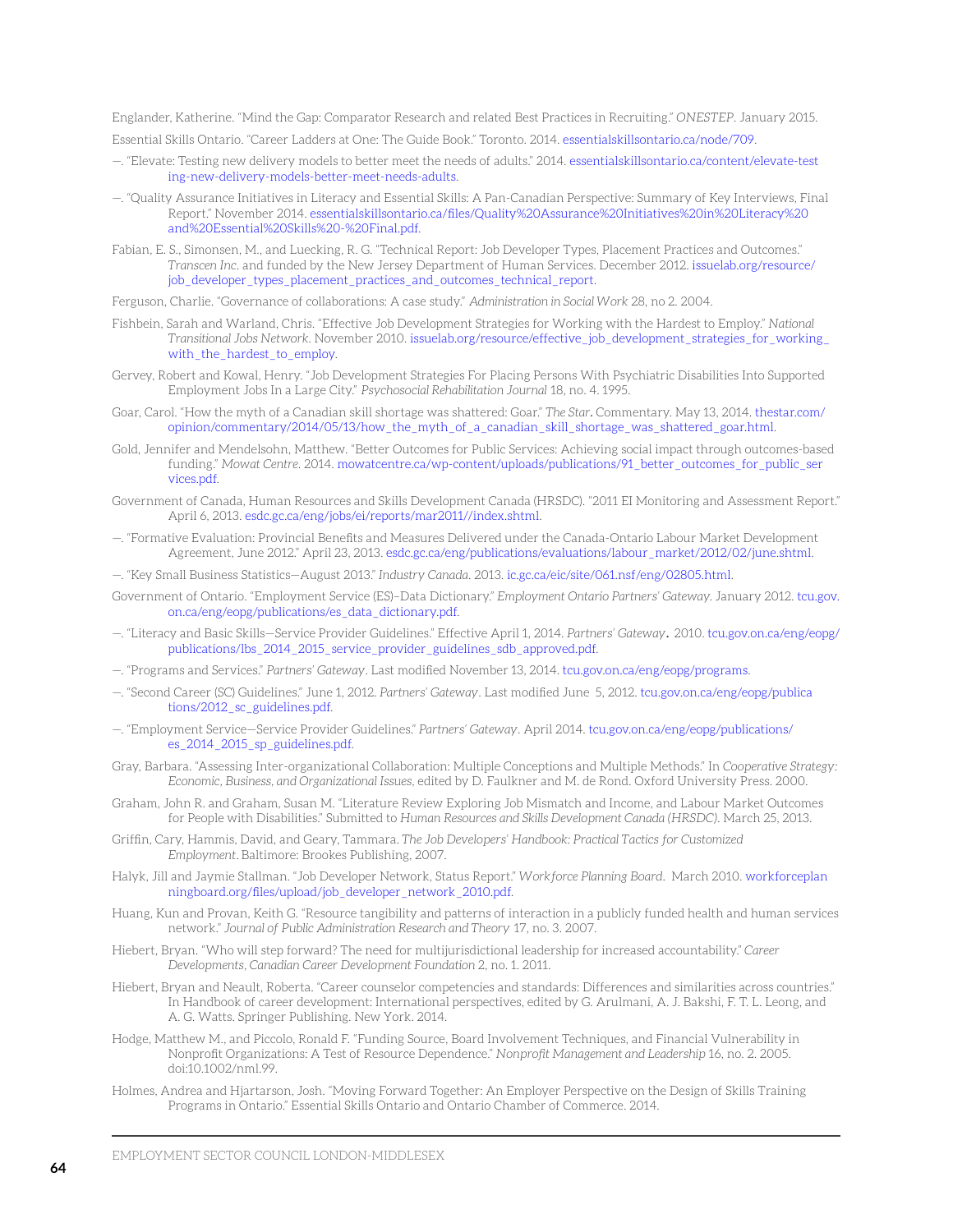- "Information Gathering and Analysis of Employer Engagement and Needs in Career Development Activities, Pan-Canadian, International, and Research Projects—Final Report." *Life Strategies Ltd*. Aldergrove, British Columbia. March 31, 2010. [flmm-fmmt.ca/CMFiles/FLMM%20Archive%20-%20Document%20Archive/Employer%20Engagement%20and%20](http://www.flmm-fmmt.ca/CMFiles/FLMM%20Archive%20-%20Document%20Archive/Employer%20Engagement%20and%20Needs/Employer%20Engagement%202011%2001%2017%20Final%20Report.pdf)  [Needs/Employer%20Engagement%202011%2001%2017%20Final%20Report.pdf](http://www.flmm-fmmt.ca/CMFiles/FLMM%20Archive%20-%20Document%20Archive/Employer%20Engagement%20and%20Needs/Employer%20Engagement%202011%2001%2017%20Final%20Report.pdf).
- Isett, Kimberley Roussin and Provan, Keith G. "The evolution of dyadic interorganizational relationships in a network of publicly funded nonprofit agencies." *Journal of Public Administration Research and Theory* 15, no. 1. 2005.
- Jameson, J., Ferrell, G., Kelly, J., Walker, S. and Ryan, M. "Building trust and shared knowledge in communities of e-learning practice: Collaborative leadership in the JISC eLISA and CAMEL lifelong learning projects." *British Journal of Educational Technology* 37, no. 6. 2006.
- Kapsalis, Constantine. "The Connection between Literacy and Work: Implications for Social Assistance Recipients." Human Resources Development Canada. 1998.
- Kirkham, Jennifer. "Coordinating to Bring Low-Literacy and Marginalized Clients Employment, Lake Huron Learning Centre Service Partner Survey Responses." *QUILL Learning Network*. August 2014. [quillnetwork.com/wp-content/up](http://www.quillnetwork.com/wp-content/uploads/2014/12/7-Kincardine-Service-Partner-Survey-Response-Report-August-2014.docx)  [loads/2014/12/7-Kincardine-Service-Partner-Survey-Response-Report-August-2014.docx.](http://www.quillnetwork.com/wp-content/uploads/2014/12/7-Kincardine-Service-Partner-Survey-Response-Report-August-2014.docx)
- Komarnicki, Ed (Chair). "Labour and Skills Shortages in Canada: Addressing Current and Future Challenges—Report of the Standing Committee on Human Resources, Skills and Social Development and the Status of Persons with Disabilities." *Government of Canada*. December 2012. [parl.gc.ca/content/hoc/Committee/411/HUMA/Reports/RP5937523/humarp09/](http://parl.gc.ca/content/hoc/Committee/411/HUMA/Reports/RP5937523/humarp09/humarp09-e.pdf)  [humarp09-e.pdf.](http://parl.gc.ca/content/hoc/Committee/411/HUMA/Reports/RP5937523/humarp09/humarp09-e.pdf)
- Lawrence, T. B., Hardy, C., and Phillips, N. "Institutional effects of interorganizational collaboration: The emergence of proto-institution." *Academy of Management Journal* 45, no. 1. 2002.
- Learning Networks of Ontario. "Labour Market Information for LBS Service Providers." 2014. [learningnetworks.ca/files/llsc](http://learningnetworks.ca/files/llsc-lmp/8-9-abea/strategy8appendices/a-lmitool-parta.pdf)[lmp/8-9-abea/strategy8appendices/a-lmitool-parta.pdf.](http://learningnetworks.ca/files/llsc-lmp/8-9-abea/strategy8appendices/a-lmitool-parta.pdf)
- Leff, S. H., Cook J. A., Gold, P. B., Toprac, M, Blyler, C., Goldberg, R. W., McFarlane, W., Shafer, M., Allen, I. E., Camacho-Gonsalves, T. and Raab, B. "Effects of job development and job support on competitive employment of persons with severe mental illness." *Psychiatric Services* 56 no. 10. 2005. Doi: 10.1176/appi.ps.56.10.1237.
- Legislative Services Branch. "Consolidated Federal Laws of Canada, Employment Insurance Act." Section 58. December 16, 2014. [laws-lois.justice.gc.ca/eng/acts/E-5.6/page-27.html](http://laws-lois.justice.gc.ca/eng/acts/E-5.6/page-27.html).
- Léonard, André. "The Employment Insurance Program in Canada: How It Works. Economics, Resources and International Affairs Division, Parliamentary Information and Research Service." October 18, 2010. Last modified August 14, 2014. [parl.gc.ca/](http://parl.gc.ca/content/lop/researchpublications/2010-52-e.htm)  [content/lop/researchpublications/2010-52-e.htm.](http://parl.gc.ca/content/lop/researchpublications/2010-52-e.htm)
- Literacy Link Niagara. "Building partnerships between Adult Literacy and Ontario Works." January 2012. [literacylinkniagara.ca/](http://literacylinkniagara.ca/documents/BuildingpartnershipsbetweenAdultLiteracy-BestPracticesGuiderevFeb29.docx)  [documents/BuildingpartnershipsbetweenAdultLiteracy-BestPracticesGuiderevFeb29.docx.](http://literacylinkniagara.ca/documents/BuildingpartnershipsbetweenAdultLiteracy-BestPracticesGuiderevFeb29.docx)
- Life Strategies Ltd. "Information Gathering and Analysis of Employer Engagement and Needs in Career Development Activities, Pan-Canadian, International, and Research Projects—Final Report, Life Strategies Ltd." March 31, 2010.
- Link, Karen. "ALLIES Toolkit: Establishing an Immigrant Employment Council." *ALLIES*. n.d. [alliescanada.ca/resources/toolkits/](http://alliescanada.ca/resources/toolkits/establishing-an-immigrant-employment-council/introduction)  [establishing-an-immigrant-employment-council/introduction.](http://alliescanada.ca/resources/toolkits/establishing-an-immigrant-employment-council/introduction)
- LMIEC. "LMIEC Job Match Network: Connecting immigrant talent to London-Middlesex employers." *LMIEC Update*. Spring 2013. [immigration.london.ca/About-Us/e-Newsletter/Documents/LMIEC-Newsletter9.pdf.](http://immigration.london.ca/About-Us/e-Newsletter/Documents/LMIEC-Newsletter9.pdf)
- Makhoul, Anne. "ALLIES: A Network of Support, A Movement for Change." *Caledon Institute of Social Policy*. Ottawa. October 2011.
- "Managing Performance: A Practice Guide for Implementing Best Practices." *Ontario Network of Employment Skills Training Projects (ONESTEP)*. n.d. [onestep.ca/Resources/Performance\\_Management\\_Guide.pdf.](http://onestep.ca/Resources/Performance_Management_Guide.pdf)
- McGee, Elizabeth. "Making Connections: Applying a 'Theory of Change' Approach." Webinar. *Ontario Centre of Excellence for Child and Youth Mental Health*. October 20, 2011. [excellenceforchildandyouth.ca/webinar/making-connections-applying-theo](http://www.excellenceforchildandyouth.ca/webinar/making-connections-applying-theory-change-approach)  [ry-change-approach](http://www.excellenceforchildandyouth.ca/webinar/making-connections-applying-theory-change-approach).
- Ministry of Training, Colleges and Universities. "Ontario Centre for Workforce Innovation—Call for Proposal." May 4, 2014. [tcu.](http://tcu.gov.on.ca/eng/eopg/publications/cfp_innovation.pdf)  [gov.on.ca/eng/eopg/publications/cfp\\_innovation.pdf](http://tcu.gov.on.ca/eng/eopg/publications/cfp_innovation.pdf).
- MNP LLP. "Employment and Training Services Integration—Broader Consultation." *Ministry of Training, Colleges and Universities*. April 25, 2015. [tcu.gov.on.ca/eng/eopg/publications/etsi\\_phase\\_i\\_broader\\_consultation\\_report.pdf](https://www.tcu.gov.on.ca/eng/eopg/publications/etsi_phase_i_broader_consultation_report.pdf).
- Murphy, Stephen. "The Job Developer's Handbook. Practical Tactics for Customized Employment." *Intellectual and Developmental Disabilities* 47, no. 1. 2009. Doi:10.1352/2009.47:50-52.
- National Literacy Table. "Terms of Reference." Revised January 2011.
- Niles, Spencer G. "Training Career Practitioners: Opportunities and Challenges." In *Handbook of Career Development*, edited by Gideon Arulmani, Anuradha J. Bakshi, Frederick T. L. Leong, and A. G. Watts. International and Cultural Psychology, Springer Publishing, New York. 2014. [link.springer.com/chapter/10.1007/978-1-4614-9460-7\\_41](http://link.springer.com/chapter/10.1007/978-1-4614-9460-7_41).
- Ontario Adult Literacy Curriculum Framework. "Supporting Learnings through Service Coordination and Referrals." *Ontario Ministry of Training, Colleges and Universities*. October 2011. [tcu.gov.on.ca/eng/eopg/publications/OALCF\\_Service\\_Coordi](http://tcu.gov.on.ca/eng/eopg/publications/OALCF_Service_Coordination_Referrals_Oct_11.pdf)  [nation\\_Referrals\\_Oct\\_11.pdf](http://tcu.gov.on.ca/eng/eopg/publications/OALCF_Service_Coordination_Referrals_Oct_11.pdf).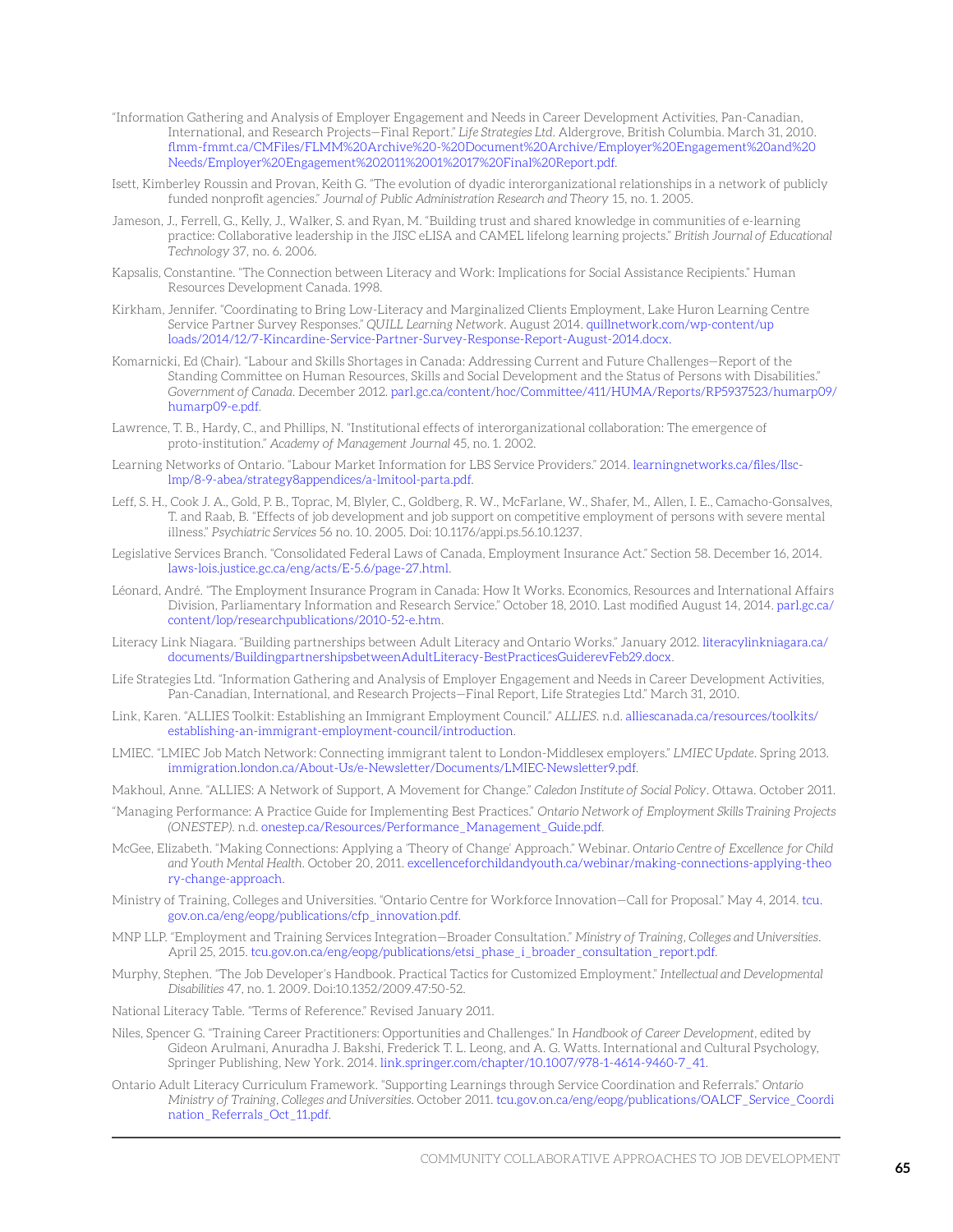- Ontario Chamber of Commerce. "Unlocking the Public Service Economy: A New Approach to Public-Private Partnership in Services<sup>"</sup> 2014
- Ontario Literacy Coalition. "Approaches to Service Coordination." *Essential Skills Ontario*. November 2011. [essentialskillsontario.ca/](http://essentialskillsontario.ca/content/approaches-service-coordination)  [content/approaches-service-coordination](http://essentialskillsontario.ca/content/approaches-service-coordination).
- Ontario Ministry of Finance. "Chapter 9: Employment and Training Services." In *Commission on the Reform of Ontario's Public Services*. 2012. [fin.gov.on.ca/en/reformcommission/chapters/ch9.html](http://www.fin.gov.on.ca/en/reformcommission/chapters/ch9.html).
- Ontario Ministry of Training, Colleges and Universities. "Goal Path Descriptions for Practitioners and Learners—Employment." In *Ontario Adult Literacy Curriculum Framework*. Employment Ontario. October 2011. [tcu.gov.on.ca/eng/eopg/publications/](http://tcu.gov.on.ca/eng/eopg/publications/OALCF_GPD_Employment_Oct_11.pdf)  [OALCF\\_GPD\\_Employment\\_Oct\\_11.pdf](http://tcu.gov.on.ca/eng/eopg/publications/OALCF_GPD_Employment_Oct_11.pdf).
- Parkinson, Carolyn. "Building Successful Collaborations: a guide to collaboration among non-profit agencies and between non-profit agencies and businesses." *Cambridge & North Dumfries Community Foundation*. Summer 2006. [cfc-fcc.ca/](http://cfc-fcc.ca/link_docs/collaborationReport.pdf)  [link\\_docs/collaborationReport.pdf.](http://cfc-fcc.ca/link_docs/collaborationReport.pdf)
- Pickerell, Deirdre A. and Neault, Roberta A. "Where's the Work? Helping Career Practitioners Explore their Career Options." *Life Strategies Ltd*. Aldergrove, British Columbia. 2012.
- Peltier, James W. and Naidu, G.M. "Social networks across the SME organizational lifecycle." *Journal of Small Business and Enterprise Development* 19, no. 1. 2012. Doi:[10.1108/14626001211196406.](http://dx.doi.org/10.1108/14626001211196406)
- Sandfort, Jodi and Milward, H. Brinton. "Collaborative Service Provision in the Public Sector." In *The Oxford Handbook of Inter-Organizational Relationships*, edited by Steve Cropper, Chris Huxham, Mark Ebers and Peter Smith Ring. Oxford Handbooks Online. 2008.
- Samuels, Joanna. "A Collaborative Model of Service Delivery at a Nonprofit Employment Service Provider Community Agency," *Journal of Jewish Communal Service* 85, no. 2/3. Summer/Fall 2012. [bjpa.org/Publications/downloadPublication.cfm?Pub](http://bjpa.org/Publications/downloadPublication.cfm?PublicationID=12119)  [licationID=12119.](http://bjpa.org/Publications/downloadPublication.cfm?PublicationID=12119)
- Sarnia Lambton Workforce Development Board. "Employer One Survey—2015 Results." 2015. [slwdb.org/documents/2015%20](http://slwdb.org/documents/2015%20ER1%20results)  [ER1%20results](http://slwdb.org/documents/2015%20ER1%20results).
- Siegel, Beth et al., "Measuring Collaboration: The Benefits and Impacts of Non-profit Centers." *The Non-profit Centers Network and TIDES*, prepared by Mt. Auburn Associates. San Francisco, CA. 2011. [tides.org/fileadmin/user/ncn/Measuring\\_Collabo](http://tides.org/fileadmin/user/ncn/Measuring_Collaboration_Executive_Summary.pdf)  [ration\\_Executive\\_Summary.pdf](http://tides.org/fileadmin/user/ncn/Measuring_Collaboration_Executive_Summary.pdf).
- Snavely, Keith and Tracy, Martin B. "Development of Trust in Rural Nonprofit Collaborations." *Nonprofit and Voluntary Sector Quarterly* 31, no. 1. 2002.
- Sparrow, Robbie. "INSIGHT—Measuring the Intangibles: A Performance Measurement Model for the Elgin Middlesex Oxford Workforce Planning & Development Board." *Elgin Middlesex Oxford Workforce Planning and Development Board*. June 2014.
- Steele Communications Inc. "The Employment Alliance—Public Awareness Campaign Revised Proposal." March 8, 2002.
- Sullivan, John. "15 Ultra-Bold Recruiting Practices—Are You Falling Behind Your Competitors?" *ere.et. Recruiting Intelligence. Recruiting Community*. July 14, 2014. [ere.net/2014/07/14/15-ultra-bold-recruiting-practices-are-you-falling-be](http://ere.net/2014/07/14/15-ultra-bold-recruiting-practices-are-you-falling-behind-your-competitors/#more-38828)  [hind-your-competitors/#more-38828.](http://ere.net/2014/07/14/15-ultra-bold-recruiting-practices-are-you-falling-behind-your-competitors/#more-38828)
- —. "Hire to Hurt: The Boldest Recruiting Strategy of Them All." *ere.et.* November 24, 2014. [ere.net/2014/11/24/hire-to-hurt-the](http://ere.net/2014/11/24/hire-to-hurt-the-boldest-recruiting-strategy-of-them-all/#more-41310)[boldest-recruiting-strategy-of-them-all/#more-41310.](http://ere.net/2014/11/24/hire-to-hurt-the-boldest-recruiting-strategy-of-them-all/#more-41310)
- Tamarack. "Vibrant Communities: Learning and Evaluation for Trail Builder Initiatives in Vibrant Communities." *Tamarack—An Institute for community Engagement*. February 2005. [tamarackcommunity.ca/downloads/vc/TBpackage.pdf](http://tamarackcommunity.ca/downloads/vc/TBpackage.pdf).
- Tencer, Daniel. "Tory Budget Fighting A Problem That Doesn't Exist?" *The Huffington Post*. February 4, 2013. [huffingtonpost.](http://huffingtonpost.ca/2013/04/02/skilled-labour-shortage-canada-_n_2999662.html)  [ca/2013/04/02/skilled-labour-shortage-canada-\\_n\\_2999662.html.](http://huffingtonpost.ca/2013/04/02/skilled-labour-shortage-canada-_n_2999662.html)
- Thunder Bay District Employment Plus Network. "Terms of Reference." April 2013. [employmentplus.ca/wp-content/up](http://employmentplus.ca/wp-content/uploads/2013/04/Employment-Plus-Network-TermsofReference_11April20131.pdf)  [loads/2013/04/Employment-Plus-Network-TermsofReference\\_11April20131.pdf.](http://employmentplus.ca/wp-content/uploads/2013/04/Employment-Plus-Network-TermsofReference_11April20131.pdf)
- Toronto Region Immigrant Employment Council (TRIEC). "Better Future Together, Annual Report 2013-2014." [triec.ca/wp-content/](http://triec.ca/wp-content/uploads/2015/06/triec_ar_2014_final_4weblowres.pdf) [uploads/2015/06/triec\\_ar\\_2014\\_final\\_4weblowres.pdf](http://triec.ca/wp-content/uploads/2015/06/triec_ar_2014_final_4weblowres.pdf).
- Trottier, Vicki and Cosburn, Jette. "The ABCs of CIPMS (Continuous Improvement Performance Management System)." *Community Literacy of Ontario*. 2013. [communityliteracyofontario.ca/wp/wp-content/uploads/2013/08/cipms.pdf](http://www.communityliteracyofontario.ca/wp/wp-content/uploads/2013/08/cipms.pdf).
- Vaksman, Irene and Khan, Sadia. "Webinar: Employer Services Network—A Model of Job Development Coordination." *BC Centre for Employment Excellence*. February 18, 2015. [cfeebc.org/say-employer-services-network-model-job-development-coor](http://cfeebc.org/say-employer-services-network-model-job-development-coordination/#more-2620)  [dination/#more-2620.](http://cfeebc.org/say-employer-services-network-model-job-development-coordination/#more-2620)
- Van Laere, Kristien and Heene, Aimé. "Social networks as a source of competitive advantage for the firm." *Journal of Workplace Learning* 15, no. 6. 2003. Doi: [10.1108/13665620310488548.](http://dx.doi.org/10.1108/13665620310488548)
- Weaver, L., Born, P., and Whaley D. L. "Approaches to Measuring: Community Change Indicators." *Tamarack—An Institute for Community Engagement*. 2010. [tamarackcommunity.ca/downloads/vc/Measuring\\_Community\\_Change.pdf](http://tamarackcommunity.ca/downloads/vc/Measuring_Community_Change.pdf).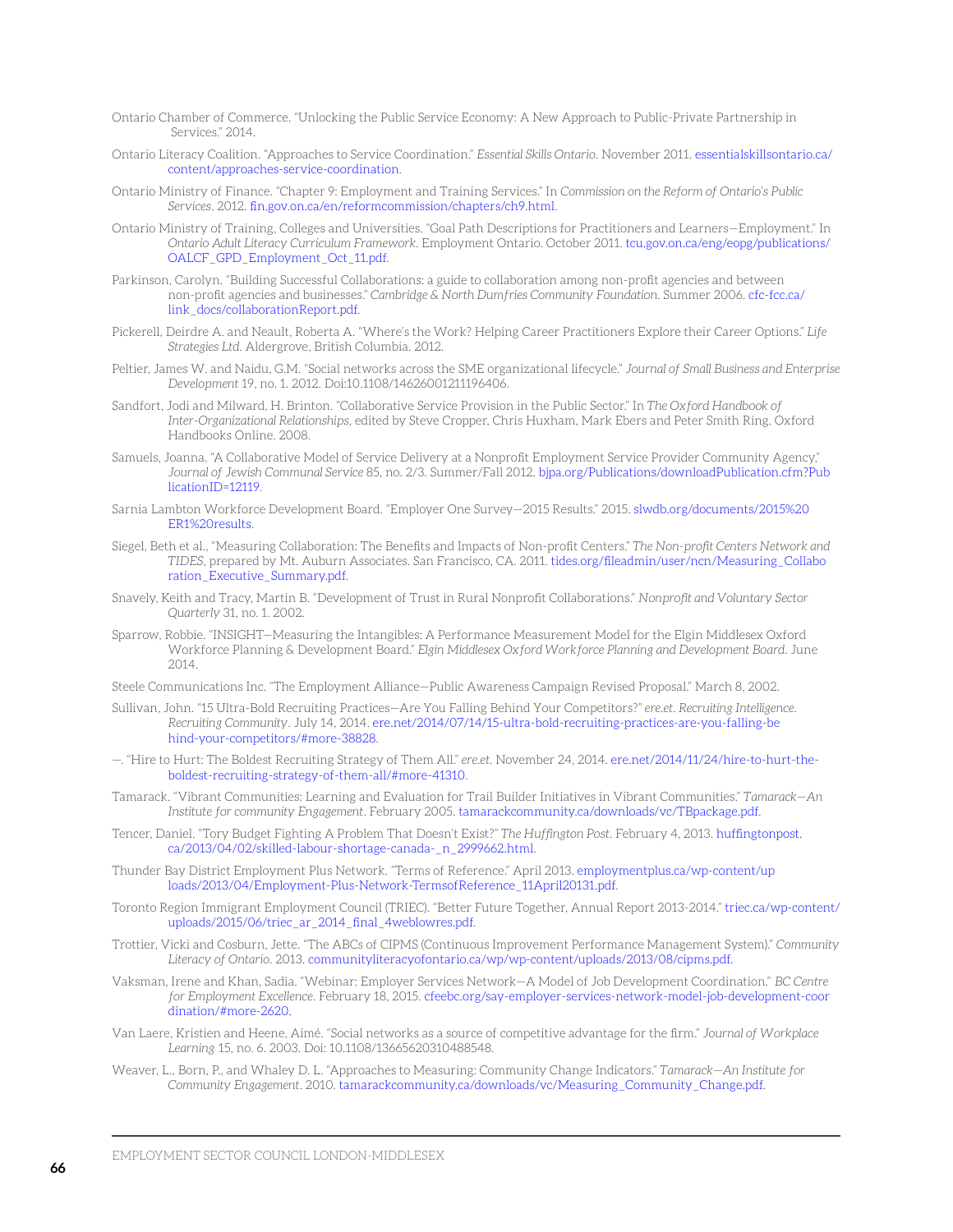- Weston, Dorene. "Scoping Project—Network of Immigrant Employment Councils across Canada." *Full Circle Consulting Inc.* June 1, 2012.
- Whaley, Denise L. "Approaches to Measuring More Collaboration in Communities," *Tamarack-An Institute for Community Engagement, Vibrant Communities Canada, The Ontario Trillium Foundation*, 2010. [tamarackcommunity.ca/downloads/in](http://tamarackcommunity.ca/downloads/index/Measuring_More_Collaboration.pdf)  [dex/Measuring\\_More\\_Collaboration.pdf](http://tamarackcommunity.ca/downloads/index/Measuring_More_Collaboration.pdf).
- WIL Employment Connections. "LMIEC launched Job Match Network." June 19, 2012. [wil.ca/our-blog/lmiec-launches-job-match](http://wil.ca/our-blog/lmiec-launches-job-match-network)[network.](http://wil.ca/our-blog/lmiec-launches-job-match-network)
- "Wilder Foundation Collaboration Factors Inventory." *Amherst H. Wilder Foundation*. 2015. [wilderresearch.org/tools/cfi/index.php](http://wilderresearch.org/tools/cfi/index.php).
- Wolff, Tom. "Evaluating Community Collaborative." In *Evaluating Community Collaborations*, edited by Backer, Thomas E. (Springer Publishing: 2003).
- Wood, Amy. "Employer Sector Council London-Middlesex Job Developers Network: Survey Results and Analysis." Employment Sector Council London-Middlesex (ESCLM). April 2015.
- Workforce Planning Board of Grand Erie. "Summary—2014 Employer One Survey Results." 2014. [workforceplanningboard.org/](http://workforceplanningboard.org/files/upload/FINAL_-_EmployerONE_Results_-_WEB_VERSION_0.pdf)  files/upload/FINAL - EmployerONE\_Results - WEB\_VERSION\_0.pdf.
- Workforce Planning Board of Waterloo Wellington Dufferin. "Summary—2015 Employer One Survey Results." 2015. [workforce](http://workforceplanningboard.com/Files/English/WPBWWD_EmployerOne_2015_Summary.pdf)  [planningboard.com/Files/English/WPBWWD\\_EmployerOne\\_2015\\_Summary.pdf](http://workforceplanningboard.com/Files/English/WPBWWD_EmployerOne_2015_Summary.pdf).
- Workforce Windsor Essex. "Employer One Survey—Community Report." 2014. [workforcewindsoressex.com/wp-content/up](http://workforcewindsoressex.com/wp-content/uploads/2014/12/Employer-One-Community-Report.pdf)  [loads/2014/12/Employer-One-Community-Report.pdf](http://workforcewindsoressex.com/wp-content/uploads/2014/12/Employer-One-Community-Report.pdf).
- Wyckoff, Laura and Clymer, Carol. *Job Development Essentials: A Guide for Job Developers.* Second Edition. *Working Ventures*, 2001.
- Yang, S., Chen, I., Kinshuk and Nian-Shing, C. "Enhanced the quality of e-learning in virtual learning communities by finding quality learning content and trustworthy collaborators." *Journal of Educational Technology & Society* 10, no 2. (2007): 84–95.

## **ATTRIBUTIONS FOR images**

Notepad Icon made by [Freepik](http://www.flaticon.com/authors/freepik) from [flaticon.com.](http://www.flaticon.com) Construction Barrier Icon made by Freepik from [flaticon.com.](http://www.flaticon.com) Peace Talks Icon made by [OHCA](http://www.flaticon.com/authors/ocha) from [flaticon.com.](http://www.flaticon.com ) Construction Worker made by Freepik from [flaticon.com.](http://www.flaticon.com) Magnifying Glass Icon made by [SimpleIcon](http://www.flaticon.com/authors/simpleicon) from [flaticon.com](http://www.flaticon.com).